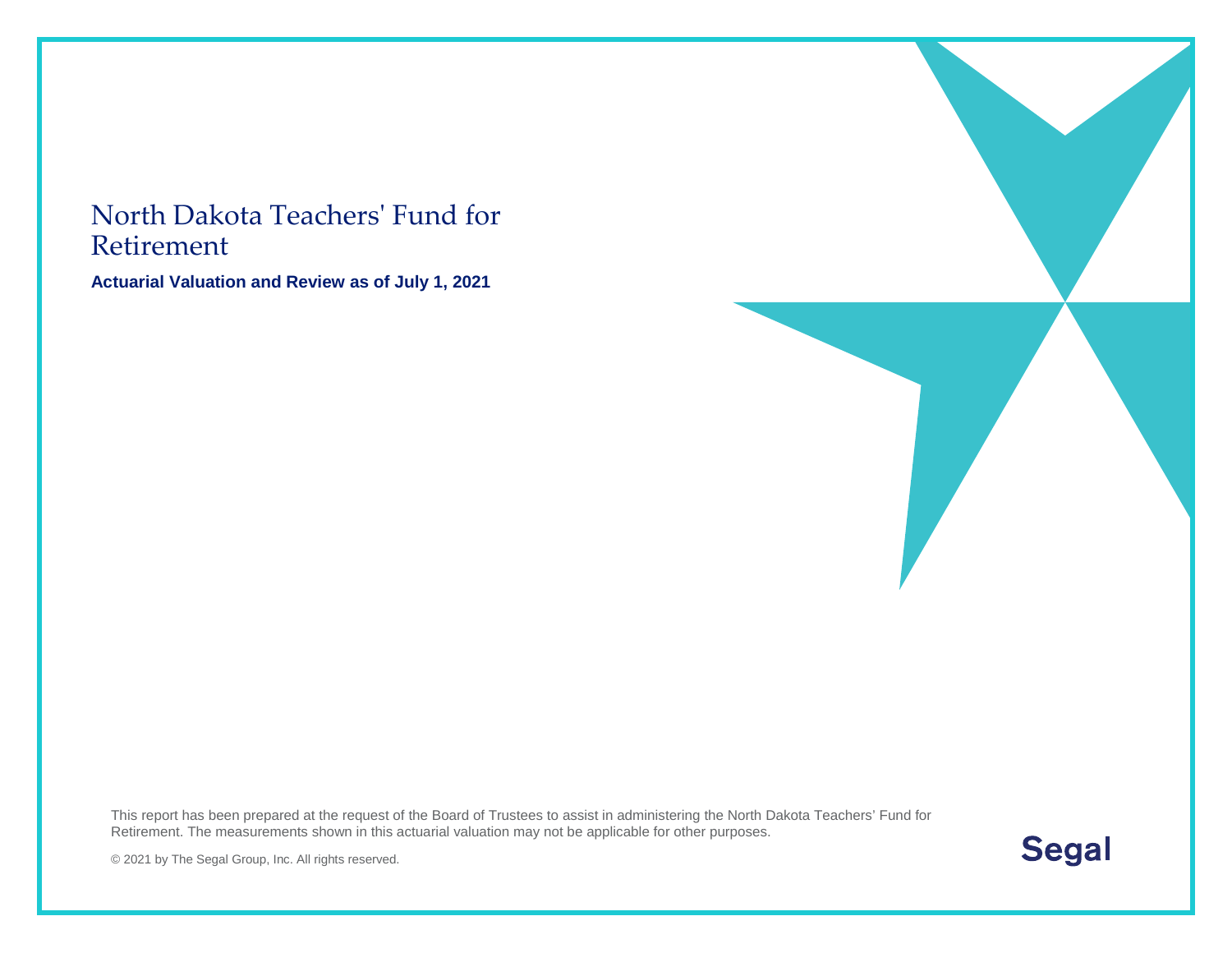

October 21, 2021

Board of Trustees North Dakota Teachers' Fund for Retirement 3442 East Century Avenue Bismarck, ND 58507-7100

Dear Trustees:

We certify that the information contained in this report is accurate and fairly presents the actuarial position of the North Dakota Teachers' Fund for Retirement (TFFR) as of July 1, 2021.

All calculations have been made in conformity with generally accepted actuarial principles and practices, and with the Actuarial Standards of Practice issued by the Actuarial Standards Board. In our opinion the results presented also comply with the State Code, and, where applicable, the Internal Revenue Code, ERISA, and the Statements of the Governmental Accounting Standards Board (GASB). The undersigned are independent actuaries. All are Fellows of the Society of Actuaries, Enrolled Actuaries, and Members of the American Academy of Actuaries, and are experienced in performing valuations for large public retirement systems. They meet the Qualification Standards of the American Academy of Actuaries.

#### **ACTUARIAL VALUATION**

The primary purposes of the valuation report are to determine the adequacy of the current employer contribution rate, to describe the current financial condition of TFFR, and to analyze changes in TFFR's financial condition. In addition, the report provides information required by TFFR in connection with Governmental Accounting Standards Board Statement No. 67 (GASB 67) and it provides various summaries of the data. Valuations are prepared annually, as of July 1 of each year, the first day of TFFR's plan and fiscal year.

#### **FINANCING OBJECTIVES**

The member and employer contribution rates are established by statute. Member and employer rates are 11.75% and 12.75%, respectively. The 11.75% member contribution rate and 12.75% employer contribution rate will remain in effect until TFFR is 100% funded on an actuarial basis. At that point, the employer and member contribution rates will revert to 7.75%. The rates are intended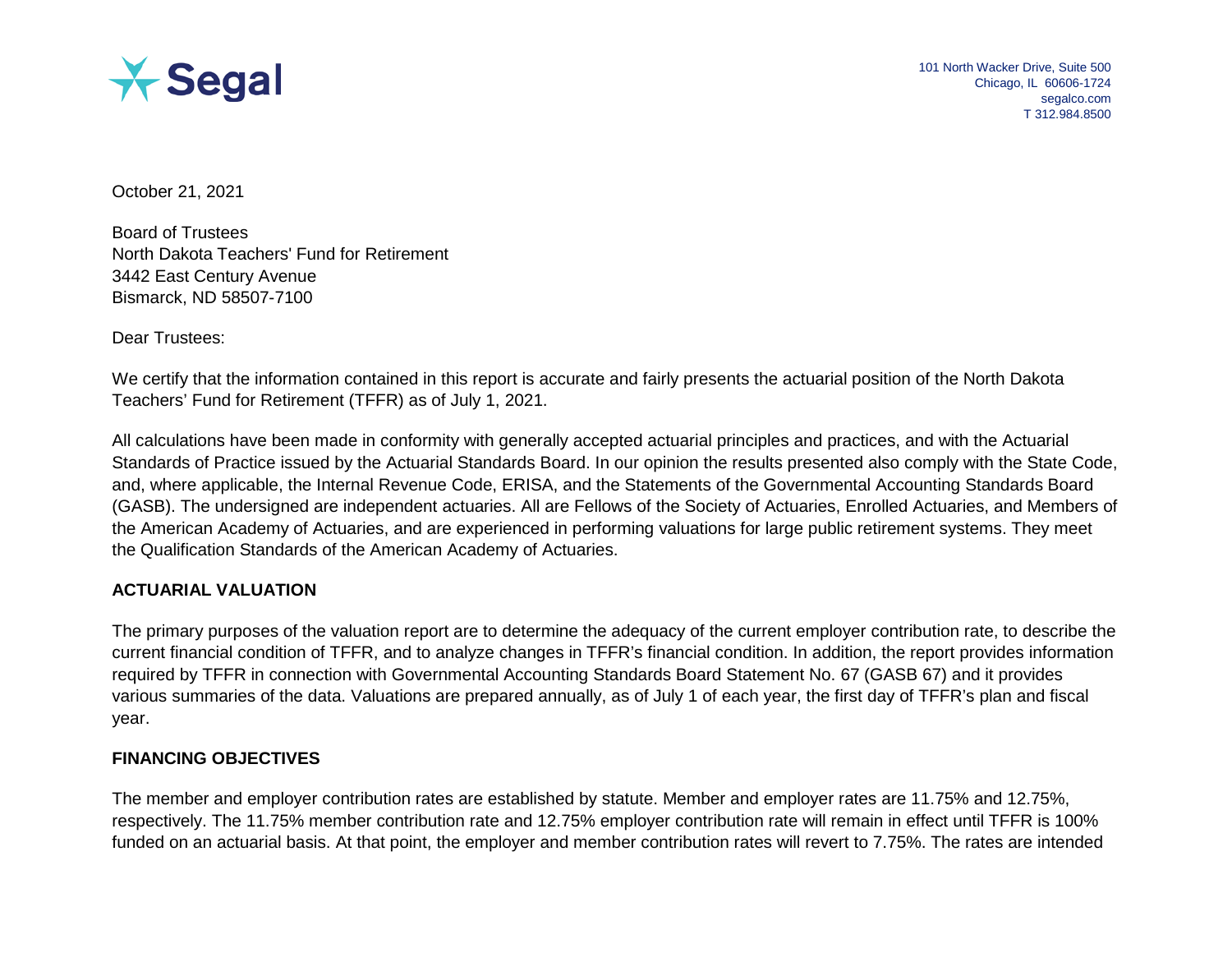to be sufficient to pay TFFR's normal cost and to amortize TFFR's unfunded actuarial liability (UAAL) over a period of 21 years beginning July 1, 2021, although at any given time, the statutory rates may be insufficient.

#### **PROGRESS TOWARD REALIZATION OF FINANCING OBJECTIVES**

In order to determine the adequacy of the 12.75% statutory employer contribution rate, it is compared to the actuarially determined contribution (ADC). The ADC is equal to the sum of (a) the employer normal cost rate and (b) the level percentage of pay required to amortize the UAAL over the 30-year closed period that began July 1, 2013 (22 years remaining as of July 1, 2021). For this calculation, payroll is assumed to increase 3.25% per year. As of July 1, 2021, the ADC is 12.37% compared to 13.19% last year. This is less than the 12.75% rate currently required by law. The decrease in ADC is driven by favorable investment experience.

The funded ratio (the ratio of the actuarial value of assets to the actuarial accrued liability) increased from last year. The funded ratio as of July 1, 2021 is 68.6%, compared to 65.7% as of July 1, 2020. Based on the market value of assets rather than the actuarial value of assets, the funded ratio increased to 75.7% compared to 63.4% last year.

The Plan has a net investment gain of \$308.7 million from previous years that has not yet been recognized in the actuarial value of assets due to the five-year smoothing. This unrecognized asset gain is primarily due to the market gain during FY 2021, partially offset by market losses during FY 2019 and FY 2020. As this gain is recognized over the next four years, the funded ratio is expected to increase, assuming the plan earns 7.25% in the future.

#### **REPORTING CONSEQUENCES**

TFFR is required to disclose certain annual information in its Comprehensive Annual Financial Report, including the Net Pension Liability (NPL), the sensitivity of the NPL to changes in the discount rate, a schedule of changes in NPL, and a comparison of actual contributions to the ADC. The State and the school districts need to comply with GASB 68, which also requires disclosure of certain actuarial information in their financial statements. This information will be provided in a separate report.

#### **BENEFIT PROVISIONS**

The actuarial valuation reflects the benefit and contribution provisions set forth in the North Dakota Century Code. These have not changed from the prior valuation.

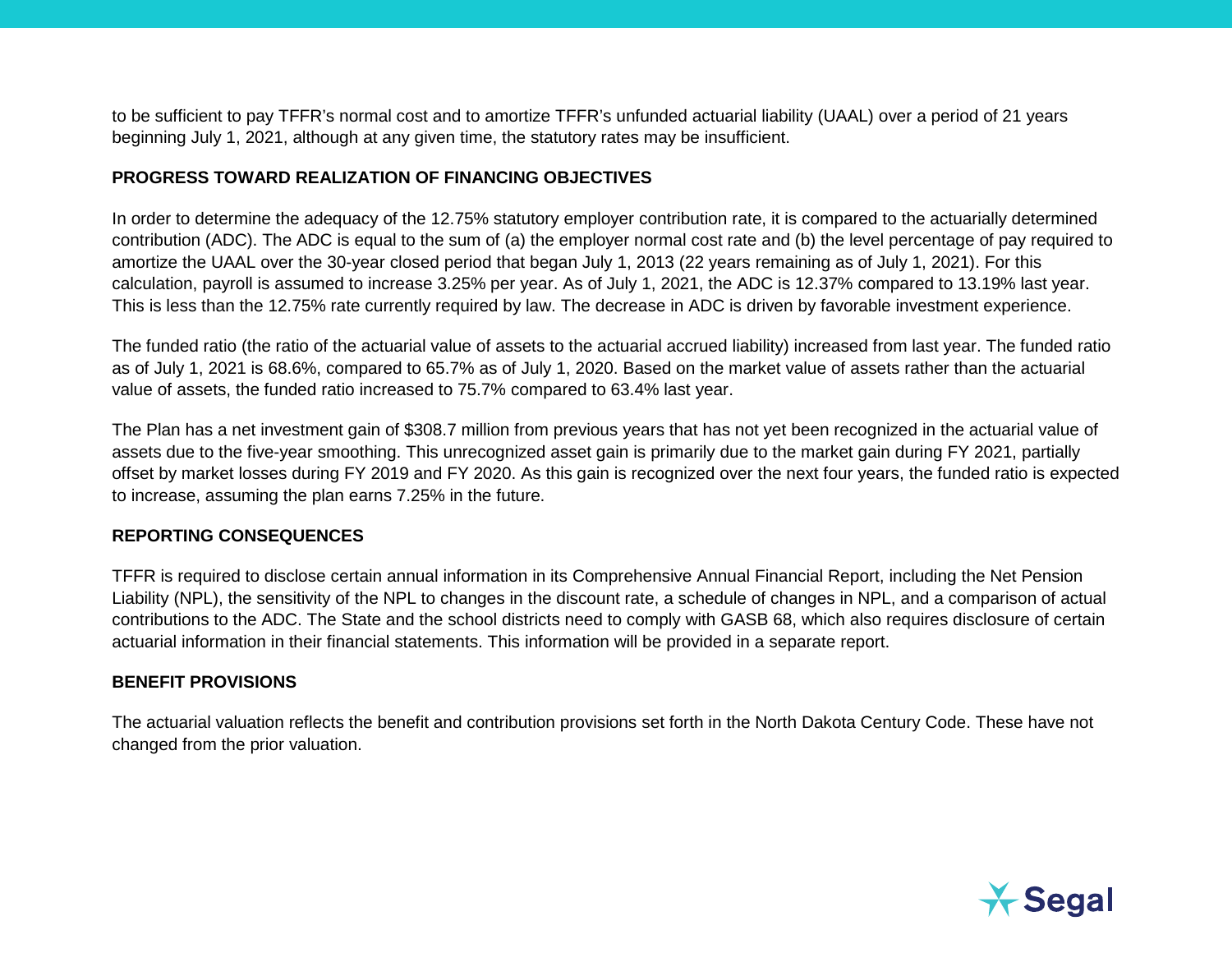#### **ASSUMPTIONS AND METHODS**

Actuarial assumptions and methods are set by the Board of Trustees, based upon recommendations made by the Plan's actuary. In March 2020, the Board adopted new assumptions, effective for the July 1, 2020, valuation. In our opinion, the actuarial assumptions as approved by the Board are reasonable, taking into account the experience of the Plan and reasonable long-term expectations, and represent our best estimate of the anticipated long-term experience of the Plan. The actuarial assumptions and methods used for funding purposes meet the parameters set by Actuarial Standards of Practice.

Effective with the July 1, 2013, actuarial valuation, the Trustees adopted an Actuarial Funding Policy, which provides direction on how to calculate an actuarially determined contribution. The actuarially determined contribution is compared to statutory contribution rates as a measure of funding adequacy.

The results of the actuarial valuation are dependent on the actuarial assumptions used. Actual results can and almost certainly will differ, as actual experience deviates from the assumptions. Even seemingly minor changes in the assumptions can materially change the liabilities, calculated contribution rates, and funding periods.

Segal valuation results are based on proprietary actuarial modeling software. The actuarial valuation models generate a comprehensive set of liability and cost calculations that are presented to meet regulatory, legislative and client requirements. Deterministic cost projections are based on a proprietary forecasting model. Our Actuarial Technology and Systems unit, comprised of both actuaries and programmers, is responsible for the initial development and maintenance of these models. The models have a modular structure that allows for a high degree of accuracy, flexibility and user control. The client team programs the assumptions and the plan provisions, validates the models, and reviews test lives and results, under the supervision of the responsible actuary.

#### **DATA**

Member data for retired, active, and inactive participants was supplied as of July 1, 2021, by the staff of the Retirement Office. We have not subjected this data to any auditing procedures, but have examined the data for reasonableness and consistency with the prior year's data. Asset information was also supplied by the staff. That assistance is gratefully acknowledged.

Sincerely, Segal

in nestel

Kim Nicholl, FSA, MAAA, EA Matthew A. Strom, FSA, MAAA, EA Tatsiana Dybal, FSA, MAAA, EA Senior Vice President and Actuary Senior Vice President and Actuary Vice President and Actuary

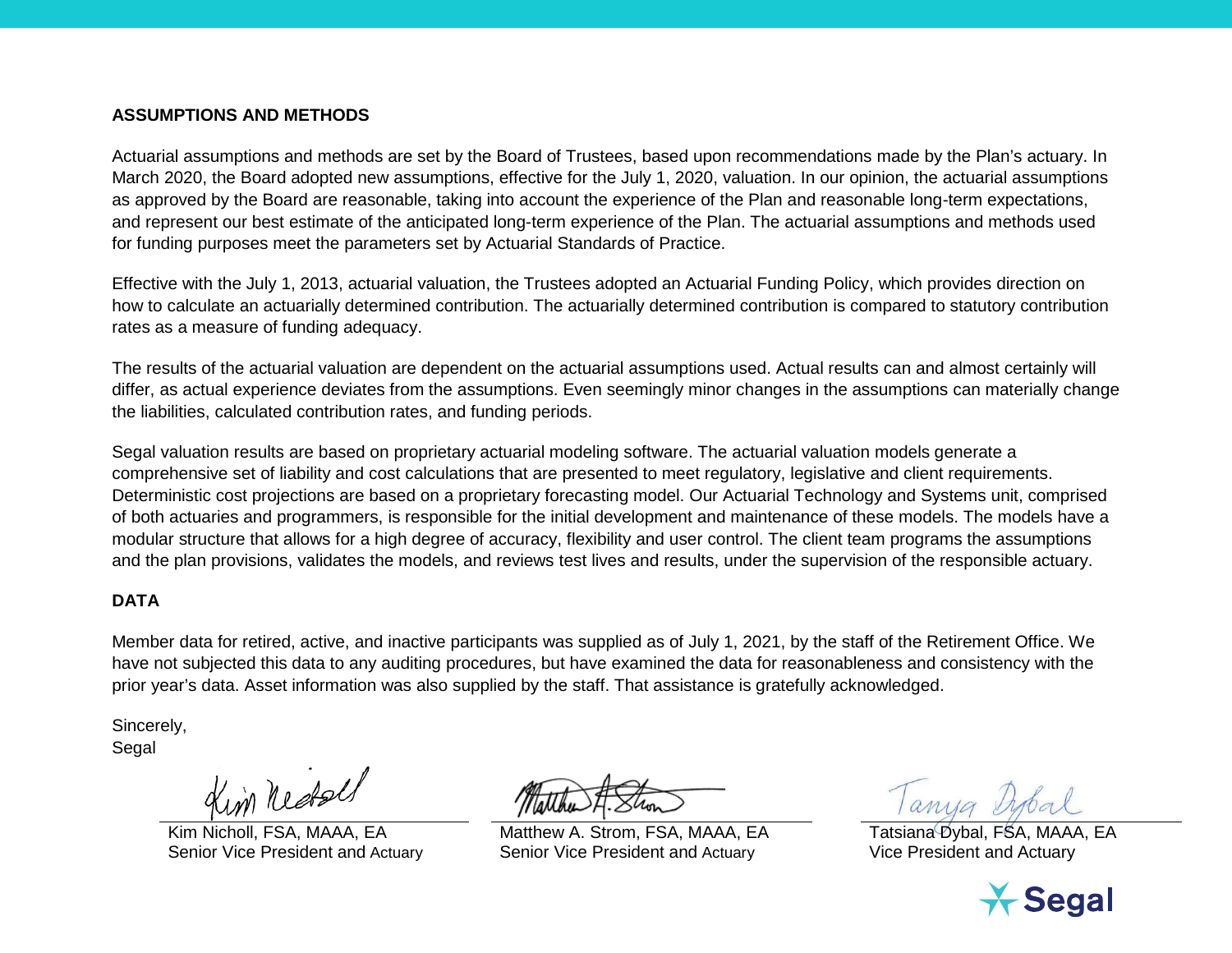### Table of Contents

| Exhibit B: Members in Active Service as of June 30, 2021 by Age, Years of Service, and Average Payroll  49 |  |
|------------------------------------------------------------------------------------------------------------|--|
|                                                                                                            |  |
|                                                                                                            |  |
|                                                                                                            |  |
|                                                                                                            |  |
|                                                                                                            |  |
|                                                                                                            |  |
|                                                                                                            |  |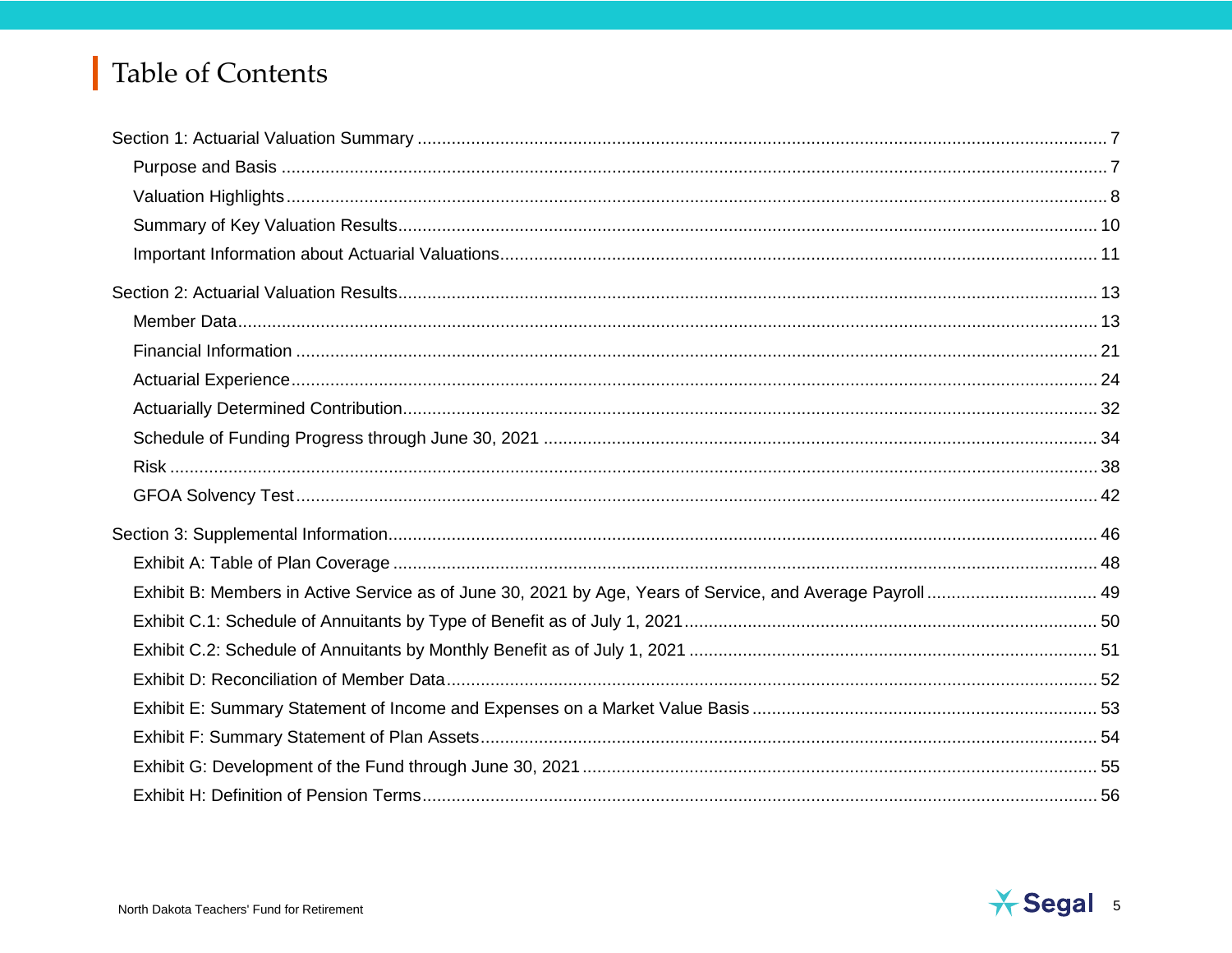### Table of Contents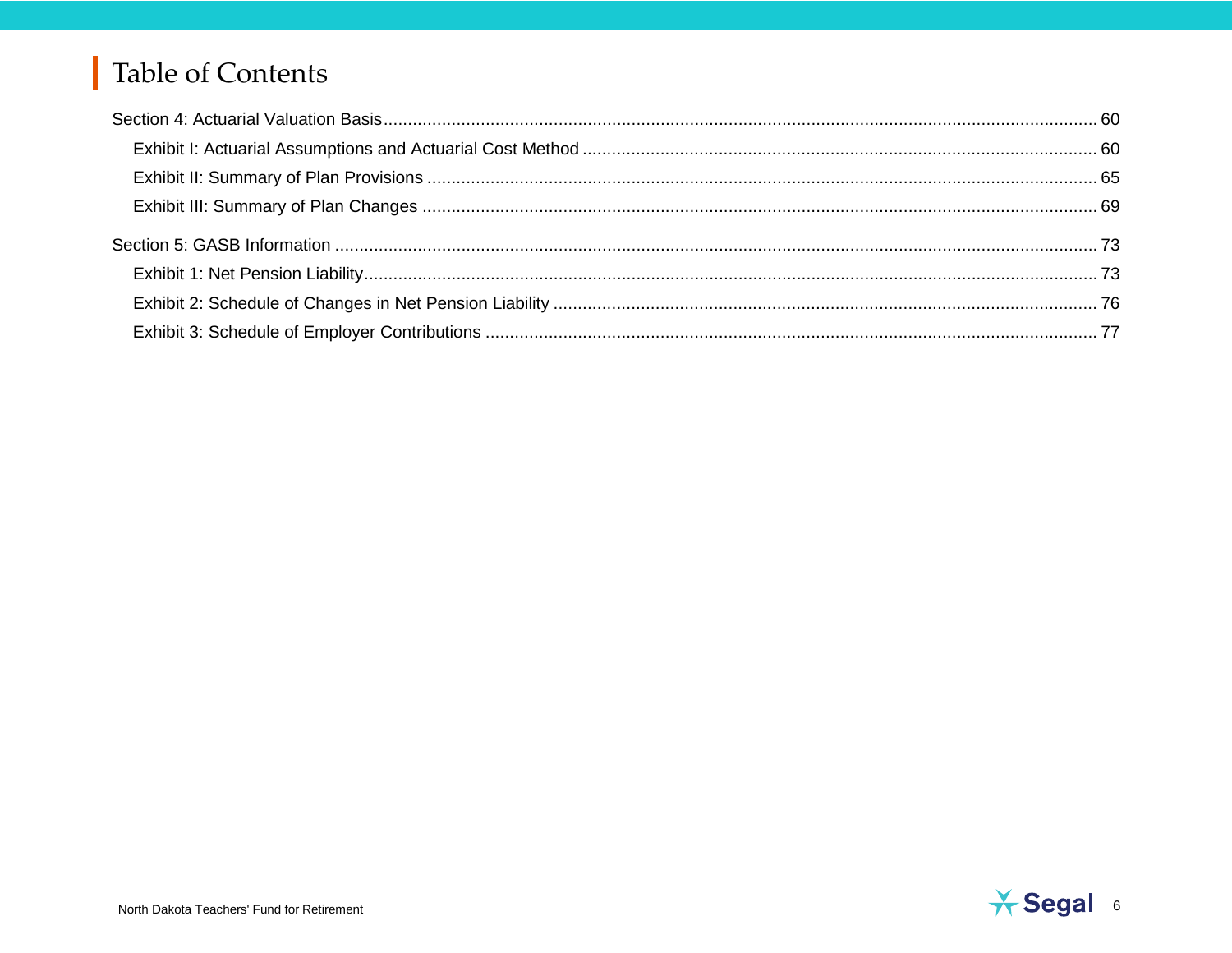# Actuarial Valuation Summary

#### **Purpose and Basis**

This report was prepared by Segal to present a valuation of the Plan as of July 1, 2021. The valuation was performed to determine whether the assets and contribution rates are sufficient to provide the prescribed benefits and to provide information for required disclosures under Governmental Accounting Standards Board (GASB) Statement No. 67. The measurements shown in this actuarial valuation may not be applicable for other purposes. In particular, the measures herein are not necessarily appropriate for assessing the sufficiency of Plan assets to cover the estimated cost of settling the Plan's benefit obligations. Future actuarial measurements may differ significantly from the current measurements presented in this report due to such factors as the following: plan experience differing from that anticipated by the economic or demographic assumptions; changes in economic or demographic assumptions; increases or decreases expected as part of the natural operation of the methodology used for these measurements; and changes in plan provisions or applicable law.

Certain disclosure information required by GASB Statements 67 and 68 as of July 1, 2021, for TFFR is provided in a separate report.

The contribution requirements presented in this report are based on:

- The benefit provisions set forth in the North Dakota Century Code, as administered by the TFFR Board of Trustees;
- The characteristics of covered active members, inactive members, and retirees and beneficiaries as of July 1, 2021, provided by the North Dakota Retirement and Investment Office;
- The assets of the Plan as of June 30, 2021, provided by the North Dakota Retirement and Investment Office;
- Economic assumptions regarding future salary increases and investment earnings;
- Other actuarial assumptions regarding employee terminations, retirement, death, etc.; and
- The funding policy adopted by the TFFR Board of Trustees.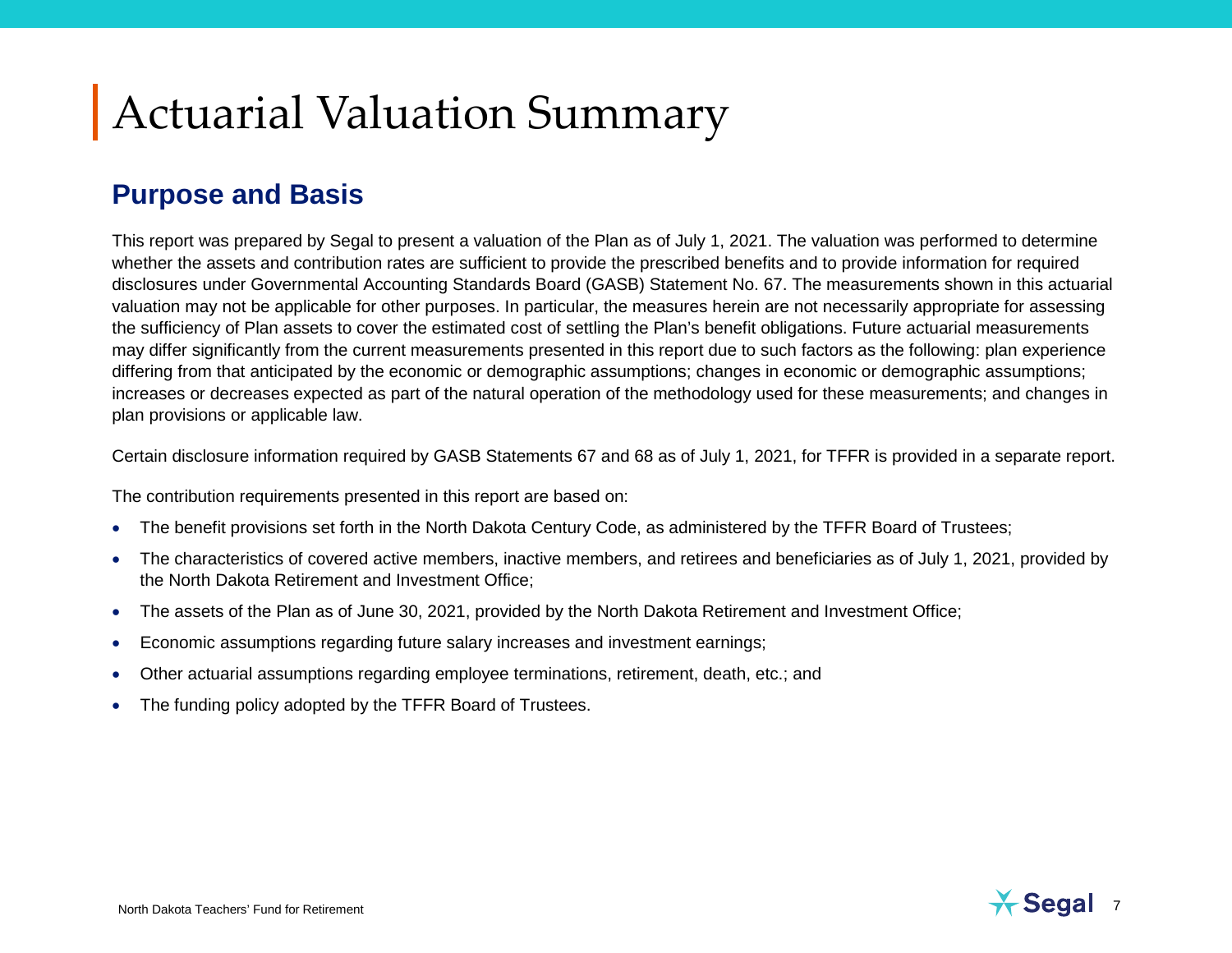### Section 1: Actuarial Valuation Summary

### **Valuation Highlights**

- 1. Segal strongly recommends an actuarial funding method that targets 100% funding of the actuarial accrued liability. Generally, this implies payments that are ultimately at least enough to cover normal cost, interest on the unfunded actuarial accrued liability and the principal balance. The funding policy adopted by the TFFR meets this standard.
- 2. The total contributions made during the fiscal year ending July 1, 2021, under the North Dakota Century Code is equal to 12.75% of payroll for employers. Compared to the actuarially determined contribution of 12.37% of payroll, there is a contribution sufficiency of 0.38% of payroll as of July 1, 2021. The actuarially determined contribution rate defined by the Plan's funding policy is based on a 22-year, level percent of payroll amortization of the unfunded actuarial accrued liability. The employer statutory contribution rate of 12.75% results in an effective amortization period of 21 years, which is 1 year less than the Plan's funding policy amortization period.
- 3. Actual employer contributions made during the fiscal year ending June 30, 2021, were \$98,264,202, which is 96.7% of the actuarially determined contribution (ADC). In the prior fiscal year, actual contributions were \$93,032,453, which is 99.3% of the prior year ADC.
- 4. The funded ratio based on the actuarial value of assets over the actuarial accrued liability as of July 1, 2021, is 68.6%, compared to 65.7% as of July 1, 2020. This ratio is one measure of funding status, and its history is a measure of funding progress. These measurements are not necessarily appropriate for assessing the sufficiency of the Plan's assets to cover the estimated cost of settling the Plan's benefit obligation.
- 5. For the year ended June 30, 2021, Segal has determined that the asset return on a market value basis was 26.1%. After gradual recognition of investment gains and losses under the actuarial smoothing method, the actuarial rate of return was 10.3%. This represents an experience gain when compared to the assumed rate of 7.25%. As of June 30, 2021, the actuarial value of assets (\$2.97 billion) represented 90.6% of the market value of assets (\$3.28 billion).
- 6. The portion of deferred investment gains and losses recognized during the calculation of the July 1, 2021, actuarial value of assets contributed to a gain of \$83.8 million. The demographic and liability experience resulted in an \$8.3 million loss.
- 7. As mentioned above, the current method used to determine the actuarial value of assets yields an amount that is 90.6% of the market value of assets as of June 30, 2021. 90.6% falls within the 20% corridor, so no further adjustment to the actuarial value of assets is necessary. Guidelines in Actuarial Standard of Practice No. 44 (Selection and Use of Asset Valuation Methods for Pension Valuations) recommend that asset values fall within a reasonable range around the corresponding market value. The actuarial asset method complies with these guidelines.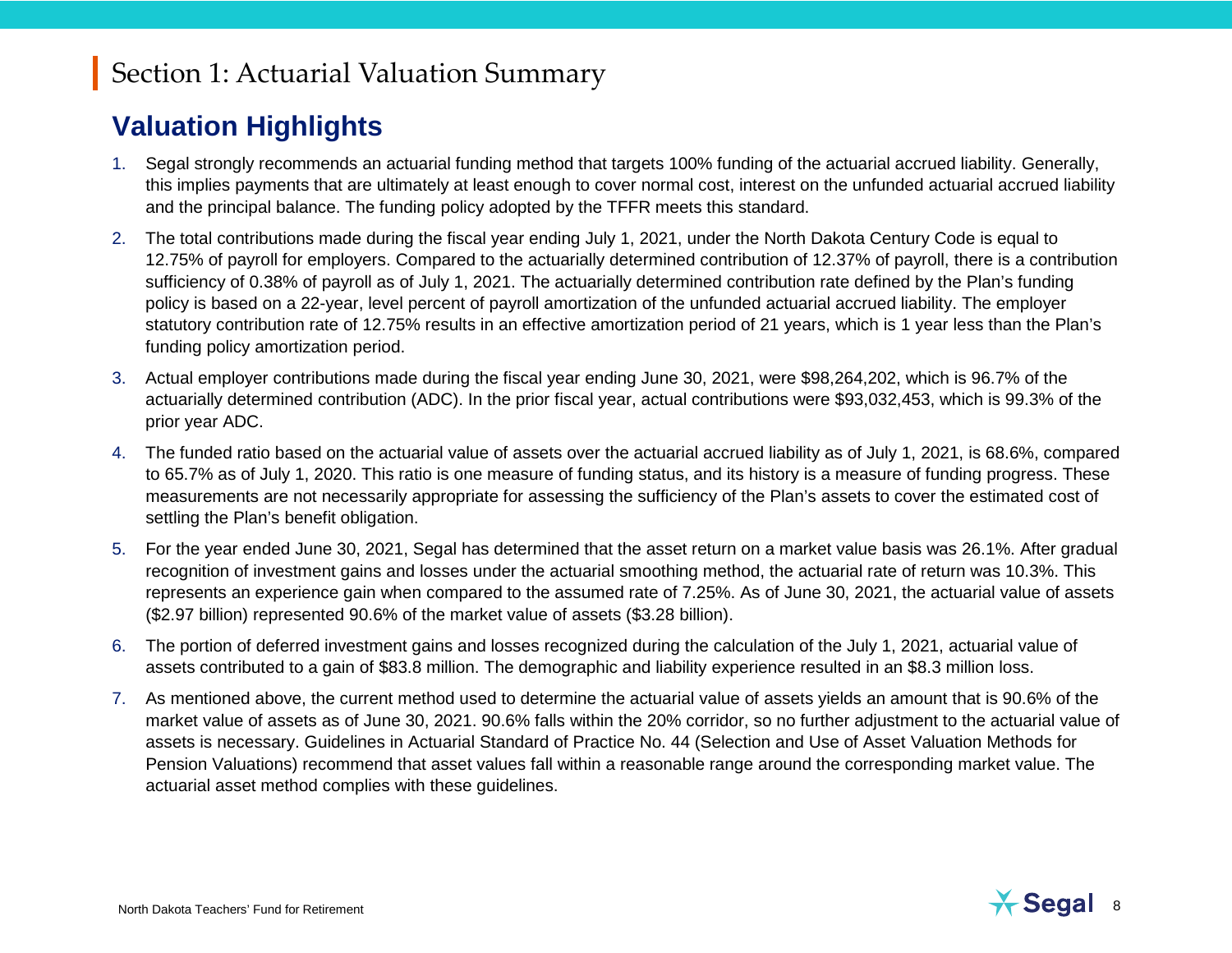### Section 1: Actuarial Valuation Summary

- 8. When measuring pension liability for GASB purposes, the same actuarial cost method (Entry Age Normal) is used to determine the funded status of the Plan, the actuarially determined contribution rate, and the effective amortization period. In addition, the GASB blended discount rate calculation results in the same discount rate (expected return on assets) as used for funding purposes (7.25%). This means that the Total Pension Liability (TPL) measure for financial reporting shown in this report is determined on the same basis as the Actuarial Accrued Liability (AAL) measure for funding. We note that the same is true for the Normal Cost component of the annual plan cost for funding and financial reporting.
- 9. The Net Pension Liability (NPL) is equal to the difference between the Total Pension Liability (TPL) and the Plan Fiduciary Net Position. The Plan Fiduciary Net Position is equal to the market value of assets and therefore, the NPL measure is the same as the Unfunded Actuarial Accrued Liability on a market value basis. The NPL decreased from \$1,530,503,462 as of June 30, 2020, to \$1,053,665,311 as of June 30, 2021.
- 10. The Fund's net cash flow (contributions minus benefit payments, refunds, and expenses) as a percentage of the market value of assets is -1.6% as of June 30, 2021, compared to -2.0% as of June 30, 2020. The change in net cash flow is primarily due to the increase in total assets. It is not unusual for a mature pension system to operate with minor negative cash flow as returns on investments generally exceed the net cash outflow and assets continue to rise. However, as the degree of negative cash flow increases, the plan's vulnerability to investment market volatility increases.
- 11. This actuarial report as of July 1, 2021, is based on financial and demographic data as of that date. Changes subsequent to that date are not reflected and will affect future actuarial costs of the plan.
- 12. Since the actuarial valuation results are dependent on a given set of assumptions, there is a risk that emerging results may differ significantly as actual experience proves to be different from the assumptions. We have included a discussion of various risks that may affect the plan in *Section 2*.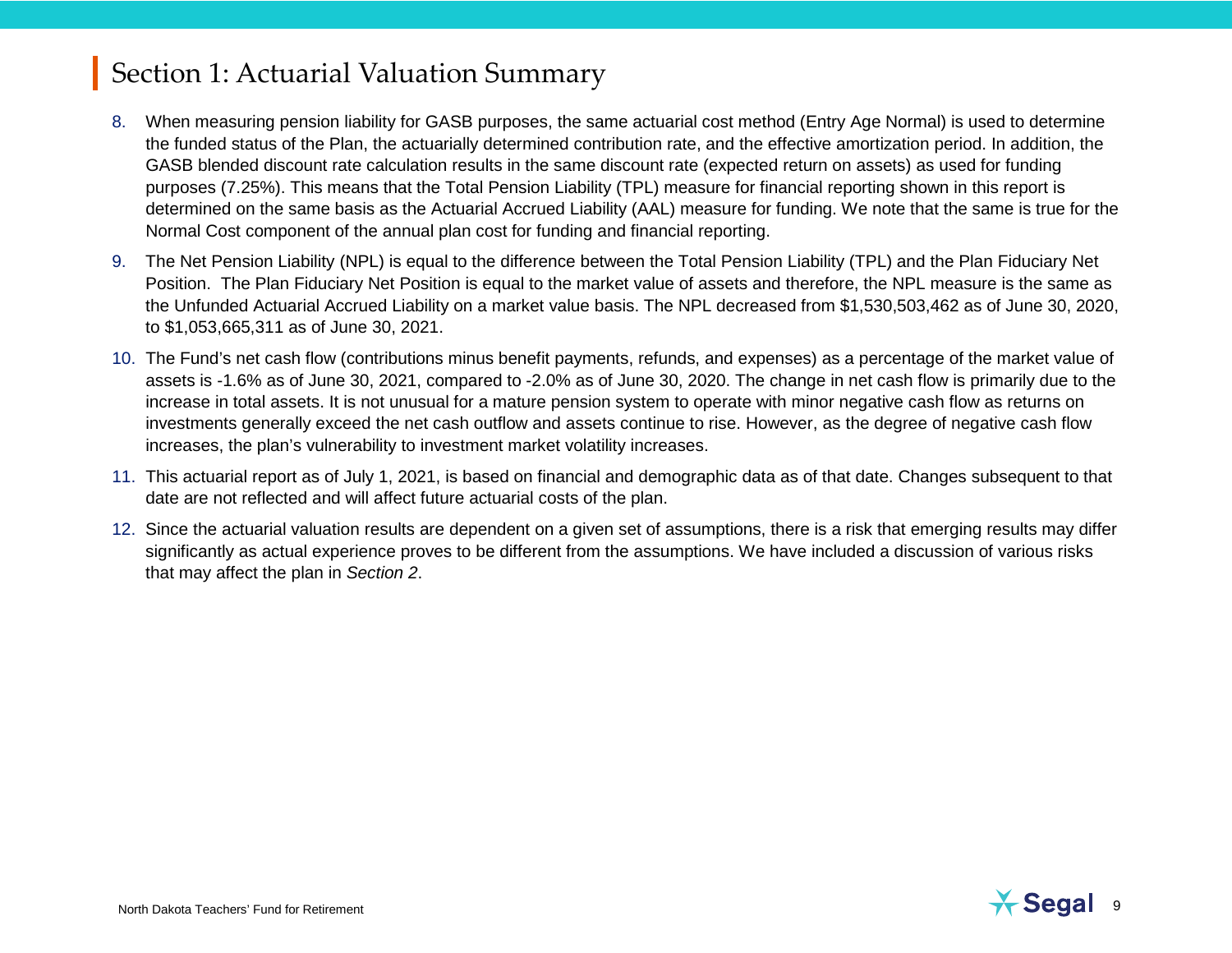### **Summary of Key Valuation Results**

|                                 |                                                                                             | 2021            | 2020             |
|---------------------------------|---------------------------------------------------------------------------------------------|-----------------|------------------|
| <b>Statutory</b>                | • Member rate                                                                               | 11.75%          | 11.75%           |
| <b>Contributions for fiscal</b> | • Employer rate                                                                             | 12.75%          | 12.75%           |
| year beginning                  | • Actuarially determined contribution rate                                                  | 12.37%          | 13.19%           |
| July 1:                         | • Margin/(deficit)                                                                          | 0.38%           | $-0.44%$         |
| <b>Actuarial accrued</b>        | • Retired participants and beneficiaries                                                    | \$2,515,161,131 | \$2,397,641,558  |
| liability for plan year         | Inactive vested members                                                                     | 117,782,340     | 111,740,262      |
| beginning July 1:               | Active members                                                                              | 1,689,602,021   | 1,659,845,094    |
|                                 | Inactive members due a refund of employee contributions                                     | 13,514,649      | 11,808,849       |
|                                 | Total<br>$\bullet$                                                                          | 4,336,060,141   | 4, 181, 035, 763 |
|                                 | Normal cost including administrative expenses for plan year beginning July 1                | 98,353,148      | 92,321,533       |
| Assets for plan year            | • Market value of assets (MVA)                                                              | \$3,282,404,830 | \$2,650,532,301  |
| beginning July 1:               | • Actuarial value of assets (AVA)                                                           | 2,973,668,612   | 2,745,012,472    |
|                                 | • Actuarial value of assets as a percentage of market value of assets                       | 90.6%           | 103.6%           |
| <b>Funded status for</b>        | • Unfunded/(overfunded) actuarial accrued liability on market value of assets               | \$1,053,655,311 | \$1,530,503,462  |
| plan year beginning             | • Funded percentage on MVA basis                                                            | 75.7%           | 63.4%            |
| July 1:                         | Unfunded/(overfunded) actuarial accrued liability on actuarial value of assets<br>$\bullet$ | \$1,362,391,529 | \$1,436,023,291  |
|                                 | Funded percentage on AVA basis<br>$\bullet$                                                 | 68.6%           | 65.7%            |
|                                 | Effective amortization period on an AVA basis                                               | 21 years        | 24 years         |
| <b>GASB</b> information         | • Discount rate                                                                             | 7.25%           | 7.25%            |
|                                 | Total pension liability<br>$\bullet$                                                        | \$4,336,060,141 | \$4,181,035,763  |
|                                 | Plan fiduciary net position                                                                 | 3,282,404,830   | 2,650,532,301    |
|                                 | Net pension liability<br>$\bullet$                                                          | 1,053,655,311   | 1,530,503,462    |
|                                 | • Plan fiduciary net position as a percentage of total pension liability                    | 75.7%           | 63.4%            |
| Demographic data for            | • Number of retired participants and beneficiaries                                          | 9,262           | 9,036            |
| plan year beginning             | • Number of inactive vested members                                                         | 1,754           | 1,715            |
| July 1:                         | • Number of inactive members due a refund of employee contributions                         | 1,213           | 1,132            |
|                                 | Number of active members                                                                    | 11,627          | 11,347           |
|                                 | Total payroll supplied by System, annualized                                                | \$749,414,372   | \$711,039,756    |
|                                 | • Average payroll supplied by System, annualized                                            | 64,455          | 62,663           |
| Gains/(losses)                  | • Asset experience                                                                          | \$83,838,612    | (\$40,946,816)   |
|                                 | Liability experience                                                                        | (7,708,533)     | 21,402,580       |
|                                 | Administrative expenses                                                                     | (547, 450)      | 233,390          |
|                                 | Assumption/method changes                                                                   | $\overline{0}$  | (51, 813, 028)   |
|                                 | • Total gain/(loss)                                                                         | 75,582,629      | (71, 123, 874)   |

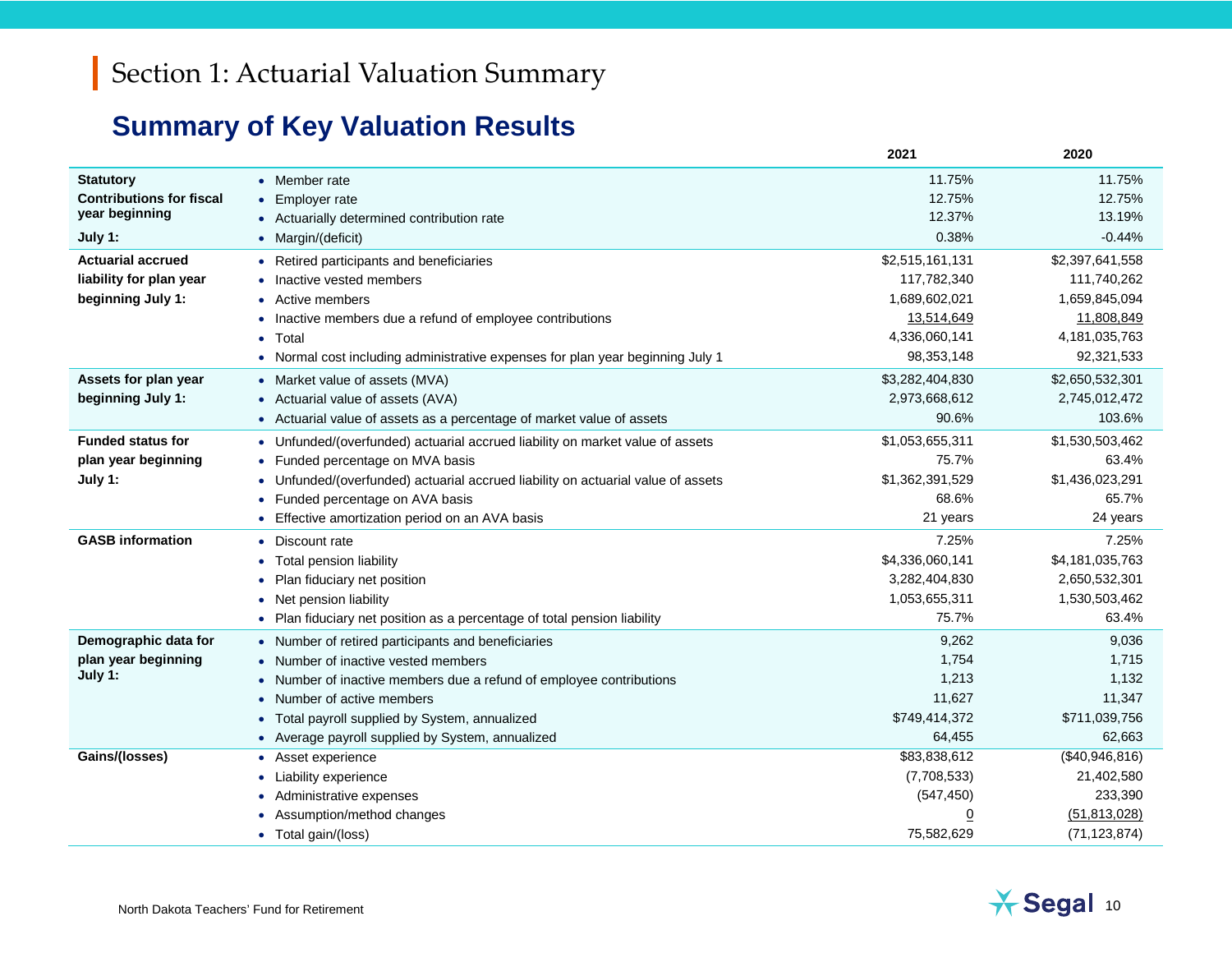### Section 1: Actuarial Valuation Summary

#### **Important Information about Actuarial Valuations**

An actuarial valuation is a budgeting tool with respect to the financing of future projected obligations of a pension plan. It is an estimated forecast – the actual long-term cost of the plan will be determined by the actual benefits and expenses paid and the actual investment experience of the plan.

In order to prepare a valuation, Segal relies on a number of input items. These include:

| <b>Plan of benefits</b>      | Plan provisions define the rules that will be used to determine benefit payments, and those rules, or the<br>interpretation of them, may change over time. Even where they appear precise, outside factors may change how<br>they operate. It is important to keep Segal informed with respect to plan provisions and administrative procedures,<br>and to review the plan summary included in our report to confirm that Segal has correctly interpreted the plan of<br>benefits.                                                                                                                                                                                                                                                                                                                                                                                                                                                                                                                                                                                                                                                                                                                                                             |
|------------------------------|------------------------------------------------------------------------------------------------------------------------------------------------------------------------------------------------------------------------------------------------------------------------------------------------------------------------------------------------------------------------------------------------------------------------------------------------------------------------------------------------------------------------------------------------------------------------------------------------------------------------------------------------------------------------------------------------------------------------------------------------------------------------------------------------------------------------------------------------------------------------------------------------------------------------------------------------------------------------------------------------------------------------------------------------------------------------------------------------------------------------------------------------------------------------------------------------------------------------------------------------|
| <b>Participant data</b>      | An actuarial valuation for a plan is based on data provided to the actuary by the System. Segal does not audit<br>such data for completeness or accuracy, other than reviewing it for obvious inconsistencies compared to prior<br>data and other information that appears unreasonable. It is important for Segal to receive the best possible data<br>and to be informed about any known incomplete or inaccurate data.                                                                                                                                                                                                                                                                                                                                                                                                                                                                                                                                                                                                                                                                                                                                                                                                                      |
| <b>Assets</b>                | The valuation is based on the market value of assets as of the valuation date, as provided by the System. The<br>System uses an "actuarial value of assets" that differs from market value to gradually reflect year-to-year changes<br>in the market value of assets in determining the contribution requirements.                                                                                                                                                                                                                                                                                                                                                                                                                                                                                                                                                                                                                                                                                                                                                                                                                                                                                                                            |
| <b>Actuarial assumptions</b> | In preparing an actuarial valuation, Segal projects the benefits to be paid to existing plan participants for the rest<br>of their lives and the lives of their beneficiaries. This projection requires actuarial assumptions as to the probability<br>of death, disability, withdrawal, and retirement of each participant for each year. In addition, the benefits projected<br>to be paid for each of those events in each future year reflect actuarial assumptions as to salary increases and<br>cost-of-living adjustments. The projected benefits are then discounted to a present value, based on the assumed<br>rate of return that is expected to be achieved on the plan's assets. There is a reasonable range for each<br>assumption used in the projection and the results may vary materially based on which assumptions are selected.<br>It is important for any user of an actuarial valuation to understand this concept. Actuarial assumptions are<br>periodically reviewed to ensure that future valuations reflect emerging plan experience. While future changes in<br>actuarial assumptions may have a significant impact on the reported results that does not mean that the previous<br>assumptions were unreasonable. |

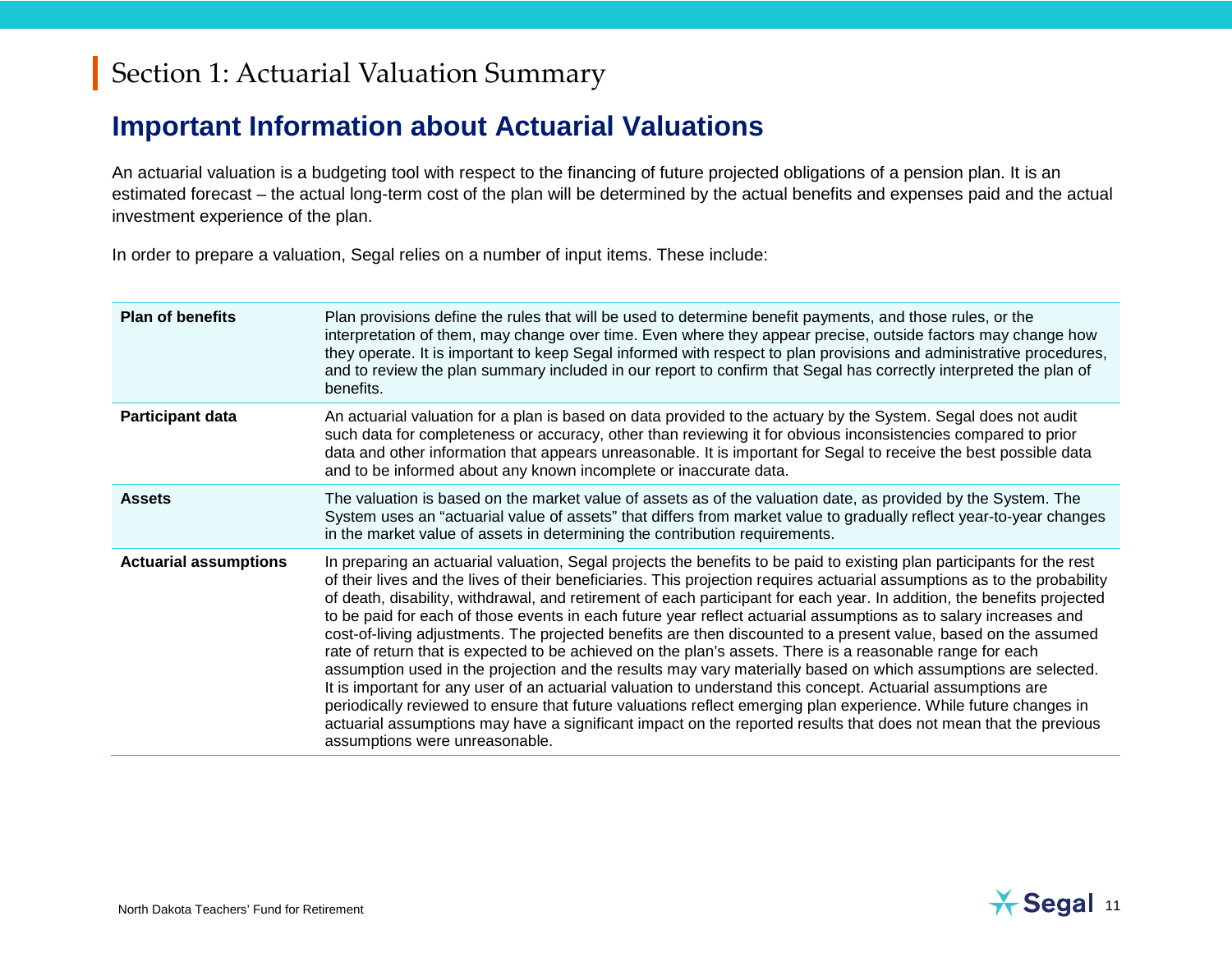### Section 1: Actuarial Valuation Summary

The user of Segal's actuarial valuation (or other actuarial calculations) should keep the following in mind:

The actuarial valuation is prepared at the request of the System. Segal is not responsible for the use or misuse of its report, particularly by any other party.

An actuarial valuation is a measurement of the plan's assets and liabilities at a specific date. Accordingly, except where otherwise noted, Segal did not perform an analysis of the potential range of future financial measures. The actual long-term cost of the plan will be determined by the actual benefits and expenses paid and the actual investment experience of the plan.

Actuarial results in this report are not rounded, but that does not imply precision.

If TFFR is aware of any event or trend that was not considered in this valuation that may materially change the results of the valuation, Segal should be advised, so that we can evaluate it.

Segal does not provide investment, legal, accounting, or tax advice. Segal's valuation is based on our understanding of applicable guidance in these areas and of the plan's provisions, but they may be subject to alternative interpretations. The State should look to their other advisors for expertise in these areas.

As Segal has no discretionary authority with respect to the management or assets of the Plan, it is not a fiduciary in its capacity as actuaries and consultants with respect to the Plan.

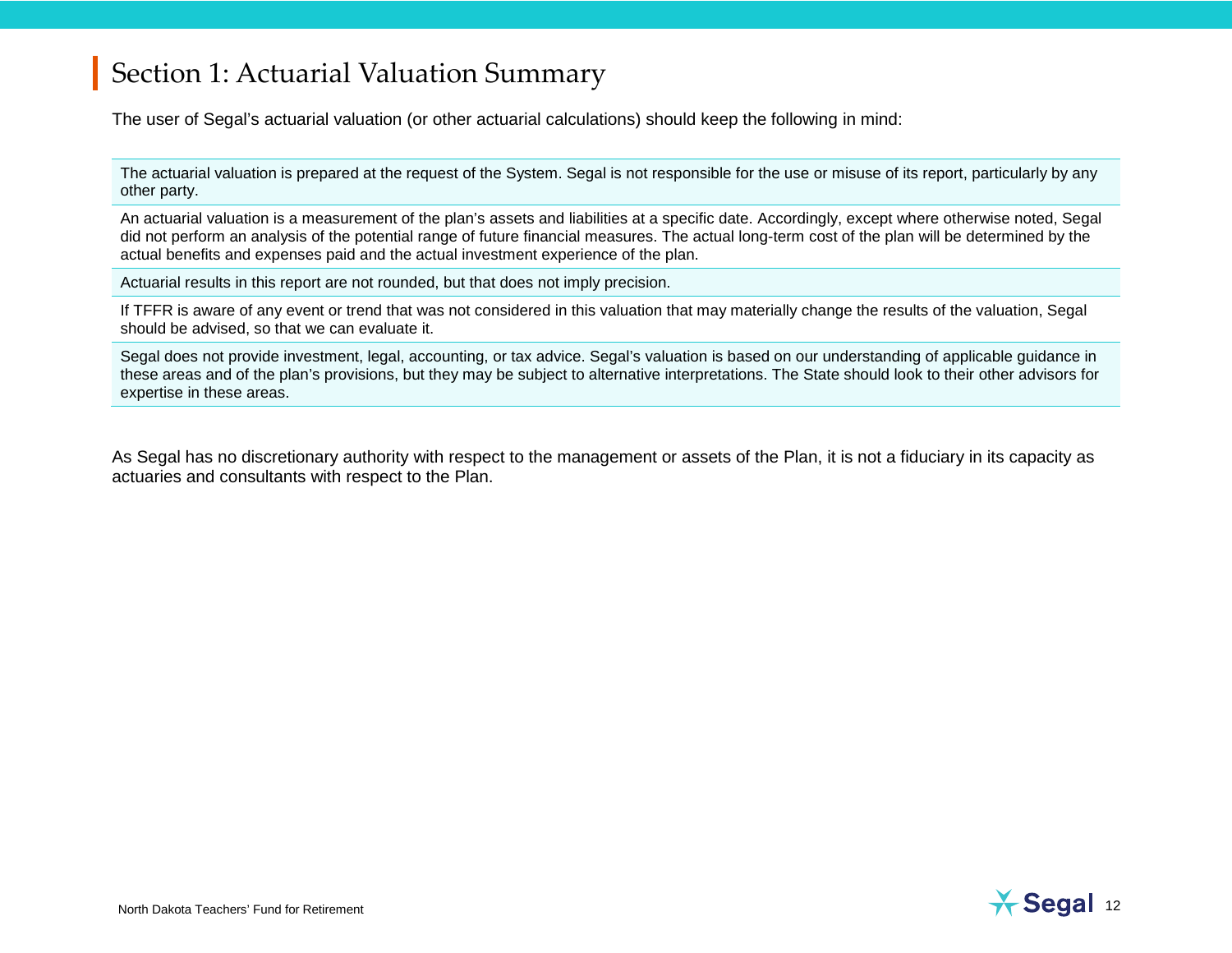# Actuarial Valuation Results

### **Member Data**

The Actuarial Valuation and Review considers the number and demographic characteristics of covered members, including active members, inactive vested members, retired participants and beneficiaries.

This section presents a summary of significant statistical data on these member groups.

More detailed information for this valuation year and the preceding valuation can be found in *Section 3, Exhibits A, B, C and D*.

| Year Ended<br>June 30 | <b>Active</b><br><b>Members</b> | <b>Inactive Vested</b><br><b>Members</b> | <b>Inactive Non-</b><br>vested<br><b>Members</b> | <b>Retired</b><br><b>Participants</b><br>and<br><b>Beneficiaries</b> | <b>Ratio of</b><br><b>Non-Actives</b><br>to Actives <sup>1</sup> |
|-----------------------|---------------------------------|------------------------------------------|--------------------------------------------------|----------------------------------------------------------------------|------------------------------------------------------------------|
| 2012                  | 10,014                          | 1,483                                    | 468                                              | 7,151                                                                | 0.86                                                             |
| 2013                  | 10,138                          | 1,500                                    | 563                                              | 7,489                                                                | 0.89                                                             |
| 2014                  | 10,305                          | 1,509                                    | 661                                              | 7,747                                                                | 0.90                                                             |
| 2015                  | 10,514                          | 1,607                                    | 660                                              | 8,025                                                                | 0.92                                                             |
| 2016                  | 10,813                          | 1,601                                    | 779                                              | 8,249                                                                | 0.91                                                             |
| 2017                  | 10,874                          | 1,600                                    | 878                                              | 8,501                                                                | 0.93                                                             |
| 2018                  | 10,881                          | 1,623                                    | 971                                              | 8,743                                                                | 0.95                                                             |
| 2019                  | 11,175                          | 1,657                                    | 1,035                                            | 8,918                                                                | 0.95                                                             |
| 2020                  | 11,347                          | 1,715                                    | 1,132                                            | 9,036                                                                | 0.95                                                             |
| 2021                  | 11,627                          | 1,754                                    | 1,213                                            | 9,262                                                                | 0.95                                                             |

#### <span id="page-12-0"></span>Member Population: 2012 – 2021

<sup>1</sup> Excluding inactive non-vested members

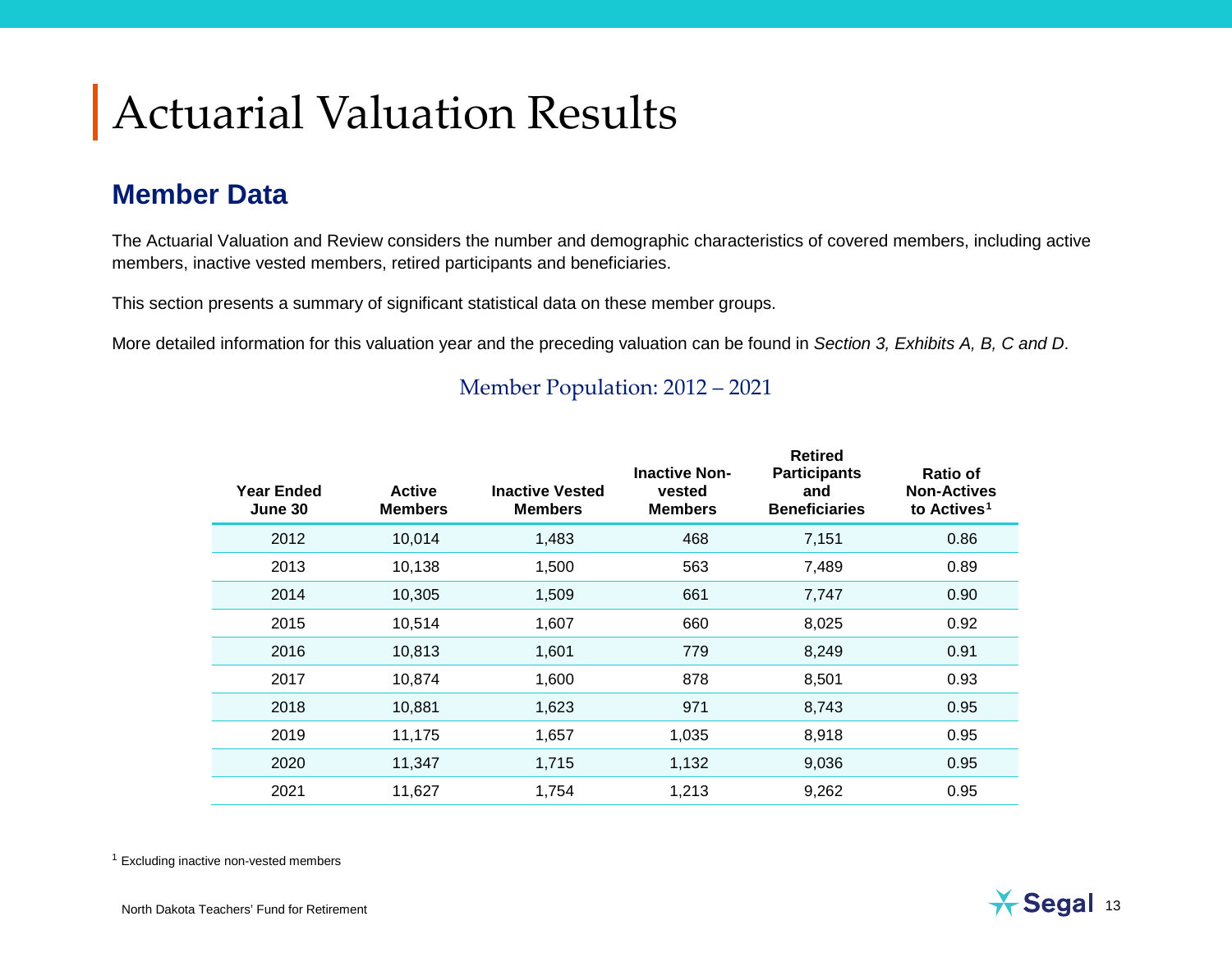#### **Active Members**

Plan costs are affected by the age, years of service and compensation of active members. In this year's valuation, there were 11,627 active members with an average age of 41.4 and average years of service of 11.4 years. The 11,347 active members in the prior valuation had an average age of 41.8 and average years of service of 11.7 years.

#### Distribution of Active Members as of June 30, 2021





#### Actives by Age Actives by Years of Service

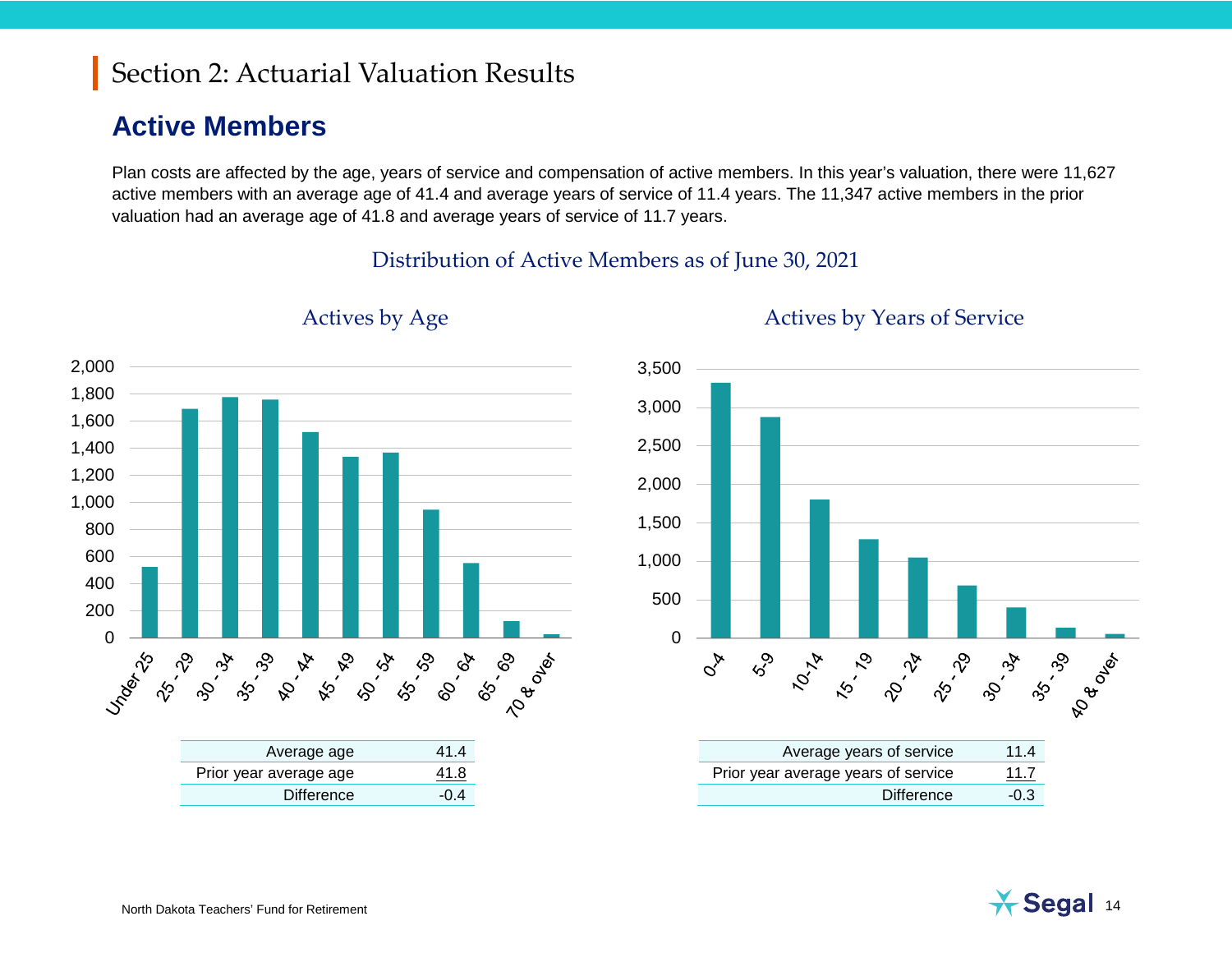In this year's valuation, the 11,627 active members have an average compensation of \$64,455. The 11,347 active members in the prior valuation had an average compensation of \$62,663.

Distribution of Active Members as of June 30, 2021

Average Compensation of Actives by Age



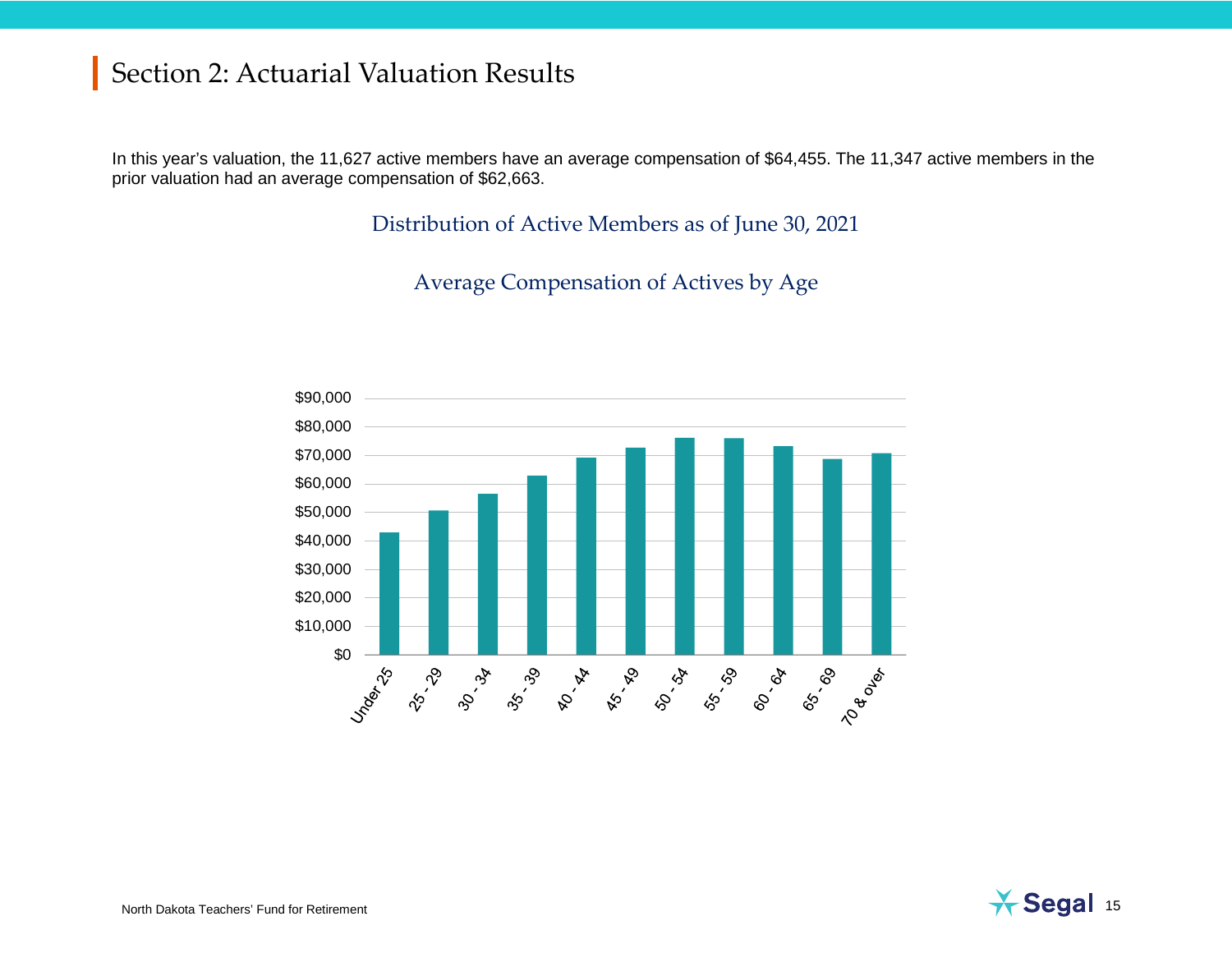### **Inactive Members**

In this year's valuation, there were 1,754 members with a vested right to a deferred or immediate vested benefit.

In addition, there were 1,213 members entitled to a return of their employee contributions.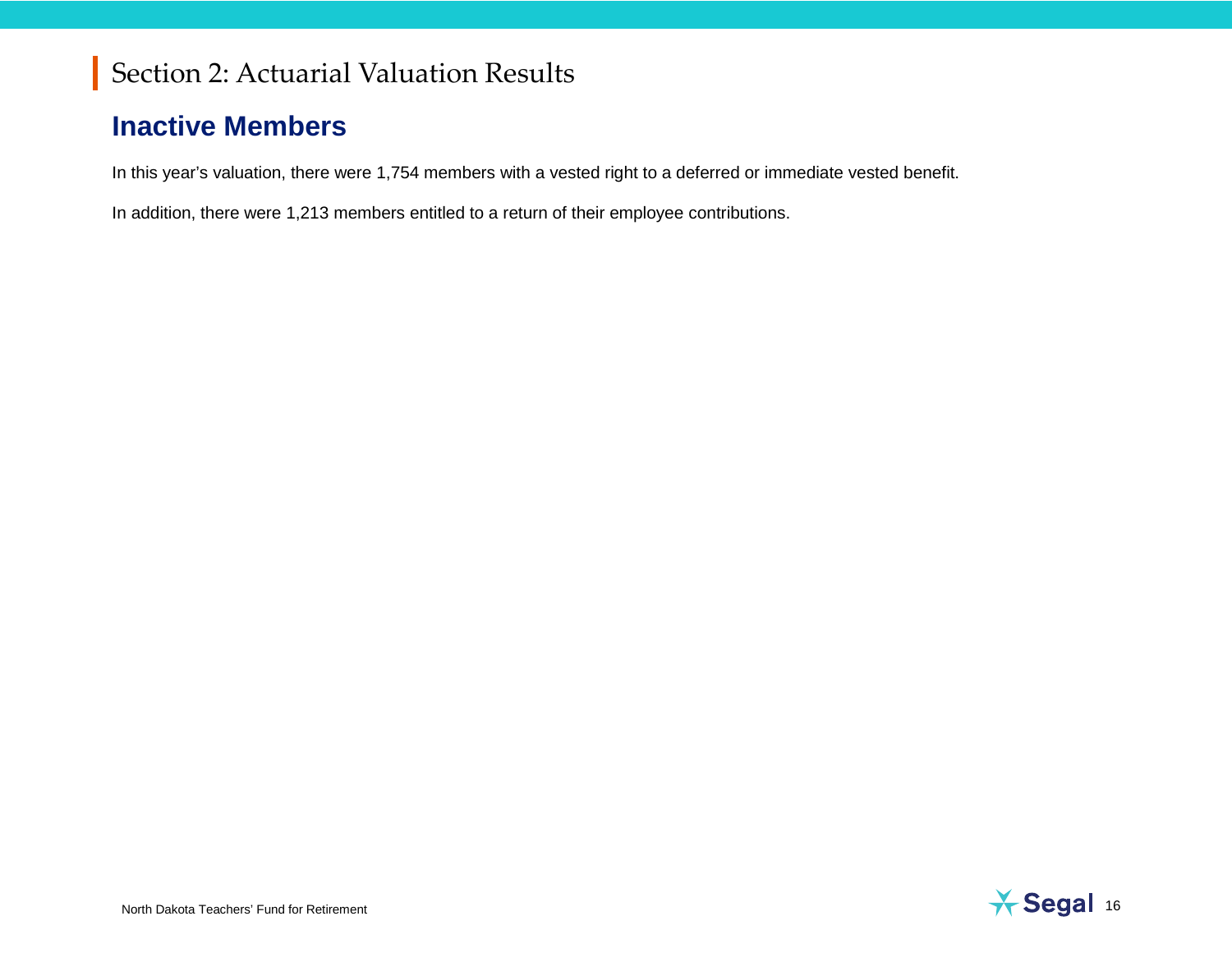#### **Retired Participants and Beneficiaries**

As of July 1, 2021, 8,415 retired participants and 847 beneficiaries were receiving total monthly benefits of \$20,118,739. For comparison, in the previous valuation, there were 8,218 retired participants and 818 beneficiaries receiving monthly benefits of \$19,116,138.

#### Distribution of Retirees and Beneficiaries as of June 30, 2021

Pensioners by Type and Monthly Amount

Pensioners by Type and Age



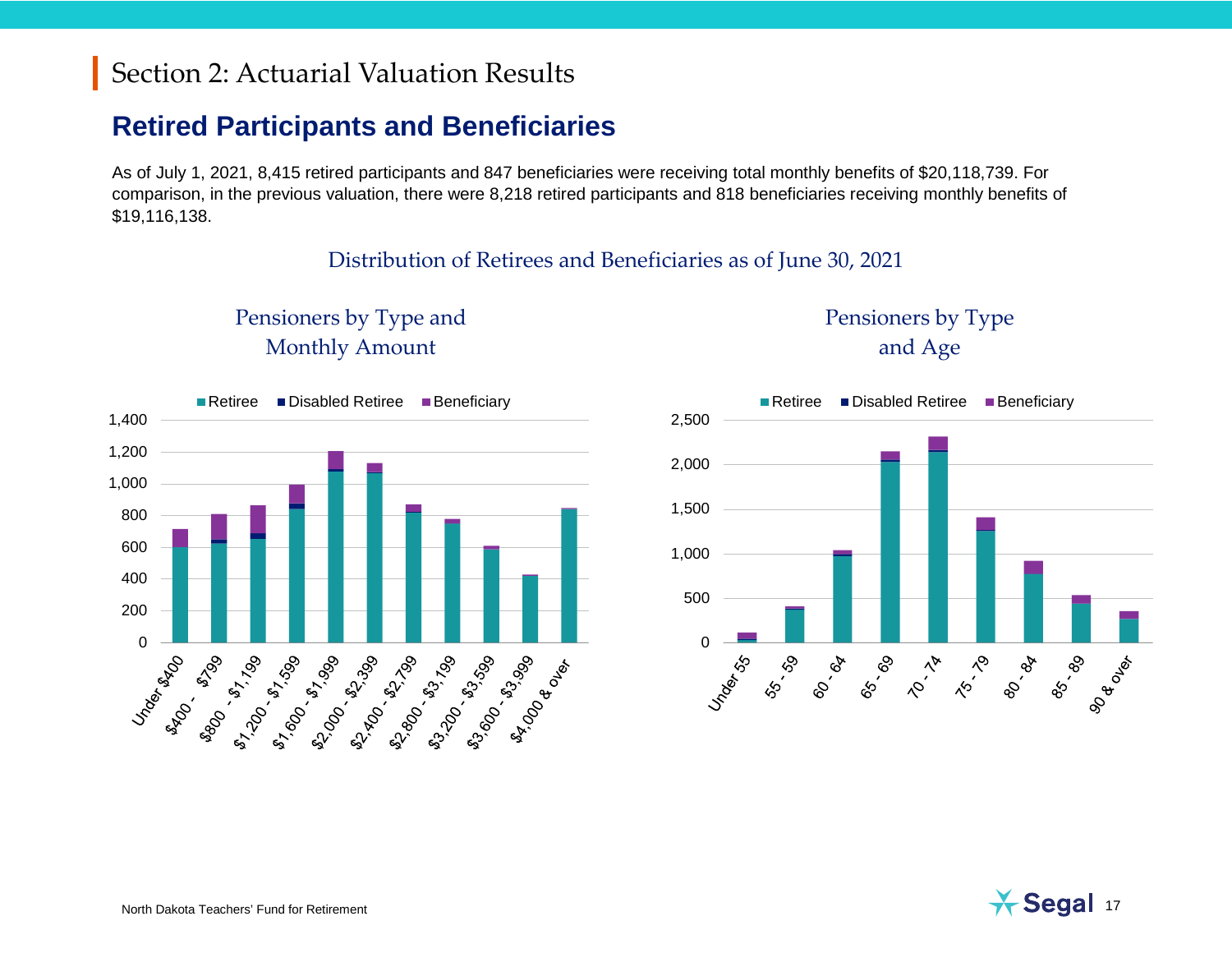As of July 1, 2021, the average monthly benefit for retirees and beneficiaries is \$2,172 compared to \$2,116 in the previous valuation. The average age for retirees and beneficiaries is 72.8 in the current valuation, compared with 72.6 in the prior valuation.

#### Distribution of Retirees and Beneficiaries as of June 30, 2021

#### Average Monthly Amount of Retirees and Beneficiaries by Age



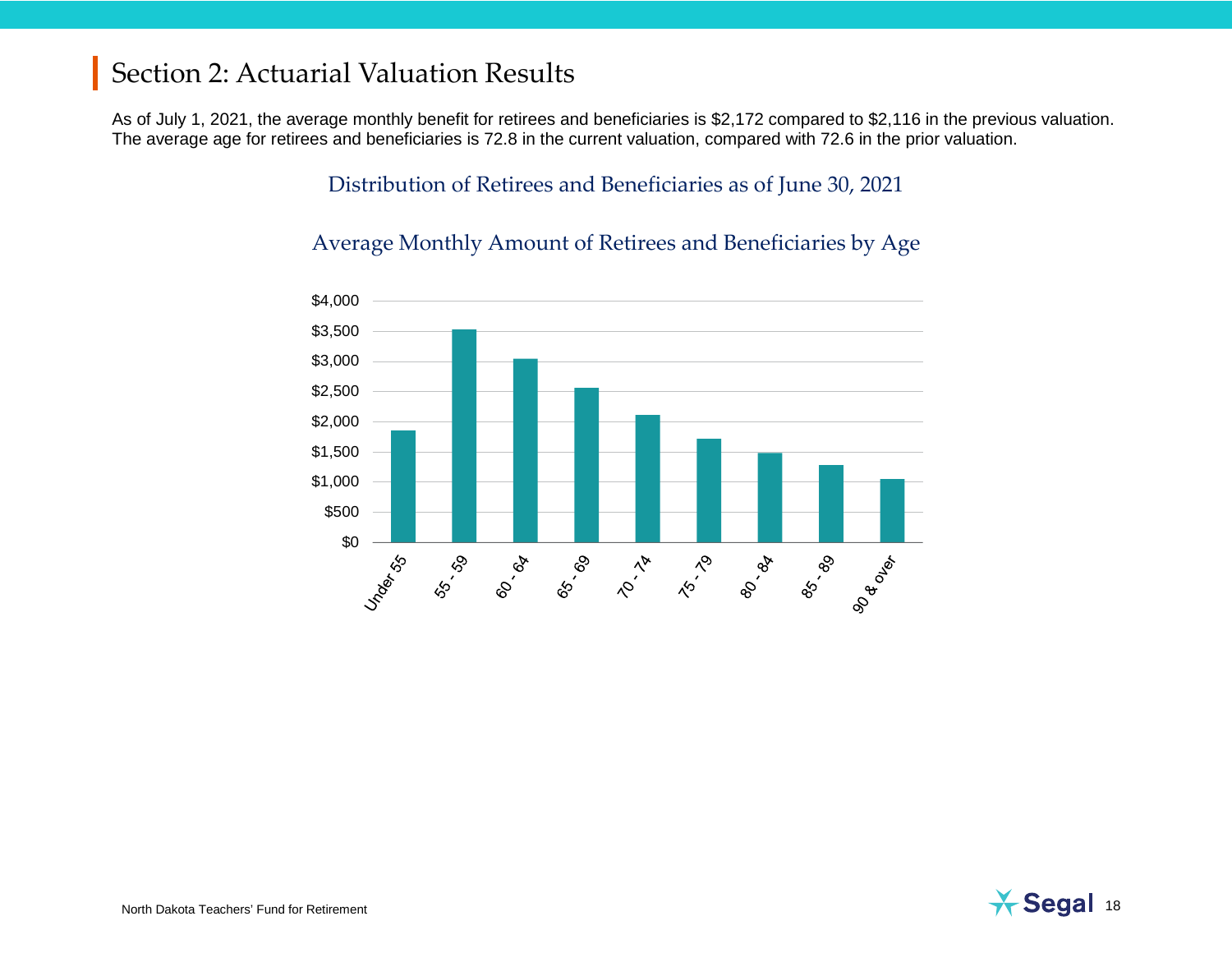#### **Historical Plan Population**

The chart below demonstrates the progression of the active population over the last 20 years.

#### Active Member Data Statistics: 2002 – 2021

|              | <b>Active Members</b> |                          | <b>Total Payroll Supplied by</b><br><b>System, Annualized</b> |                          | <b>Average Salary</b> |                          |                |                           |
|--------------|-----------------------|--------------------------|---------------------------------------------------------------|--------------------------|-----------------------|--------------------------|----------------|---------------------------|
| As of July 1 | <b>Number</b>         | <b>Percent</b><br>Change | Amount in<br>\$ Millions                                      | <b>Percent</b><br>Change | \$ Amount             | <b>Percent</b><br>Change | Average<br>Age | Average<br><b>Service</b> |
| 2002         | 9,931                 | $-3.0%$                  | \$348.1                                                       | 1.7%                     | \$35,052              | 4.9%                     | 44.5           | 14.4                      |
| 2003         | 9,916                 | $-0.2%$                  | 367.9                                                         | 5.7%                     | 37,105                | 5.9%                     | 44.8           | 14.6                      |
| 2004         | 9,826                 | $-0.9%$                  | 376.5                                                         | 2.3%                     | 38,321                | 3.3%                     | 44.9           | 14.7                      |
| 2005         | 9,801                 | $-0.3%$                  | 386.6                                                         | 2.7%                     | 39,447                | 2.9%                     | 44.9           | 14.7                      |
| 2006         | 9,585                 | $-2.2%$                  | 390.1                                                         | 0.9%                     | 40,703                | 3.2%                     | 44.8           | 14.6                      |
| 2007         | 9,599                 | 0.1%                     | 401.3                                                         | 2.9%                     | 41,810                | 2.7%                     | 44.7           | 14.5                      |
| 2008         | 9,561                 | $-0.4%$                  | 417.7                                                         | 4.1%                     | 43,684                | 4.5%                     | 44.6           | 14.4                      |
| 2009         | 9,707                 | 1.5%                     | 440.0                                                         | 5.3%                     | 45,327                | 3.8%                     | 44.5           | 14.3                      |
| 2010         | 9,907                 | 2.1%                     | 465.0                                                         | 5.7%                     | 46,937                | 3.6%                     | 44.2           | 14.0                      |
| 2011         | 10,004                | 1.0%                     | 488.8                                                         | 5.1%                     | 48,857                | 4.1%                     | 43.9           | 13.8                      |
| 2012         | 10,014                | 0.1%                     | 505.3                                                         | 3.4%                     | 50,458                | 3.3%                     | 43.7           | 13.7                      |
| 2013         | 10,138                | 1.2%                     | 526.7                                                         | 4.2%                     | 51,953                | 3.0%                     | 43.2           | 13.2                      |
| 2014         | 10,305                | 1.6%                     | 557.2                                                         | 5.8%                     | 54,073                | 4.1%                     | 42.9           | 12.8                      |
| 2015         | 10,514                | 2.0%                     | 589.8                                                         | 5.8%                     | 56,095                | 3.7%                     | 42.5           | 12.4                      |
| 2016         | 10,813                | 2.8%                     | 627.0                                                         | 6.3%                     | 57,986                | 3.4%                     | 42.3           | 12.1                      |
| 2017         | 10,874                | 0.6%                     | 650.1                                                         | 3.7%                     | 59,780                | 3.1%                     | 42.1           | 11.9                      |
| 2018         | 10,881                | 0.1%                     | 653.5                                                         | 0.5%                     | 60,055                | 0.5%                     | 41.9           | 11.8                      |
| 2019         | 11,175                | 2.7%                     | 680.5                                                         | 4.1%                     | 60,893                | 1.4%                     | 41.8           | 11.7                      |
| 2020         | 11,347                | 1.5%                     | 711.0                                                         | 4.5%                     | 62,663                | 2.9%                     | 41.8           | 11.7                      |
| 2021         | 11,627                | 2.5%                     | 749.4                                                         | 5.4%                     | 64,455                | 2.9%                     | 41.4           | 11.4                      |

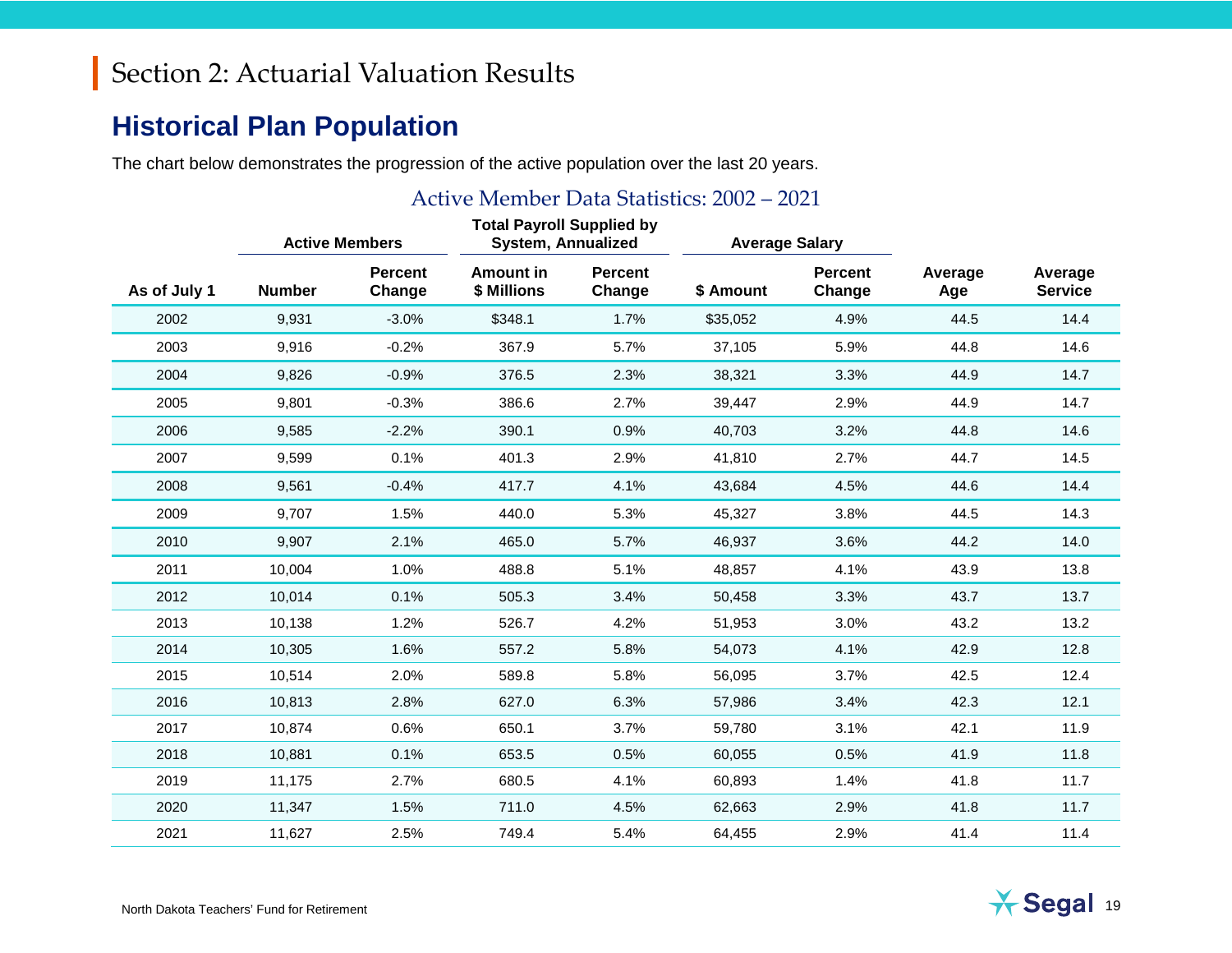The chart below shows the growth among the retired population over the last 10 years.

|              |               | <b>Service Retirees</b>  | <b>Average Annual Amount</b> |                          |                |
|--------------|---------------|--------------------------|------------------------------|--------------------------|----------------|
| As of July 1 | <b>Number</b> | <b>Percent</b><br>Change | \$ Amount                    | <b>Percent</b><br>Change | Average<br>Age |
| 2012         | 6,448         | 3.1%                     | \$20,739                     | 3.7%                     | 70.8           |
| 2013         | 6,754         | 4.7%                     | 21,462                       | 3.5%                     | 70.8           |
| 2014         | 6,991         | 3.5%                     | 22,230                       | 3.6%                     | 70.9           |
| 2015         | 7,250         | 3.7%                     | 22,976                       | 3.4%                     | 71.0           |
| 2016         | 7,435         | 2.6%                     | 23,593                       | 2.7%                     | 71.3           |
| 2017         | 7,664         | 3.1%                     | 24,352                       | 3.2%                     | 71.5           |
| 2018         | 7,877         | 2.8%                     | 25,187                       | 3.4%                     | 71.7           |
| 2019         | 8,019         | 1.8%                     | 25,887                       | 2.8%                     | 72.0           |
| 2020         | 8,091         | 0.9%                     | 26,531                       | 2.5%                     | 72.3           |
| 2021         | 8,290         | 2.5%                     | 27,250                       | 2.7%                     | 72.5           |

#### Service Retirees Data Statistics: 2012 – 2021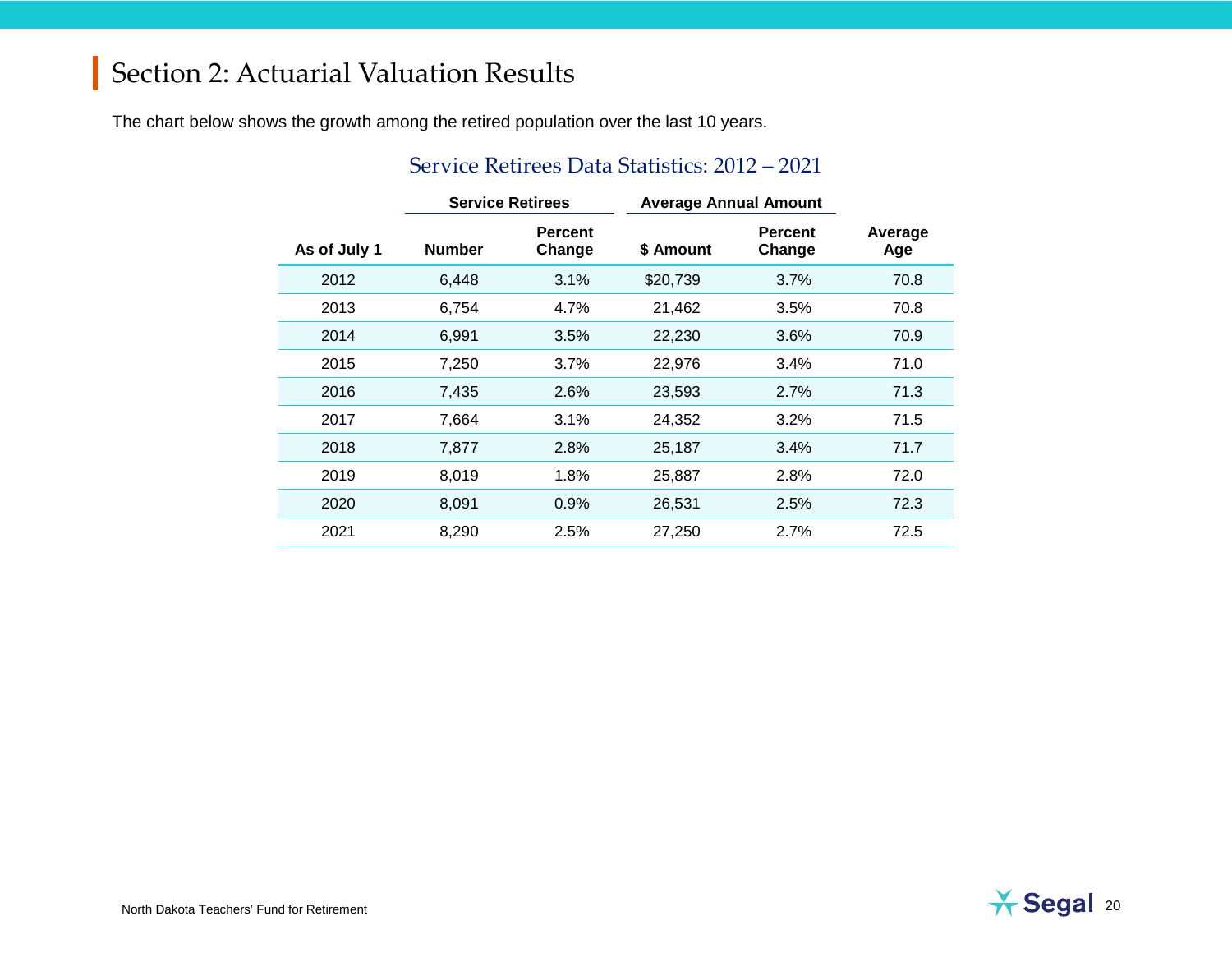#### **Financial Information**

Retirement plan funding anticipates that, over the long term, both contributions (less administrative expenses) and investment earnings (less investment fees) will be needed to cover benefit payments. Retirement plan assets change as a result of the net impact of these income and expense components.

Additional financial information, including a summary of transactions for the valuation year, is presented in *Section 3, Exhibits E, F* and *G*.

#### Comparison of Contributions with Benefits and Expenses for Years Ended June 30, 2012 – 2021

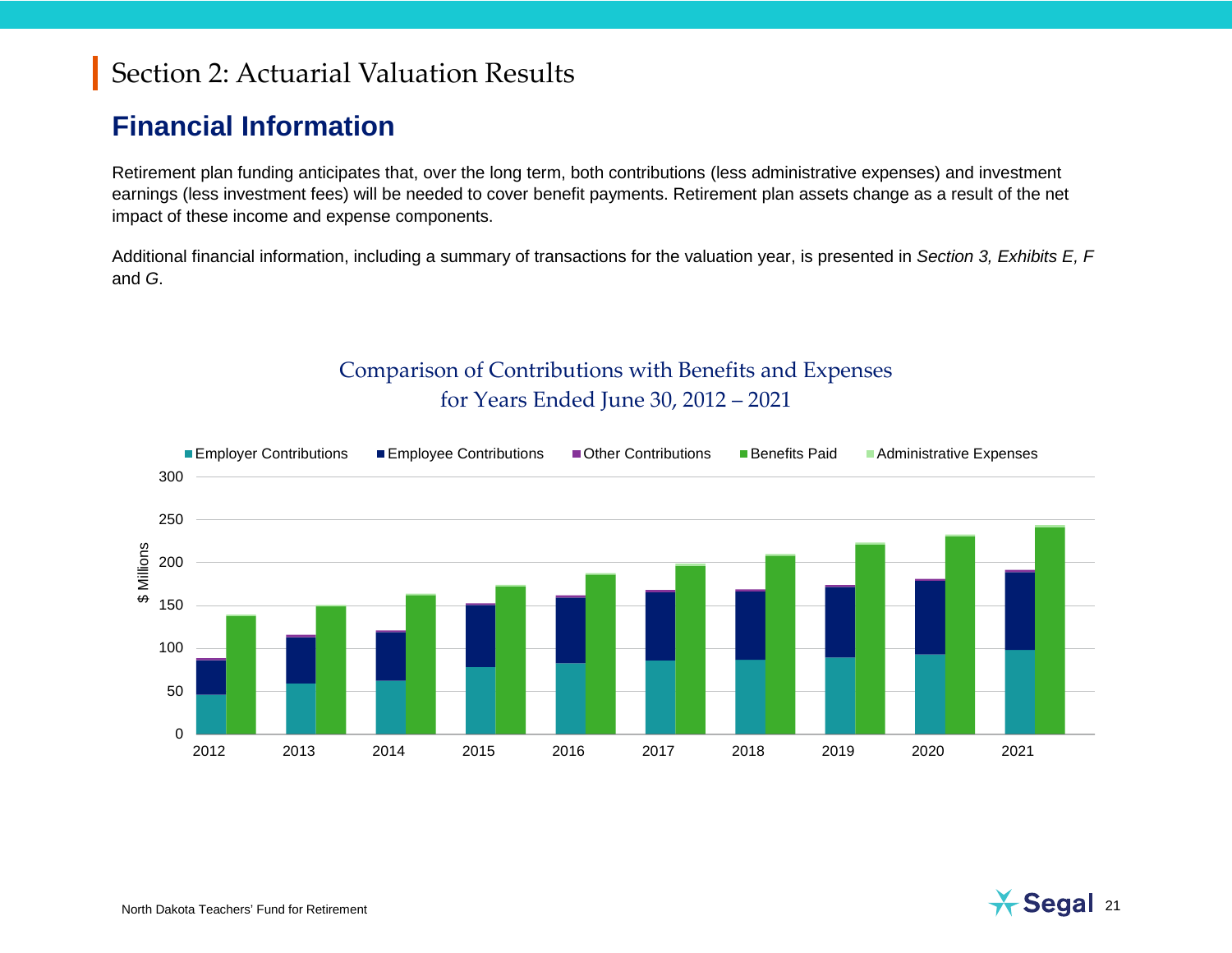It is desirable to have level and predictable plan costs from one year to the next. For this reason, the Board has approved an asset valuation method that gradually adjusts to market value. Under this valuation method, the full value of market fluctuations is not recognized in a single year and, as a result, the asset value and the plan costs are more stable. The amount of the adjustment to recognize market value is treated as income, which may be positive or negative. Realized and unrealized gains and losses are treated equally and, therefore, the sale of assets has no immediate effect on the actuarial value.

|              |                                                             |                                 |                                   | 2021            |                                   | 2020            |
|--------------|-------------------------------------------------------------|---------------------------------|-----------------------------------|-----------------|-----------------------------------|-----------------|
|              | Market value of assets                                      |                                 |                                   | \$3,282,404,830 |                                   | \$2,650,532,301 |
| $\mathbf{2}$ | Calculation of unrecognized return <sup>1</sup>             | Original<br>Amount <sup>2</sup> | <b>Percent</b><br><b>Deferred</b> |                 | <b>Percent</b><br><b>Deferred</b> |                 |
|              | Year ended June 30, 2021<br>(a)                             | \$493,904,813                   | 80%                               | \$395,123,850   |                                   |                 |
|              | Year ended June 30, 2020<br>(b)                             | $-114,538,151$                  | 60%                               | $-68,722,890$   | 80%                               | $-$91,630,521$  |
|              | Year ended June 30, 2019<br>(C)                             | $-59,163,355$                   | 40%                               | $-23,665,342$   | 60%                               | $-35,498,013$   |
|              | Year ended June 30, 2018<br>(d)                             | 30,002,998                      | 20%                               | 6,000,600       | 40%                               | 12,001,200      |
|              | Year ended June 30, 2017<br>(e)                             | 103,235,815                     | 0%                                | $\overline{0}$  | 20%                               | 20,647,163      |
|              | Total unrecognized return<br>(f)                            |                                 |                                   | 308,736,218     |                                   | $-94,480,171$   |
| 3            | Actuarial value of assets: $1 - 2f$                         |                                 |                                   | \$2,973,668,612 |                                   | \$2,745,012,472 |
| 4            | Actuarial value as a percentage of market value: $3 \div 1$ |                                 |                                   | 90.6%           |                                   | 103.6%          |

#### Determination of Actuarial Value of Assets for Year Ended June 30, 2021, and June 30, 2020

<sup>1</sup> Recognition at 20% per year over five years

<sup>2</sup> Total return minus expected return on a market value basis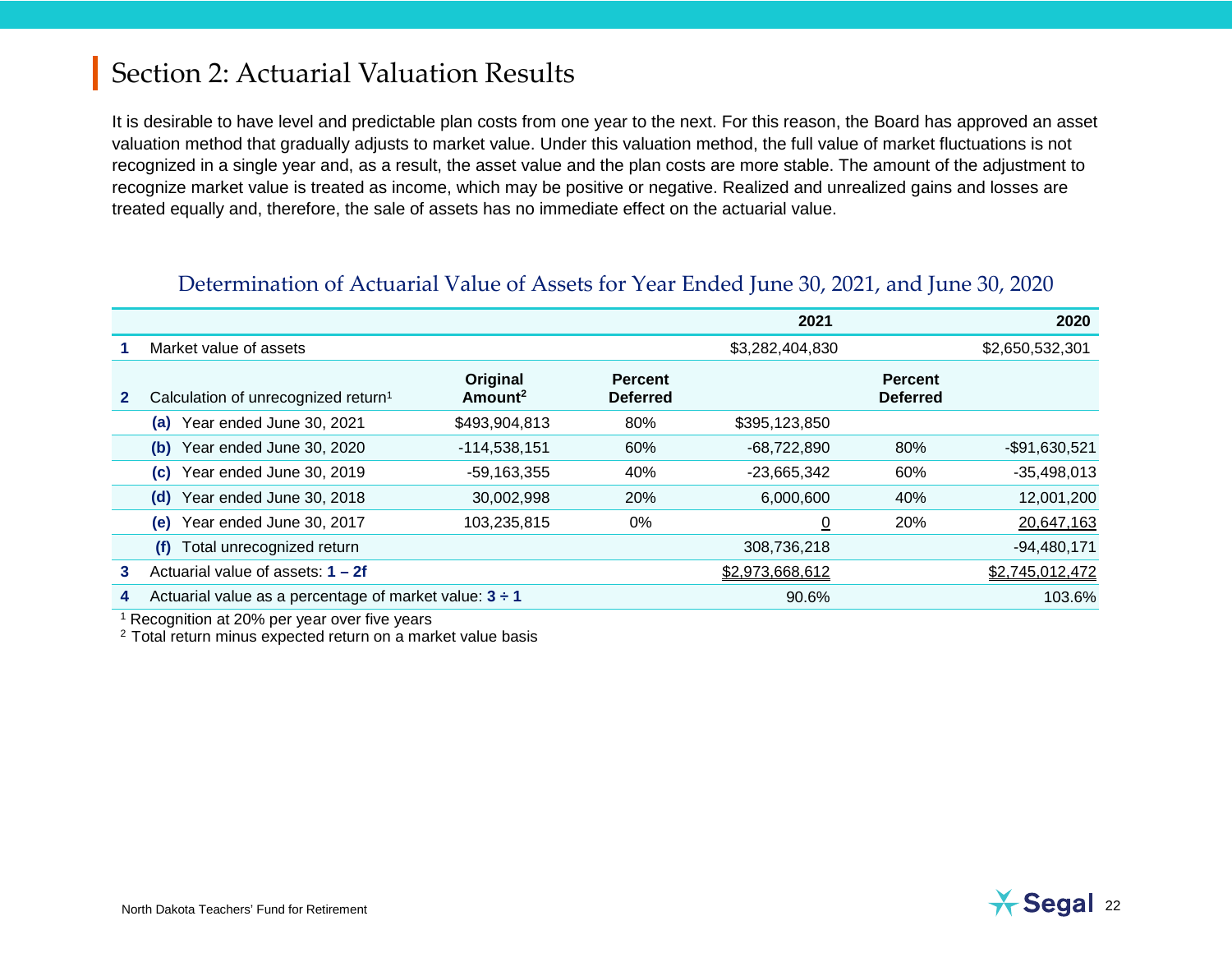Both the actuarial value and market value of assets are representations of the Plan's financial status. As investment gains and losses are gradually taken into account, the actuarial value of assets tracks the market value of assets. The actuarial asset value is significant because the Plan's liabilities are compared to these assets to determine what portion, if any, remains unfunded. Amortization of the unfunded actuarial accrued liability is an important element in determining the contribution requirement.

#### Actuarial Value of Assets vs. Market Value of Assets as of June 30, 2012 – 2021

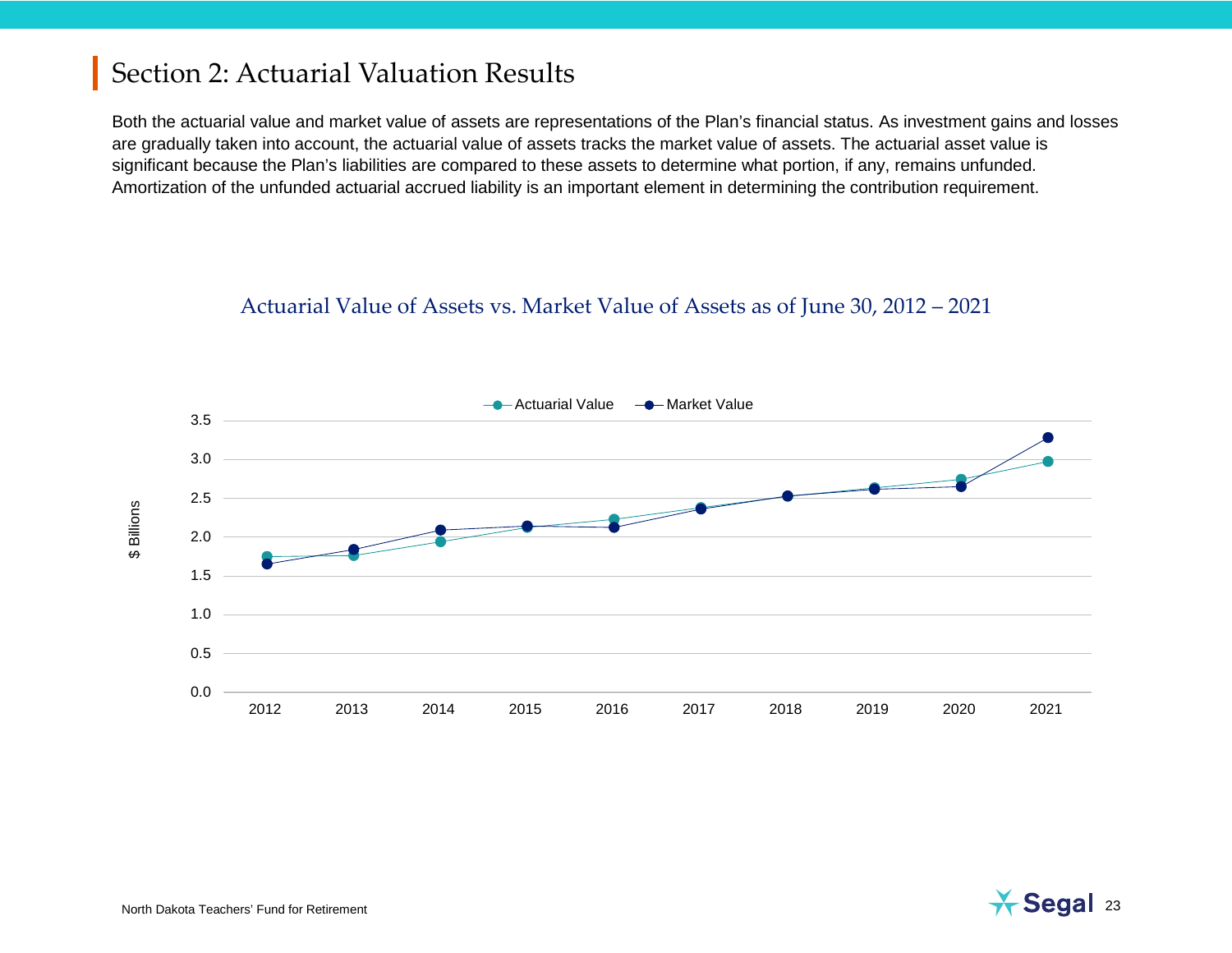#### <span id="page-23-0"></span>**Actuarial Experience**

To calculate any actuarially determined contribution (ADC), assumptions are made about future events that affect the amount and timing of benefits to be paid and assets to be accumulated. Each year actual experience is measured against the assumptions. If overall experience is more favorable than anticipated (an actuarial gain), the ADC will decrease relative to the previous year. On the other hand, the ADC will increase if overall actuarial experience is less favorable than expected (an actuarial loss).

Taking account of experience gains or losses in one year without making a change in assumptions reflects the belief that the single year of experience was a short-term development and that, over the long term, experience will return to the original assumptions. For contribution requirements to remain stable, assumptions should approximate experience.

If assumptions are changed, the contribution requirement is adjusted to take into account a change in experience anticipated for all future years.

The total gain is \$75.6 million, which includes \$83.8 million from investment gains and \$8.3 million in losses from all other sources. The net experience variation from individual sources other than investments was 0.2% of the actuarial accrued liability. A discussion of the major components of the actuarial experience is on the following pages.

#### Actuarial Experience for Year Ended June 30, 2021

| Net gain from investments <sup>1</sup> | \$83,838,612 |
|----------------------------------------|--------------|
| Net loss from administrative expenses  | -547.450     |
| Net loss from other experience         | -7,708,533   |
| Net experience gain: $1 + 2 + 3$       | \$75,582,629 |

<sup>1</sup> Details on next page

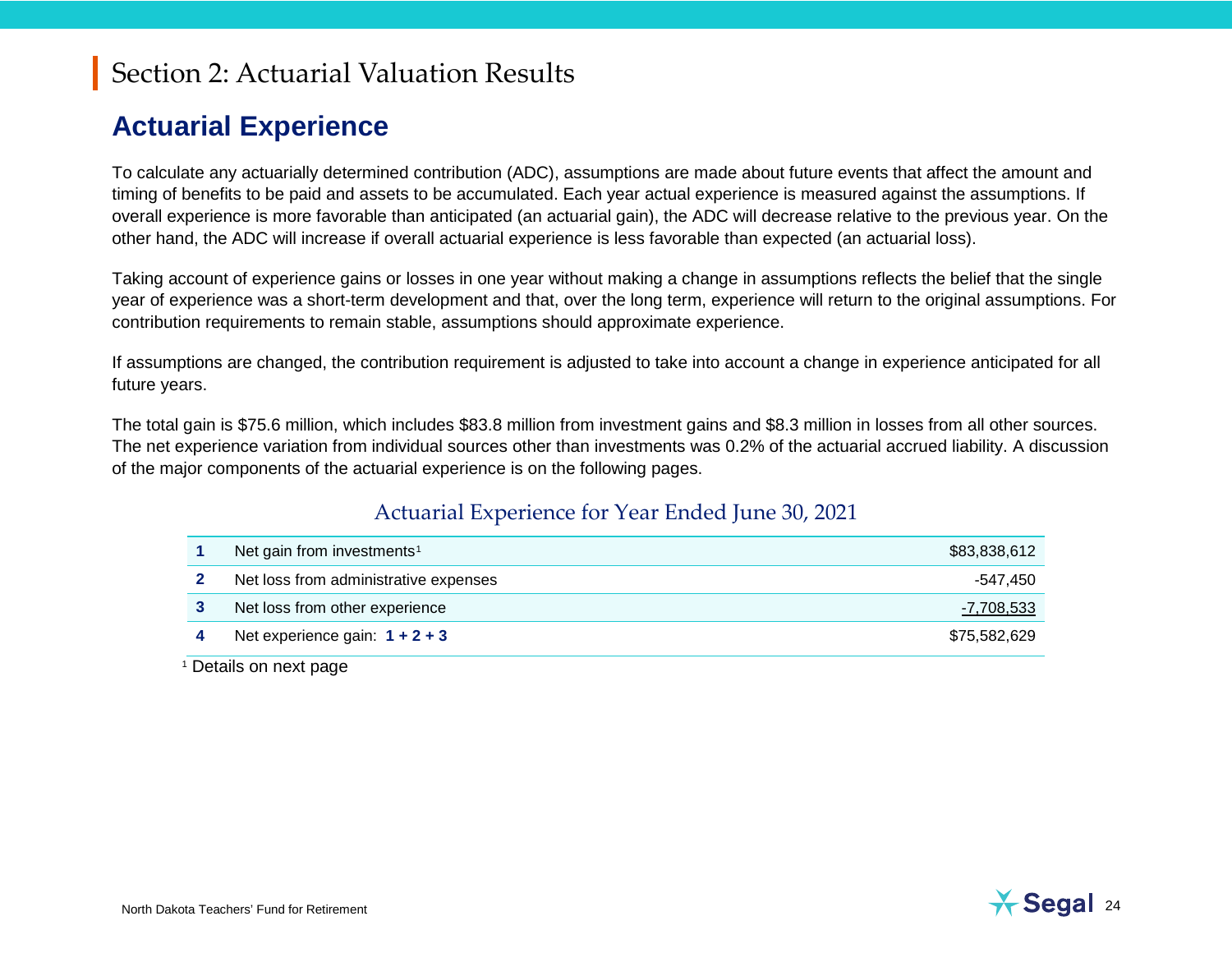#### **Investment Experience**

A major component of projected asset growth is the assumed rate of return. The assumed return should represent the expected longterm rate of return, based on the Plan's investment policy. The rate of return on the market value of assets was 26.07% for the year ended June 30, 2021.

For valuation purposes, the assumed rate of return on the actuarial value of assets is 7.25%. The actual rate of return on an actuarial basis for the 2021 plan year was 10.33%. Since the actual return for the year was greater than the assumed return, the Plan experienced an actuarial gain during the year ended June 30, 2021, with regard to its investments.

|              |                                                           | <b>Year Ended</b><br>June 30, 2021 |                        | Year Ended<br>June 30, 2020 |                        |  |
|--------------|-----------------------------------------------------------|------------------------------------|------------------------|-----------------------------|------------------------|--|
|              |                                                           | <b>Market Value</b>                | <b>Actuarial Value</b> | <b>Market Value</b>         | <b>Actuarial Value</b> |  |
|              | Value of assets at the beginning of year                  | \$2,650,532,301                    | \$2,745,012,472        | \$2,616,171,056             | \$2,635,557,447        |  |
| $\mathbf{2}$ | Contributions during the fiscal year                      | 191,506,645                        | 191,506,645            | 181, 101, 767               | 181, 101, 767          |  |
| 3            | Benefits and expense during the fiscal year               | 243,806,646                        | 243,806,646            | 232,946,639                 | 232,946,639            |  |
| 4            | Value of assets at end of year                            | 3,282,404,830                      | 2,973,668,612          | 2,650,532,301               | 2,745,012,472          |  |
| 5            | Net investment income: $4 - 1 - 2 + 3$                    | 684,172,530                        | 280,956,141            | 86,206,117                  | 161,299,897            |  |
| 6            | Average value of assets: $1 + [2 - 3] \times \frac{1}{2}$ | 2,624,382,301                      | 2,718,862,472          | 2,590,248,620               | 2,609,635,011          |  |
|              | Rate of return: $5 \div 6$                                | 26.07%                             | 10.33%                 | $3.33\%$                    | 6.18%                  |  |
| 8            | Assumed rate of return                                    | 7.25%                              | 7.25%                  | 7.75%                       | 7.75%                  |  |
| 9            | Expected investment income: 6 x 8                         | \$190,267,717                      | \$197,117,529          | \$200,744,268               | \$202,246,713          |  |
| 10           | Actuarial gain/(loss): $5 - 9$                            | \$493,904,813                      | \$83,838,612           | $-$114,538,151$             | $-$40,946,816$         |  |

#### Investment Experience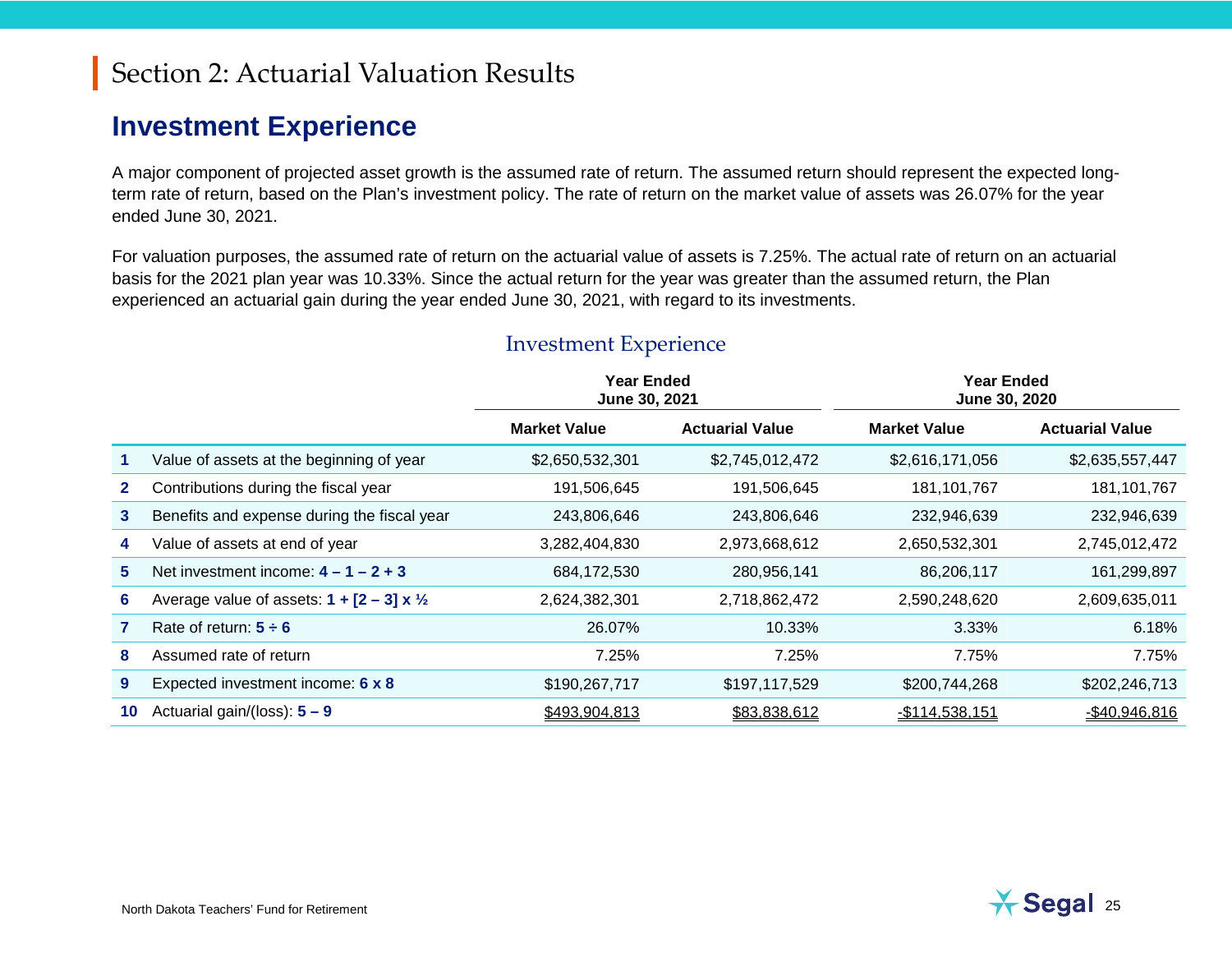Because actuarial planning is long term, it is useful to see how the assumed investment rate of return has followed actual experience over time. The chart below shows the rate of return on an actuarial basis compared to the actual market value investment return for the last 30 years, including averages over select time periods.

| Year<br><b>Ended</b> | <b>Market</b> | <b>Actuarial</b> | <b>Year Ended</b>                  | <b>Market</b> | <b>Actuarial</b> | Year Ended                           | <b>Market</b> | <b>Actuarial</b> |
|----------------------|---------------|------------------|------------------------------------|---------------|------------------|--------------------------------------|---------------|------------------|
| June 30              | Value         | Value            | June 30                            | Value         | Value            | June 30                              | Value         | Value            |
| 1992                 | 12.4%         | 6.5%             | 2002                               | $-8.6%$       | 3.0%             | 2012                                 | $-1.4%$       | $-1.4%$          |
| 1993                 | 14.7          | 8.1              | 2003                               | 2.1           | 0.6              | 2013                                 | 13.4          | 2.7              |
| 1994                 | 1.2           | 7.0              | 2004                               | 18.9          | 1.9              | 2014                                 | 16.1          | 12.6             |
| 1995                 | 13.6          | 9.1              | 2005                               | 13.3          | 3.3              | 2015                                 | 3.5           | 10.7             |
| 1996                 | 15.6          | 11.3             | 2006                               | 14.6          | 8.5              | 2016                                 | 0.4           | 6.2              |
| 1997                 | 18.5          | 12.6             | 2007                               | 20.4          | 14.4             | 2017                                 | 12.6          | 8.2              |
| 1998                 | 13.2          | 12.6             | 2008                               | $-7.0$        | 11.6             | 2018                                 | 9.0           | 7.9              |
| 1999                 | 11.5          | 13.5             | 2009                               | $-27.0$       | 1.7              | 2019                                 | 5.4           | 6.4              |
| 2000                 | 11.6          | 13.3             | 2010                               | 13.9          | $-0.5$           | 2020                                 | 3.3           | 6.2              |
| 2001                 | -7.6          | 8.6              | 2011                               | 23.5          | 1.4              | 2021                                 | 26.1          | 10.3             |
|                      |               |                  |                                    |               |                  | Most recent five-year average return | 11.0%         | 7.8%             |
|                      |               |                  |                                    |               |                  | Most recent ten-year average return  | 8.6%          | 6.9%             |
|                      |               |                  | Most recent 15-year average return |               |                  |                                      | 6.6%          | 6.5%             |
|                      |               |                  |                                    |               |                  | Most recent 20-year average return   | 6.9%          | 5.7%             |
|                      |               |                  |                                    |               |                  | Most recent 30-year average return   | 8.0%          | 7.2%             |

#### Investment Return – Actuarial Value vs. Market Value: 1992 - 2021

Note: Each year's yield is weighted by the average asset value in that year.

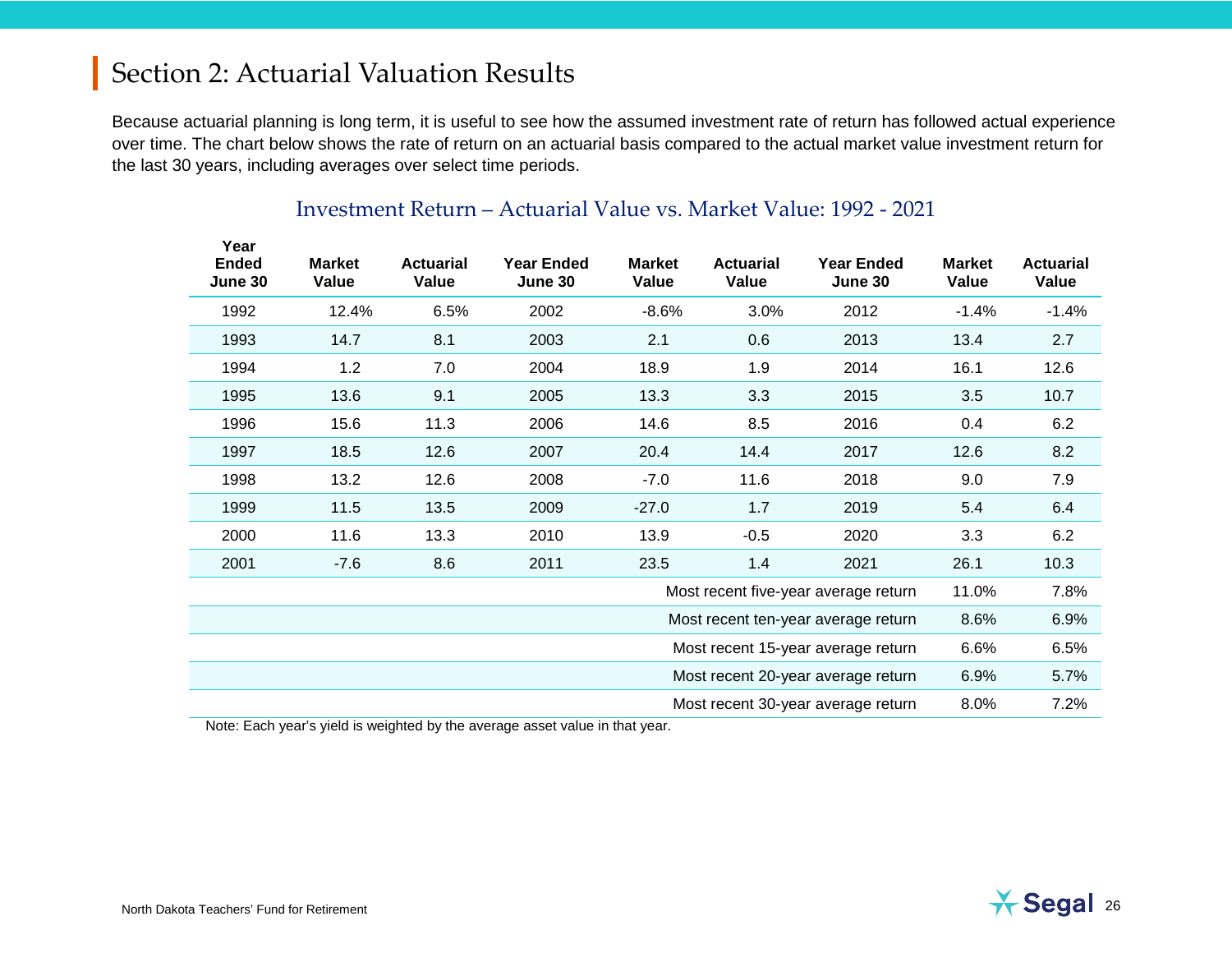As described earlier in this section, the actuarial asset valuation method gradually recognizes fluctuations in the market value rate of return. The goal of this is to stabilize the actuarial rate of return and to produce more level pension plan costs.

#### Market and Actuarial Rates of Return for Years Ended June 30, 2002 - 2021



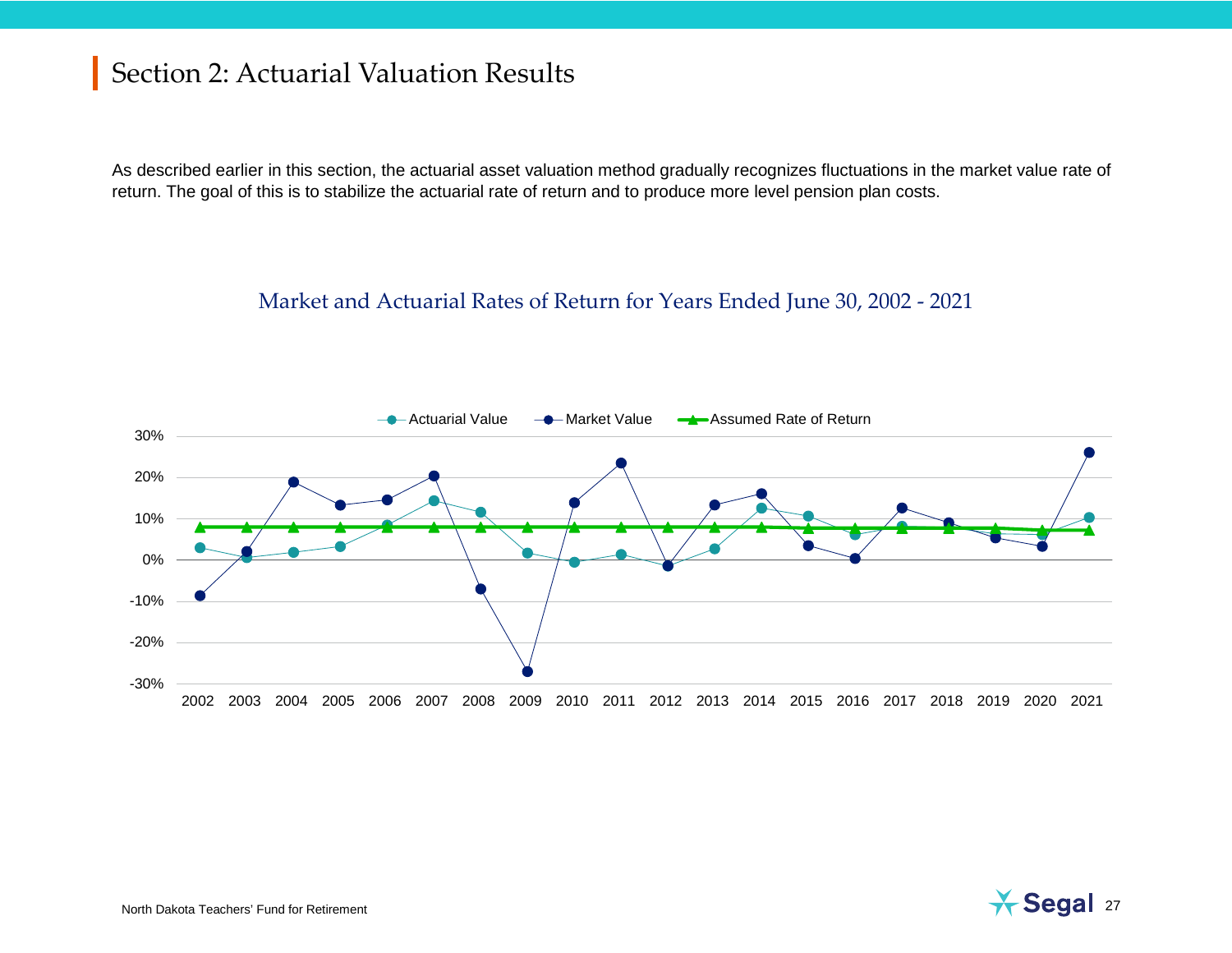#### **Administrative Expenses**

• Administrative expenses for the year ended June 30, 2021, totaled \$2,678,375, as compared to the assumption of \$2,076,345.

#### **Other Experience**

There are other differences between the expected and the actual experience that appear when the new valuation is compared with the projections from the previous valuation. These include:

- the extent of turnover among members,
- retirement experience (earlier or later than projected),
- the number of disability retirements (more or fewer than projected), and
- salary increases (greater or smaller than projected).

The net loss from this other experience for the year ended June 30, 2021 amounted to \$7,708,533, which is 0.2% of the actuarial accrued liability.

| Liability Changes Due to Demographic Experience for Year Ended June 30, 2021 |
|------------------------------------------------------------------------------|
|------------------------------------------------------------------------------|

| Turnover                                       | $-$1,844,017$ |
|------------------------------------------------|---------------|
| Retirement                                     | $-6,174,806$  |
| Deaths among retired members and beneficiaries | 5,879,360     |
| Salary/service increase for continuing actives | 1,067,168     |
| New entrants                                   | $-6,123,323$  |
| <b>Miscellaneous</b>                           | -512,915      |
| Total                                          | $-$7,708,533$ |

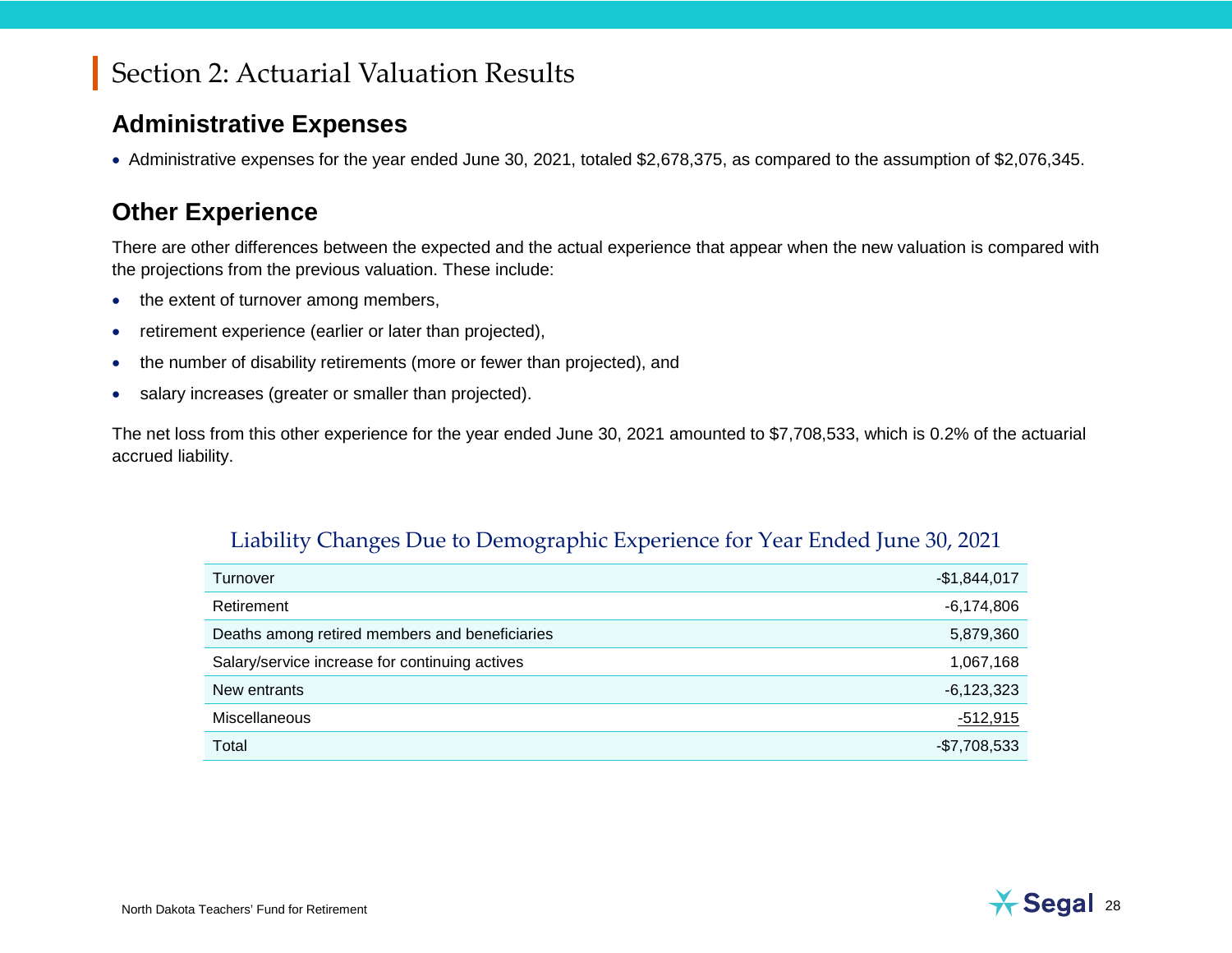### **Changes in the Actuarial Accrued Liability**

The actuarial accrued liability as of July 1, 2021, is \$4,336,060,141, an increase of \$155,024,378, or 3.7%, from the actuarial accrued liability as of the prior valuation date. The liability is expected to grow each year with normal cost and interest, and to decline due to benefit payments made. Additional fluctuations can occur due to actual experience that differs from expected (as discussed in the previous subsection), as well as changes in assumptions and plan provisions (as discussed below).

#### **Actuarial Assumptions**

There were no changes in actuarial assumptions since the prior valuation.

Details on actuarial assumptions and methods are in *Section 4, Exhibit I.*

#### **Plan Provisions**

There were no changes in plan provisions since the prior valuation.

A summary of plan provisions is in *Section 4, Exhibit II.*

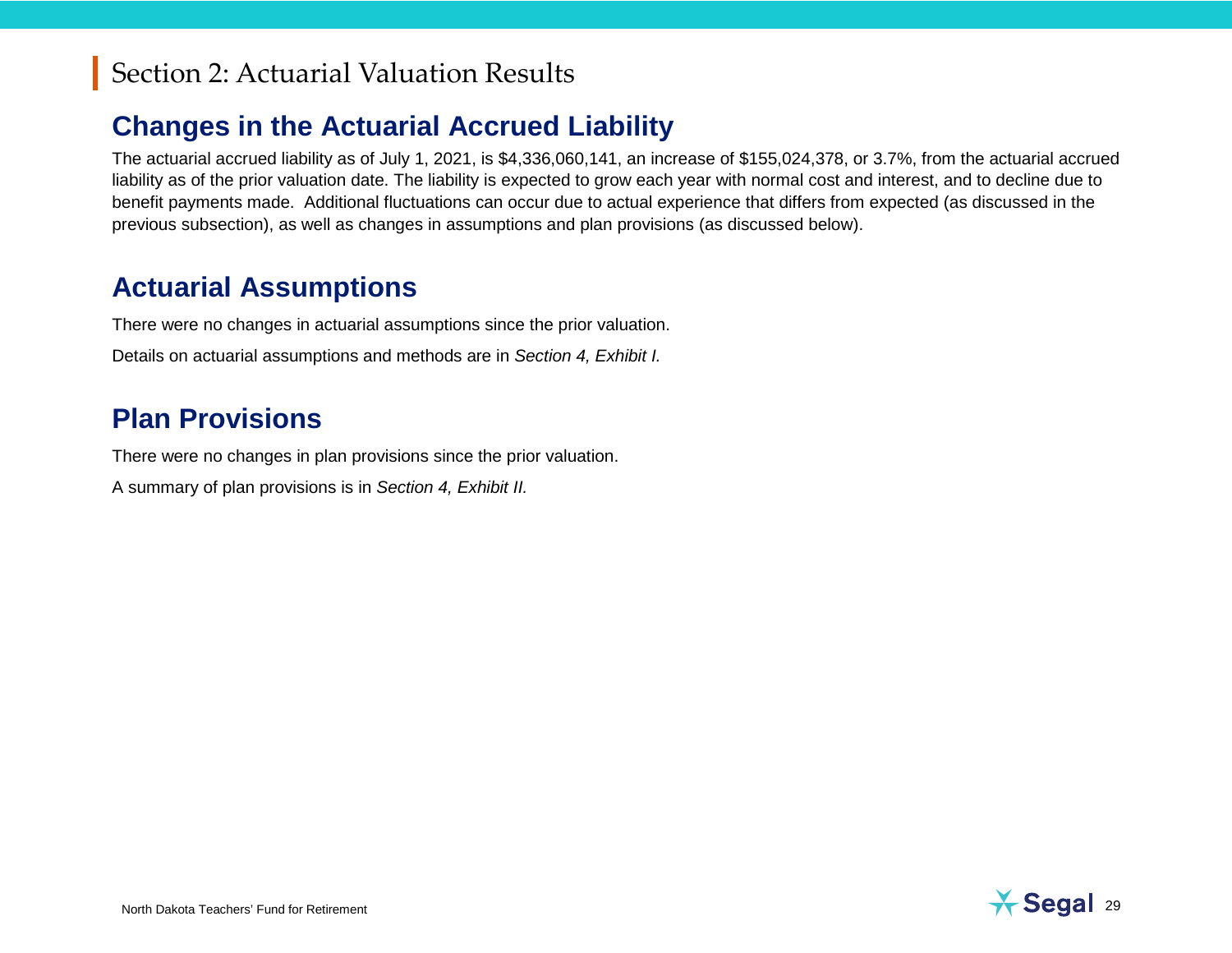#### Cash Flow

|                                 |                          | <b>Disbursements or Expenditures</b> |                |                                          |                                      |                                                      |                                  |                                                                               |
|---------------------------------|--------------------------|--------------------------------------|----------------|------------------------------------------|--------------------------------------|------------------------------------------------------|----------------------------------|-------------------------------------------------------------------------------|
| Year<br><b>Ended</b><br>June 30 | $\text{Contributions}^1$ | <b>Benefit</b><br><b>Payments</b>    | <b>Refunds</b> | <b>Administrative</b><br><b>Expenses</b> | <b>Total</b><br><b>Disbursements</b> | <b>Net Cash</b><br>Flow for the<br>Year <sup>2</sup> | <b>Market Value</b><br>of Assets | <b>Net Cash</b><br><b>Flow as</b><br><b>Percent of</b><br><b>Market Value</b> |
| 2012                            | \$88,808,604             | (\$135,250,568)                      | (\$2,479,194)  | (\$1,596,976)                            | (\$139,326,738)                      | (\$50,518,134)                                       | \$1,654,149,659                  | $-3.1%$                                                                       |
| 2013                            | 115,849,348              | (145, 943, 323)                      | (3,053,395)    | (1,623,638)                              | (150, 620, 356)                      | (34,771,008)                                         | 1,839,583,960                    | $-1.9%$                                                                       |
| 2014                            | 120,991,968              | (158, 350, 355)                      | (3,908,921)    | (1,586,045)                              | (163, 845, 321)                      | (42, 853, 353)                                       | 2,090,977,056                    | $-2.0%$                                                                       |
| 2015                            | 152,463,762              | (168, 349, 762)                      | (3,889,671)    | (1,923,392)                              | (174, 162, 825)                      | (21,699,063)                                         | 2,141,920,800                    | $-1.0%$                                                                       |
| 2016                            | 161,995,828              | (180, 617, 784)                      | (5,350,896)    | (1,851,656)                              | (187, 820, 336)                      | (25,824,508)                                         | 2,124,335,288                    | $-1.2%$                                                                       |
| 2017                            | 168, 157, 111            | (191, 104, 694)                      | (5,411,850)    | (2, 173, 431)                            | (198, 689, 975)                      | (30, 532, 864)                                       | 2,360,491,075                    | $-1.3%$                                                                       |
| 2018                            | 168,928,460              | (202, 417, 031)                      | (5,561,668)    | (2, 128, 794)                            | (210, 107, 493)                      | (41, 179, 033)                                       | 2,530,657,411                    | $-1.6%$                                                                       |
| 2019                            | 173,949,975              | (215, 328, 174)                      | (5,900,392)    | (2,251,083)                              | (223,479,649)                        | (49, 529, 649)                                       | 2,616,171,056                    | $-1.9%$                                                                       |
| 2020                            | 181, 101, 767            | (224, 361, 530)                      | (6,489,704)    | (2,095,405)                              | (232, 946, 639)                      | (51, 844, 872)                                       | 2,650,532,301                    | $-2.0%$                                                                       |
| 2021                            | 191,506,645              | (235, 205, 084)                      | (5,923,187)    | (2,678,375)                              | (243,806,646)                        | (52,300,001)                                         | 3,282,404,830                    | $-1.6%$                                                                       |

<sup>1</sup> Includes employee and employer contributions, as well as any purchased service credits during the year

<sup>2</sup> Equal to Contributions + Total Disbursements

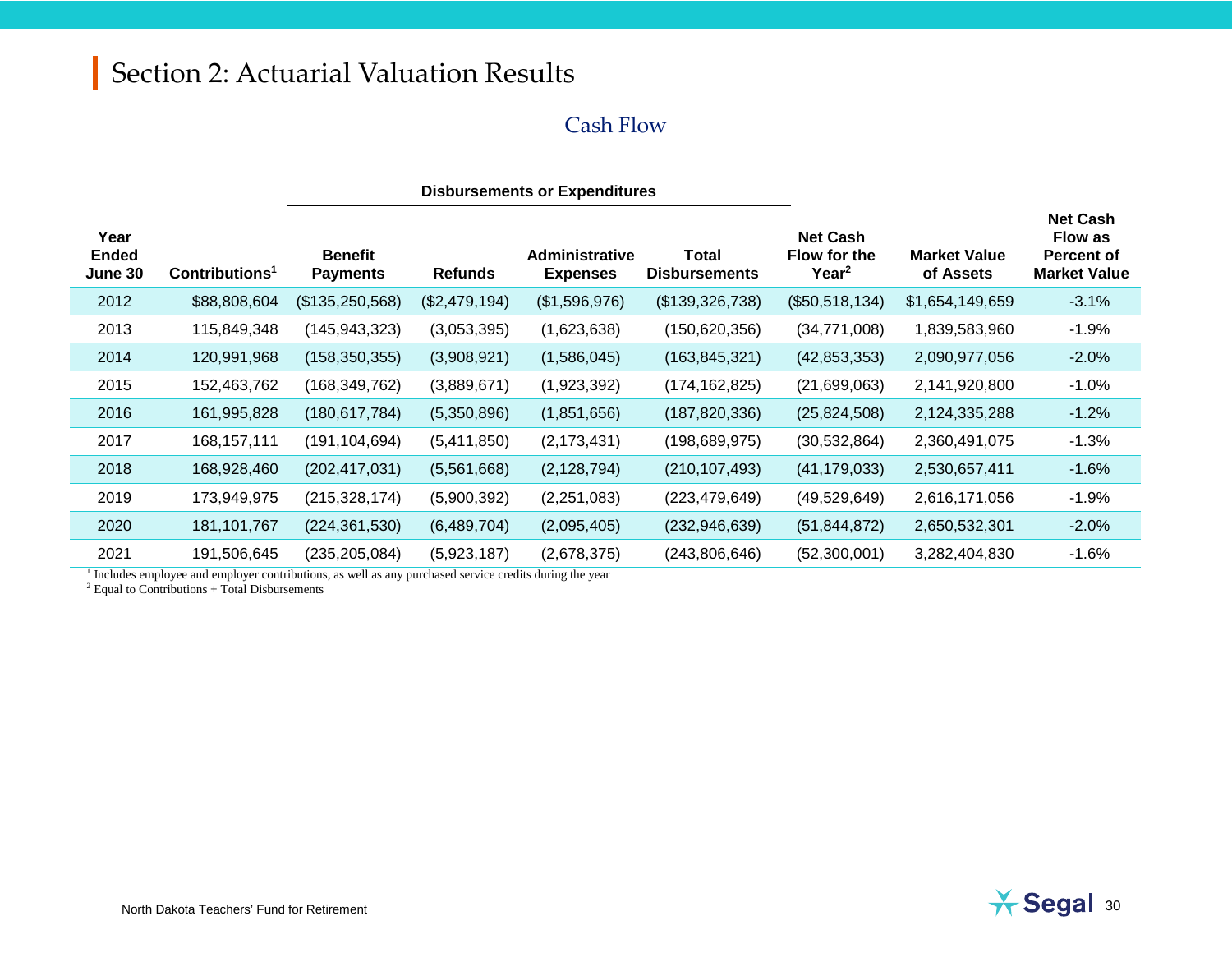#### Development of Unfunded/(Overfunded) Actuarial Accrued Liability for Year Ended June 30, 2021, and June 30, 2020

|              |                                                                        |                  | 2021 Plan year  |                 | 2020 Plan Year   |
|--------------|------------------------------------------------------------------------|------------------|-----------------|-----------------|------------------|
|              | Unfunded/(overfunded) actuarial accrued liability at beginning of year |                  | \$1,436,023,291 |                 | \$1,357,866,713  |
| $\mathbf{2}$ | Normal cost at beginning of year                                       |                  | 89,164,584      |                 | 82,826,911       |
| 3            | Total expected contributions                                           |                  | -191,506,645    |                 | $-181, 101, 767$ |
| 4            | Interest                                                               |                  |                 |                 |                  |
|              | • For whole year on $1 + 2$                                            | \$110,576,121    |                 | \$111,653,756   |                  |
|              | • For full year on 3                                                   | $-6,283,193$     |                 | $-6,346,196$    |                  |
|              | <b>Total interest</b>                                                  |                  | 104,292,928     |                 | 105,307,560      |
| 5            | Expected unfunded/(overfunded) actuarial accrued liability             |                  | \$1,437,974,158 |                 | \$1,364,899,417  |
| 6            | Changes due to:                                                        |                  |                 |                 |                  |
|              | • Investments                                                          | $-$ \$83,838,612 |                 | \$40,946,816    |                  |
|              | • Demographics                                                         | 8,255,983        |                 | $-21,635,970$   |                  |
|              | • Changes in actuarial assumptions                                     | $\mathbf 0$      |                 | 51,813,028      |                  |
|              | • Changes in actuarial cost method                                     | 0                |                 | 0               |                  |
|              | • Changes due to plan amendments                                       | $\underline{0}$  |                 | $\underline{0}$ |                  |
|              | Total changes                                                          |                  | -\$75,582,629   |                 | \$71,123,874     |
|              | Unfunded/(overfunded) actuarial accrued liability at end of year       |                  | \$1,362,391,529 |                 | \$1,436,023,291  |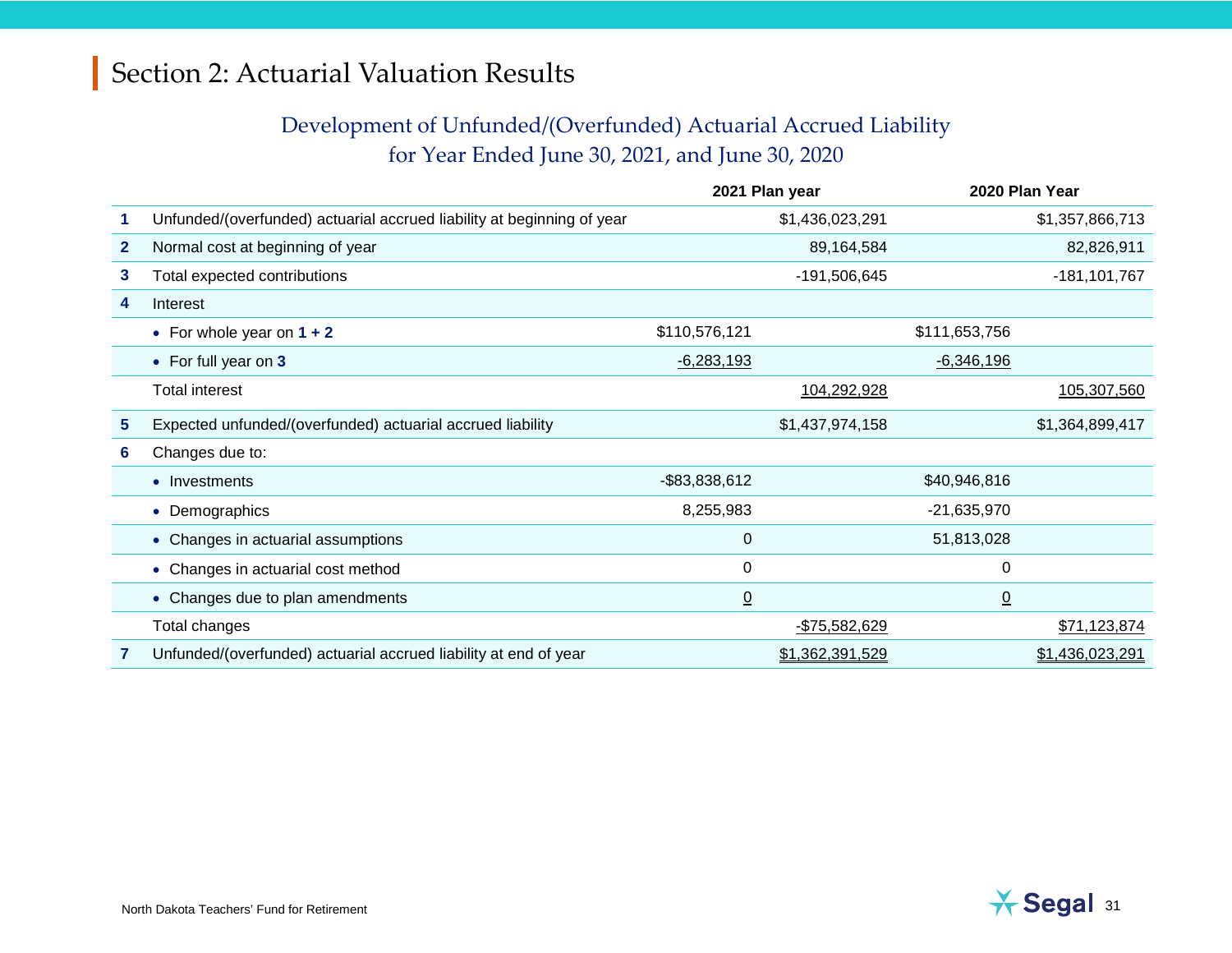#### **Actuarially Determined Contribution**

The amount of the actuarially determined contribution is comprised of an employer normal cost payment and a payment on the unfunded/(overfunded) actuarial accrued liability. This total amount is divided by the projected payroll for active members to determine the actuarially determined contribution rate of 12.36% of payroll.

TFFR sets the methodology used to calculate the actuarially determined contribution based on a closed amortization period of 30 years, established as of July 1, 2013. As of July 1, 2021, there are 22 years remaining on this schedule. The employer contribution rate for TFFR set by statute is currently 12.75% of payroll. Since the actuarially determined contribution is 12.37% of payroll, there is a margin of 0.38% of payroll. The calculated employer normal cost (including administrative expenses) is 0.66% of payroll. The remaining 11.71% of payroll will amortize the unfunded actuarial accrued liability over a period of 21 years.

The contribution requirement as of July 1, 2021 is based on the data previously described, the actuarial assumptions and Plan provisions described in *Section 4*, including all changes affecting future costs adopted at the time of the actuarial valuation, actuarial gains and losses, and changes in the actuarial assumptions.

|              |                                                               |               | 2021         |               | 2020         |
|--------------|---------------------------------------------------------------|---------------|--------------|---------------|--------------|
|              |                                                               | Amount        | % of Payroll | Amount        | % of Payroll |
|              | Total normal cost*                                            | \$98,353,148  | 12.41%       | \$92,321,533  | 12.28%       |
| $\mathbf{2}$ | Expected employee contributions*                              | $-93,143,425$ | $-11.75%$    | $-88,322,228$ | $-11.75%$    |
| $\mathbf{3}$ | Employer normal cost*: $1 + 2$                                | \$5,209,723   | 0.66%        | \$3,999,305   | 0.53%        |
| 4            | Actuarial accrued liability                                   | 4,336,060,141 |              | 4,181,035,763 |              |
| $5^{\circ}$  | Actuarial value of assets                                     | 2,973,668,612 |              | 2,745,012,472 |              |
| 6            | Unfunded/(overfunded) actuarial accrued liability: $4 - 5$    | 1,362,391,529 |              | 1,436,023,291 |              |
|              | Payment on unfunded/(overfunded) actuarial accrued liability* | 92,845,703    | 11.71%       | 95,149,716    | 12.66%       |
| 8            | Actuarially determined contribution: 3 + 7                    | \$98,055,426  | 12.37%       | \$99,149,022  | 13.19%       |
| 9            | Total Payroll supplied by the System, annualized              | \$749,414,372 |              | \$711,039,756 |              |
| 10           | Projected annual payroll for fiscal year beginning July 1     | \$792,709,997 |              | \$751,678,536 |              |
|              |                                                               |               |              |               |              |

#### Actuarially Determined Contribution for Year Beginning July 1

*\* Normal cost includes administrative expenses and contributions are assumed to be paid at the middle of every month*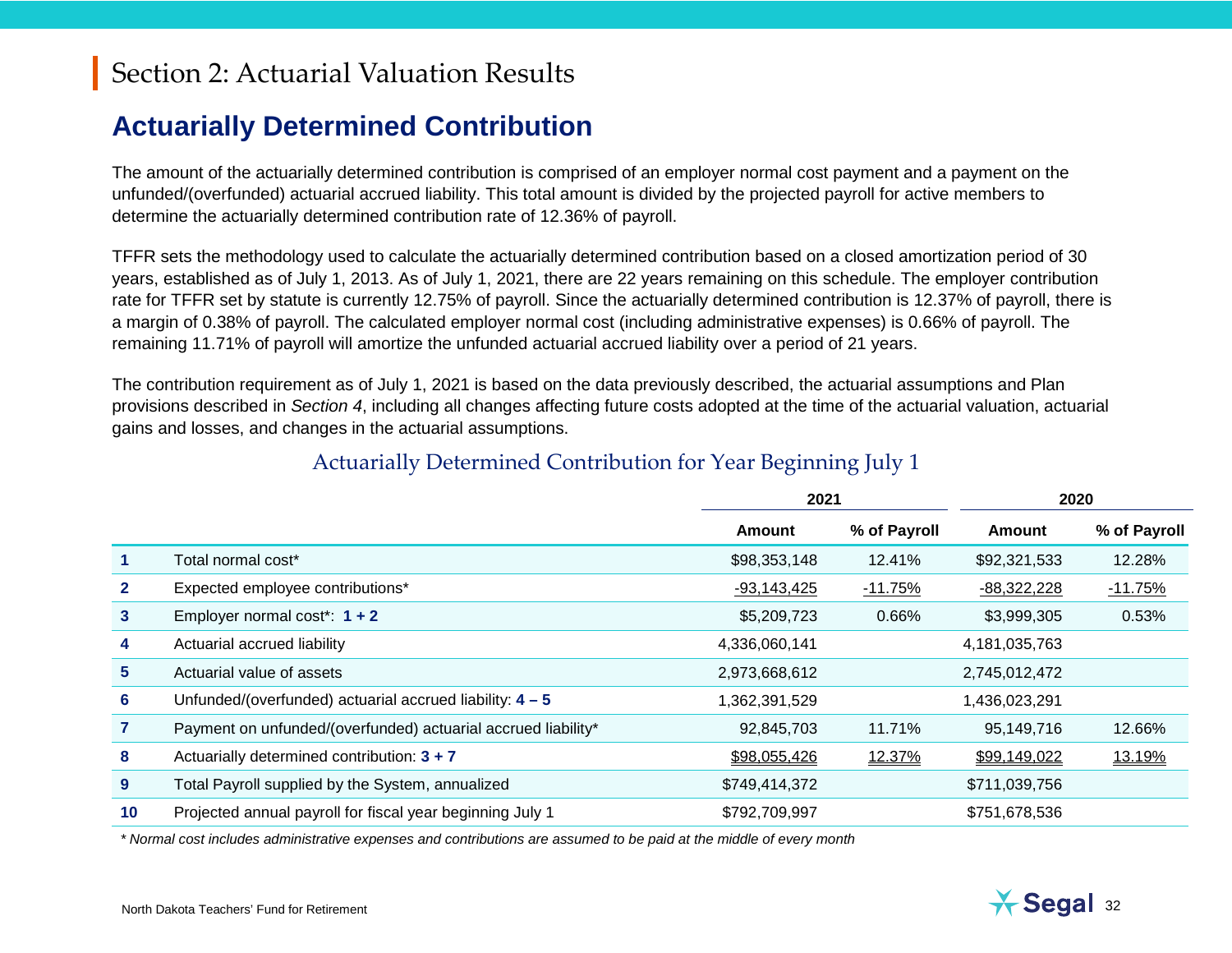### **Reconciliation of Actuarially Determined Contribution**

The chart below details the changes in the actuarially determined contribution from the prior valuation to the current year's valuation.

#### Reconciliation of Actuarially Determined Contribution from July 1, 2020 to July 1, 2021

|                                                                                                                                                                                       | <b>July 1, 2021</b> | <b>July 1, 2020</b> |          |  |
|---------------------------------------------------------------------------------------------------------------------------------------------------------------------------------------|---------------------|---------------------|----------|--|
| Prior valuation                                                                                                                                                                       | 13.19%              |                     | 12.84%   |  |
| Increases/(decreases) due to:                                                                                                                                                         |                     |                     |          |  |
| • Effect of change in amortization period (decrease from 24 years to 23 years<br>remaining as of July 1, 2020 and decrease from 23 years to 22 years<br>remaining as of July 1, 2021) | 0.00%               | 0.00%               |          |  |
| • Effect of change in covered payroll and normal cost                                                                                                                                 | $-0.29%$            | $-0.20%$            |          |  |
| • Effect of contributions (more)/less than actuarially determined contribution                                                                                                        | 0.03%               | $-0.03%$            |          |  |
| • Effect of gains and losses on accrued liability and administrative expenses                                                                                                         | 0.15%               | $-0.20%$            |          |  |
| • Effect of investment (gain)/loss                                                                                                                                                    | $-0.72%$            | 0.38%               |          |  |
| • Effect of legislative changes                                                                                                                                                       | $0.00\%$            | 0.00%               |          |  |
| • Effect of change in actuarial assumptions                                                                                                                                           | $0.00\%$            | 0.40%               |          |  |
| • Net effect of other changes                                                                                                                                                         | 0.01%               | 0.00%               |          |  |
| Total change                                                                                                                                                                          | $-0.82%$            |                     | 0.35%    |  |
| Current valuation                                                                                                                                                                     | 12.37%              |                     | 13.19%   |  |
| Statutory employer contribution rate                                                                                                                                                  | 12.75%              |                     | 12.75%   |  |
| Margin available [contribution sufficiency/(deficiency)]                                                                                                                              | 0.38%               |                     | $-0.44%$ |  |

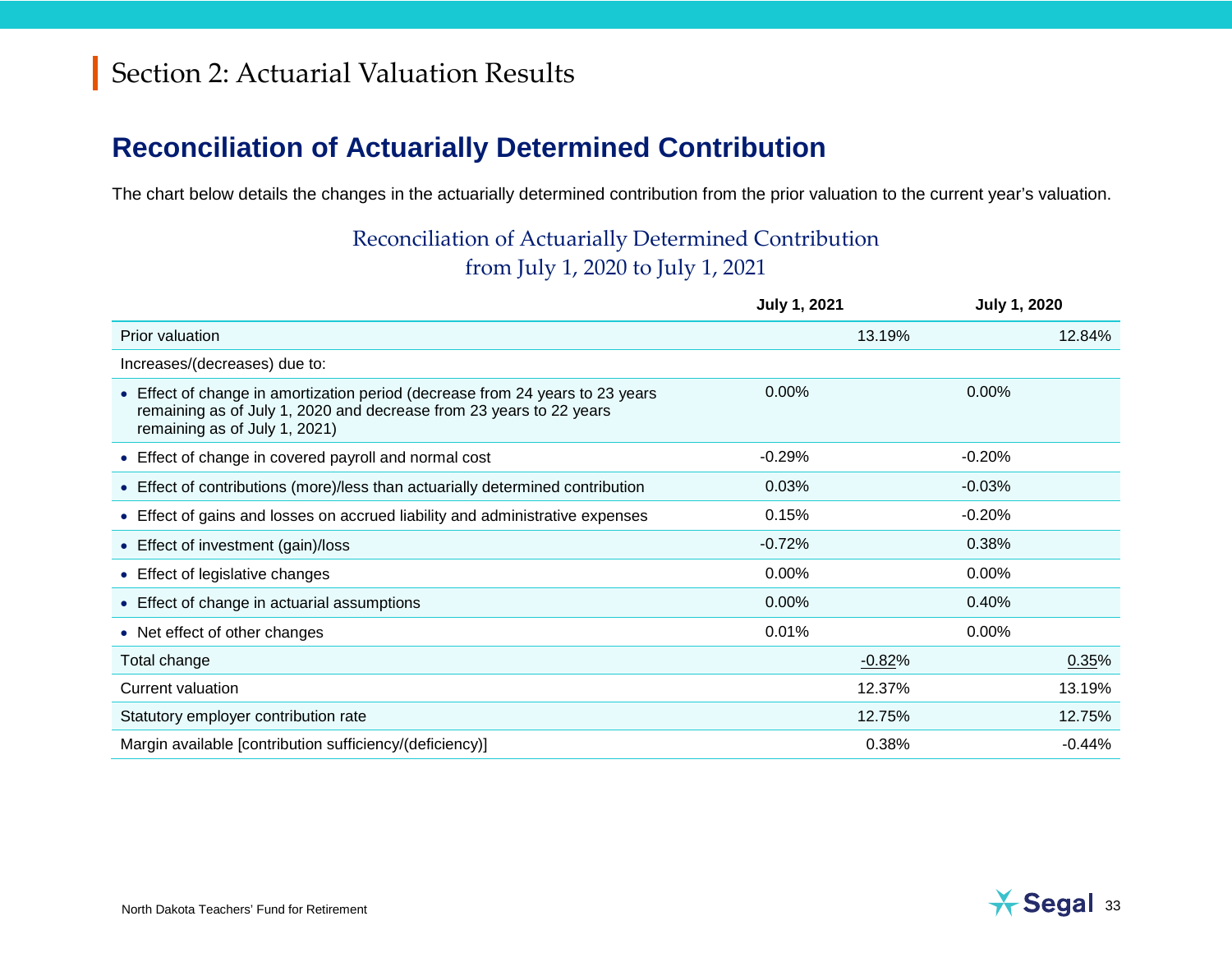#### **Schedule of Funding Progress through June 30, 2021**

The other critical piece of information regarding TFFR's financial status is the funded ratio. This ratio compares the actuarial value of assets to the actuarial accrued liabilities of the Plan. High ratios indicate a well-funded plan with assets sufficient to cover the plan's actuarial accrued liabilities. Lower ratios may indicate recent changes to benefit structures, funding of the plan below actuarial requirements, poor asset performance, or a variety of other factors. The chart below shows the funded ratio calculated using the actuarial value of assets.

| As of July 1 | <b>Actuarial</b><br>Value<br>of Assets | <b>Actuarial</b><br><b>Accrued Liability</b><br>(AAL) | Unfunded/<br>(Overfunded)<br><b>AAL</b><br>(UAAL) | <b>Funded</b><br>Ratio | <b>Total Payroll</b><br><b>Supplied by</b><br>System,<br>Annualized | UAAL as a % of<br>Covered<br><b>Payroll</b> |
|--------------|----------------------------------------|-------------------------------------------------------|---------------------------------------------------|------------------------|---------------------------------------------------------------------|---------------------------------------------|
| 2012         | \$1,748,080,771                        | \$2,871,870,286                                       | \$1,123,789,515                                   | 60.9%                  | \$505,285,069                                                       | 222.4%                                      |
| 2013         | 1,762,321,644                          | 2,997,139,087                                         | 1,234,817,443                                     | 58.8%                  | 526,698,342                                                         | 234.4%                                      |
| 2014         | 1,940,473,504                          | 3,138,799,773                                         | 1,198,326,269                                     | 61.8%                  | 557,222,917                                                         | 215.1%                                      |
| 2015         | 2,125,017,451                          | 3,449,775,982                                         | 1,324,758,531                                     | 61.6%                  | 589,783,780                                                         | 224.6%                                      |
| 2016         | 2,229,292,988                          | 3,589,393,851                                         | 1,360,100,863                                     | 62.1%                  | 627,002,353                                                         | 216.9%                                      |
| 2017         | 2,379,811,205                          | 3,734,016,828                                         | 1,354,205,623                                     | 63.7%                  | 650,052,674                                                         | 208.3%                                      |
| 2018         | 2,526,058,269                          | 3,863,515,726                                         | 1,337,457,457                                     | 65.4%                  | 653,456,893                                                         | 204.7%                                      |
| 2019         | 2,635,557,447                          | 3,993,424,160                                         | 1,357,866,713                                     | 66.0%                  | 680,481,816                                                         | 199.5%                                      |
| 2020         | 2,745,012,472                          | 4,181,035,763                                         | 1,436,023,291                                     | 65.7%                  | 711,039,756                                                         | 202.0%                                      |
| 2021         | 2,973,668,612                          | 4,336,060,141                                         | 1,362,391,529                                     | 68.6%                  | 749,414,372                                                         | 181.8%                                      |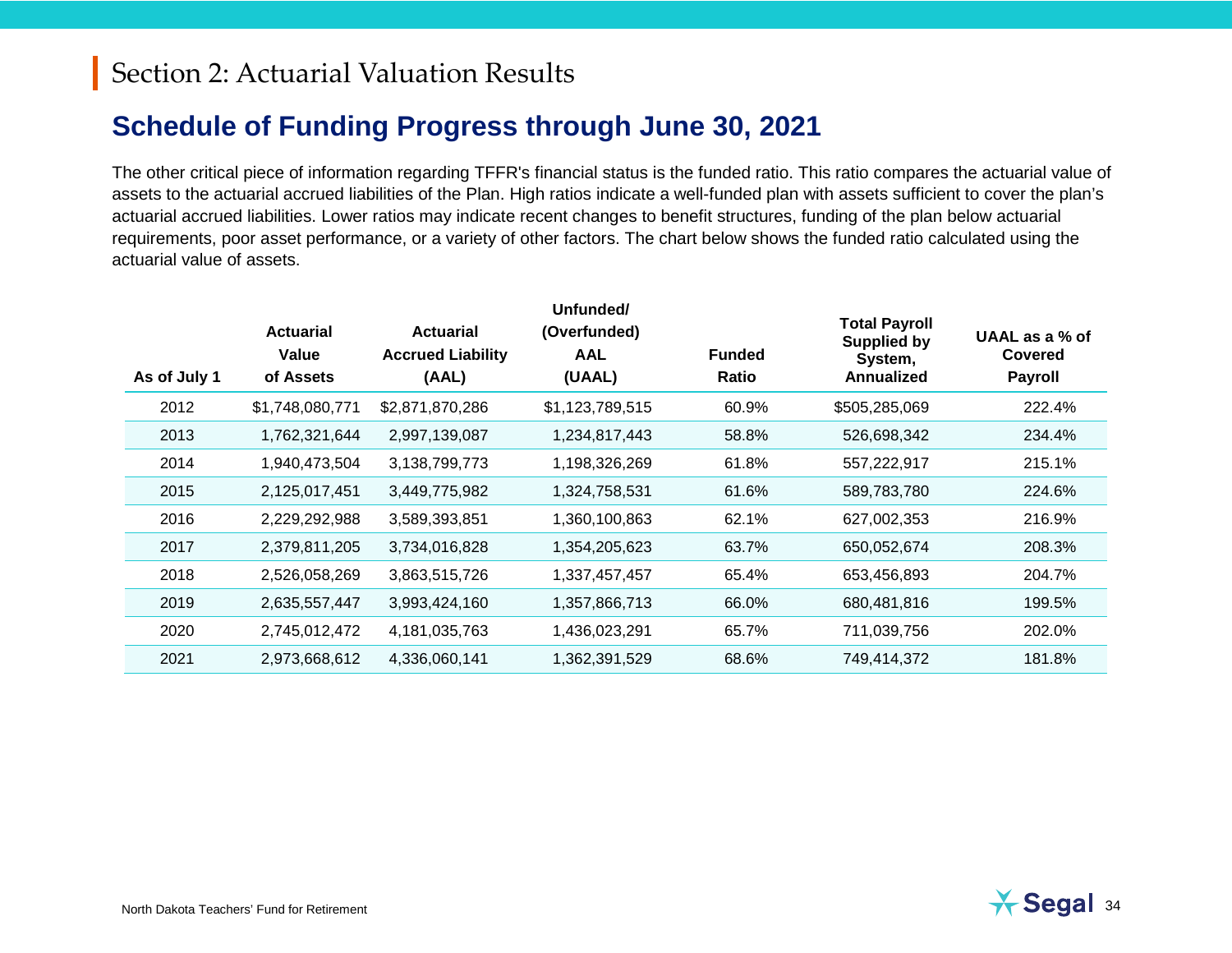The chart below shows the funded ratio calculated using both the actuarial value of assets and the market value of assets.

#### Funded Ratio, as of July 1



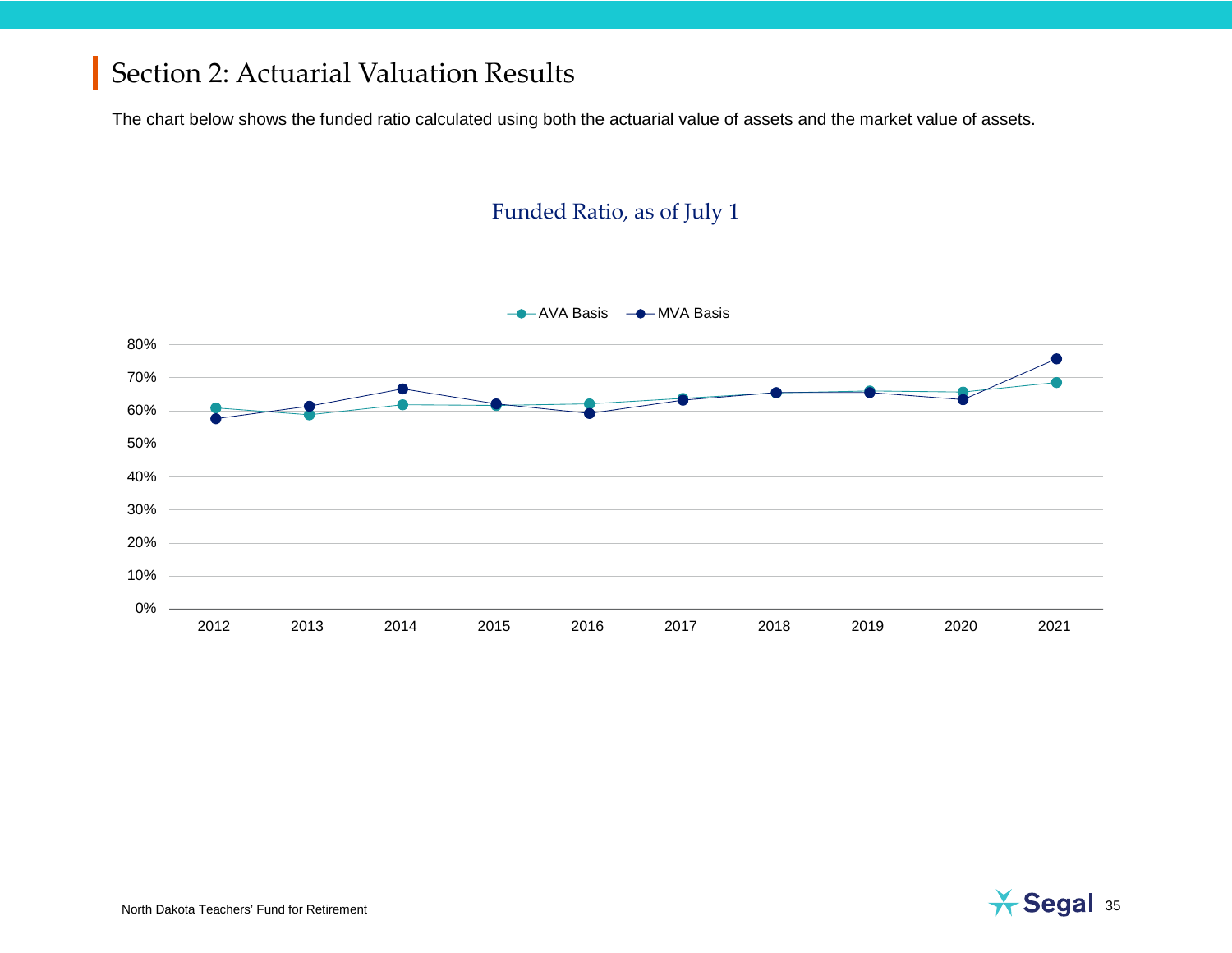### **History of Employer Contributions**

A history of the most recent years of contributions is shown below.

#### <span id="page-35-4"></span><span id="page-35-3"></span><span id="page-35-2"></span><span id="page-35-1"></span><span id="page-35-0"></span>History of Employer Contributions: 2012 – 2021

|                                               | <b>Contribution (ADC)<sup>1</sup></b> |                                       | <b>Actuarially Determined Employer</b><br><b>Actual Employer Contribution<sup>2</sup></b> |                                 |                                      |  |  |
|-----------------------------------------------|---------------------------------------|---------------------------------------|-------------------------------------------------------------------------------------------|---------------------------------|--------------------------------------|--|--|
| <b>Fiscal Year</b><br><b>Ended</b><br>June 30 | Amount <sup>3</sup>                   | Percentage of<br>Payroll <sup>4</sup> | Amount                                                                                    | Percentage of<br><b>Payroll</b> | <b>Percent</b><br><b>Contributed</b> |  |  |
| 2012                                          | \$69,373,794                          | 13.16%                                | \$46,126,193                                                                              | 8.75%                           | 66.49%                               |  |  |
| 2013                                          | 52,396,153                            | 9.49% <sup>5</sup>                    | 59,352,860                                                                                | 10.75%                          | 113.28%                              |  |  |
| 2014                                          | 59,513,485                            | 10.26%                                | 62,355,146                                                                                | 10.75%                          | 104.77%                              |  |  |
| 2015                                          | 71,167,632                            | 11.57%                                | 78,422,098                                                                                | 12.75%                          | 110.19%                              |  |  |
| 2016                                          | 84,724,123                            | 13.04%                                | 82,839,932                                                                                | 12.75%                          | 97.78%                               |  |  |
| 2017                                          | 89,231,211                            | 13.22%                                | 86,059,000                                                                                | 12.75%                          | 96.44%                               |  |  |
| 2018                                          | 88,307,239                            | 12.99%                                | 86,675,715                                                                                | 12.75%                          | 98.15%                               |  |  |
| 2019                                          | 90,777,781                            | 12.94%                                | 89,444,881                                                                                | 12.75%                          | 98.53%                               |  |  |
| 2020                                          | 93,688,429                            | 12.84%                                | 93,032,453                                                                                | 12.75%                          | 99.30%                               |  |  |
| 2021                                          | 101,655,277                           | 13.19%                                | 98,264,202                                                                                | 12.75%                          | 96.66%                               |  |  |
|                                               |                                       |                                       |                                                                                           |                                 |                                      |  |  |

<sup>1</sup> Prior to FY 2014, the ADC is the same as the GASB ARC determined under GASB 25.

<sup>2</sup> Prior to FY 2014, these amounts include prior year corrections.

<sup>3</sup> The dollar amount of the ADC for FY 2014 through FY 2021 is based on actual payroll for the year and differs from the estimated dollar amount shown in the prior year's actuarial valuation report because of differences between estimated and actual payroll.

<sup>4</sup> The ADC for each fiscal year is based on the actuarial valuation as of the beginning of the year. Therefore, the FY 2021 ADC is based on the July 1, 2020 valuation. The ADC is defined as the contribution rate required to pay the employer normal cost and to amortize the unfunded actuarial accrued liability over the closed 30-year period that began July 1, 2013 as a level percentage of payroll.

<sup>5</sup> The FY 2013 ADC reflects the actuarial present value of the increased statutory contributions scheduled to occur July 1, 2014.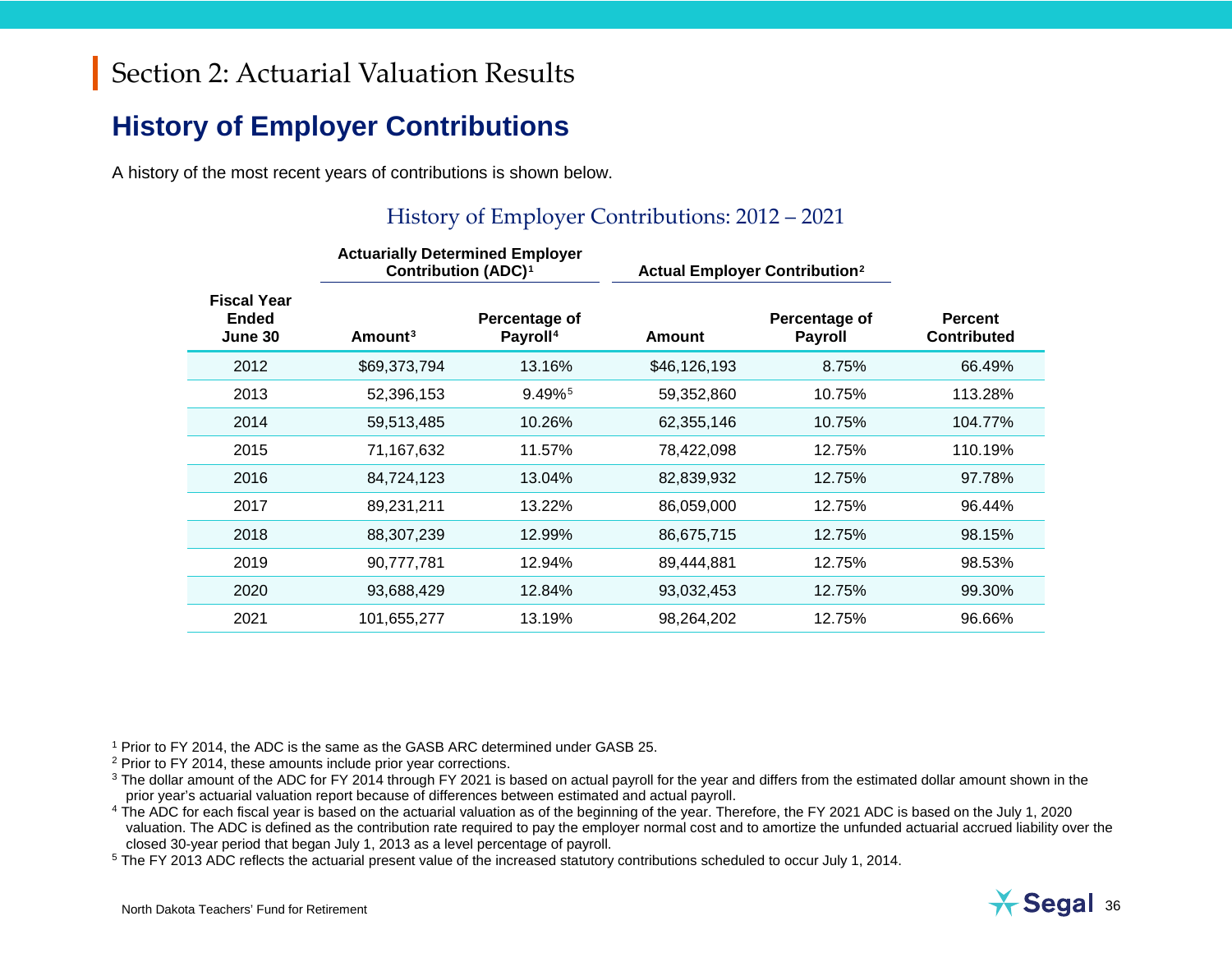The chart below presents a graphical representation of the historical comparison of the actuarially determined contribution to the actual contributions for TFFR.

## Actuarially Determined Contribution vs. Actual Employer Contribution, Years Ended June 30



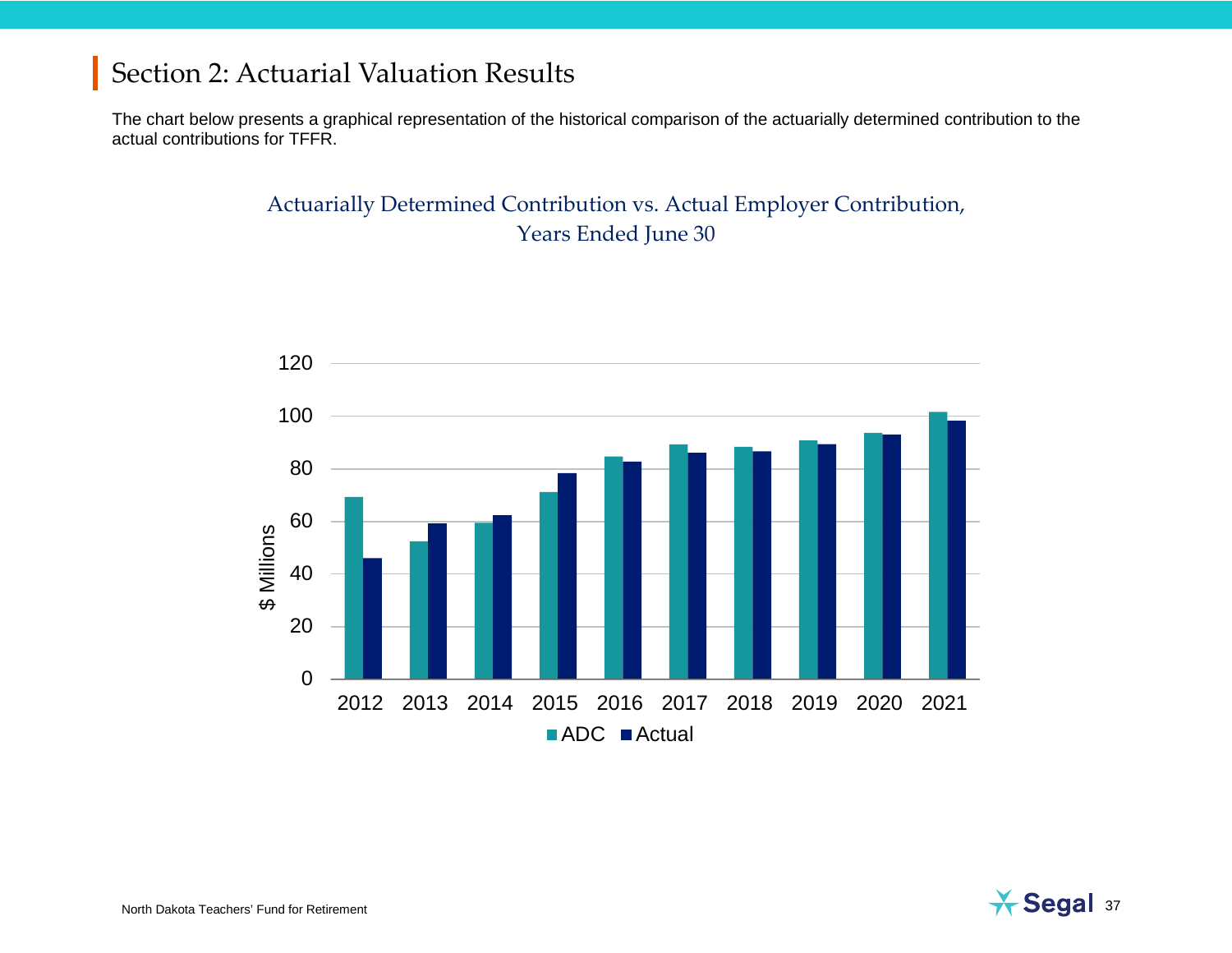## **Risk**

The actuarial valuation results depend on a single set of assumptions; however, there is a risk that emerging results may differ significantly as actual experience proves to be different than projected from the current assumptions.

In 2019, the Board engaged Segal to perform a detailed analysis of the potential range of the impact of risks relative to the Plan's future financial condition. This study included an overview of risks that affect the Fund and stakeholders, as well as various stochastic and deterministic modeling, primarily focusing on investment returns. The study concluded with the development of a Plan Management Policy designed to assess the overall health of TFFR.

Below is a brief discussion of some of the risks that may affect the Plan. This discussion is focused on funding-related risks, but similar concerns may apply to risks regarding the level of expense and liabilities reported for Plan accounting purposes as well.

A detailed risk assessment is important for TFFR because:

- The negative cash flow position of the Plan could be exacerbated by relatively small deviations from assumed future experience.
- Retired and inactive participants account for more than half of the Plan's liabilities limiting options for reducing plan liabilities in the event of adverse experience.
- The employer contribution rate has been less than the actuarially determined contribution rate for several years, which may indicate additional funding challenges in the future.
- The risks identified below show significant potential for variability.

The following risks could significantly affect the Plan's future condition:

1. **Investment risk** (the risk that returns will be different than expected)

If the actual market value return for the Plan Year were 1% different from the assumed (either higher or lower), the projected unfunded liability would change by about 3%, or about \$32 million.

If the prior year's investment performance resulted in a market value of assets that is 10% different than the current value, it would result in a change of \$328.2 million in the asset value. A 10% increase in assets would cause the unfunded liability (market value basis) to decrease from \$1,053.7 million to \$725.5 million. Likewise, a 10% decrease in the asset value would cause the unfunded liability to increase from \$1,053.7 million to \$1,381.9 million.

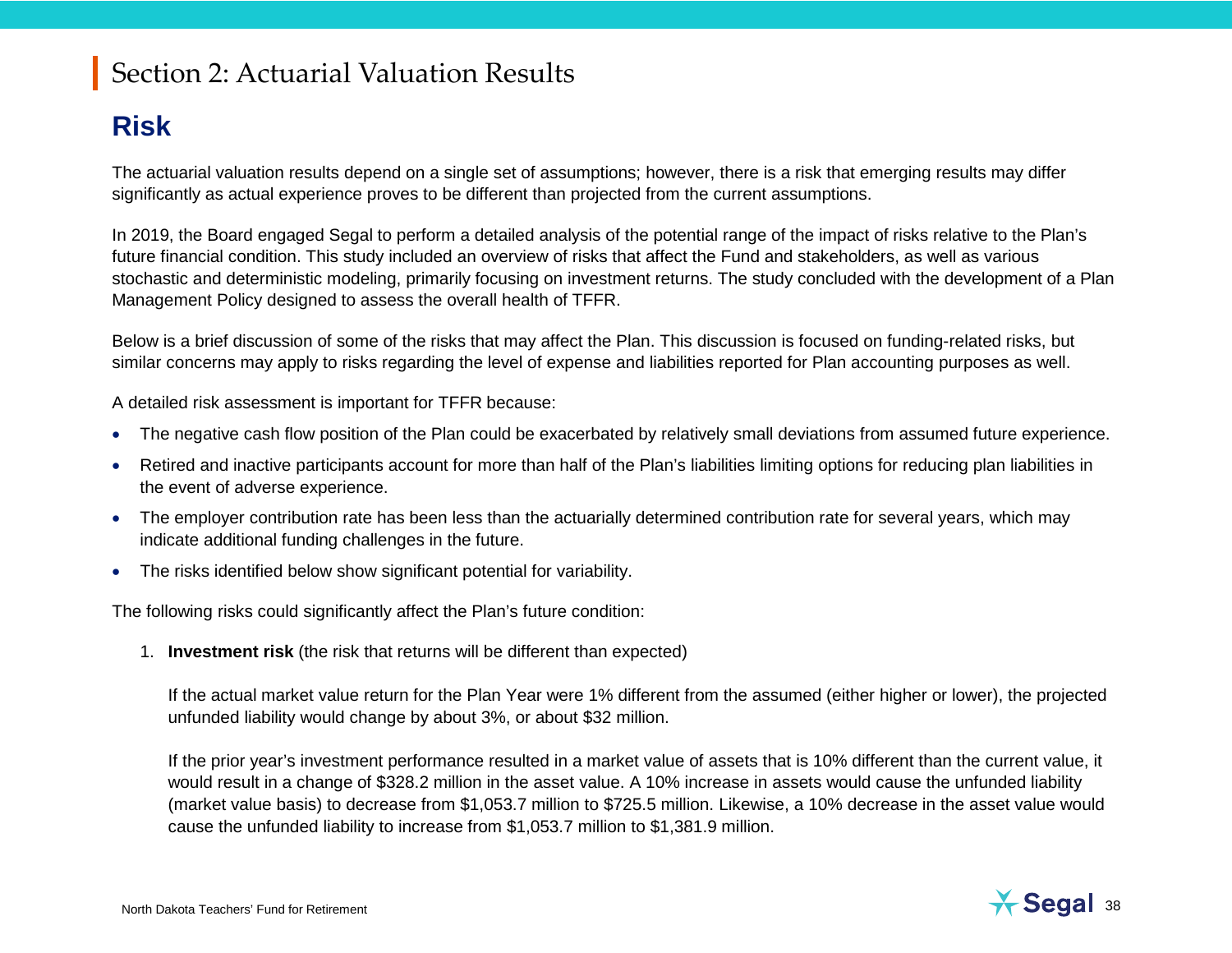Since the Plan's assets are much larger than contributions, investment performance may create volatility in the actuarially determined contribution requirements. For example, with each 1% difference in actual return, the actuarially determined contribution would increase or decrease by 0.05% of payroll. Ignoring the effects of the five-year phase-in of investment gains and losses, the actuarially determined contribution would change by 0.23% of payroll.

The market value rate of return over the last ten years has ranged from a low of -1.4% to a high of 26.1%, with an average of 8.6%. However, looking over a longer historical period of 20 years, the market value rate of return has an average of 6.9%.

The following graphs illustrate the impact on projected funded ratios (market value basis) under two scenarios: 1) market value returns for the next Plan year vary between -24% and +24%, and 2) market value returns in each future Plan year are +1% or -1% above or below the 7.25% assumption.



### 2. **Longevity Risk** (the risk that mortality experience will be different than expected)

The actuarial valuation includes an expectation of future improvement in life expectancy. Emerging plan experience that does not match these expectations will result in either an increase or decrease in the actuarially determined contribution.

A 10% reduction in the assumed mortality rates results in an increase in the liabilities of roughly 3% for most plans. For TFFR, a 3% liability increase would result in an increase in the unfunded actuarially liability of \$130.0 million. The unfunded accrued liability (market value basis) would increase from \$1,053.7 million to \$1,183.7 million.



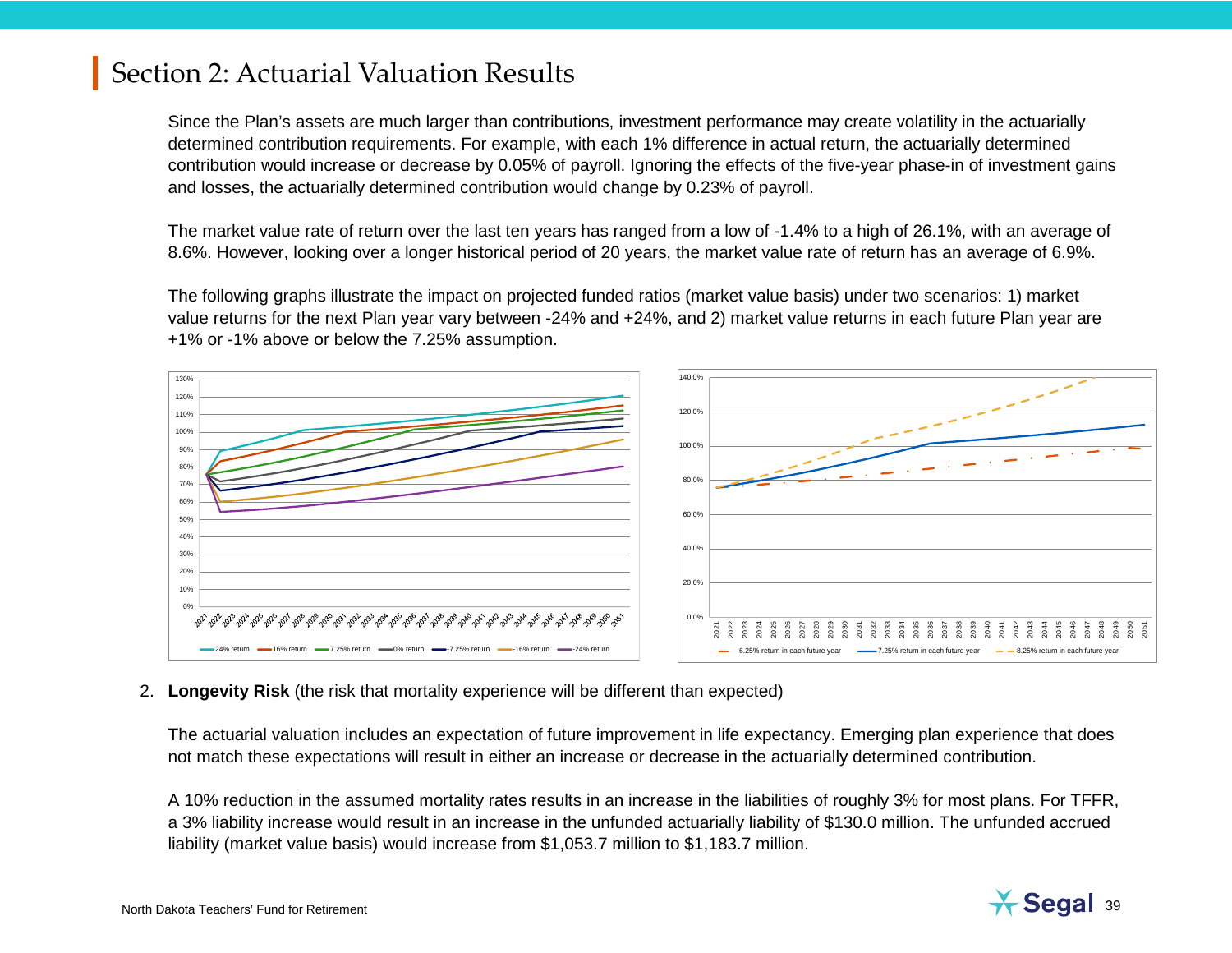3. **Contribution Risk** (the risk that actual contributions will be different from the actuarially determined contribution)

Plan contributions are set by statute. If contributions remain at the current level and future experience matches the current assumptions, we project the unfunded actuarial accrued liability (market value basis) will be paid off in 2036 (15 years). The number of years projected to amortize the UAAL differs from the amortization period due to the use of an open group projection.

The following graphs illustrate the impact on projected actuarially determined contribution rates under two scenarios: 1) market value returns for the next Plan year vary between -24% and +24%, and 2) market value returns in each future Plan year are +1% or -1% above or below the 7.25% assumption



4. **Demographic Risk** (the risk that participant experience will be different than assumed)

Examples of this risk include:

- Actual retirements occurring earlier or later than assumed. The value of retirement plan benefits is sensitive to the rate of benefit accruals and any early retirement subsidies that apply.
- More or less active participant turnover than assumed.
- Salary increases more or less than assumed

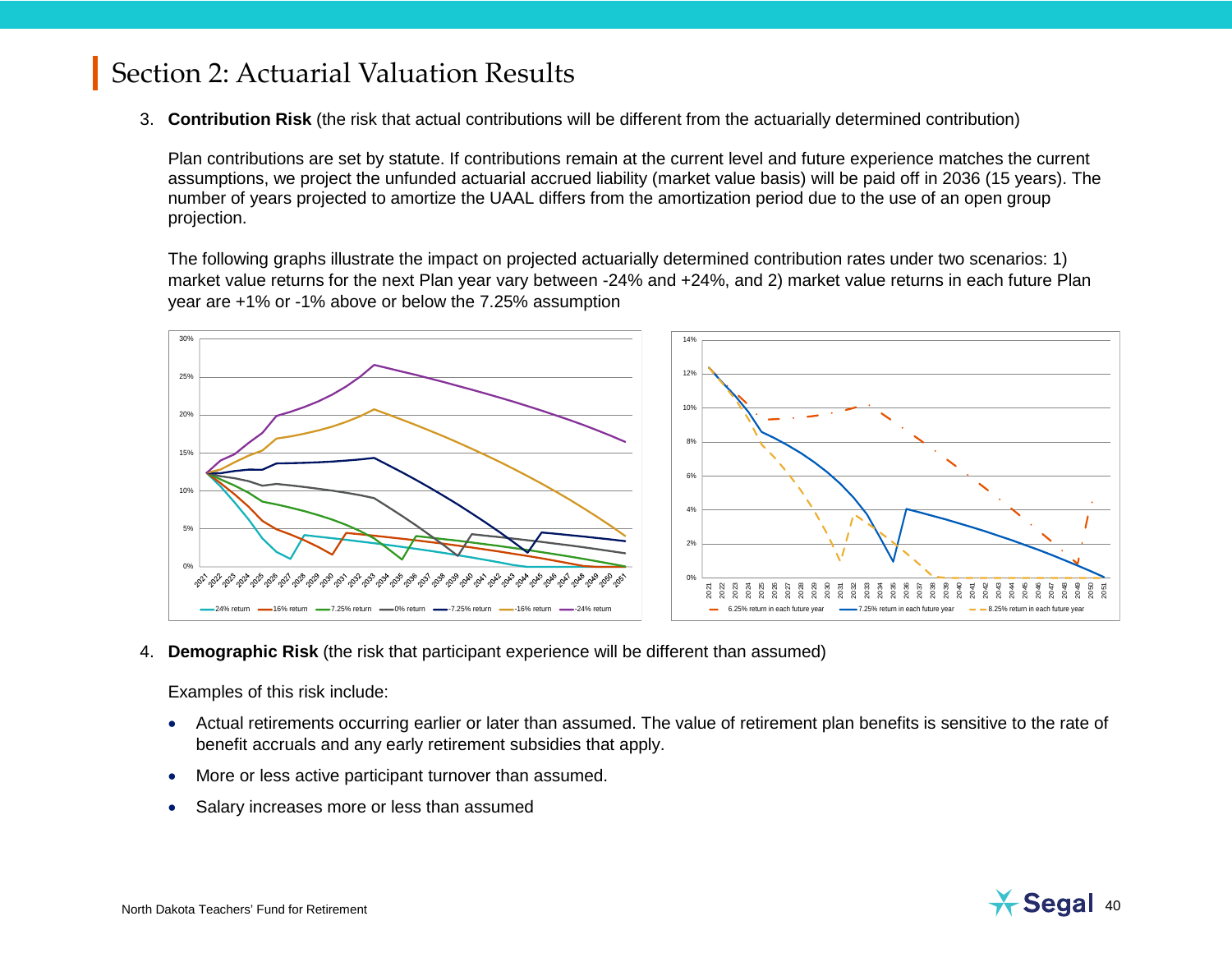### 5. **Actual Experience**

Past experience can help demonstrate the sensitivity of key results to the Plan's actual experience. Over the past ten years:

- The investment gain/loss for a year has ranged from a loss of \$159 million to a gain of \$494 million
- The non-investment gain/loss for a year has ranged from a loss of \$8.9 million to a gain of \$28.7 million

The funded percentage on the actuarial value of assets has ranged from a low of 59% to a high of 92% since 2002.

### 6. **Maturity Measures**

The risk associated with a pension plan increases as it becomes more mature, meaning that the actives represent a smaller portion of the liabilities of the plan. When this happens, there is a greater risk that fluctuations in the experience of the nonactive participants or of the assets of the plan can results in large swings in the contribution requirements.

- Over the past ten years, the ratio of non-active participants (excluding non-vested members) to active participants has increased from a low of 0.86 to a high of 0.95. Currently the Plan has a non-active to active participant ratio of 0.95. For the prior year, benefits paid were \$52.3 million more than contributions received. As the Plan matures, more cash will be needed from the investment portfolio to meet benefit payments.
- As of July 1, 2021, the retired life actuarial accrued liability represents 58% of the total actuarial accrued liability. In addition, the actuarial accrued liability for inactive vested participants represents 3% of the total. The higher the non-active actuarial accrued liability as a percent of the total liability, the greater the danger of volatility in results.
- Benefits and administrative expenses less contributions totaled \$52.3 million for the year ending June 30, 2021, 1.6% of the market value of assets. The Plan is dependent upon investment returns in order to pay benefits.

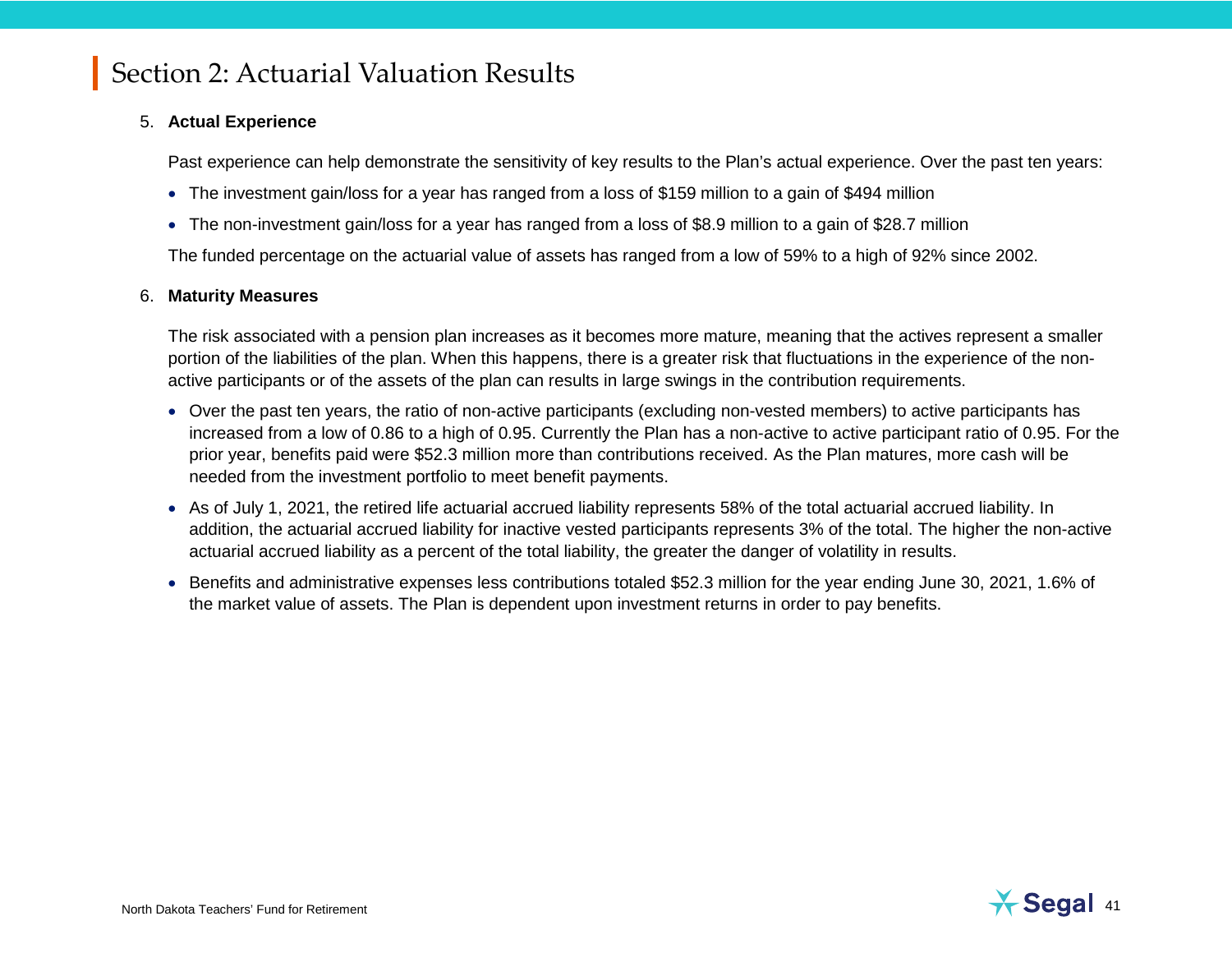## **GFOA Solvency Test**

The Actuarial Accrued Liability represents the present value of benefits earned, calculated using the Plan's actuarial cost method. The Actuarial Value of Assets reflects the financial resources available to liquidate the liability. The portion of the liability covered by assets reflects the extent to which accumulated plan assets are sufficient to pay future benefits, and is shown for liabilities associated with employee contributions, pensioner liabilities, and other liabilities. The Government Finance Officers Association (GFOA) recommends that the funding policy aim to achieve a funded ratio of 100 percent.

|                                                   | 2021            | 2020            |
|---------------------------------------------------|-----------------|-----------------|
| Actuarial accrued liability (AAL)                 |                 |                 |
| • Active member contributions                     | \$1,063,204,862 | \$1,010,505,427 |
| • Retirees and beneficiaries                      | 2,515,161,131   | 2,397,641,558   |
| • Active and inactive members (employer-financed) | 757,694,148     | 772,888,778     |
| Total                                             | \$4,336,060,141 | \$4,181,035,763 |
| Actuarial value of assets                         | 2,973,668,612   | 2,745,012,472   |
| Cumulative portion of AAL covered                 |                 |                 |
| • Active member contributions                     | 100.00%         | 100.00%         |
| • Retirees and beneficiaries                      | 75.96%          | 72.34%          |
| • Active and inactive members (employer-financed) | $0.00\%$        | $0.00\%$        |

## GFOA Solvency Test as of July 1

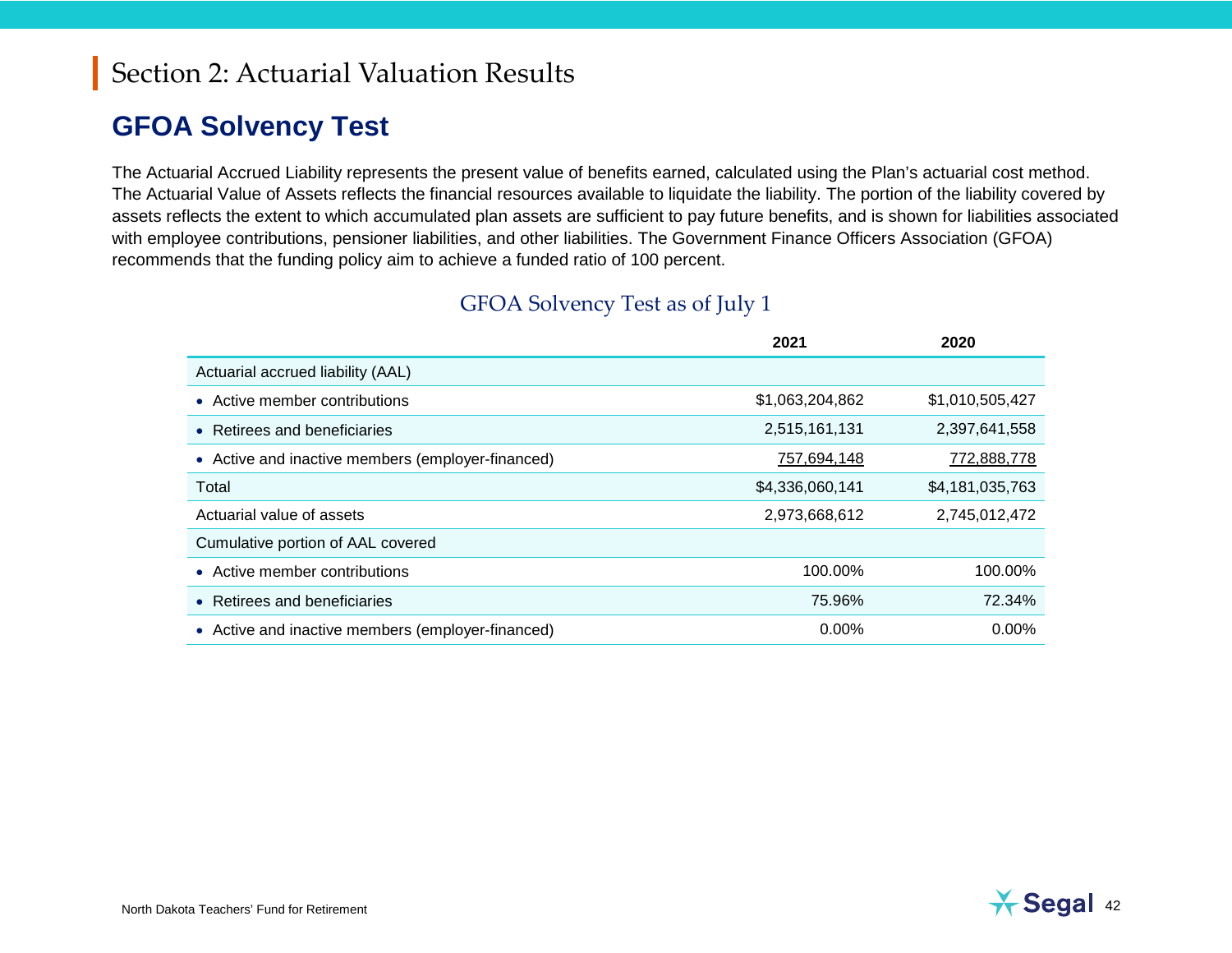## **Summary of Actuarial Valuation Results**

|                |                                                                | <b>July 1, 2021</b> |                 | <b>July 1, 2020</b> |                 |
|----------------|----------------------------------------------------------------|---------------------|-----------------|---------------------|-----------------|
| A              | <b>Determination of Actuarial Accrued Liability</b>            |                     |                 |                     |                 |
| 1              | Active members                                                 |                     |                 |                     |                 |
|                | (a) Retirement benefits                                        | \$2,506,316,651     |                 | \$2,418,945,676     |                 |
|                | (b) Disability benefits                                        | 39,282,622          |                 | 36,661,343          |                 |
|                | (c) Death benefits                                             | 34,594,717          |                 | 32,751,864          |                 |
|                | (d) Withdrawal benefits                                        | 184,030,064         |                 | 170,541,448         |                 |
|                | (e) Total                                                      |                     | \$2,764,224,054 |                     | \$2,658,900,331 |
| $\mathbf{2}$   | Inactive vested members                                        |                     | 117,782,340     |                     | 111,740,262     |
| 3              | Inactive non-vested members                                    |                     | 13,514,649      |                     | 11,808,849      |
| 4              | Retirees and beneficiaries                                     |                     | 2,515,161,131   |                     | 2,397,641,558   |
| 5              | Actuarial Present Value of Projected Benefits: 1e + 2 + 3 + 4  |                     | \$5,410,682,174 |                     | \$5,180,091,000 |
| 6              | Actuarial Present Value of Future Normal Costs, Active Members |                     |                 |                     |                 |
|                | (a) Retirement benefits                                        | \$854,375,305       |                 | \$796,601,373       |                 |
|                | (b) Disability benefits                                        | 18,017,543          |                 | 16,746,301          |                 |
|                | (c) Death benefits                                             | 15,668,738          |                 | 14,654,361          |                 |
|                | (d) Withdrawal benefits                                        | 186,560,447         |                 | 171,053,202         |                 |
|                | (e) Total                                                      |                     | \$1,074,622,033 |                     | \$999,055,237   |
| $\overline{7}$ | <b>Actuarial Accrued Liability: 5 - 6e</b>                     |                     | \$4,336,060,141 |                     | \$4,181,035,763 |
| В              | <b>Determination of Unfunded Actuarial Accrued Liability</b>   |                     |                 |                     |                 |
| 1              | Actuarial accrued liability                                    |                     | \$4,336,060,141 |                     | \$4,181,035,763 |
| $\mathbf{2}$   | Actuarial value of assets                                      |                     | 2,973,668,612   |                     | 2,745,012,472   |
| 3              | Unfunded actuarial accrued liability: $1 - 2$                  |                     | \$1,362,391,529 |                     | \$1,436,023,291 |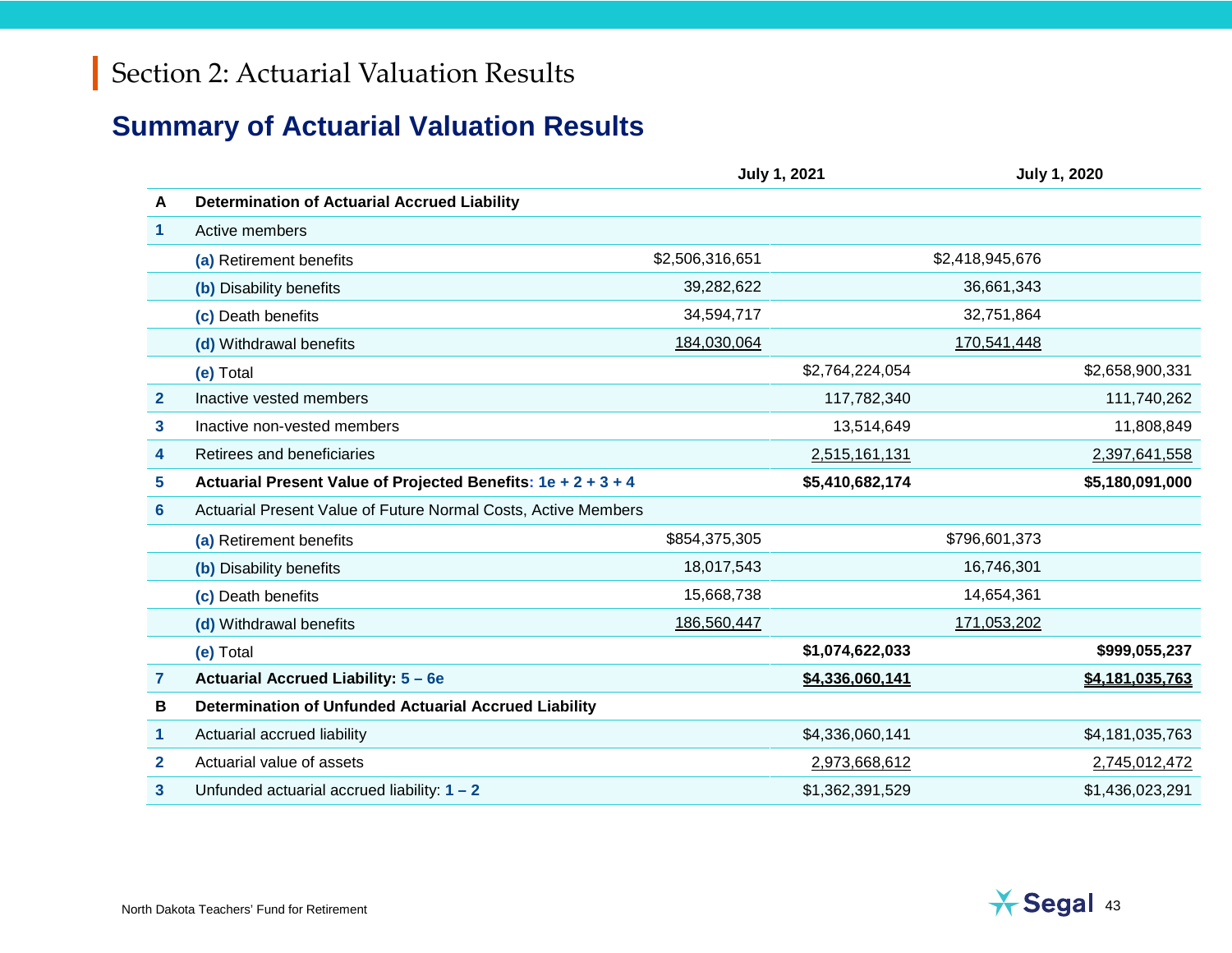## **Actuarial Balance Sheet**

An overview of the Plan's funding is given by an Actuarial Balance Sheet. In this approach, first the amount and timing of all future payments that will be made by the Plan for current members is determined. Then these payments are discounted at the valuation interest rate to the date of the valuation, thereby determining the present value, referred to as the "liability" of the Plan.

Second, this liability is compared to the assets. The "assets" for this purpose include the net amount of assets already accumulated by the Plan, the present value of future member contributions, the present value of future employer normal cost contributions, and the present value of future employer amortization payments for the unfunded actuarial accrued liability.

|                                                                        | <b>Year Ended</b>    |                        |  |
|------------------------------------------------------------------------|----------------------|------------------------|--|
|                                                                        | June 30, 2021        | June 30, 2020          |  |
| Liabilities                                                            |                      |                        |  |
| • Present value of benefits for retired participants and beneficiaries | \$2,515,161,131      | \$2,397,641,558        |  |
| • Present value of benefits for inactive vested members                | 131,296,989          | 123,549,111            |  |
| Present value of benefits for active members                           | <u>2,764,224,054</u> | <u>2,658,900,331</u>   |  |
| <b>Total liabilities</b>                                               | \$5,410,682,174      | \$5,180,091,000        |  |
| Assets                                                                 |                      |                        |  |
| Total valuation value of assets                                        | \$2,973,668,612      | \$2,745,012,472        |  |
| Present value of future contributions by members<br>$\bullet$          | 1,104,009,700        | 1,031,310,123          |  |
| Present value of future employer contributions for:<br>$\bullet$       |                      |                        |  |
| Entry age cost                                                         | $-29,387,667$        | $-32,254,886$          |  |
| Unfunded actuarial accrued liability<br>$\bullet$                      | 1,362,391,529        | 1,436,023,291          |  |
| Total of current and future assets                                     | \$5,410,682,174      | <u>\$5,180,091,000</u> |  |

### Actuarial Balance Sheet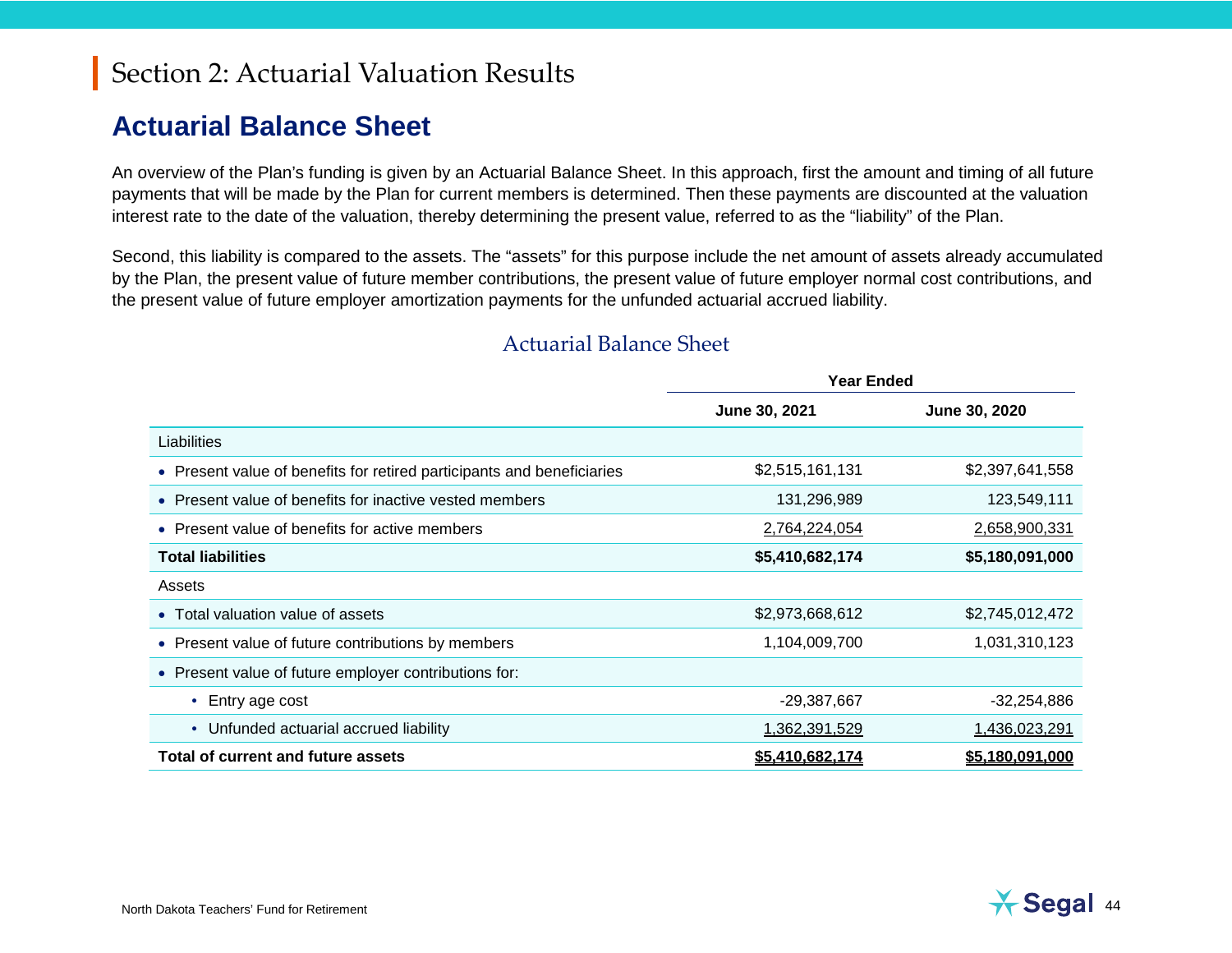## **Determination of Contribution Sufficiency**

|                         |                                                                                       | <b>July 1, 2021</b> |               | <b>July 1, 2020</b> |               |
|-------------------------|---------------------------------------------------------------------------------------|---------------------|---------------|---------------------|---------------|
| A                       | <b>Statutory Contributions</b>                                                        | %Payroll            | \$ Amount     | %Payroll            | \$ Amount     |
| $\mathbf{1}$            | Member contributions                                                                  | 11.75%              | \$93,143,425  | 11.75%              | \$88,322,228  |
| $\mathbf{2}$            | <b>Employer contributions</b>                                                         | 12.75%              | 101,070,525   | 12.75%              | 95,839,013    |
| $\mathbf{3}$            | Total                                                                                 | 24.50%              | \$194,213,950 | 24.50%              | \$184,161,241 |
| В                       | <b>Actuarially Determined Contribution</b>                                            | % Payroll           | \$ Amount     | % Payroll           | \$ Amount     |
| $\mathbf{1}$            | Normal cost                                                                           |                     |               |                     |               |
|                         | (a) Retirement                                                                        | 9.41%               | \$74,606,935  | 9.39%               | \$70,564,720  |
|                         | (b) Disability                                                                        | 0.19%               | 1,495,177     | 0.19%               | 1,406,563     |
|                         | (c) Death                                                                             | 0.17%               | 1,337,422     | 0.17%               | 1,264,292     |
|                         | (d) Deferred termination benefit and refunds                                          | 1.88%               | 14,896,400    | 1.84%               | 13,852,664    |
|                         | (e) Total                                                                             | 11.65%              | \$92,335,934  | 11.59%              | \$87,088,239  |
|                         | (f) Normal cost, adjusted for timing                                                  | 12.06%              | 95,605,168    | 12.00%              | 90,171,673    |
| $\mathbf{2}$            | Administrative expenses, adjusted for timing                                          | 0.35%               | 2,747,980     | 0.28%               | 2,149,860     |
| $\overline{\mathbf{3}}$ | Gross normal cost including administrative expenses,<br>adjusted for timing: $1f + 2$ | 12.41%              | \$98,353,148  | 12.28%              | \$92,321,533  |
| 4                       | Less member contribution rate                                                         | 11.75%              | 93,143,425    | 11.75%              | 88,322,228    |
| 5                       | Employer normal cost rate: $3 - 4$                                                    | 0.66%               | 5,209,723     | 0.53%               | 3,999,305     |
| 6                       | Unfunded actuarial accrued liability rate, adjusted for timing                        | 11.71%              | 92,845,704    | 12.66%              | 95,149,716    |
| 7                       | Total: $5 + 6$                                                                        | 12.37%              | 98,055,426    | 13.19%              | 99,149,022    |
| $\mathbf c$             | Contribution Sufficiency / (Deficiency): A2 - B7                                      | 0.38%               | \$3,015,098   | $-0.44%$            | $-$3,466,401$ |
|                         | Projected annual payroll for fiscal year beginning on the<br>valuation date           |                     | \$792,709,997 |                     | \$751,678,536 |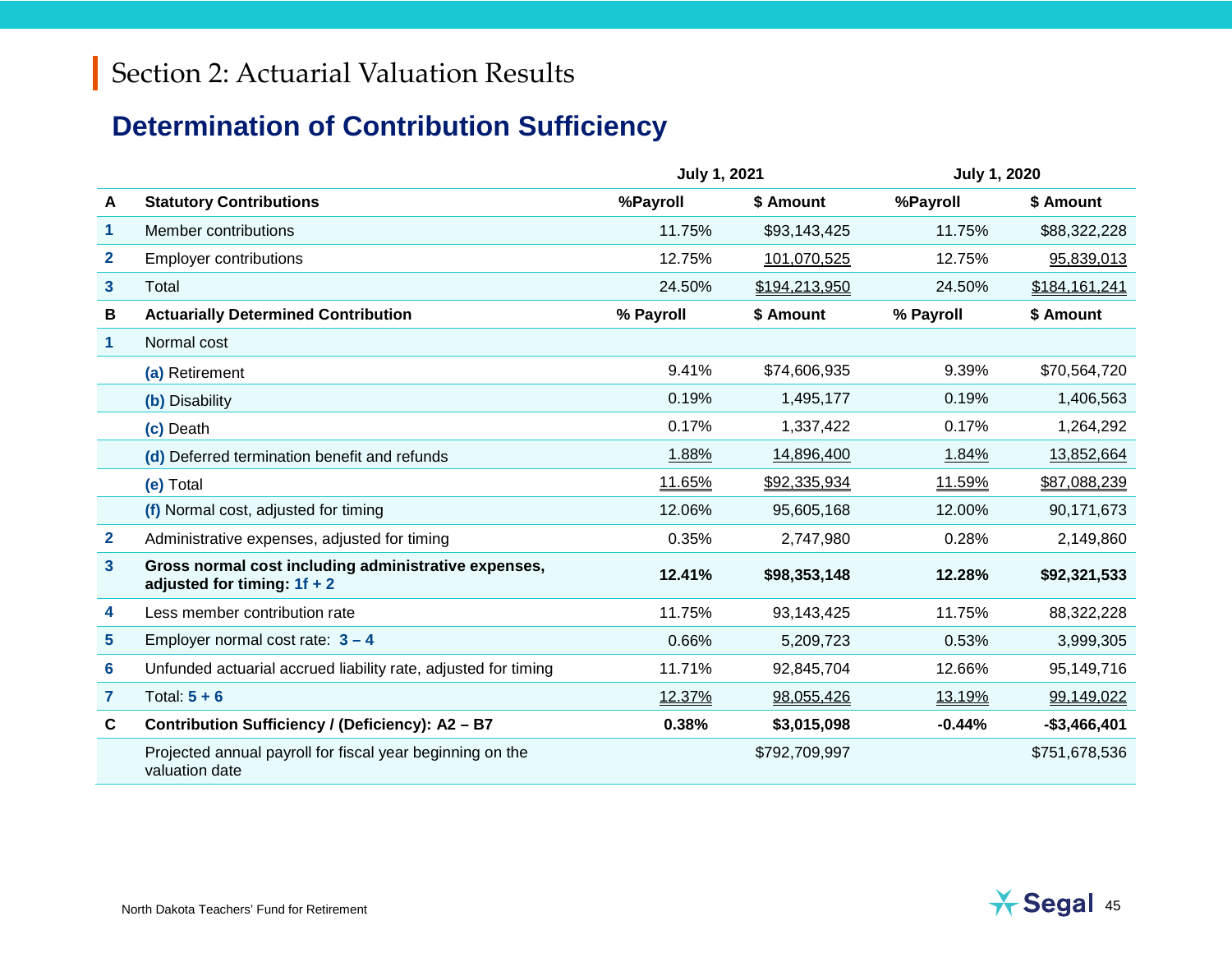# Supplemental Information

## Membership Data

Membership data was provided on electronic files sent by the RIO staff. Data for active members includes sex, birth date, service, salary for the prior fiscal year, and accumulated contributions. Data for inactive members was similar, but also includes the members' unreduced benefit. For retired members, data includes status (service retiree, disabled retiree or beneficiary), sex, birth date, pension amount, date of retirement, form of payment, and beneficiary sex and birth date if applicable.

While not verifying the correctness of the data at the source, we performed various tests to ensure the internal consistency of the data and its overall reasonableness.

Membership statistics are summarized in Exhibit A. Exhibit B shows the age/service distribution of active members. Exhibit C-1 and Exhibit C-2 show the distribution of retirees by option and by benefit amount. Exhibit D shows a reconciliation of the member data from last year's valuation to this year's valuation.

The number of active members increased by 2.5% since last year, from 11,347 to 11,627. Note that normally the actual number of members employed during the year will be somewhat higher than the valuation count, since the July 1 count excludes most June and July retirees but does not include new teachers joining the system for the next school year.

Total payroll increased 5.4% since last year. For all comparative purposes, payroll is the amount supplied by the RIO staff (i.e., the 2020- 2021 member pay), annualized. However, this figure is increased by one year's assumed pay increase to determine the member's rate of pay (and thus, total projected payroll) at July 1, 2021. Pay is assumed to change only at the beginning of a school/fiscal year.

Average pay increased by 2.9%, from \$62,663 to \$64,455. This change includes the impact of replacing more highly paid members who retire with new teachers. The average increase in salary for the 10,518 continuing members (members active in both this valuation and the preceding valuation) was 5.6%.

The average age of active members decreased from 41.8 to 41.4, and their average service decreased from 11.7 to 11.4 years.

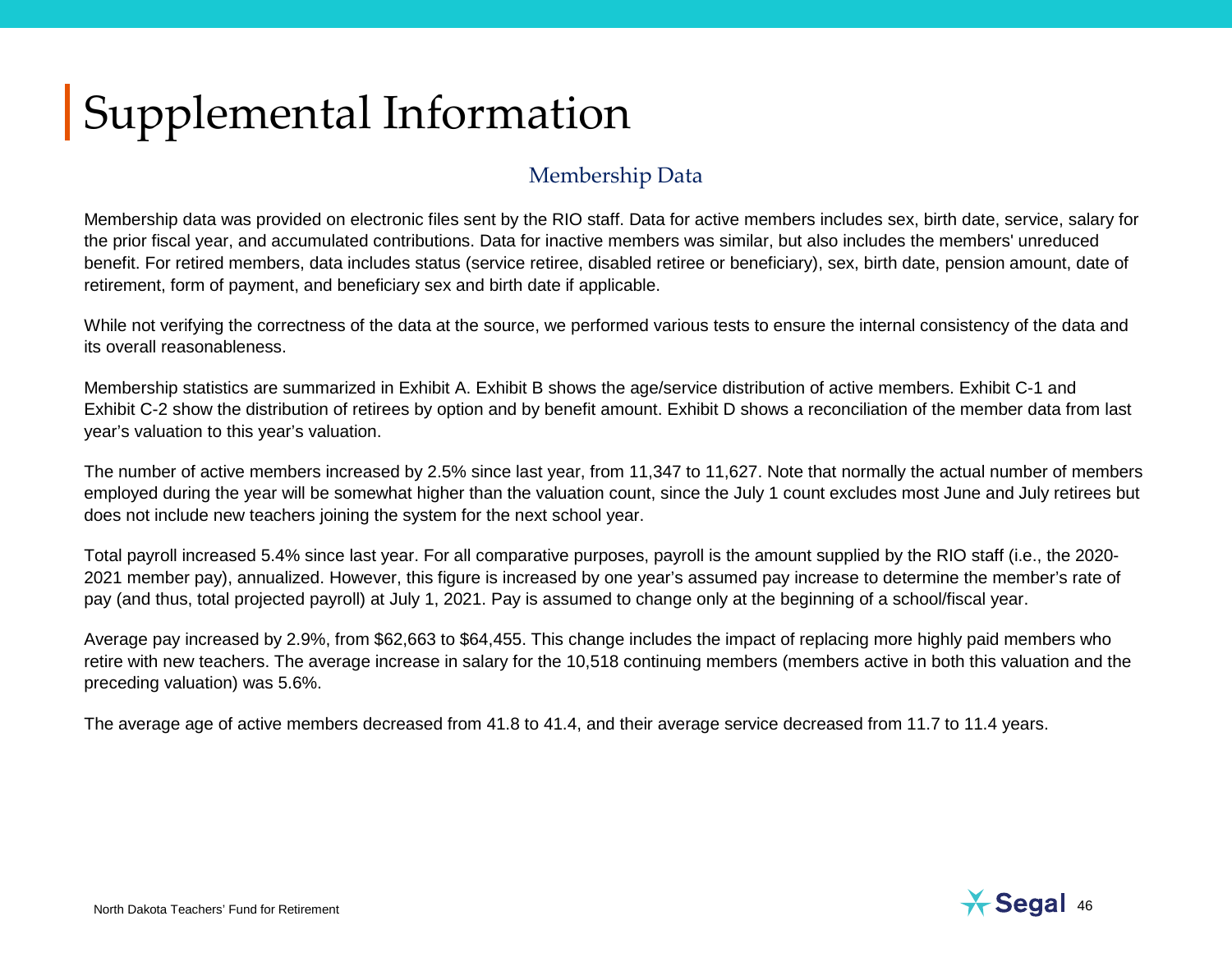The table below shows additional information about the active membership this year and last year. Tier 1 Grandfathered members are those who had 65 points (age plus years of service) as of June 30, 2013, or were at least age 55 and vested. Members who joined prior to June 30, 2008, and did not meet these criteria are considered Tier 1 Non-grandfathered members. Tier 2 members are those hired or rehired after June 30, 2008. All new members in future years will enter as Tier 2 members, so the number will increase over time. The Tier 1 Grandfathered and Non-grandfathered population will decrease each year as members leave due to retirement, termination, death, and disability.

| Category                    | <b>July 1, 2021</b> | <b>July 1, 2020</b> |
|-----------------------------|---------------------|---------------------|
| <b>Plan Eligibility:</b>    |                     |                     |
| • Tier 1 Grandfathered      | 1,089               | 1,396               |
| • Tier 1 Non-grandfathered  | 3,058               | 3,098               |
| $\bullet$ Tier 2            | 7,480               | 6,853               |
| • Total                     | 11,627              | 11,347              |
| <b>Benefit Eligibility:</b> |                     |                     |
| • Non-Vested                | 3,321               | 3,131               |
| • Vested                    | 6,698               | 6,502               |
| • Early Retirement          | 833                 | 853                 |
| • Normal Retirement         | 775                 | <u>861</u>          |
| • Total                     | 11,627              | 11,347              |

### Active Statistics

In addition, this table shows the number of members who are non-vested, those who are vested but not eligible for retirement, those who are eligible only for an early retirement (reduced) benefit, and those eligible for a normal (unreduced) benefit. As of the valuation date, 1,608 members were eligible for either reduced or unreduced retirement, a decrease over last year's figure of 1,714.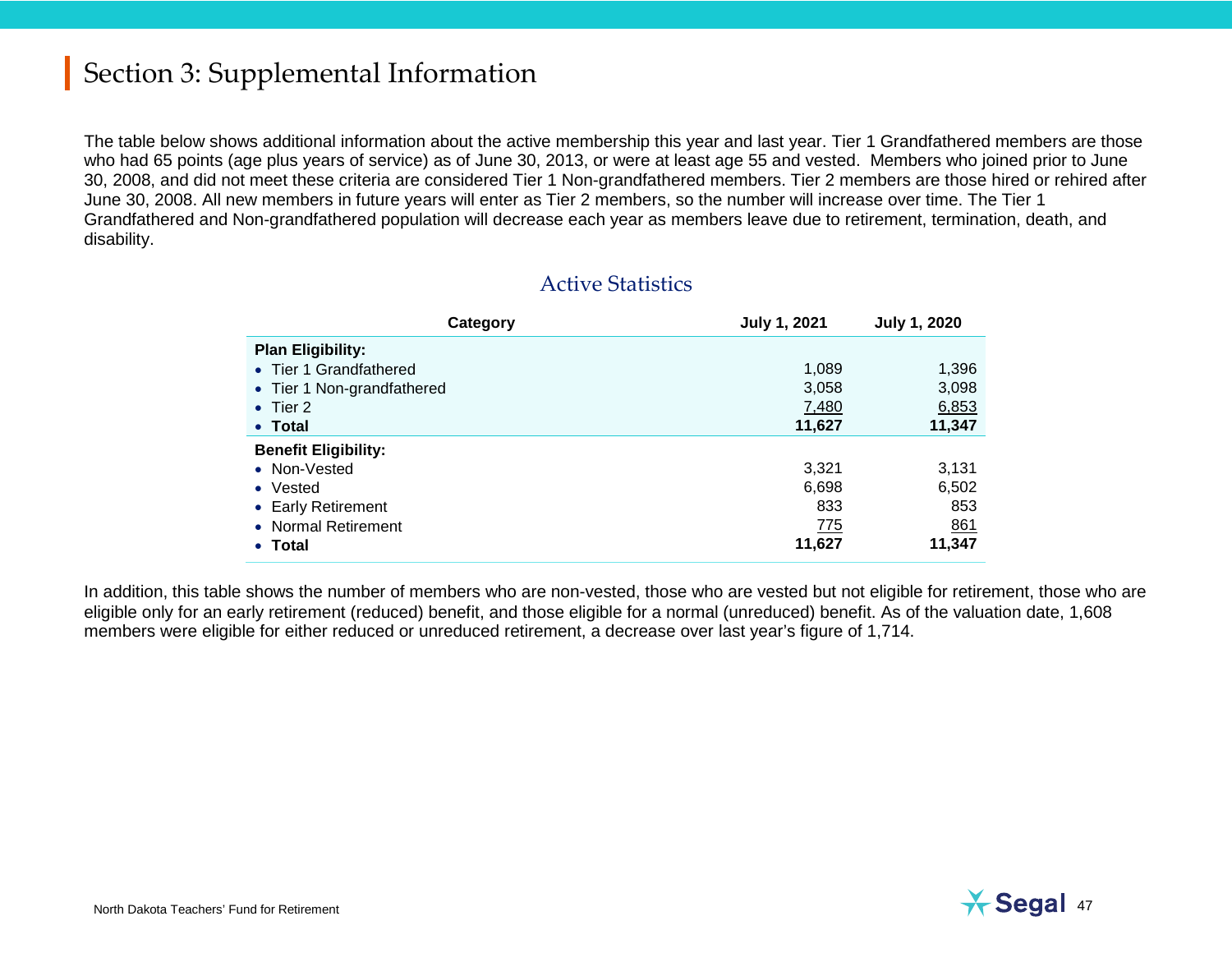## **Exhibit A: Table of Plan Coverage**

| Category                                       | <b>July 1, 2021</b> | <b>July 1, 2020</b> | <b>Change From Prior Year</b> |
|------------------------------------------------|---------------------|---------------------|-------------------------------|
| <b>Active members:</b>                         |                     |                     |                               |
| • Males                                        | 2,830               | 2,783               | 1.69%                         |
| • Females                                      | 8,797               | 8,564               | 2.72%                         |
| • Total number                                 | 11,627              | 11,347              | 2.47%                         |
| • Total payroll supplied by System, annualized | \$749,414,372       | \$711,039,756       | 5.40%                         |
| • Average salary                               | \$64,455            | \$62,663            | 2.86%                         |
| • Average age                                  | 41.4                | 41.8                | $-0.4$                        |
| • Average service                              | 11.4                | 11.7                | $-0.3$                        |
| • Total contributions with interest            | \$1,063,204,862     | \$1,010,505,427     | 5.22%                         |
| • Average contribution with interest           | \$91,443            | \$89,055            | 2.68%                         |
| <b>Vested inactive members:</b>                |                     |                     |                               |
| • Number                                       | 1,754               | 1,715               | 2.27%                         |
| • Total annual deferred benefits               | \$14,619,290        | \$13,923,998        | 4.99%                         |
| • Average annual deferred benefit              | \$8,335             | \$8,119             | 2.66%                         |
| • Average age                                  | 48.8                | 49.0                | $-0.2$                        |
| <b>Non-vested inactive members:</b>            |                     |                     |                               |
| • Number                                       | 1,213               | 1,132               | 7.16%                         |
| • Employee contributions with interest due     | \$9,588,878         | \$8,576,760         | 11.80%                        |
| • Average refund due                           | \$7,905             | \$7,577             | 4.33%                         |
| • Average age                                  | 38.1                | 37.8                | 0.3                           |
| <b>Service retirees:</b>                       |                     |                     |                               |
| • Number                                       | 8,290               | 8,091               | 2.46%                         |
| • Total annual benefit                         | \$225,900,862       | \$214,660,731       | 5.24%                         |
| • Average annual benefit                       | \$27,250            | \$26,531            | 2.71%                         |
| • Average age                                  | 72.5                | 72.3                | 0.2                           |
| <b>Disabled retirees:</b>                      |                     |                     |                               |
| • Number                                       | 125                 | 127                 | $-1.57%$                      |
| • Total annual benefit                         | \$1,882,094         | \$1,931,238         | $-2.54%$                      |
| • Average annual benefit                       | \$15,057            | \$15,207            | $-0.99%$                      |
| • Average age                                  | 65.8                | 65.0                | 0.8                           |
| <b>Beneficiaries:</b>                          |                     |                     |                               |
| • Number                                       | 847                 | 818                 | 3.55%                         |
| • Total annual benefit                         | \$13,641,912        | \$12,801,691        | 6.56%                         |
| • Average annual benefit                       | \$16,106            | \$15,650            | 2.91%                         |
| • Average age                                  | 76.6                | 76.4                | 0.2                           |

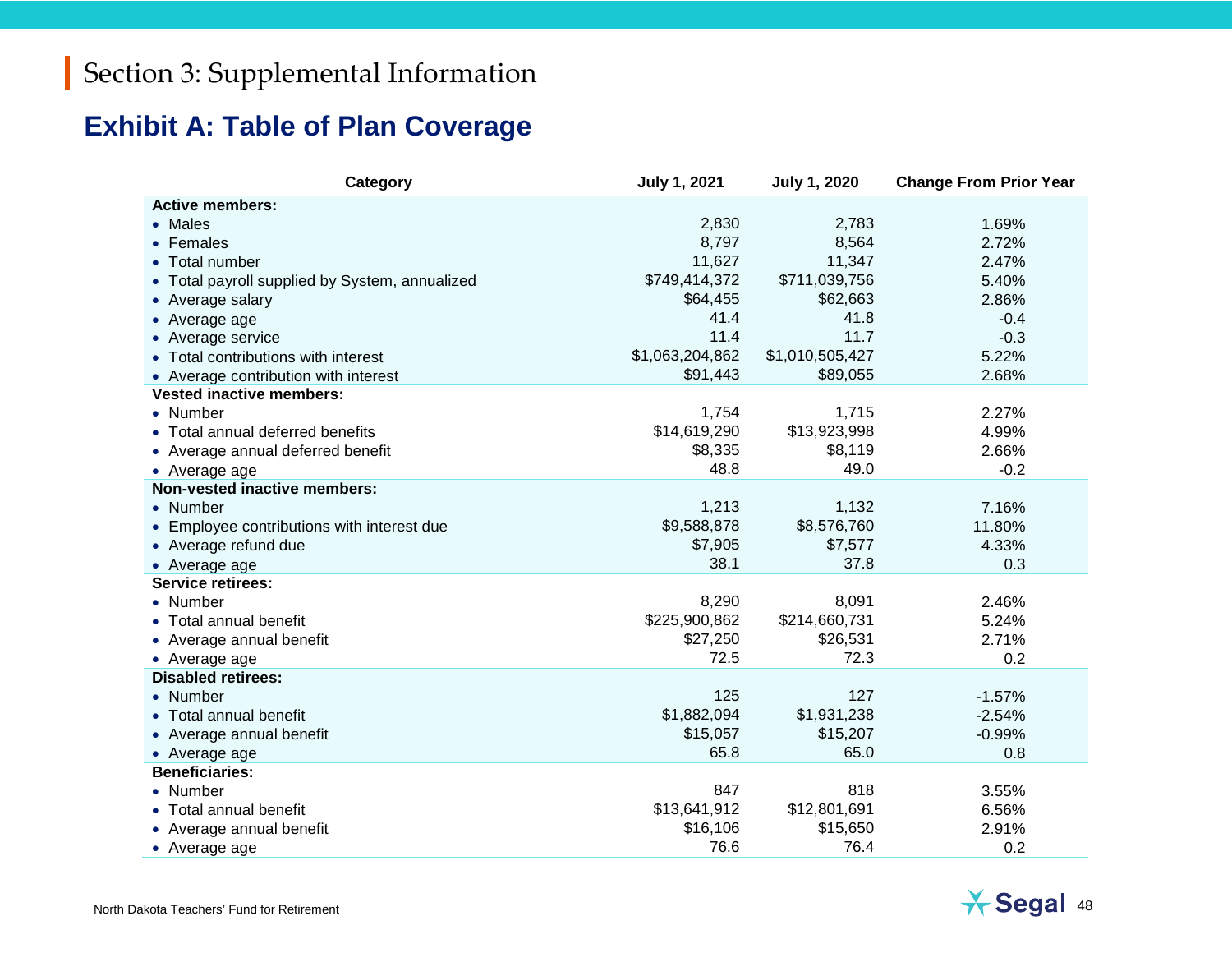## **Exhibit B: Members in Active Service as of June 30, 2021 by Age, Years of Service, and Average Compensation**

| Age       | <b>Total</b>    | $0 - 4$  | $5-9$          | $10 - 14$   | $15 - 19$      | 20 - 24        | $25 - 29$      | $30 - 34$      | $35 - 39$      | <b>40 &amp; over</b> |
|-----------|-----------------|----------|----------------|-------------|----------------|----------------|----------------|----------------|----------------|----------------------|
| Under 25  | 524             | 524      | $\overline{0}$ | $\mathbf 0$ | $\overline{0}$ | 0              | 0              | $\mathbf 0$    | $\Omega$       | 0                    |
|           | \$42,969        | \$42,969 | $\Omega$       | $\mathbf 0$ | $\overline{0}$ | 0              | 0              | 0              | 0              | $\mathbf 0$          |
| $25 - 29$ | 1,691           | 1,218    | 473            | $\Omega$    | $\mathbf 0$    | $\Omega$       | $\mathbf 0$    | $\Omega$       | $\Omega$       | $\mathbf 0$          |
|           | 50,705          | 49,294   | \$54,337       | $\mathbf 0$ | 0              | 0              | 0              | 0              | 0              | 0                    |
| $30 - 34$ | 1,776           | 467      | 1,030          | 279         | $\overline{0}$ | $\mathbf 0$    | $\mathbf 0$    | $\Omega$       | $\Omega$       | $\mathbf{0}$         |
|           | 56,552          | 50,044   | 57,982         | \$62,164    | 0              | 0              | 0              | 0              | 0              | 0                    |
| $35 - 39$ | 1,759           | 334      | 487            | 748         | 190            | $\overline{0}$ | 0              | $\overline{0}$ | $\mathbf{0}$   | 0                    |
|           | 62,993          | 52,188   | 60,950         | 67,035      | \$71,309       | $\mathbf 0$    | $\Omega$       | $\Omega$       | $\Omega$       | 0                    |
| $40 - 44$ | 1,520           | 254      | 293            | 324         | 508            | 140            | $\mathbf{1}$   | $\Omega$       | $\mathbf{0}$   | $\mathbf{0}$         |
|           | 69,258          | 54,231   | 64,260         | 70,876      | 76,212         | \$78,022       | \$66,378       | 0              | 0              | 0                    |
| $45 - 49$ | 1,337           | 176      | 205            | 184         | 243            | 428            | 100            |                | $\Omega$       | $\Omega$             |
|           | 72,803          | 55,247   | 64,947         | 71,795      | 75,531         | 80,381         | 82,629         | \$70,106       | $\Omega$       | $\mathbf 0$          |
| $50 - 54$ | 1,367           | 159      | 155            | 125         | 155            | 266            | 382            | 124            | $\mathbf{1}$   | 0                    |
|           | 76,228          | 61,263   | 68,061         | 70,726      | 75,498         | 80,268         | 82,499         | 84,194         | \$63,967       | 0                    |
| $55 - 59$ | 947             | 93       | 119            | 80          | 107            | 131            | 151            | 216            | 49             | 1                    |
|           | 76,058          | 60,724   | 68,778         | 68,492      | 72,345         | 76,526         | 82,857         | 84,870         | 82,042         | \$86,212             |
| $60 - 64$ | 554             | 67       | 84             | 54          | 69             | 65             | 47             | 53             | 82             | 33                   |
|           | 73,230          | 59,763   | 69,153         | 62,923      | 72,069         | 78,823         | 78,041         | 78,609         | 83,298         | 78,720               |
| $65 - 69$ | 125             | 27       | 26             | 6           | 11             | 18             | $\overline{7}$ | 6              | 5              | 19                   |
|           | 68,763          | 52,527   | 63,929         | 65,344      | 68,940         | 73,251         | 74,377         | 76,413         | 104,365        | 81,321               |
| 70 & over | $\overline{27}$ | 6        | $6\phantom{1}$ | 3           | 5 <sup>5</sup> | 2              | $\mathbf{0}$   | $\overline{1}$ | $\overline{1}$ | 3                    |
|           | 70,828          | 61,202   | 85,222         | 55,028      | 68,487         | 62,934         | $\overline{0}$ | 72,024         | 80,347         | 82,681               |
| Total     | 11,627          | 3,325    | 2,878          | 1,803       | 1,288          | 1,050          | 688            | 401            | 138            | 56                   |
|           | \$64,455        | \$50,536 | \$60,446       | \$67,629    | \$74,639       | \$79,305       | \$82,186       | \$83,638       | \$83,454       | \$79,948             |
|           |                 |          |                |             |                |                |                |                |                |                      |

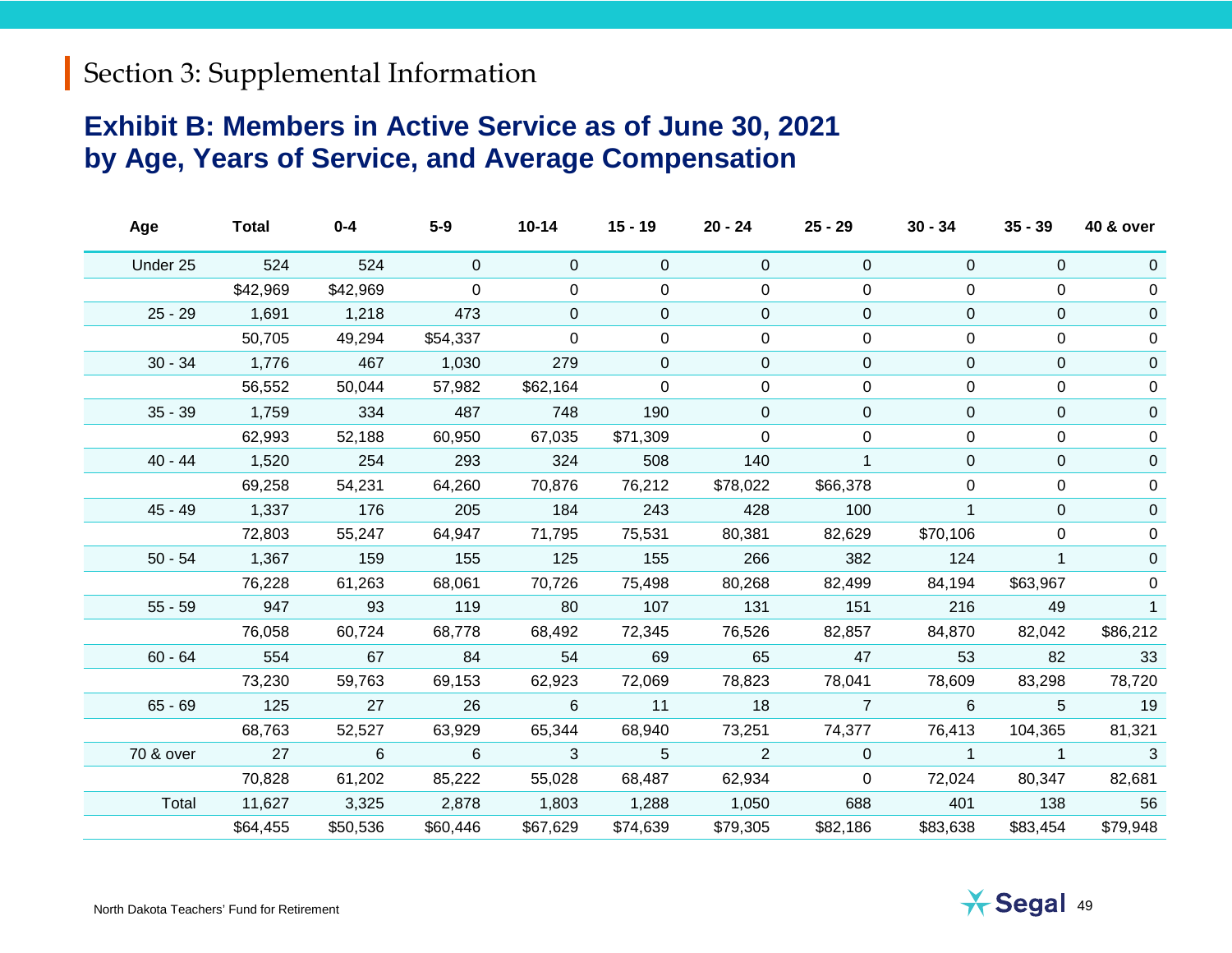## **Exhibit C.1: Schedule of Annuitants by Type of Benefit as of July 1, 2021**

| <b>Type of Benefits/Form of Payment</b> |                             | <b>Number</b>  | <b>Annual Benefits Amount</b> | <b>Average Monthly Benefits</b> |
|-----------------------------------------|-----------------------------|----------------|-------------------------------|---------------------------------|
| Service:                                |                             |                |                               |                                 |
| $\bullet$                               | <b>Straight Life</b>        | 3,017          | \$72,948,337                  | \$2,015                         |
| $\bullet$                               | 100% J&S                    | 3,712          | 112,999,427                   | 2,537                           |
| $\bullet$                               | 50% J&S                     | 730            | 21,480,032                    | 2,452                           |
| $\bullet$                               | 5 Years C&L                 | 12             | 201,980                       | 1,403                           |
| $\bullet$                               | 10 Years C&L                | 162            | 3,735,611                     | 1,922                           |
| $\bullet$                               | 20 Years C&L                | 166            | 4,773,678                     | 2,396                           |
| Level<br>$\bullet$                      |                             | 491            | 9,761,797                     | 1,657                           |
| Subtotal:                               |                             | 8,290          | \$225,900,862                 | \$2,271                         |
| <b>Disability:</b>                      |                             |                |                               |                                 |
| $\bullet$                               | <b>Straight Life</b>        | 94             | \$1,434,953                   | \$1,272                         |
| $\bullet$                               | 100% J&S                    | 21             | 307,330                       | 1,220                           |
| $\bullet$                               | 50% J&S                     | 7              | 105,643                       | 1,258                           |
| $\bullet$                               | 5 Years C&L                 | 1              | 6,254                         | 521.2                           |
| $\bullet$                               | 10 Years C&L                | $\mathbf 0$    | $\Omega$                      | $\Omega$                        |
| $\bullet$                               | 20 Years C&L                | $\overline{2}$ | 27,913                        | 1,163                           |
| Level<br>$\bullet$                      |                             | $\overline{0}$ | $\overline{0}$                | $\overline{0}$                  |
| Subtotal:                               |                             | 125            | \$1,882,094                   | \$1,255                         |
| <b>Beneficiaries:</b>                   |                             |                |                               |                                 |
| $\bullet$                               | <b>Straight Life</b>        | 777            | \$13,081,099                  | \$1,403                         |
| ۰                                       | 10 Years Certain            | 10             | 119671                        | 997                             |
| $\bullet$                               | 20 Years Certain            | 29             | 186,433                       | 536                             |
| $\bullet$                               | <b>QDRO Alternate Payee</b> | 31             | 254,709                       | 685                             |
| Subtotal:                               |                             | 847            | \$13,641,912                  | \$1,342                         |
| Total:                                  |                             | 9,262          | \$241,424,868                 | \$2,172                         |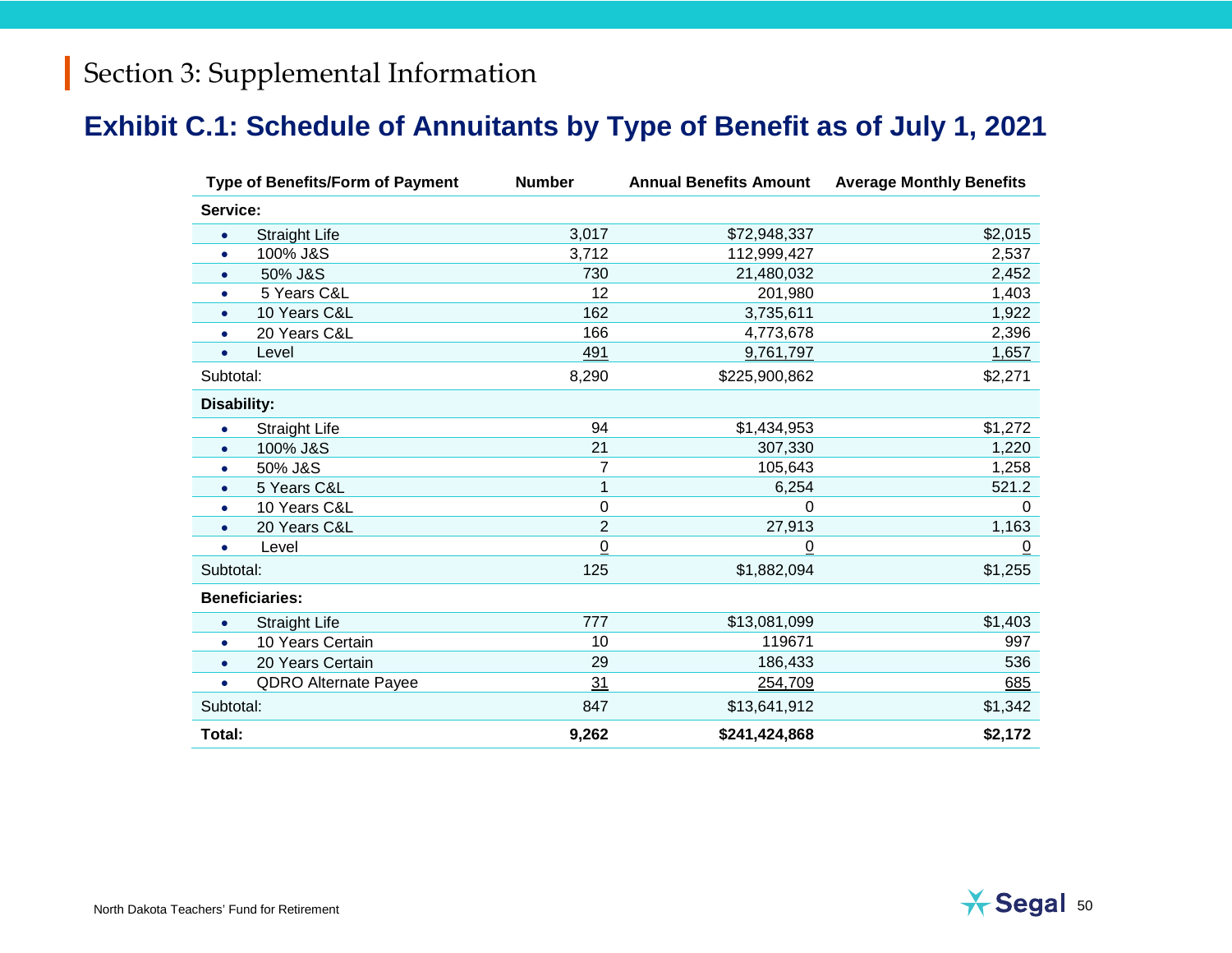## **Exhibit C.2: Schedule of Annuitants by Monthly Benefit as of July 1, 2021**

| <b>Monthly Benefit</b><br><b>Amount</b> | Number of<br><b>Members</b> | Female | <b>Male</b> | Average<br><b>Service</b> |
|-----------------------------------------|-----------------------------|--------|-------------|---------------------------|
| <b>Under \$200</b>                      | 270                         | 200    | 70          | 5.89                      |
| 200 - 399                               | 446                         | 326    | 120         | 10.75                     |
| 400 - 599                               | 413                         | 317    | 96          | 14.53                     |
| 600 - 799                               | 398                         | 291    | 107         | 18.02                     |
| 800 - 999                               | 375                         | 276    | 99          | 20.32                     |
| $1,000 - 1,199$                         | 490                         | 365    | 125         | 24.35                     |
| 1,200 - 1,399                           | 468                         | 324    | 144         | 25.99                     |
| $1,400 - 1,599$                         | 527                         | 359    | 168         | 27.59                     |
| 1,600 - 1,799                           | 600                         | 415    | 185         | 28.15                     |
| 1,800 - 1,999                           | 606                         | 426    | 180         | 29.25                     |
| $2,000 - 2,199$                         | 576                         | 413    | 163         | 29.23                     |
| $2,200 - 2,399$                         | 555                         | 379    | 176         | 29.86                     |
| $2,400 - 2,599$                         | 457                         | 321    | 136         | 30.74                     |
| $2,600 - 2,799$                         | 415                         | 294    | 121         | 31.28                     |
| 2,800 - 2,999                           | 414                         | 273    | 141         | 32.04                     |
| $3,000 - 3,199$                         | 365                         | 262    | 103         | 32.44                     |
| $3,200 - 3,399$                         | 331                         | 226    | 105         | 33.52                     |
| $3,400 - 3,599$                         | 279                         | 185    | 94          | 33.01                     |
| $3,600 - 3,799$                         | 239                         | 158    | 81          | 34.33                     |
| $3,800 - 3,999$                         | 190                         | 133    | 57          | 34.16                     |
| 4,000 & over                            | 848                         | 477    | 371         | 36.15                     |
| Total:                                  | 9,262                       | 6,420  | 2,842       | 27.17                     |

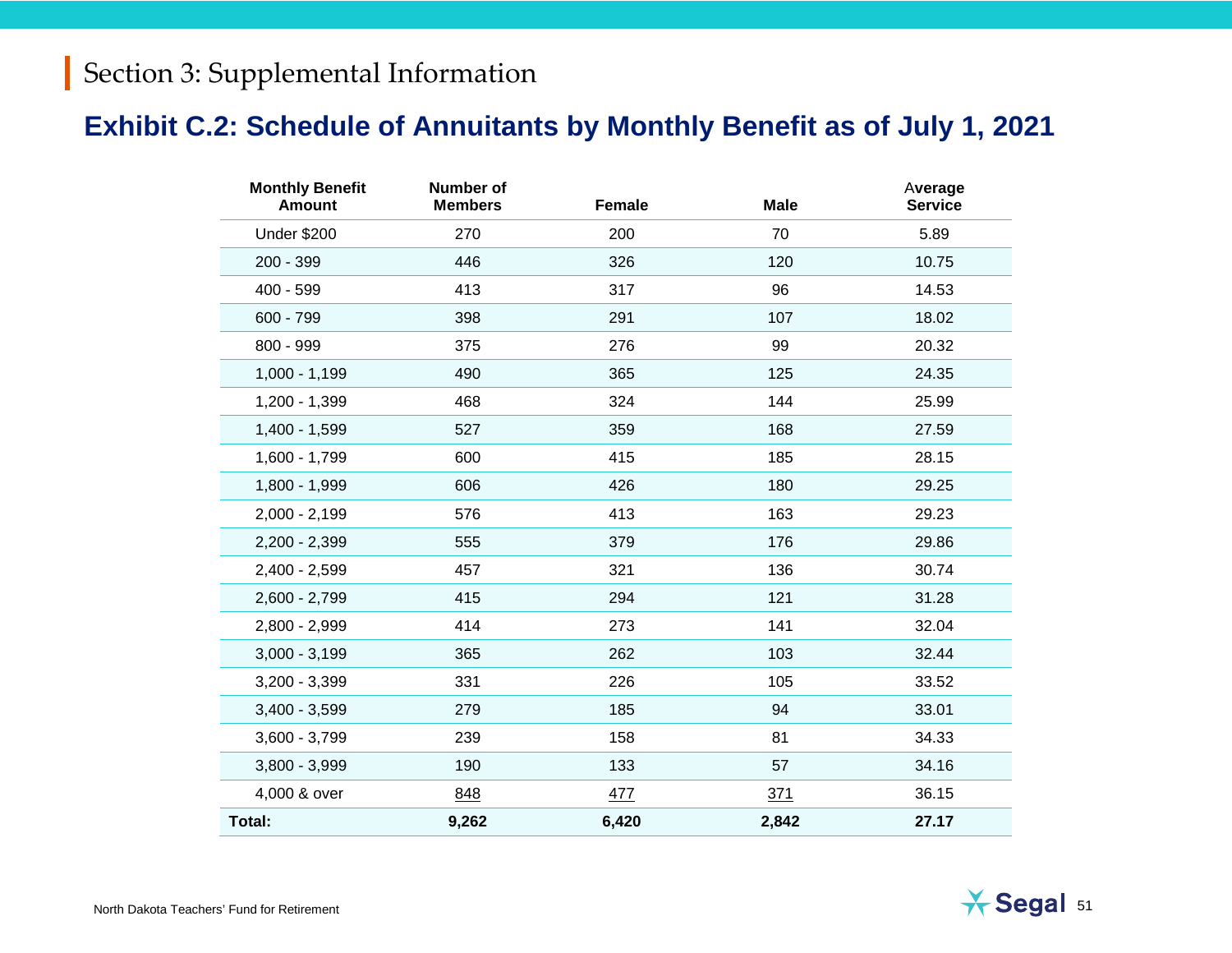## **Exhibit D: Reconciliation of Member Data**

|                              | <b>Active</b><br><b>Members</b> | <b>Vested</b><br><b>Terminated</b><br><b>Members</b> | <b>Non-Vested</b><br><b>Terminated</b><br><b>Members</b> | <b>Service</b><br><b>Retirees</b> | <b>Disabled</b><br><b>Retirees</b> | <b>Beneficiaries</b> | <b>Total</b>   |
|------------------------------|---------------------------------|------------------------------------------------------|----------------------------------------------------------|-----------------------------------|------------------------------------|----------------------|----------------|
| A. Number as of July 1, 2020 | 11,347                          | 1,715                                                | 1,132                                                    | 8,091                             | 127                                | 818                  | 23,230         |
| B. Additions and new hires   | 1,000                           | 0                                                    | 0                                                        | 0                                 | 0                                  | 0                    | 1,000          |
| C. Participant movement      |                                 |                                                      |                                                          |                                   |                                    |                      |                |
| 1. Retirement                | $-332$                          | $-69$                                                | 0                                                        | 401                               | 0                                  | 0                    | $\mathbf 0$    |
| 2. Disability                | $-4$                            | $-1$                                                 | $\pmb{0}$                                                | $\mathbf 0$                       | 5                                  | $\pmb{0}$            | $\Omega$       |
| 3. Died with beneficiary     | $-4$                            | $-1$                                                 | 0                                                        | $-62$                             | $-2$                               | $71*$                | $\overline{2}$ |
| 4. Died without beneficiary  | $-3$                            | $-1$                                                 | $\mathbf 0$                                              | $-138$                            | $-5$                               | $-43$                | $-190$         |
| 5. Terminated vested         | $-187$                          | 187                                                  | $\pmb{0}$                                                | $\pmb{0}$                         | 0                                  | $\pmb{0}$            | $\Omega$       |
| 6. Terminated non-vested     | $-177$                          | $\mathbf{0}$                                         | 177                                                      | $\mathbf 0$                       | $\pmb{0}$                          | 0                    | $\Omega$       |
| 7. Refunds                   | $-120$                          | $-26$                                                | $-46$                                                    | 0                                 | 0                                  | 0                    | $-192$         |
| 8. Rehired as active         | 109                             | $-53$                                                | $-52$                                                    | $-4$                              | $\pmb{0}$                          | $\pmb{0}$            | $\Omega$       |
| 9. Expired benefits          | 0                               | $\mathbf 0$                                          | 0                                                        | $\pmb{0}$                         | $\mathbf 0$                        | 0                    | $\Omega$       |
| 10. New alternate payee      | 0                               | $\mathbf{0}$                                         | $\mathbf 0$                                              | $\pmb{0}$                         | $\pmb{0}$                          | $\overline{2}$       | 2              |
| 11. Data corrections         | $-2$                            | 3                                                    | $\overline{c}$                                           | $\overline{2}$                    | $\mathbf 0$                        | -1                   | 4              |
| D. Net change                | 280                             | 39                                                   | 81                                                       | 199                               | $-2$                               | 29                   | 626            |
|                              |                                 |                                                      |                                                          |                                   |                                    |                      |                |
| E. Number as of July 1, 2021 | 11,627                          | 1,754                                                | 1,213                                                    | 8,290                             | 125                                | 847                  | 23,856         |

*\*Includes additional beneficiaries of deceased participants with more than one beneficiary*

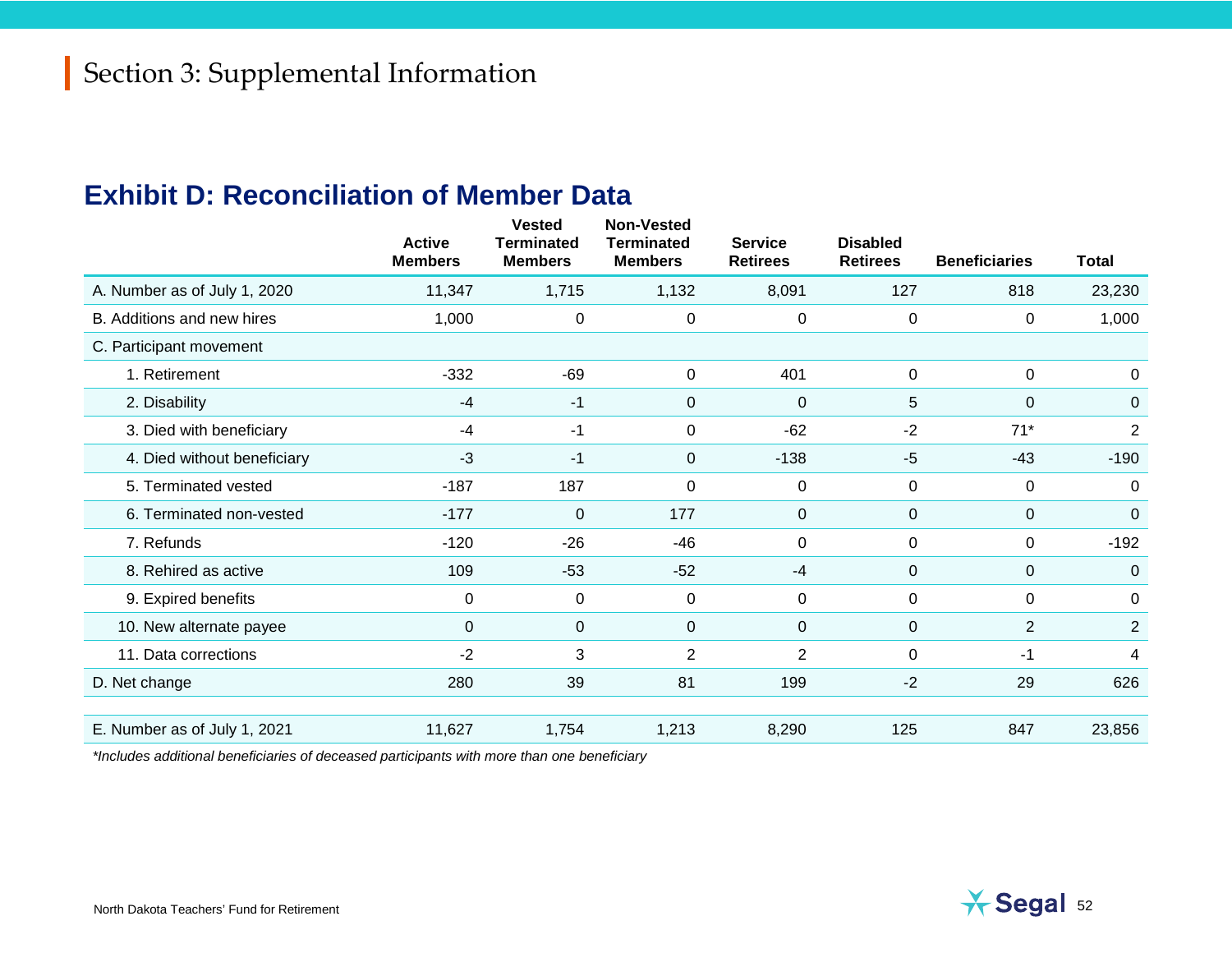## **Exhibit E: Summary Statement of Income and Expenses on a Market Value Basis**

|                                                         | <b>Year Ended</b><br>June 30, 2021 |                     | <b>Year Ended</b><br>June 30, 2020 |                 |
|---------------------------------------------------------|------------------------------------|---------------------|------------------------------------|-----------------|
| Net assets at market value at the beginning of the year |                                    | \$2,650,532,301     |                                    | \$2,616,171,056 |
| <b>Contribution income:</b>                             |                                    |                     |                                    |                 |
| • Employer contributions                                | \$98,264,202                       |                     | \$93,032,453                       |                 |
| <b>Employee contributions</b><br>$\bullet$              | 90,557,210                         |                     | 85,735,134                         |                 |
| • Other contributions                                   | 2,685,233                          |                     | 2,334,180                          |                 |
| • Less administrative expenses                          | $-2,678,375$                       |                     | $-2,095,405$                       |                 |
| Net contribution income                                 |                                    | \$188,828,270       |                                    | \$179,006,362   |
| Other income                                            |                                    | \$0                 |                                    | \$0             |
| <b>Investment income:</b>                               |                                    |                     |                                    |                 |
| • Interest, dividends and other income                  | \$52,091,317                       |                     | \$54,800,603                       |                 |
| • Asset appreciation                                    | 640,469,814                        |                     | 37,928,921                         |                 |
| • Less investment fees                                  | $-8,388,601$                       |                     | $-6,523,407$                       |                 |
| Net investment income                                   |                                    | \$684,172,530       |                                    | \$86,206,117    |
| Total income available for benefits                     |                                    | \$873,000,800       |                                    | \$265,212,479   |
| Less benefit payments:                                  |                                    |                     |                                    |                 |
| $\bullet$ Refunds                                       | $-$5,923,187$                      |                     | $-$6,489,704$                      |                 |
| • Regular benefits                                      | $-234,211,585$                     |                     | -223,936,233                       |                 |
| • Partial lump sum                                      | $-993,499$                         |                     | $-425,297$                         |                 |
| Net benefit payments                                    |                                    | $-$ \$241, 128, 271 |                                    | -\$230,851,234  |
| Change in reserve for future benefits                   |                                    | \$631,872,529       |                                    | \$34,361,245    |
| Net assets at market value at the end of the year       |                                    | \$3,282,424,830     |                                    | \$2,650,532,301 |

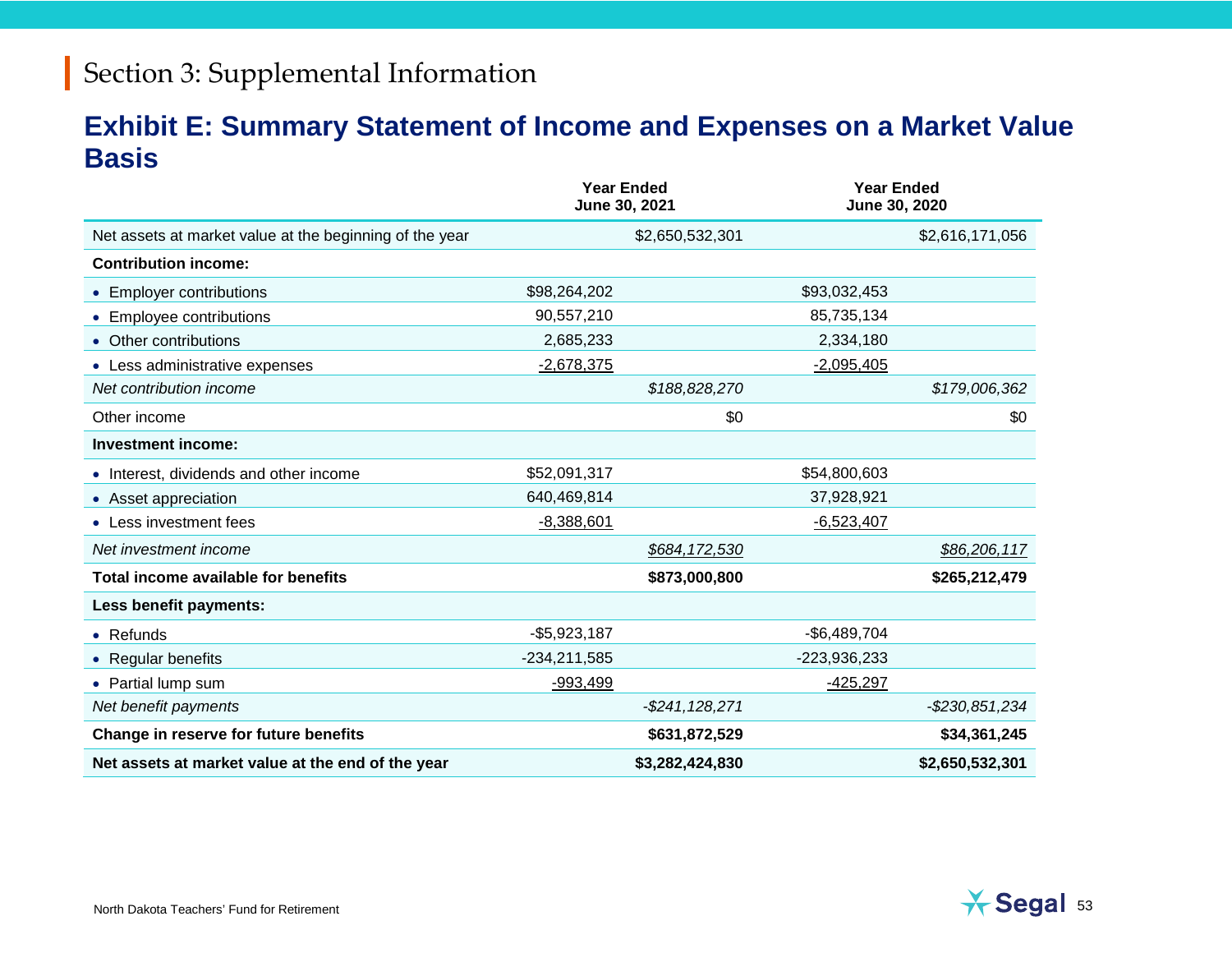## **Exhibit F: Summary Statement of Plan Assets**

|                                   | June 30, 2021   |                 | June 30, 2020   |
|-----------------------------------|-----------------|-----------------|-----------------|
| Cash equivalents                  |                 | \$25,622,063    | \$21,063,359    |
| Total accounts receivable         |                 | 40,863,972      | 34,183,828      |
| Investments:                      |                 |                 |                 |
| • Equities                        | \$1,843,851,776 | \$1,500,306,819 |                 |
| $\bullet$ Debt                    | 859,935,213     |                 | 609,737,594     |
| • Real Assets                     | 480,647,867     |                 | 466,252,190     |
| • Invested Cash                   | 38,081,928      |                 | 23,710,131      |
| Total investments at market value |                 | \$3,222,516,784 | \$2,600,006,734 |
| Total assets                      |                 | \$3,289,002,819 | \$2,655,253,921 |
| Total accounts payable            |                 | $-6,597,989$    | -4,721,620      |
| Net assets at market value        |                 | \$3,282,404,830 | \$2,650,532,301 |
| Net assets at actuarial value     |                 | \$2,973,668,612 | \$2,745,012,472 |



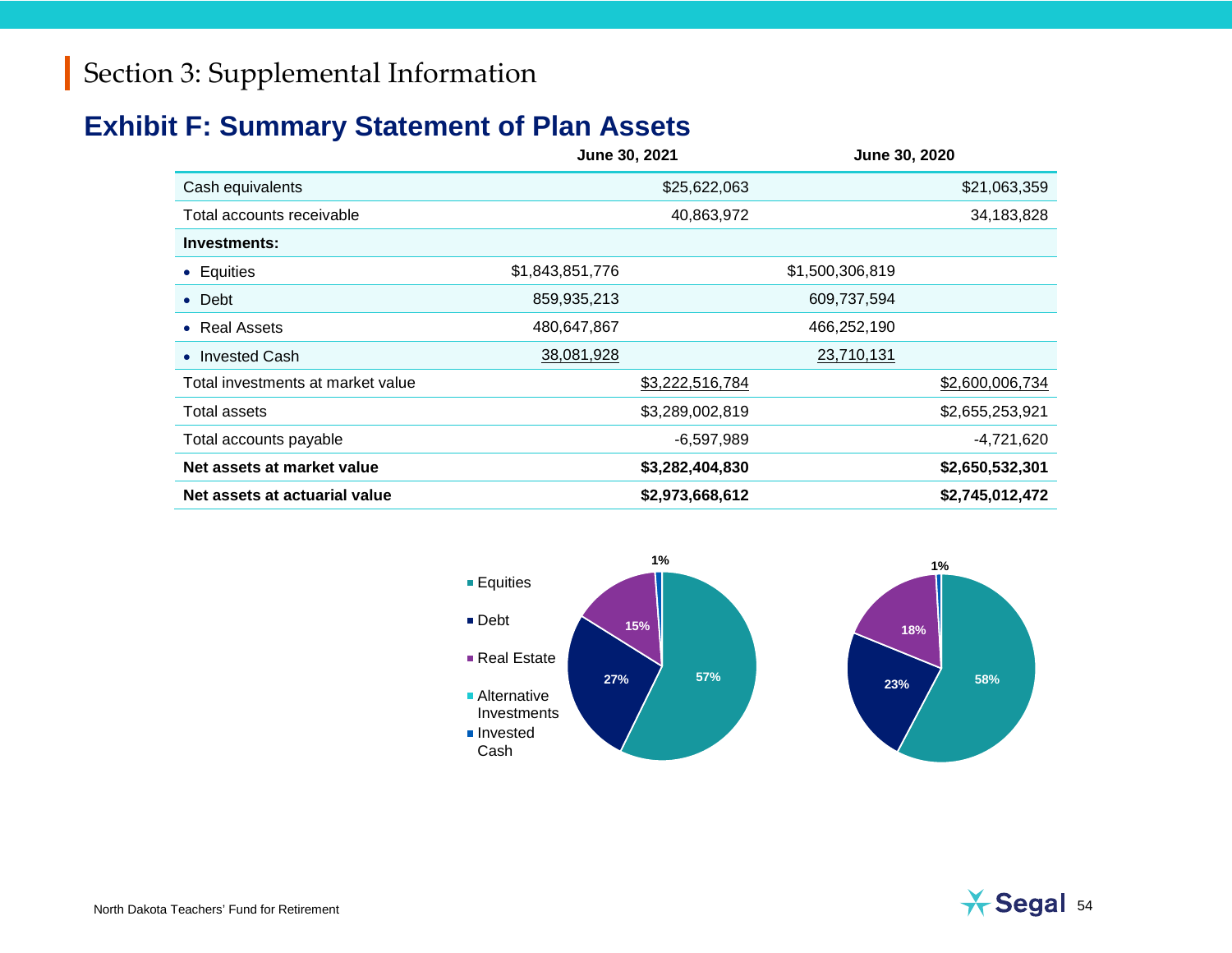## **Exhibit G: Development of the Fund through June 30, 2021**

| Year<br><b>Ended</b><br><b>June 30</b> | <b>Employer</b><br><b>Contributions</b> | <b>Employee</b><br><b>Contributions</b> | <b>Other</b><br><b>Contributions</b> | <b>Net</b><br><b>Investment</b><br>Return | Admin.<br><b>Expenses</b> | <b>Benefit</b><br><b>Payments</b> | <b>Market</b><br>Value of<br>Assets at<br>Year-End | <b>Actuarial</b><br>Value of<br>Assets at<br>Year-End | Value as a<br><b>Percent of</b><br><b>Market</b><br>Value |
|----------------------------------------|-----------------------------------------|-----------------------------------------|--------------------------------------|-------------------------------------------|---------------------------|-----------------------------------|----------------------------------------------------|-------------------------------------------------------|-----------------------------------------------------------|
| 2012                                   | \$46,126,193                            | \$40,254,562                            | \$2,427,849                          | $-$ \$23,108,500                          | \$1,600,000               | \$137,729,762                     | \$1,654,149,659                                    | \$1,748,080,771                                       | 105.7%                                                    |
| 2013                                   | 59,352,860                              | 53,824,557                              | 2,671,931                            | 218,581,671                               | 1,600,000                 | 148,996,718                       | 1,839,583,960                                      | 1,762,321,644                                         | 95.8%                                                     |
| 2014                                   | 62,355,146                              | 56,554,767                              | 2,082,055                            | 292,660,404                               | 000,000.1                 | 162,259,276                       | 2,090,977,056                                      | 1,940,473,504                                         | 92.8%                                                     |
| 2015                                   | 78,422,098                              | 72,268,451                              | 1,773,213                            | 73,204,806                                | 1,923,392                 | 172,239,433                       | 2,141,920,800                                      | 2,125,017,451                                         | 99.2%                                                     |
| 2016                                   | 82,839,932                              | 76,342,685                              | 2,813,211                            | 8,238,996                                 | 1,851,656                 | 185,968,680                       | 2,124,335,288                                      | 2,229,292,988                                         | 104.9%                                                    |
| 2017                                   | 86,058,868                              | 79,309,153                              | 2,789,090                            | 266,688,651                               | 2,173,431                 | 196,516,544                       | 2,360,491,075                                      | 2,379,811,205                                         | 100.8%                                                    |
| 2018                                   | 86,675,715                              | 79,877,611                              | 2,375,134                            | 211,345,369                               | 2,128,794                 | 207,978,699                       | 2,530,657,411                                      | 2,526,058,269                                         | 99.8%                                                     |
| 2019                                   | 89,444,880                              | 82,429,595                              | 2,075,500                            | 135,043,319                               | 2,251,083                 | 221,228,566                       | 2,616,171,056                                      | 2,635,557,447                                         | 100.7%                                                    |
| 2020                                   | 93,032,453                              | 85,735,134                              | 2,334,180                            | 86,206,117                                | 2,095,405                 | 230,851,234                       | 2,650,532,301                                      | 2,745,012,472                                         | 103.6%                                                    |
| 2021                                   | 98,264,202                              | 90,557,210                              | 2,685,233                            | 684,172,530                               | 2,678,375                 | 241,128,271                       | 3,282,404,830                                      | 2,973,668,612                                         | 90.6%                                                     |

**Actuarial**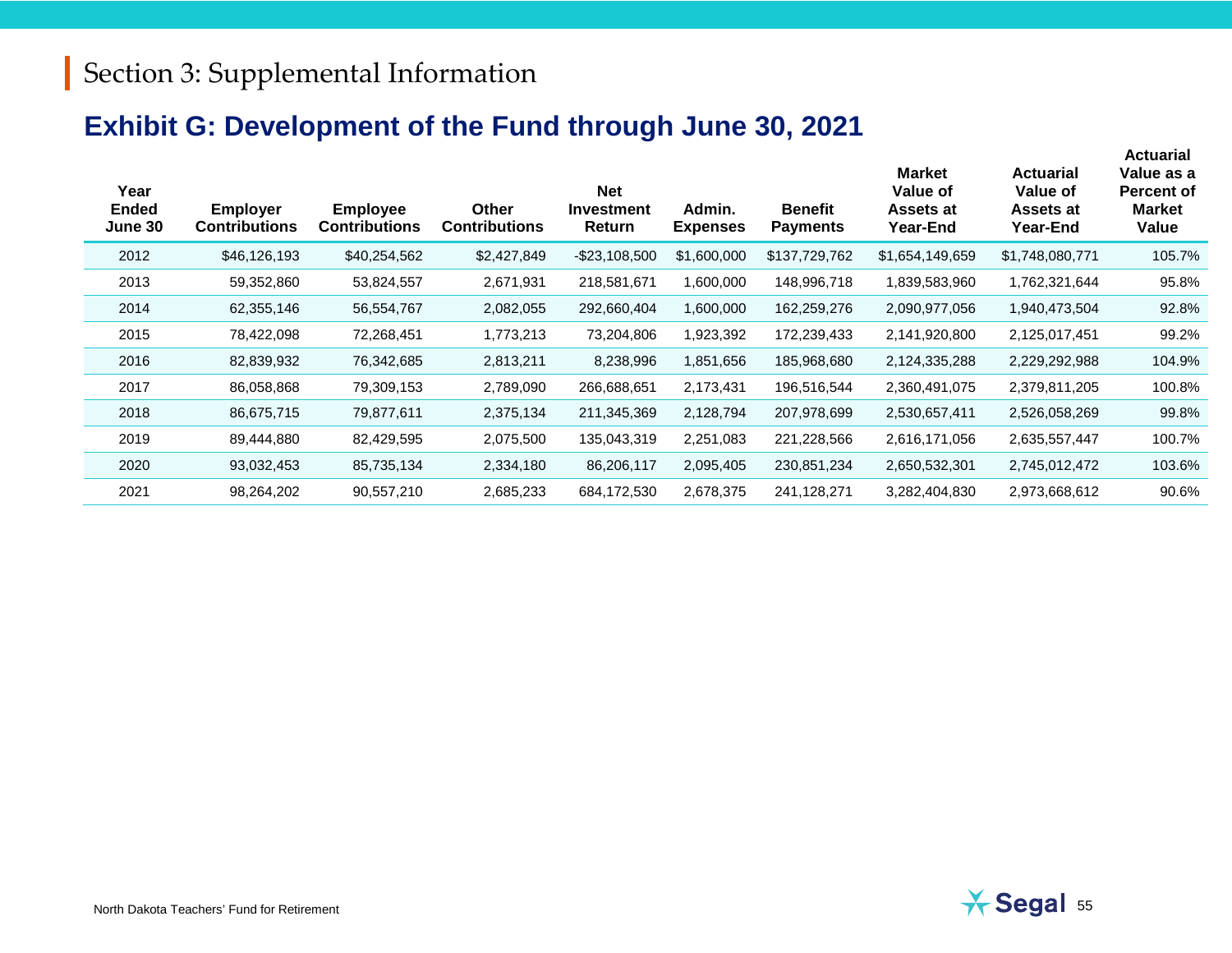## **Exhibit H: Definition of Pension Terms**

The following list defines certain technical terms for the convenience of the reader:

| <b>Actuarial Accrued Liability for Actives:</b>                                | The equivalent of the accumulated normal costs allocated to the years before the valuation<br>date.                                                                                                                                                                                                                                                                                                                                                                                                                                                                                                                                                                                                                                                                                                                                                                 |
|--------------------------------------------------------------------------------|---------------------------------------------------------------------------------------------------------------------------------------------------------------------------------------------------------------------------------------------------------------------------------------------------------------------------------------------------------------------------------------------------------------------------------------------------------------------------------------------------------------------------------------------------------------------------------------------------------------------------------------------------------------------------------------------------------------------------------------------------------------------------------------------------------------------------------------------------------------------|
| <b>Actuarial Accrued Liability for Pensioners and</b><br><b>Beneficiaries:</b> | Actuarial Present Value of lifetime benefits to existing pensioners and beneficiaries. This<br>sum takes account of life expectancies appropriate to the ages of the annuitants and the<br>interest that the sum is expected to earn before it is entirely paid out in benefits.                                                                                                                                                                                                                                                                                                                                                                                                                                                                                                                                                                                    |
| <b>Actuarial Cost Method:</b>                                                  | A procedure allocating the Actuarial Present Value of Future Benefits to various time<br>periods; a method used to determine the Normal Cost and the Actuarial Accrued Liability<br>that are used to determine the actuarially determined contribution.                                                                                                                                                                                                                                                                                                                                                                                                                                                                                                                                                                                                             |
| <b>Actuarial Gain or Loss:</b>                                                 | A measure of the difference between actual experience and that expected based upon a<br>set of Actuarial Assumptions, during the period between two Actuarial Valuation dates. To<br>the extent that actual experience differs from that assumed, Actuarial Accrued Liabilities<br>emerge which may be the same as forecasted, or may be larger or smaller than projected.<br>Actuarial gains are due to favorable experience, e.g., assets earn more than projected,<br>salary increases are less than assumed, members retire later than assumed, etc.<br>Favorable experience means actual results produce actuarial liabilities not as large as<br>projected by the actuarial assumptions. On the other hand, actuarial losses are the result of<br>unfavorable experience, i.e., actual results yield actuarial liabilities that are larger than<br>projected. |
| <b>Actuarially Equivalent:</b>                                                 | Of equal Actuarial Present Value, determined as of a given date and based on a given set<br>of Actuarial Assumptions.                                                                                                                                                                                                                                                                                                                                                                                                                                                                                                                                                                                                                                                                                                                                               |
| <b>Actuarial Present Value (APV):</b>                                          | The value of an amount or series of amounts payable or receivable at various times,<br>determined as of a given date by the application of a particular set of Actuarial Assumptions.<br>Each such amount or series of amounts is:                                                                                                                                                                                                                                                                                                                                                                                                                                                                                                                                                                                                                                  |
|                                                                                | Adjusted for the probable financial effect of certain intervening events (such as changes in<br>compensation levels, marital status, etc.)                                                                                                                                                                                                                                                                                                                                                                                                                                                                                                                                                                                                                                                                                                                          |
|                                                                                | Multiplied by the probability of the occurrence of an event (such as survival, death, disability,<br>withdrawal, etc.) on which the payment is conditioned, and                                                                                                                                                                                                                                                                                                                                                                                                                                                                                                                                                                                                                                                                                                     |
|                                                                                | Discounted according to an assumed rate (or rates) of return to reflect the time value of<br>money.                                                                                                                                                                                                                                                                                                                                                                                                                                                                                                                                                                                                                                                                                                                                                                 |
| <b>Actuarial Present Value of Future Benefits:</b>                             | The Actuarial Present Value of benefit amounts expected to be paid at various future times<br>under a particular set of Actuarial Assumptions, taking into account such items as the effect<br>of advancement in age, anticipated future compensation, and future service credits. The                                                                                                                                                                                                                                                                                                                                                                                                                                                                                                                                                                              |

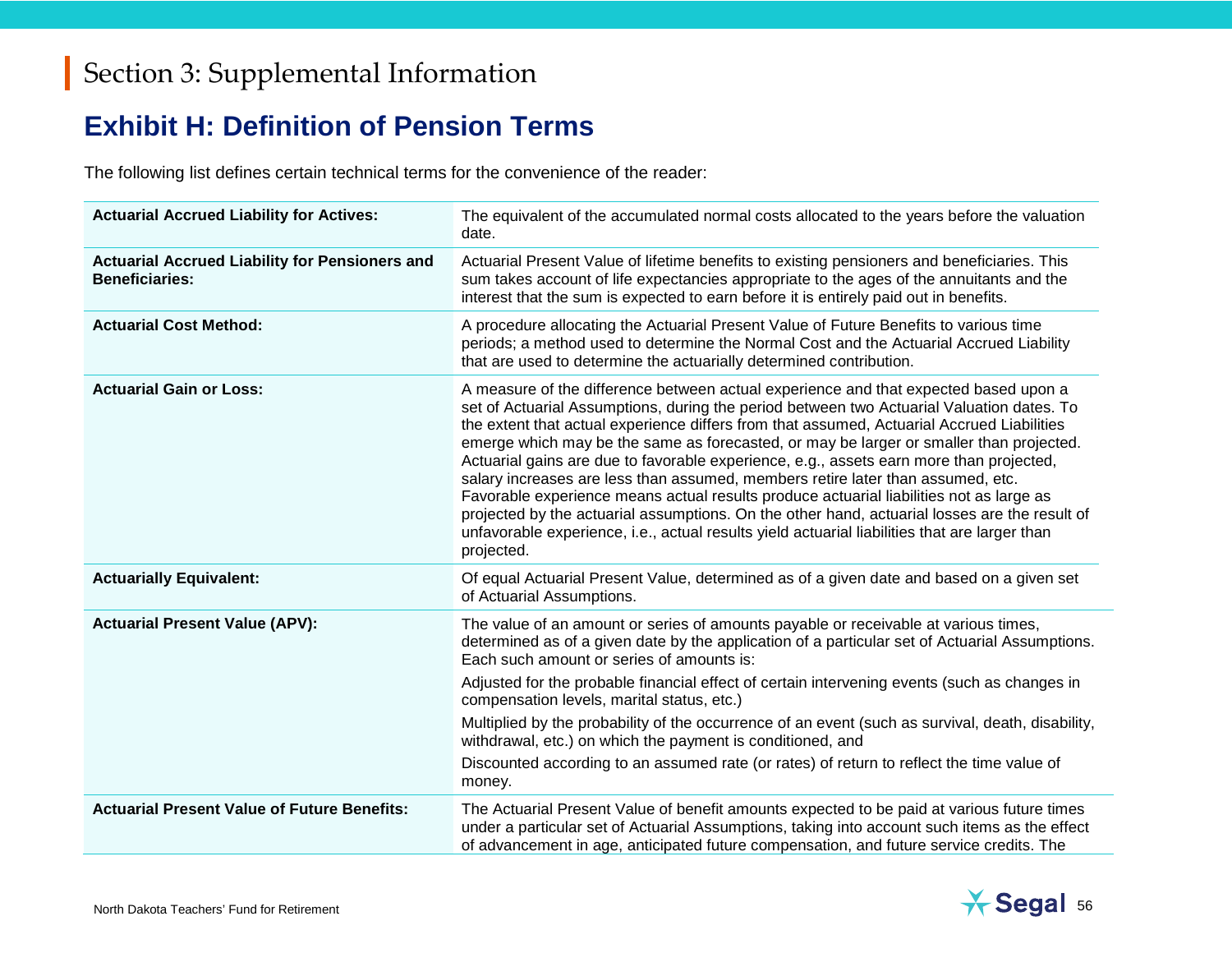|                                                   | Actuarial Present Value of Future Benefits includes the liabilities for active members, retired<br>members, beneficiaries receiving benefits, and inactive members entitled to either a refund of<br>member contributions or a future retirement benefit. Expressed another way, it is the value<br>that would have to be invested on the valuation date so that the amount invested plus<br>investment earnings would provide sufficient assets to pay all projected benefits and<br>expenses when due.                                                                                                                                                                                                           |
|---------------------------------------------------|--------------------------------------------------------------------------------------------------------------------------------------------------------------------------------------------------------------------------------------------------------------------------------------------------------------------------------------------------------------------------------------------------------------------------------------------------------------------------------------------------------------------------------------------------------------------------------------------------------------------------------------------------------------------------------------------------------------------|
| <b>Actuarial Valuation:</b>                       | The determination, as of a valuation date, of the Normal Cost, Actuarial Accrued Liability,<br>Actuarial Value of Assets, and related Actuarial Present Values for a plan, as well as<br>Actuarially Determined Contributions.                                                                                                                                                                                                                                                                                                                                                                                                                                                                                     |
| <b>Actuarial Value of Assets (AVA):</b>           | The value of the Plan's assets as of a given date, used by the actuary for valuation purposes.<br>This may be the market or fair value of plan assets, but commonly plans use a smoothed<br>value in order to reduce the year-to-year volatility of calculated results, such as the funded<br>ratio and the Actuarially Determined Contribution.                                                                                                                                                                                                                                                                                                                                                                   |
| <b>Actuarially Determined:</b>                    | Values that have been determined utilizing the principles of actuarial science. An actuarially<br>determined value is derived by application of the appropriate actuarial assumptions to<br>specified values determined by provisions of the Plan.                                                                                                                                                                                                                                                                                                                                                                                                                                                                 |
| <b>Actuarially Determined Contribution (ADC):</b> | The employer's periodic required contributions, expressed as a dollar amount or a<br>percentage of covered plan compensation, determined under the Plan's funding policy. The<br>ADC consists of the Employer Normal Cost and the Amortization Payment.                                                                                                                                                                                                                                                                                                                                                                                                                                                            |
| <b>Amortization Method:</b>                       | A method for determining the Amortization Payment. The most common methods used are<br>level dollar and level percentage of payroll. Under the Level Dollar method, the Amortization<br>Payment is one of a stream of payments, all equal, whose Actuarial Present Value is equal to<br>the Unfunded Actuarial Accrued Liability. Under the Level Percentage of Pay method, the<br>Amortization Payment is one of a stream of increasing payments, whose Actuarial Present<br>Value is equal to the Unfunded Actuarial Accrued Liability. Under the Level Percentage of<br>Pay method, the stream of payments increases at the assumed rate at which total covered<br>payroll of all active members will increase. |
| <b>Amortization Payment:</b>                      | The portion of the pension plan contribution, or ADC, that is intended to pay off the Unfunded<br>Actuarial Accrued Liability.                                                                                                                                                                                                                                                                                                                                                                                                                                                                                                                                                                                     |
| <b>Assumptions or Actuarial Assumptions:</b>      | The estimates upon which the cost of the Plan is calculated, including:<br>Investment return - the rate of investment yield that the Plan will earn over the long-term<br>future;<br>Mortality rates - the rate or probability of death at a given age for employees and pensioners;<br>Retirement rates - the rate or probability of retirement at a given age or service;<br>Disability rates - the rate or probability of disability retirement at a given age;                                                                                                                                                                                                                                                 |

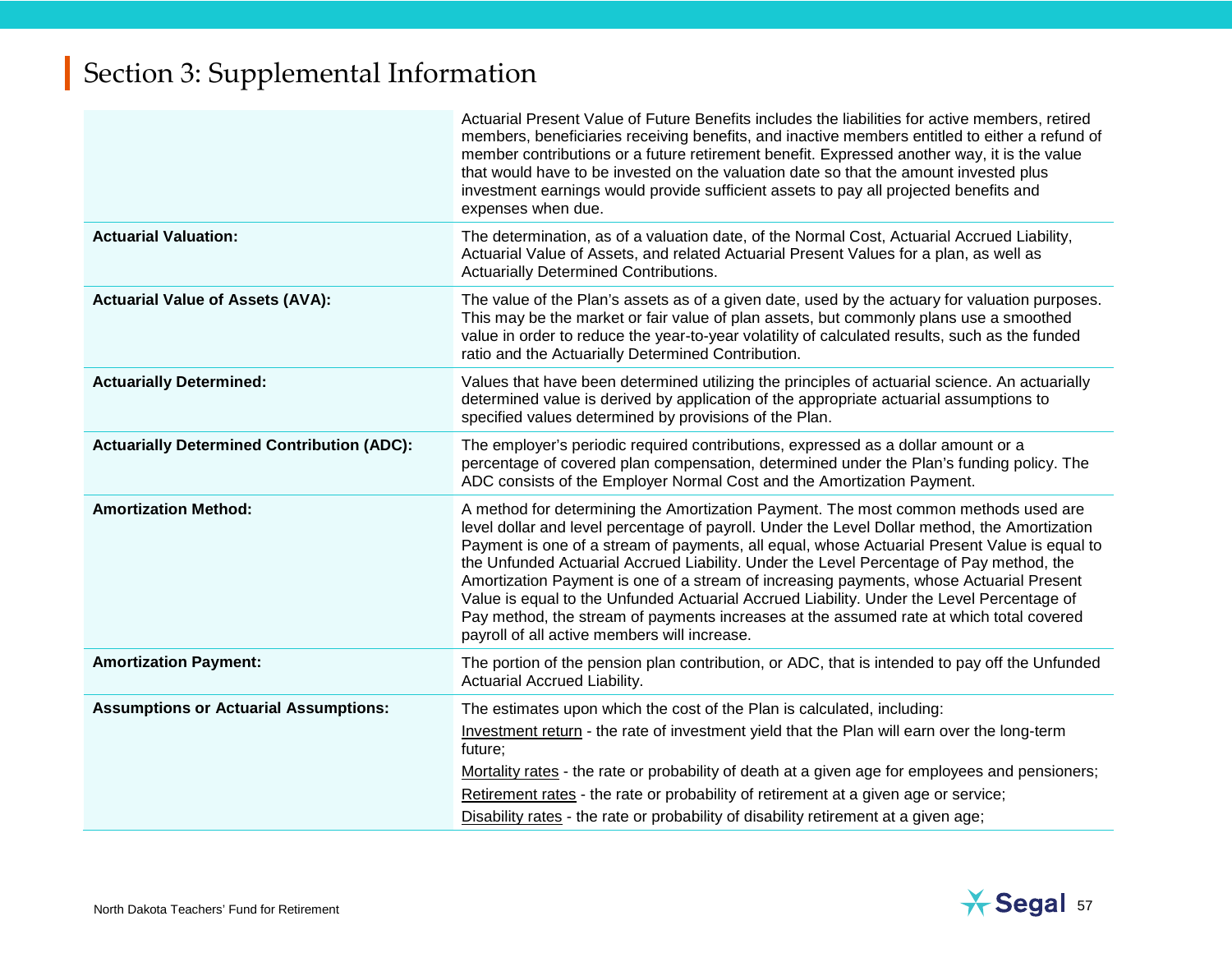|                                               | Withdrawal rates - the rate or probability at which employees of various ages are expected to<br>leave employment for reasons other than death, disability, or retirement;<br>Salary increase rates - the rates of salary increase due to inflation, real wage growth and<br>merit and promotion increases.                                                                                                                                              |
|-----------------------------------------------|----------------------------------------------------------------------------------------------------------------------------------------------------------------------------------------------------------------------------------------------------------------------------------------------------------------------------------------------------------------------------------------------------------------------------------------------------------|
| <b>Closed Amortization Period:</b>            | A specific number of years that is counted down by one each year, and therefore declines to<br>zero with the passage of time. For example, if the amortization period is initially set at 20<br>years, it is 19 years at the end of one year, 18 years at the end of two years, etc. See Open<br>Amortization Period.                                                                                                                                    |
| <b>Decrements:</b>                            | Those causes/events due to which a member's status (active-inactive-retiree-beneficiary)<br>changes, that is: death, retirement, disability, or withdrawal.                                                                                                                                                                                                                                                                                              |
| <b>Defined Benefit Plan:</b>                  | A retirement plan in which benefits are defined by a formula based on the member's<br>compensation, age and/or years of service.                                                                                                                                                                                                                                                                                                                         |
| <b>Defined Contribution Plan:</b>             | A retirement plan, such as a 401(k) plan, a 403(b) plan, or a 457 plan, in which the<br>contributions to the plan are assigned to an account for each member, the plan's earnings<br>are allocated to each account, and each member's benefits are a direct function of the<br>account balance.                                                                                                                                                          |
| <b>Employer Normal Cost:</b>                  | The portion of the Normal Cost to be paid by the employer. This is equal to the Normal Cost<br>less expected member contributions.                                                                                                                                                                                                                                                                                                                       |
| <b>Experience Study:</b>                      | A periodic review and analysis of the actual experience of the Plan that may lead to a revision<br>of one or more actuarial assumptions. Actual rates of decrement and salary increases are<br>compared to the actuarially assumed values and modified based on recommendations from<br>the Actuary.                                                                                                                                                     |
| <b>Funded Ratio:</b>                          | The ratio of the Actuarial Value of Assets (AVA) to the Actuarial Accrued Liability (AAL).<br>Plans sometimes also calculate a market funded ratio, using the Market Value of Assets<br>(MVA), rather than the AVA.                                                                                                                                                                                                                                      |
| <b>Funding Period or Amortization Period:</b> | The term "Funding Period" is used in two ways. First, it is the period used in calculating the<br>Amortization Payment as a component of the ADC. Second, it is a calculated item: the<br>number of years in the future that will theoretically be required to amortize (i.e. pay off or<br>eliminate) the Unfunded Actuarial Accrued Liability, based on the statutory employer<br>contribution rate, and assuming no future actuarial gains or losses. |
| GASB 67 and GASB 68:                          | Governmental Accounting Standards Board (GASB) Statements No. 67 and No. 68. These<br>are the governmental accounting standards that set the accounting rules for public retirement<br>systems and the employers that sponsor or contribute to them. Statement No. 68 sets the<br>accounting rules for the employers that sponsor or contribute to public retirement systems,<br>while Statement No. 67 sets the rules for the systems themselves.       |

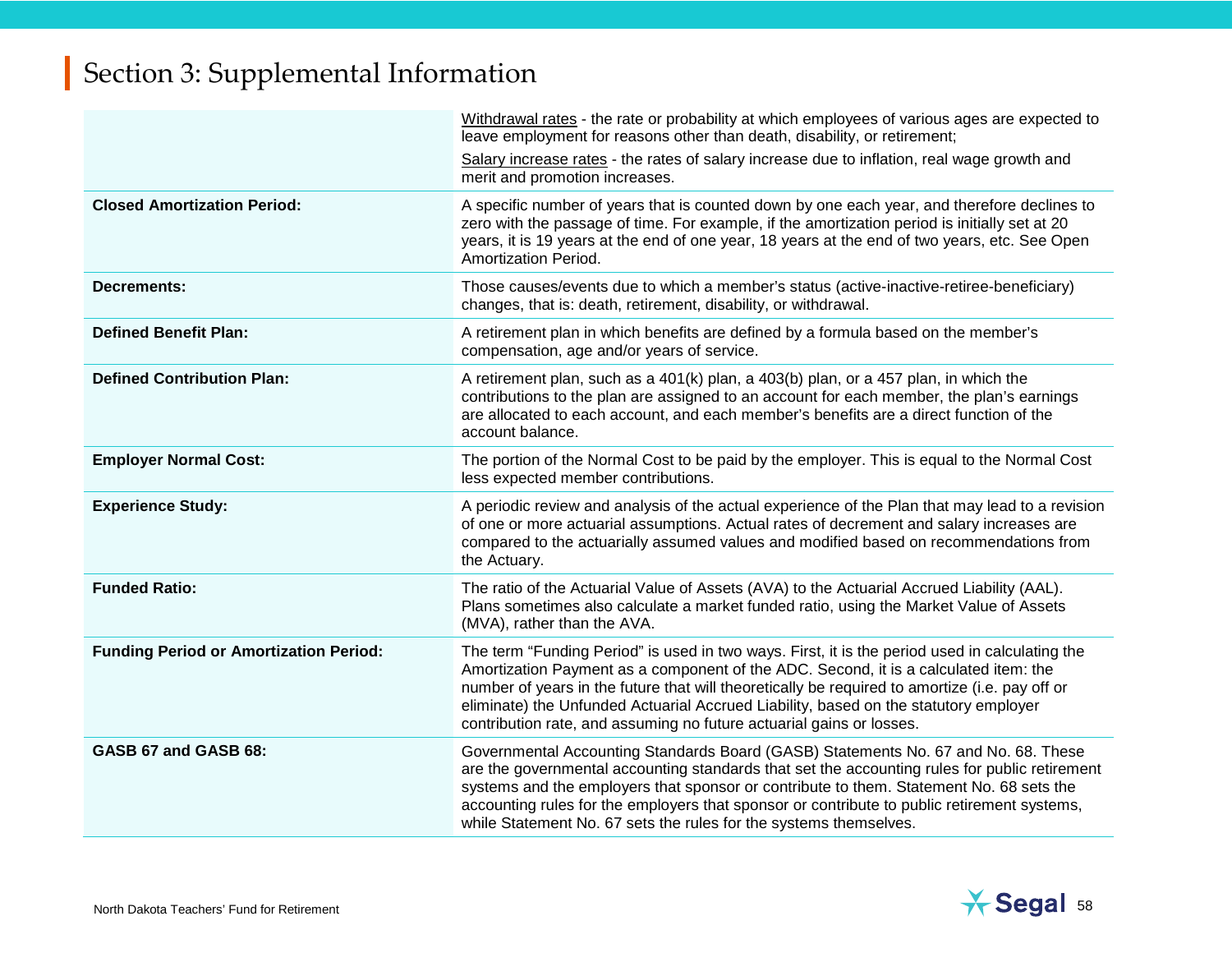| <b>Investment Return:</b>                          | The rate of earnings of the Plan from its investments, including interest, dividends and capital<br>gain and loss adjustments, computed as a percentage of the average value of the fund. For<br>actuarial purposes, the investment return often reflects a smoothing of the capital gains and<br>losses to avoid significant swings in the value of assets from one year to the next.                                                                                                     |
|----------------------------------------------------|--------------------------------------------------------------------------------------------------------------------------------------------------------------------------------------------------------------------------------------------------------------------------------------------------------------------------------------------------------------------------------------------------------------------------------------------------------------------------------------------|
| Margin:                                            | The difference, whether positive or negative, between the statutory employer contribution rate<br>and the Actuarial Determined Contribution (ADC).                                                                                                                                                                                                                                                                                                                                         |
| <b>Net Pension Liability (NPL):</b>                | The Net Pension Liability is equal to the Total Pension Liability minus the Plan Fiduciary Net<br>Position.                                                                                                                                                                                                                                                                                                                                                                                |
| <b>Normal Cost:</b>                                | The portion of the Actuarial Present Value of Future Benefits and expenses allocated to a<br>valuation year by the Actuarial Cost Method. Any payment with respect to an Unfunded<br>Actuarial Accrued Liability is not part of the Normal Cost (see Amortization Payment). For<br>pension plan benefits that are provided in part by employee contributions, Normal Cost refers<br>to the total of member contributions and employer Normal Cost unless otherwise specifically<br>stated. |
| <b>Open Amortization Period:</b>                   | An open amortization period is one which is used to determine the Amortization Payment but<br>which does not change over time. If the initial period is set as 30 years, the same 30-year<br>period is used in each future year in determining the Amortization Period.                                                                                                                                                                                                                    |
| <b>Plan Fiduciary Net Position:</b>                | Market value of assets.                                                                                                                                                                                                                                                                                                                                                                                                                                                                    |
| <b>Real Rate of Return:</b>                        | Nominal rate of return on investments, adjusted for inflation.                                                                                                                                                                                                                                                                                                                                                                                                                             |
| <b>Total Pension Liability (TPL):</b>              | The actuarial accrued liability under the entry age normal cost method and based on the<br>blended discount rate as described in GASB 67 and 68.                                                                                                                                                                                                                                                                                                                                           |
| <b>Unfunded Actuarial Accrued Liability:</b>       | The excess of the Actuarial Accrued Liability over the Actuarial Value of Assets. This value<br>may be negative, in which case it may be expressed as a negative Unfunded Actuarial<br>Accrued Liability, also called the Funding Surplus or an Overfunded Actuarial Accrued<br>Liability.                                                                                                                                                                                                 |
| <b>Valuation Date or Actuarial Valuation Date:</b> | The date as of which the value of assets is determined and as of which the Actuarial Present<br>Value of Future Benefits is determined. The expected benefits to be paid in the future are<br>discounted to this date.                                                                                                                                                                                                                                                                     |

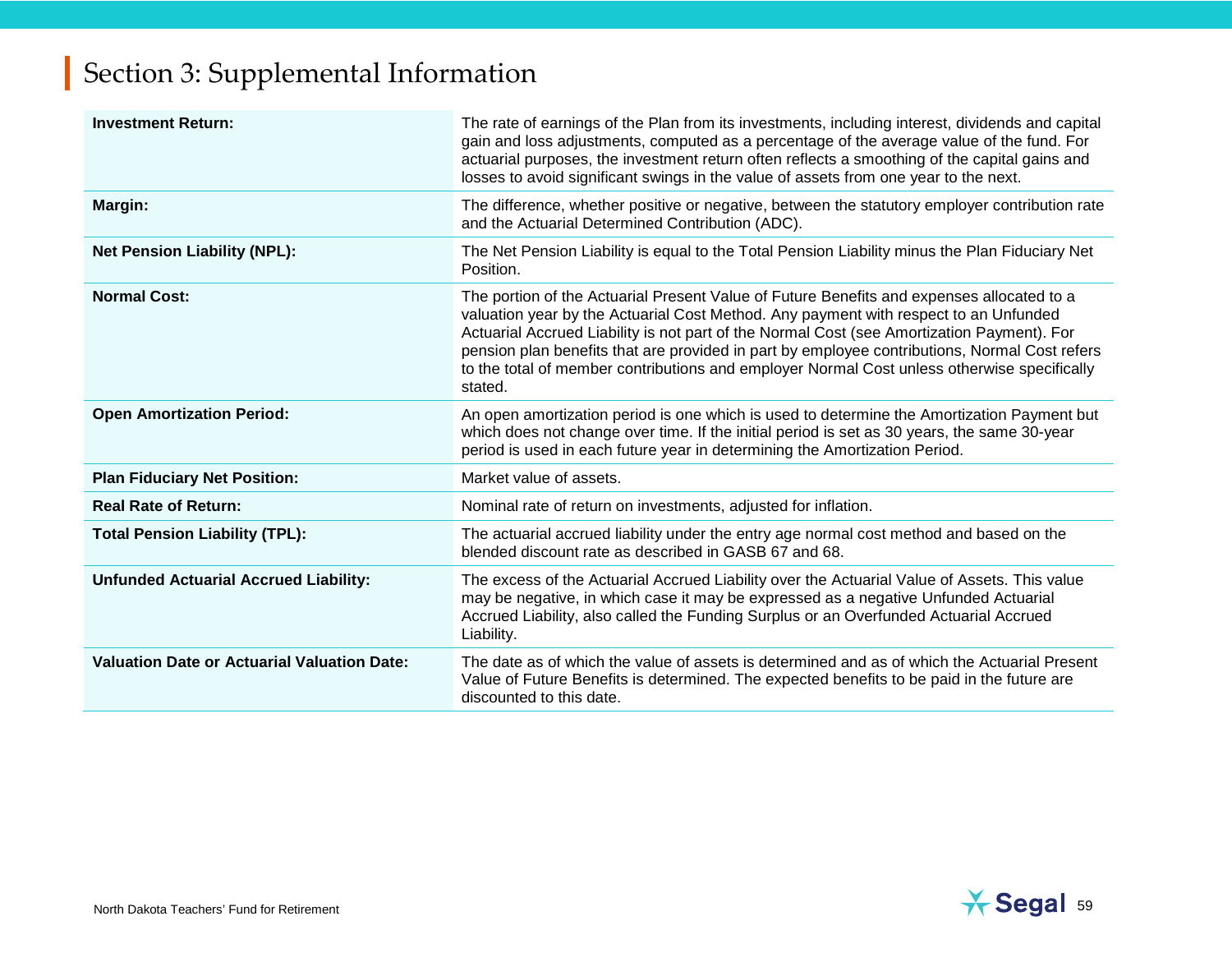# Actuarial Valuation Basis

## **Exhibit I: Actuarial Assumptions and Actuarial Cost Method**

| <b>Investment Return Rate:</b>       | 7.25% per annum, compounded annually, equal to an assumed 2.30% inflations rate plus a 5.18% real rate of<br>return, less 0.23% for adverse deviation. (Adopted effective July 1, 2020).                                                         |                      |        |                       |               |                                                                                                                 |  |  |
|--------------------------------------|--------------------------------------------------------------------------------------------------------------------------------------------------------------------------------------------------------------------------------------------------|----------------------|--------|-----------------------|---------------|-----------------------------------------------------------------------------------------------------------------|--|--|
| <b>Mortality Rates:</b>              | The mortality rates were based on historical and current demographic data, as used in the experience study<br>dated March 19, 2020. The underlying tables reasonably reflect the mortality experience of the Fund as of the<br>measurement date. |                      |        |                       |               |                                                                                                                 |  |  |
| <b>Post-Retirement Non-Disabled:</b> | 104% of the Pub T-2010 Retiree Table and 95% of the Pub T-2010 Contingent Survivor Table with generational<br>mortality improvement using Scale MP-2019. (Adopted effective July 1, 2020). Sample 2010 rates are as<br>follows:                  |                      |        |                       |               |                                                                                                                 |  |  |
|                                      |                                                                                                                                                                                                                                                  | <b>Retiree Rates</b> |        | <b>Survivor Rates</b> |               |                                                                                                                 |  |  |
|                                      | Age                                                                                                                                                                                                                                              | <b>Male</b>          | Female | <b>Male</b>           | <b>Female</b> |                                                                                                                 |  |  |
|                                      | 55                                                                                                                                                                                                                                               | 0.23%                | 0.20%  | 0.78%                 | 0.42%         |                                                                                                                 |  |  |
|                                      | 60                                                                                                                                                                                                                                               | 0.37%                | 0.30%  | 0.96%                 | 0.59%         |                                                                                                                 |  |  |
|                                      | 65                                                                                                                                                                                                                                               | 0.62%                | 0.46%  | 1.31%                 | 0.85%         |                                                                                                                 |  |  |
|                                      | 70                                                                                                                                                                                                                                               | 1.11%                | 0.80%  | 2.02%                 | 1.29%         |                                                                                                                 |  |  |
|                                      | 75                                                                                                                                                                                                                                               | 2.11%                | 1.52%  | 3.21%                 | 2.04%         |                                                                                                                 |  |  |
|                                      | 80                                                                                                                                                                                                                                               | 4.00%                | 2.93%  | 5.09%                 | 3.39%         |                                                                                                                 |  |  |
|                                      | 85                                                                                                                                                                                                                                               | 7.53%                | 5.60%  | 8.31%                 | 6.00%         |                                                                                                                 |  |  |
|                                      | 90                                                                                                                                                                                                                                               | 13.79%               | 10.49% | 13.70%                | 10.76%        |                                                                                                                 |  |  |
|                                      | 95                                                                                                                                                                                                                                               | 23.21%               | 18.75% | 21.66%                | 17.66%        |                                                                                                                 |  |  |
|                                      | 100                                                                                                                                                                                                                                              | 33.91%               | 29.29% | 30.98%                | 26.75%        |                                                                                                                 |  |  |
|                                      | improvement.                                                                                                                                                                                                                                     |                      |        |                       |               | The mortality tables are adjusted forward from 2010 using a generational projection to reflect future mortality |  |  |
| <b>Post-Retirement Disabled:</b>     | PubNS-2010 Non-Safety Disabled Mortality Table with generational mortality improvement using Scale MP-<br>2019. (Adopted effective July 1, 2020).                                                                                                |                      |        |                       |               |                                                                                                                 |  |  |
| <b>Pre-Retirement Non-Disabled:</b>  | July 1, 2020).                                                                                                                                                                                                                                   |                      |        |                       |               | Pub T-2010 Employee Table with generational mortality improvement using Scale MP-2019. (Adopted effective       |  |  |

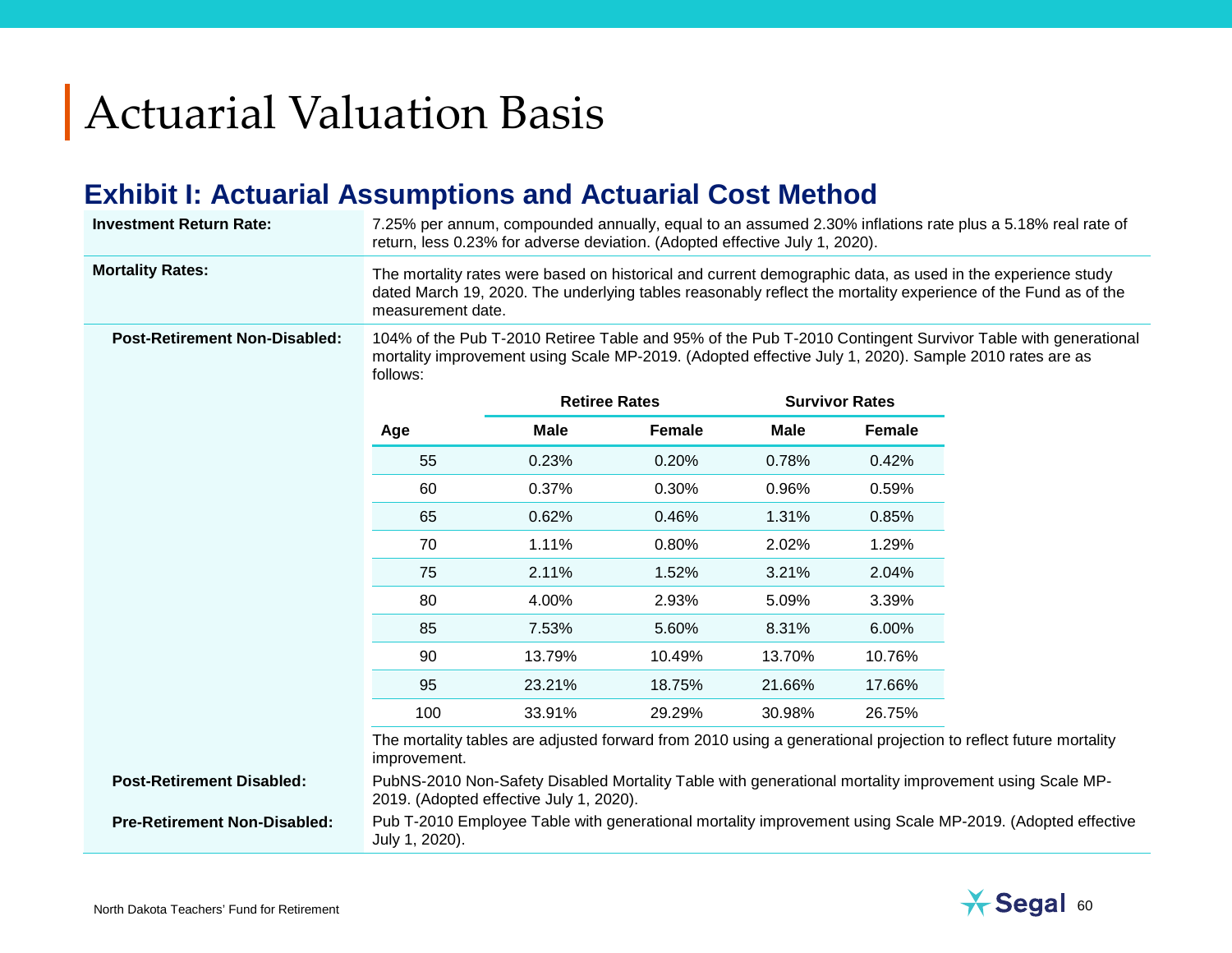Retirement Rates: The following rates of retirement are assumed for members eligible to retire. (Adopted effective July 1, 2020).

|       | <b>Unreduced Retirement*</b> |               | <b>Reduced Retirement</b> |
|-------|------------------------------|---------------|---------------------------|
| Age   | Male                         | <b>Female</b> | <b>Unisex</b>             |
| 50-54 | 15.0%                        | 15.0%         | 2.0%                      |
| 55-56 | 15.0%                        | 15.0%         | 2.0%                      |
| 57    | 15.0%                        | 15.0%         | 3.0%                      |
| 58    | 15.0%                        | 15.0%         | 3.5%                      |
| 59    | 15.0%                        | 15.0%         | 4.0%                      |
| 60    | 15.0%                        | 15.0%         | 5.0%                      |
| 61    | 30.0%                        | 25.0%         | $9.0\%$                   |
| 62    | 30.0%                        | 30.0%         | 10.0%                     |
| 63    | 25.0%                        | 30.0%         | 11.0%                     |
| 64    | 35.0%                        | 40.0%         | 12.0%                     |
| 65    | 30.0%                        | 35.0%         |                           |
| 66    | 25.0%                        | 30.0%         |                           |
| 67    | 25.0%                        | 20.0%         |                           |
| 68-74 | 20.0%                        | 20.0%         |                           |
| 75    | 100.0%                       | 100.0%        |                           |

\* If a member reaches eligibility for unreduced retirement before age 65 under the rule of 85 (Grandfathered Tier 1) or the Rule of 90/Age 60 (Non-grandfathered Tier 1 and Tier 2), 12.5% is added to the rate at the age (and only this age) the member becomes first eligible for an unreduced retirement benefit.

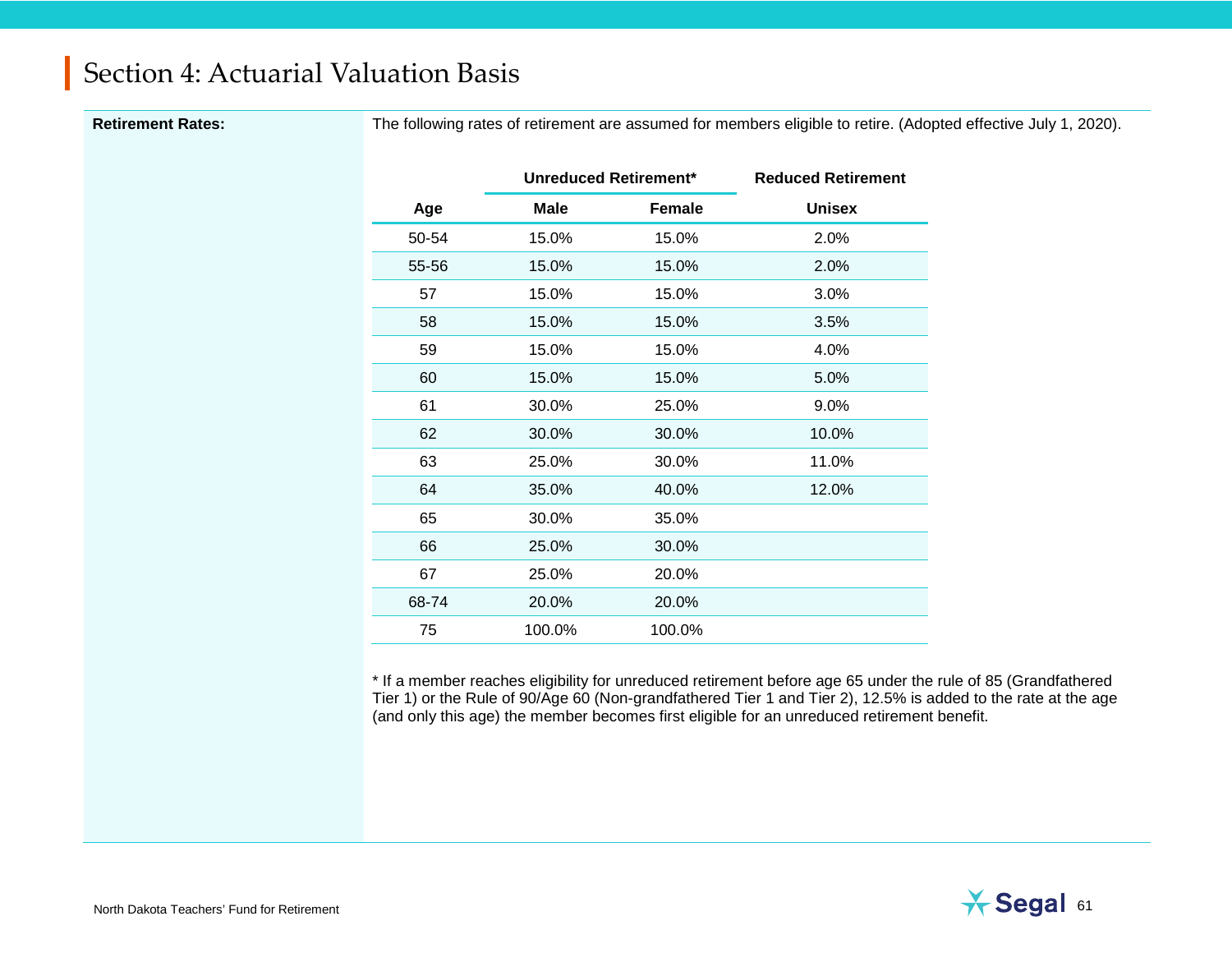**Disability Rates:** Shown below for selected ages. (Adopted effective July 1, 2020).

| Age | <b>Unisex</b> |
|-----|---------------|
| 20  | 0.0088%       |
| 25  | 0.0088%       |
| 30  | 0.0088%       |
| 35  | 0.0088%       |
| 40  | 0.0264%       |
| 45  | 0.0440%       |
| 50  | 0.0704%       |
| 55  | 0.1232%       |
| 60  | 0.2376%       |

Termination Rates: Termination rates based on years of service, for causes other than death, disability, or retirement. (Adopted effective July 1, 2020).

| <b>Years from</b><br><b>Hire</b> | Male   | Female                                                       | <b>Years from</b><br><b>Hire</b> | <b>Male</b> | <b>Female</b> |
|----------------------------------|--------|--------------------------------------------------------------|----------------------------------|-------------|---------------|
| 0                                | 15.00% | 15.00%                                                       | 10                               | 2.50%       | 2.75%         |
|                                  |        |                                                              |                                  |             |               |
| $\mathbf{1}$                     | 13.00% | 11.00%                                                       | $11 - 12$                        | 2.00%       | 2.50%         |
| $\overline{2}$                   | 11.00% | 9.50%                                                        | 13                               | 2.00%       | 2.25%         |
| 3                                | 8.00%  | 7.50%                                                        | 14                               | 1.50%       | 2.25%         |
| 4                                | 6.00%  | 6.00%                                                        | 15-16                            | 1.50%       | 1.75%         |
| 5                                | 5.25%  | 5.50%                                                        | $17 - 18$                        | 1.50%       | 1.50%         |
| 6                                | 4.00%  | 4.50%                                                        | 19-22                            | 0.75%       | 1.25%         |
| 7                                | 3.75%  | 4.00%                                                        | $23 - 24$                        | 0.75%       | 1.00%         |
| 8                                | 3.00%  | 2.75%                                                        | $24+$                            | 0.75%       | 0.75%         |
| 9                                | 2.50%  | 2.75%                                                        |                                  |             |               |
|                                  |        | Termination rates eliminated at first retirement eligibility |                                  |             |               |

Termination rates eliminated at first retirement eligibility.

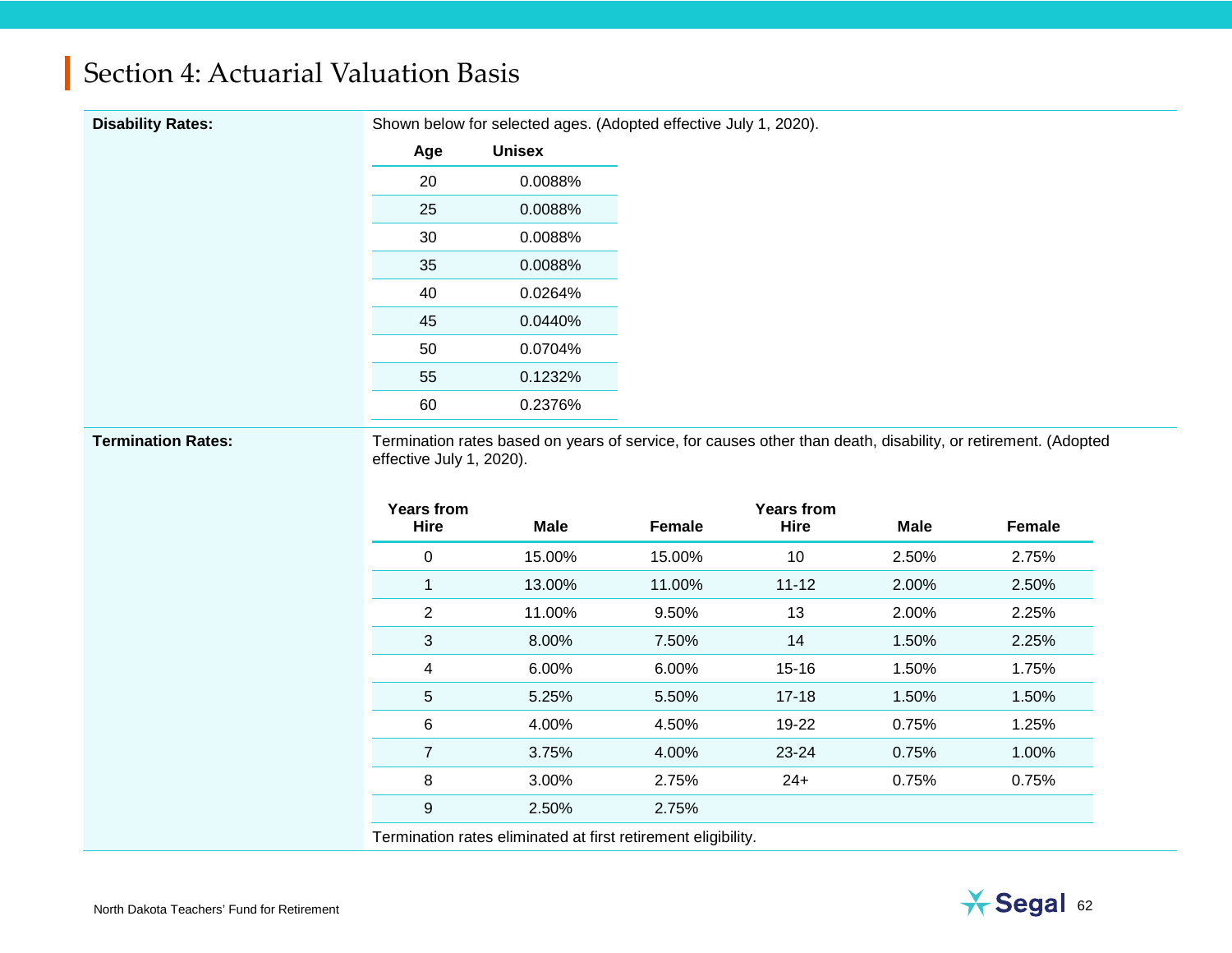**Salary Increase Rates:** Inflation rate of 2.30% plus productivity increase rate of 1.50%, plus step-rate/promotional increase as shown below. (Adopted effective July 1, 2020).

|                                                                   | <b>Years from</b><br><b>Hire</b>  | <b>Annual Step-Rate</b><br><b>Promotional</b><br><b>Component</b> | <b>Annual Total</b><br><b>Salary Increase</b> |                                                                                                                                                                                                                               |
|-------------------------------------------------------------------|-----------------------------------|-------------------------------------------------------------------|-----------------------------------------------|-------------------------------------------------------------------------------------------------------------------------------------------------------------------------------------------------------------------------------|
|                                                                   | 0                                 | 11.00%                                                            | 14.80%                                        |                                                                                                                                                                                                                               |
|                                                                   | 1                                 | 3.00%                                                             | 6.80%                                         |                                                                                                                                                                                                                               |
|                                                                   | $\overline{2}$                    | 2.75%                                                             | 6.55%                                         |                                                                                                                                                                                                                               |
|                                                                   | $3 - 4$                           | 2.50%                                                             | 6.30%                                         |                                                                                                                                                                                                                               |
|                                                                   | $5-6$                             | 2.00%                                                             | 5.80%                                         |                                                                                                                                                                                                                               |
|                                                                   | $7 - 8$                           | 1.75%                                                             | 5.55%                                         |                                                                                                                                                                                                                               |
|                                                                   | $9 - 11$                          | 1.50%                                                             | 5.30%                                         |                                                                                                                                                                                                                               |
|                                                                   | $12 - 13$                         | 1.25%                                                             | 5.05%                                         |                                                                                                                                                                                                                               |
|                                                                   | $14 - 15$                         | 1.00%                                                             | 4.80%                                         |                                                                                                                                                                                                                               |
|                                                                   | $16 - 18$                         | 0.75%                                                             | 4.55%                                         |                                                                                                                                                                                                                               |
|                                                                   | $19-22$                           | 0.50%                                                             | 4.30%                                         |                                                                                                                                                                                                                               |
|                                                                   | 23-29                             | 0.25%                                                             | 4.05%                                         |                                                                                                                                                                                                                               |
|                                                                   | $30+$                             | 0.00%                                                             | 3.80%                                         |                                                                                                                                                                                                                               |
| <b>Payroll Growth Rate:</b>                                       | (Adopted effective July 1, 2010). |                                                                   |                                               | 3.25% per annum. This assumption does not include any allowances for future increase in the number of members.                                                                                                                |
| <b>Percent Married:</b>                                           | (Adopted effective July 1, 1992). |                                                                   |                                               | For valuation purposes, 75% of members are assumed to be married. Male members are assumed to be three<br>years older than their spouses, and female members are assumed to be three years younger than their spouses.        |
| <b>Percent Electing a Deferred</b><br><b>Termination Benefit:</b> | July 1, 1990).                    |                                                                   |                                               | Terminating members are assumed to elect the most valuable benefit at the time of termination. Termination<br>benefits are assumed to commence at the first age at which unreduced benefits are available. (Adopted effective |
| <b>Loading Factor for New Retirees:</b>                           |                                   | benefits are not finalized as of the valuation date.              |                                               | The liability includes a 3% load for members who retired during the year ended June 30, 2020, to reflect that their                                                                                                           |

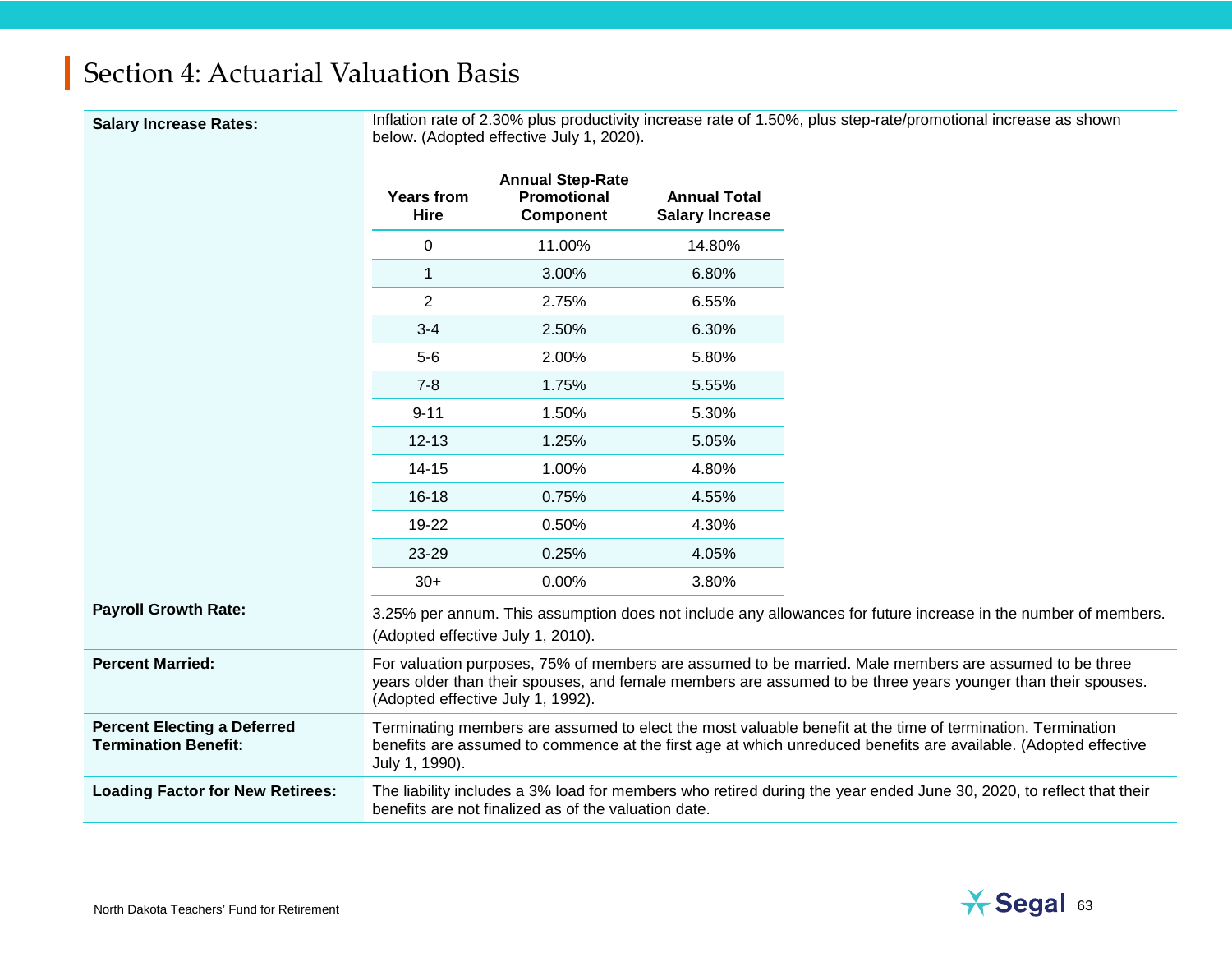| <b>Annual Administrative Expenses:</b> | Annual administrative expenses of \$2,739,978 (actual expenses for the previous year, increased with inflation) are<br>expected to be paid monthly for the year beginning July 1, 2021.                                                                                                                                                                                                                                                                                                                                                                             |
|----------------------------------------|---------------------------------------------------------------------------------------------------------------------------------------------------------------------------------------------------------------------------------------------------------------------------------------------------------------------------------------------------------------------------------------------------------------------------------------------------------------------------------------------------------------------------------------------------------------------|
| <b>Asset Valuation Method:</b>         | The actuarial value of assets is based on the market value of assets with a five-year phase-in of actual investment<br>return in excess of (or less than) expected investment income. Expected investment income is determined using<br>the assumed investment return rate and the market value of assets (adjusted for receipts and disbursements during<br>the year). The actual investment return for this purpose is determined net of all investment expenses. The actuarial<br>value is further adjusted, if necessary, to be within 20% of the market value. |
| <b>Actuarial Cost Method</b>           | Normal cost and actuarial accrued liability are calculated on an individual basis and are allocated by salary. Entry<br>age is determined as the age at member's enrollment in TFFR. The actuarial accrued liability is the difference<br>between the total present value of future benefits and the actuarial present value of future normal costs. The<br>unfunded actuarial accrued liability (UAAL) is the excess of the actuarial accrued liability over the actuarial value of<br>assets.                                                                     |
| <b>Amortization Period and Method:</b> | The actuarially determined contribution (ADC) is determined as the sum of (a) the employer normal cost rate, and<br>(b) a level percentage of payroll required to amortize the unfunded actuarial accrued liability over the 30-year<br>closed period that began July 1, 2013.                                                                                                                                                                                                                                                                                      |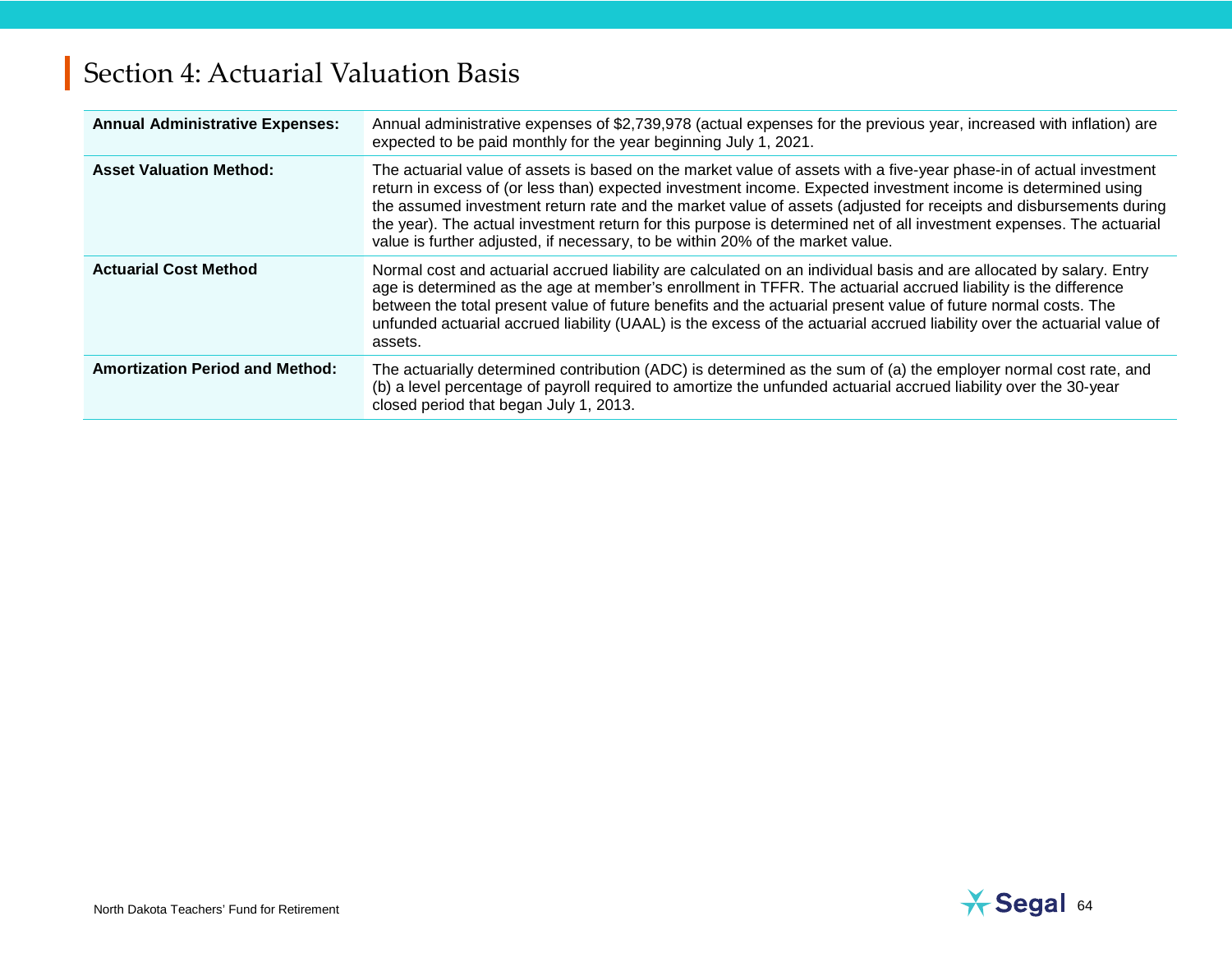## **Exhibit II: Summary of Plan Provisions**

This exhibit summarizes the major provisions of the Plan included in the valuation. It is not intended to be, nor should it be interpreted as, a complete statement of all plan provisions.

| <b>Effective Date:</b>         | July 1, 1971                                                                                                                                                                                                                                                                                                                                                                                                                                                                                                                                  |                                                                                                                                                                                                                                                                                                                                                        |                                   |  |  |  |  |
|--------------------------------|-----------------------------------------------------------------------------------------------------------------------------------------------------------------------------------------------------------------------------------------------------------------------------------------------------------------------------------------------------------------------------------------------------------------------------------------------------------------------------------------------------------------------------------------------|--------------------------------------------------------------------------------------------------------------------------------------------------------------------------------------------------------------------------------------------------------------------------------------------------------------------------------------------------------|-----------------------------------|--|--|--|--|
| <b>Plan Year:</b>              | July 1 through June 30                                                                                                                                                                                                                                                                                                                                                                                                                                                                                                                        |                                                                                                                                                                                                                                                                                                                                                        |                                   |  |  |  |  |
| Administration                 | The Teachers' Fund for Retirement (TFFR) is administrated by a Board of Trustees. A separate State<br>Investment Board is responsible for the investment of the trust assets, although TFFR's Board establishes the<br>asset allocation policy. The Retirement and Investment Office is the administrative agency for TFFR.                                                                                                                                                                                                                   |                                                                                                                                                                                                                                                                                                                                                        |                                   |  |  |  |  |
| <b>Type of Plan:</b>           | TFFR is a qualified governmental defined benefit retirement plan. For Governmental Accounting Standards<br>Board purposes, it is a cost-sharing multiple-employer public employee retirement system.                                                                                                                                                                                                                                                                                                                                          |                                                                                                                                                                                                                                                                                                                                                        |                                   |  |  |  |  |
| <b>Eligibility:</b>            |                                                                                                                                                                                                                                                                                                                                                                                                                                                                                                                                               | All certified teachers of any public school in the State participate in TFFR. This includes teachers, supervisors,<br>principals, administrators, etc. Non-certified employees such as teacher's aides, janitors, secretaries, drivers,<br>etc. are not allowed to participate in TFFR. Eligible employees become members at their date of employment. |                                   |  |  |  |  |
| <b>Member Contributions:</b>   | All active members contribute 11.75% of their salary per year. The employer may "pick up" the member's<br>contribution under the provisions of Internal Revenue Code Section 414(h). The member contribution rate was<br>increased from 7.75% to 9.75% effective July 1, 2012, and was increased to 11.75% effective July 1, 2014. The<br>total addition of 4.00% to the member contribution rate will remain in effect until TFFR is 100% funded on an<br>actuarial basis. At that point, the member contribution rate will revert to 7.75%. |                                                                                                                                                                                                                                                                                                                                                        |                                   |  |  |  |  |
| Salary:                        | A member's total earnings are used for salary purposes, including overtime, etc., and including nontaxable<br>wages under a Section 125 plan, but excluding certain extraordinary compensation, such as fringe benefits or<br>unused sick and vacation leave.                                                                                                                                                                                                                                                                                 |                                                                                                                                                                                                                                                                                                                                                        |                                   |  |  |  |  |
| <b>Employer Contributions:</b> |                                                                                                                                                                                                                                                                                                                                                                                                                                                                                                                                               | The district or other employer that employs a member contributes a percentage of the member's salary. This<br>percentage consists of a base percentage of 7.75%, plus since July 1, 2008 additions as shown below.                                                                                                                                     |                                   |  |  |  |  |
|                                | <b>Effective Date</b>                                                                                                                                                                                                                                                                                                                                                                                                                                                                                                                         | <b>Addition to 7.75% Base Rate</b>                                                                                                                                                                                                                                                                                                                     | <b>Employer Contribution Rate</b> |  |  |  |  |
|                                | July 1, 2008                                                                                                                                                                                                                                                                                                                                                                                                                                                                                                                                  | 0.50%                                                                                                                                                                                                                                                                                                                                                  | 8.25%                             |  |  |  |  |
|                                | July 1, 2010                                                                                                                                                                                                                                                                                                                                                                                                                                                                                                                                  | 1.00%                                                                                                                                                                                                                                                                                                                                                  | 8.75%                             |  |  |  |  |
|                                | July 1, 2012                                                                                                                                                                                                                                                                                                                                                                                                                                                                                                                                  | 3.00%                                                                                                                                                                                                                                                                                                                                                  | 10.75%                            |  |  |  |  |
|                                | 12.75%                                                                                                                                                                                                                                                                                                                                                                                                                                                                                                                                        |                                                                                                                                                                                                                                                                                                                                                        |                                   |  |  |  |  |
|                                | However, the additions are subject to a "sunset" provision, so the contribution rate will revert to 7.75% once the<br>funded ratio reaches 100%, measure using the actuarial value of assets. The contribution rate will not<br>automatically increase if the funded ratio later falls back below 100%.                                                                                                                                                                                                                                       |                                                                                                                                                                                                                                                                                                                                                        |                                   |  |  |  |  |

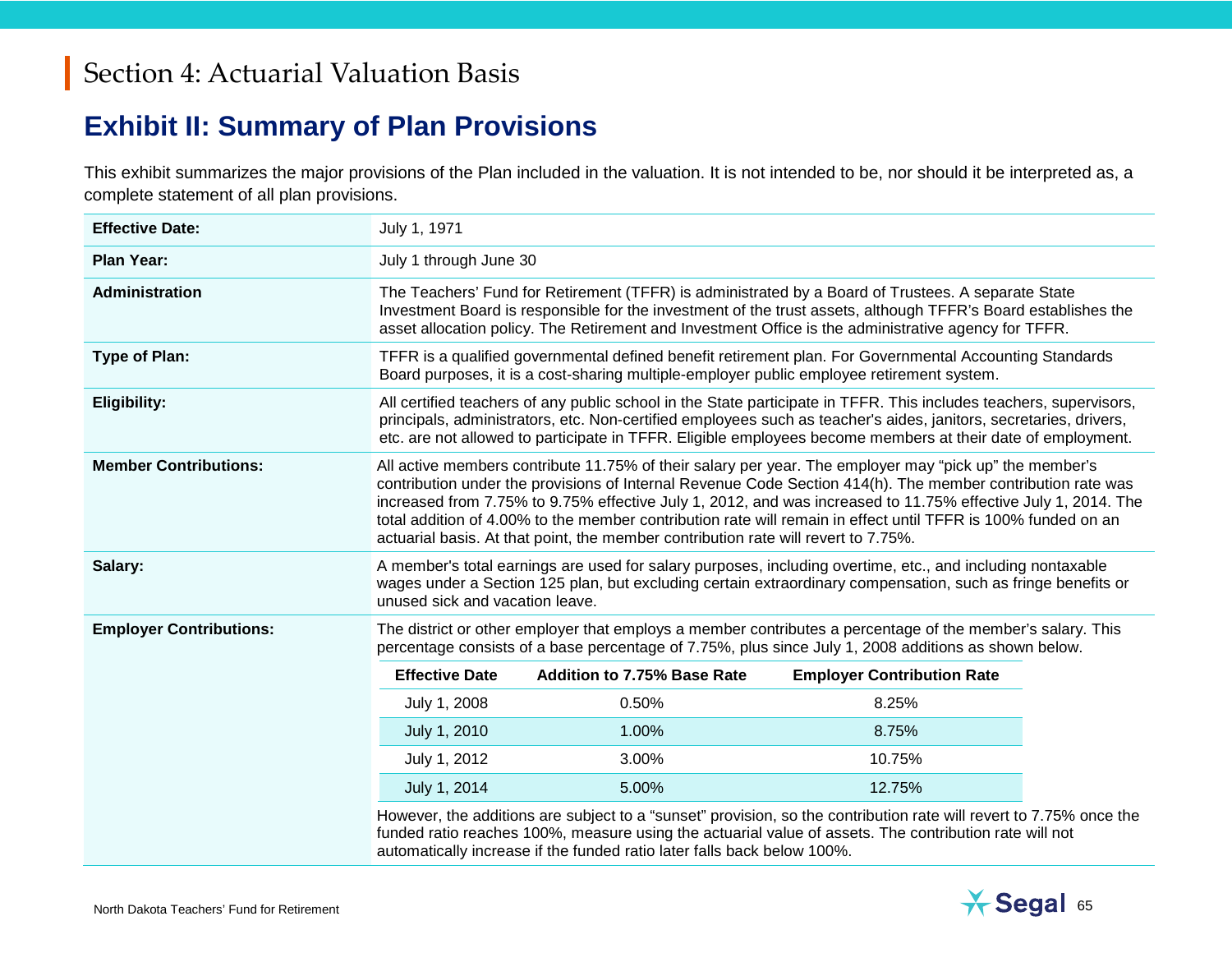| Service:                                 | Employees receive credit for service while a member. A member may also purchase credit for certain periods,<br>such as time spent teaching at a public school in another state, by paying the actuarially determined cost of the<br>additional service. Special rules and limits govern the purchase of additional service.                                                                                                                                                                                                                                                                                                                                                                                                                                                                                                                                                                                                                                                                                                                                                                                                                                                                                                                                                                                                                                                                                                                                                                                                                                                                                                                               |  |  |
|------------------------------------------|-----------------------------------------------------------------------------------------------------------------------------------------------------------------------------------------------------------------------------------------------------------------------------------------------------------------------------------------------------------------------------------------------------------------------------------------------------------------------------------------------------------------------------------------------------------------------------------------------------------------------------------------------------------------------------------------------------------------------------------------------------------------------------------------------------------------------------------------------------------------------------------------------------------------------------------------------------------------------------------------------------------------------------------------------------------------------------------------------------------------------------------------------------------------------------------------------------------------------------------------------------------------------------------------------------------------------------------------------------------------------------------------------------------------------------------------------------------------------------------------------------------------------------------------------------------------------------------------------------------------------------------------------------------|--|--|
| Tiers:                                   | Members who join TFFR by June 30, 2008 are in Tier 1, while members who join later are in Tier 2. If a Tier 1<br>member terminates, takes a refund, and later rejoins TFFR after June 30, 2008, that member will be in Tier 2.<br>As of June 30, 2013, Tier 1 members who are at least age 55 and vested (3 years of service) as of the effective<br>date, or the sum of the member's age and service is at least 65, are considered Grandfathered, and previous<br>plan provisions will not change. Tier 1 members who do not fit these criteria as of June 30, 2013, are<br>considered Non-grandfathered. These members, along with Tier 2, have new plan provisions, as described<br>below.                                                                                                                                                                                                                                                                                                                                                                                                                                                                                                                                                                                                                                                                                                                                                                                                                                                                                                                                                            |  |  |
| <b>Final Average Compensation (FAC):</b> | The average of the member's highest three (Tier 1 members) or five (Tier 2 members) plan year salaries.<br>Monthly benefits are based on one-twelfth of this amount.                                                                                                                                                                                                                                                                                                                                                                                                                                                                                                                                                                                                                                                                                                                                                                                                                                                                                                                                                                                                                                                                                                                                                                                                                                                                                                                                                                                                                                                                                      |  |  |
| <b>Normal Retirement:</b>                | a. Eligibility:                                                                                                                                                                                                                                                                                                                                                                                                                                                                                                                                                                                                                                                                                                                                                                                                                                                                                                                                                                                                                                                                                                                                                                                                                                                                                                                                                                                                                                                                                                                                                                                                                                           |  |  |
|                                          | Tier 1 members may retire upon Normal Retirement on or after age 65 with credit for 3 years of service,<br>or if earlier, when the sum of the member's age and service is at least 85. Effective as of June 30,<br>2013, Tier 1 members who are at least age 55 and vested (3 years of service) as of the effective date,<br>or the sum of the member's age and service is at least 65, normal retirement eligibility will not change<br>(participants are Grandfathered). For those who did not meet these criteria as of June 30, 2013 (Non-<br>grandfathered), members may retire upon Normal Retirement on or after age 65 with credit for 3 years<br>of service, or if earlier, when the sum of the member's age and service is at least 90, with a minimum<br>age of 60.<br>Tier 2 members may retire upon Normal Retirement on or after age 65 with credit for 5 years of service,<br>$\bullet$<br>or, if earlier, when the sum of the member's age and service is at least 90. Effective July 1, 2013, Tier 2<br>members may retire upon Normal Retirement on or after age 65 with credit for 5 years of service, or if<br>earlier, when the sum of the member's age and service is at least 90, with a minimum age of 60.<br>b. Monthly Benefit: 2.00% of FAC (monthly) times years of service.<br>Payment Form: Benefits are paid as a monthly life annuity, with a guarantee that if the payments made do<br>C.<br>not exceed the member's contributions plus interest, determined as of the date of retirement, the balance<br>will be paid in a lump-sum to the member's beneficiary. Optional forms of payment are available; see<br>below. |  |  |
| <b>Early Retirement:</b>                 | Eligibility: Tier 1 members may retire early after reaching age 55 with credit for three years of service, while<br>а.<br>Tier 2 members may retire early after reaching age 55 with credit for five years of service.                                                                                                                                                                                                                                                                                                                                                                                                                                                                                                                                                                                                                                                                                                                                                                                                                                                                                                                                                                                                                                                                                                                                                                                                                                                                                                                                                                                                                                    |  |  |
|                                          | Monthly Benefit: 2.00% of FAC (monthly) times years of service, multiplied by a factor that reduces the<br>b.<br>benefit 6% for each year from the earlier of (i) age 65, or (ii) the age at which current service plus age<br>equals 85 (Tier 1 members) or 90 (Tier 2 members). Effective July 1, 2013 for members who are either<br>Non-grandfathered Tier 1 or Tier 2: 2.00% of FAC (monthly) times years of service, multiplied by a factor                                                                                                                                                                                                                                                                                                                                                                                                                                                                                                                                                                                                                                                                                                                                                                                                                                                                                                                                                                                                                                                                                                                                                                                                          |  |  |

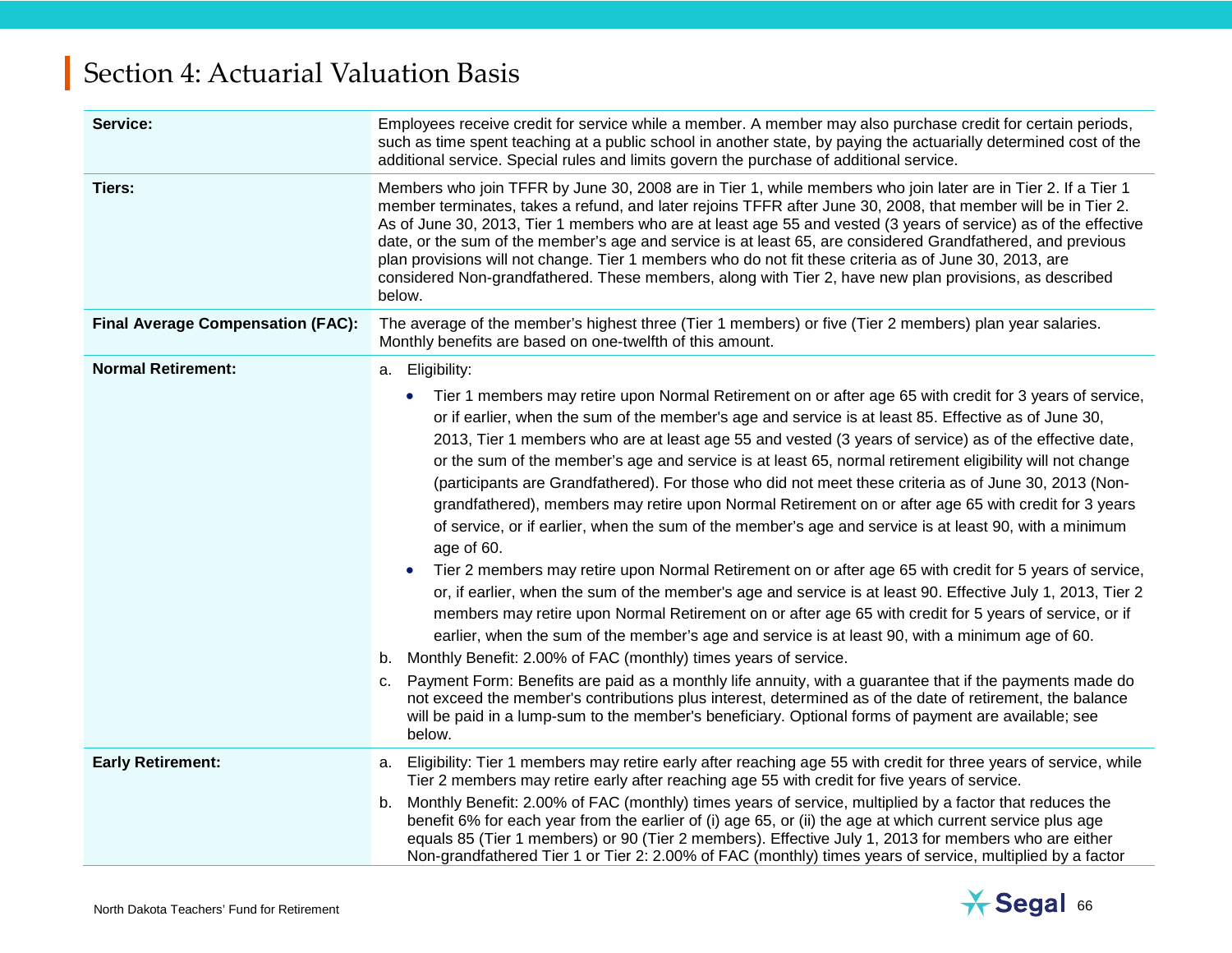|                                      |          | that reduces the benefit 8% for each year from the earlier of (i) age 65, or (ii) the age at which current<br>service plus age equals 90 with a minimum age of 60.                                                                                                                                                                                                                                                                                                                                                                          |
|--------------------------------------|----------|---------------------------------------------------------------------------------------------------------------------------------------------------------------------------------------------------------------------------------------------------------------------------------------------------------------------------------------------------------------------------------------------------------------------------------------------------------------------------------------------------------------------------------------------|
|                                      | c.       | Payment Form: Same as for Normal Retirement above.                                                                                                                                                                                                                                                                                                                                                                                                                                                                                          |
| Disability:                          |          | a. Eligibility: A member is eligible provided he/she has credit for at least one year of service. Effective July 1,<br>2013, a member is eligible provided he/she has credit for at least five years of service.                                                                                                                                                                                                                                                                                                                            |
|                                      |          | b. Monthly Benefit: 2.00% of FAC (monthly) times years of service with a minimum 20 years of service.<br>Effective July 1, 2013, 2.00% of FAC (monthly) times years of service.                                                                                                                                                                                                                                                                                                                                                             |
|                                      |          | c. Payment Form: The disability benefit commences immediately upon the member's retirement. Benefits<br>cease upon recovery or reemployment. Disability benefits are payable as a monthly life annuity with a<br>guarantee that, at the member's death, the sum of the member's contributions plus interest as of the date of<br>retirement that is in excess of the sum of payments already received will be paid in a lump sum to the<br>member's beneficiary.                                                                            |
|                                      |          | d. All alternative forms of payment other than level income and the partial lump-sum option are also permitted<br>in the case of disability retirement. For basis recovery only, disability benefits are converted to normal<br>retirement benefits when the member reaches normal retirement age or age 65, whichever is earlier.                                                                                                                                                                                                          |
| <b>Deferred Termination Benefit:</b> | а.       | Eligibility: A Tier 1 member with at least three years of service, or a Tier 2 member with at least five years<br>of service, who does not withdraw his/her contributions from the fund, is eligible for a deferred termination<br>benefit.                                                                                                                                                                                                                                                                                                 |
|                                      | b.       | Monthly Benefit: 2.00% of FAC (monthly) times years of service. Both FAC and service are determined at<br>the time the member leaves active employment. Benefits may commence unreduced at age 65 or when the<br>sum of the member's age and service is 85 (Grandfathered Tier 1 members) or 90 with a minimum age of<br>60 (Non-grandfathered Tier 1 and Tier 2 members). Reduced benefits may commence at or after age 55 if<br>the member is not eligible for an unreduced benefit. Reductions are the same as for Early Retirement.     |
|                                      | c.       | Payment Form: The form of payment is the same as for Normal Retirement above.                                                                                                                                                                                                                                                                                                                                                                                                                                                               |
|                                      | d.       | Death Benefit: A member who dies after leaving active service but before retiring is entitled to receive a<br>benefit as described below.                                                                                                                                                                                                                                                                                                                                                                                                   |
| <b>Withdrawal (Refund) Benefit:</b>  | а.       | Eligibility: Tier 1 members leaving covered employment with less than three years of service, and Tier 2<br>members leaving covered employment with less than five years of service, are eligible. Optionally, vested<br>members may withdraw their contributions plus interest in lieu of the deferred benefits otherwise due.                                                                                                                                                                                                             |
|                                      | b.       | Benefit: The member who withdraws receives a lump-sum payment of his/her employee contributions, plus<br>the interest credited on these contributions. Interest is credited at 6% per year prior to benefit<br>commencement (0.5% per month).                                                                                                                                                                                                                                                                                               |
| <b>Death Benefit:</b>                | а.<br>b. | Eligibility: Death must have occurred while an active or an inactive, non-retired member.<br>Benefit: Upon the death of a nonvested member, a refund of the member's contributions and interest is<br>paid. Upon the death of a vested member, the beneficiary may elect (i) the refund benefit above, or (ii) a life<br>annuity of the normal retirement benefit, determined under Option One below, based on FAC and service<br>as of the date of death, but without applying any reduction for the member's age at death. In determining |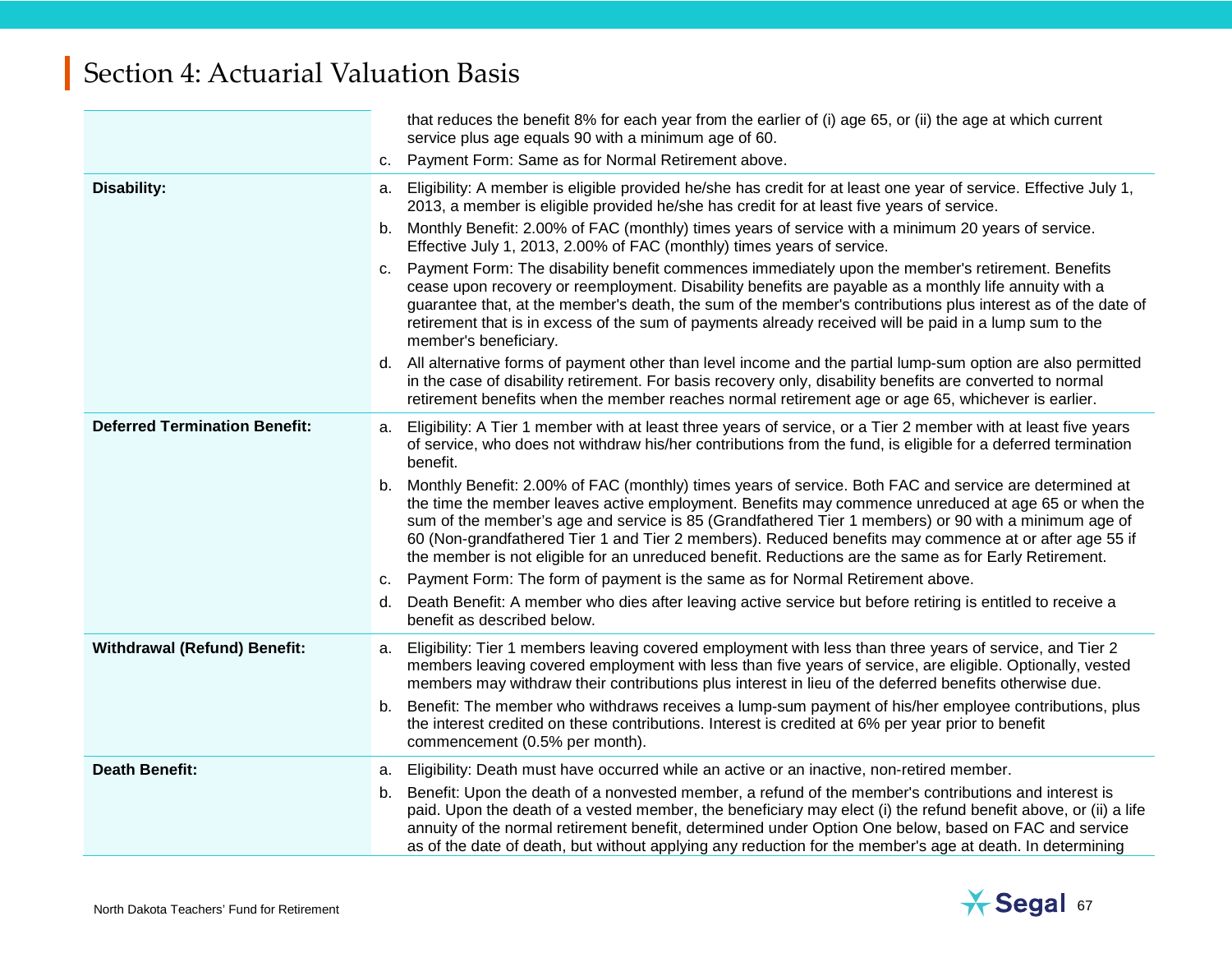|                                   | the reduction for Option One, members not eligible for normal retirement benefits use the Fund's option<br>tables for disabled members.                                                                                                                                                                                                                                                                                                                                                                                                                                                |
|-----------------------------------|----------------------------------------------------------------------------------------------------------------------------------------------------------------------------------------------------------------------------------------------------------------------------------------------------------------------------------------------------------------------------------------------------------------------------------------------------------------------------------------------------------------------------------------------------------------------------------------|
| <b>Optional Forms of Payment:</b> | There are optional forms of payment available on an actuarially equivalent basis, as follows:                                                                                                                                                                                                                                                                                                                                                                                                                                                                                          |
|                                   | Option 1 - A life annuity payable while either the participant or his beneficiary is alive, "popping-up" to the<br>original life annuity if the beneficiary predeceases the member.                                                                                                                                                                                                                                                                                                                                                                                                    |
|                                   | Option 2 - A life annuity payable to the member while both the member and beneficiary are alive, reducing to<br>50% of this amount if the member predeceases the beneficiary, and "popping-up" to the original life annuity if<br>the beneficiary predeceases the member.                                                                                                                                                                                                                                                                                                              |
|                                   | Option 3a - A life annuity payable to the member, with a guarantee that, should the member die prior to<br>receiving 60 payments (five years), the payments will be continued to a beneficiary for the balance of the five-<br>year period. (This option has been replaced by Option 3b. It is not available to employees who retire on or after<br>August 1, 2003. Retirees who elected this option prior to that date are unaffected.)                                                                                                                                               |
|                                   | Option 3b - A life annuity payable to the member, with a guarantee that, should the member die prior to<br>receiving 240 payments (twenty years), the payments will be continued to a beneficiary for the balance of the<br>twenty-year period. (This option replaced Option 3a effective August 1, 2003.)                                                                                                                                                                                                                                                                             |
|                                   | Option 4 - A life annuity payable to the member, with a guarantee that, should the member die prior to receiving<br>120 payments (10 years), the payments will be continued to a beneficiary for the balance of the ten-year period.                                                                                                                                                                                                                                                                                                                                                   |
|                                   | Option 5 - A non-level annuity payable to the member, designed to provide a level total income when combined<br>with the member's Social Security benefit. This option is not available to disabled retirees.                                                                                                                                                                                                                                                                                                                                                                          |
|                                   | In addition, members may elect a partial lump-sum option (PLSO) at retirement. Under this option, a member<br>receives an immediate lump sum equal to 12 times the monthly life annuity benefit and a reduced annuity. The<br>reduction is determined actuarially. The member can then elect to receive the annuity benefit in one of the other<br>optional forms, except that members who receive a PLSO may not elect Option 5 - the level income option.<br>The PLSO is not available to disabled retirees or retirees who are not eligible for an unreduced retirement<br>benefit. |
|                                   | Actuarial equivalence is based on tables adopted by the Board of Trustees.                                                                                                                                                                                                                                                                                                                                                                                                                                                                                                             |
| <b>Cost-of-living Increase:</b>   | From time to time, TFFR has been amended to grant certain post-retirement benefit increases. However, TFFR<br>has no automatic cost-of-living increase features.                                                                                                                                                                                                                                                                                                                                                                                                                       |

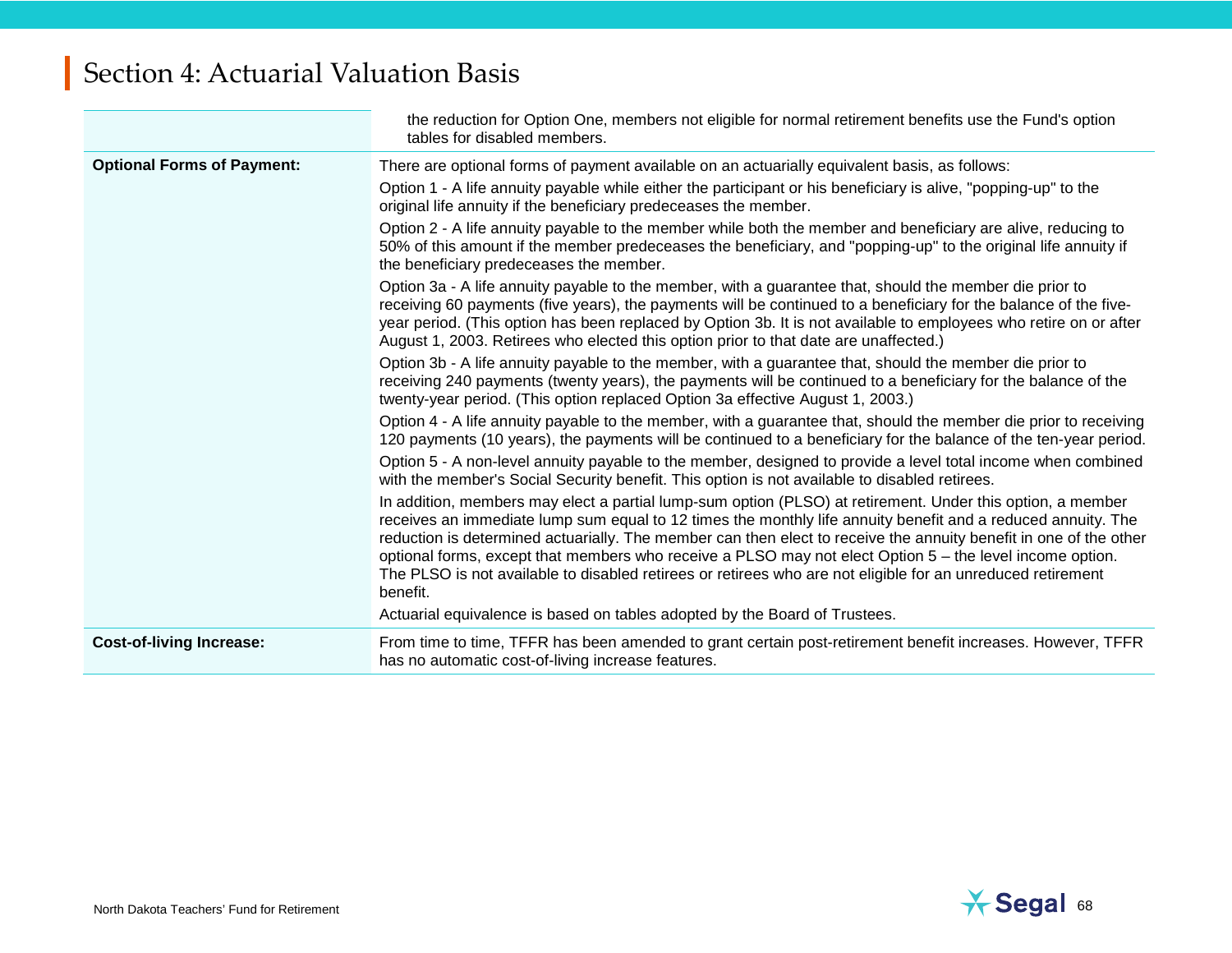## **Exhibit III: Summary of Plan Changes**

### **1991 Legislative Sessions:**

- 1. Benefit multiplier increased form 1.275% to 1.39% for all future retirees.
- 2. Provide a post retirement benefit increases for all annuitants receiving a monthly benefit on June 30, 1991. The monthly increase is the greater of a 10% increase or a level increase based on years of service and retirement date:
	- a. \$3 per year of service for retirements before 1980
	- b. \$2 per year of service for retirements between 1980 and 1983
	- c. \$1 per year of service for retirements from 1984 through June 30, 1991

Minimum increase is \$5 per month. Maximum increase is \$75 per month

### **1993 Legislative Session:**

- 1. Benefit multiplier increased from 1.39% to 1.55% for all future retirees.
- 2. Provide a post-retirement benefit increase for all annuitants receiving a monthly benefit on June 30, 1993. The monthly increase is the greater of a 10% increase or a level increase based on years of service and retirement date:
	- a. \$3 per year of service for retirements before 1980
	- b. \$2.50 per year of service for retirements between 1980 and 1983
	- c. \$1 per year of service for retirements from 1984 through June 30, 1993

Minimum increase is \$5 per month. Maximum increase is \$100 per month.

- 3. Minimum retirement benefit increased to \$10 times years of service up to 25, plus \$15 times years of service greater than 25. (Previously was \$6 up to 25 years of service plus \$7.50 over 25 years of service.)
- 4. Disability benefit changed to 1.55% of FAC times years of service using a minimum of 20 years of service.

### **1995 Legislative Session:**

There were no material changes made during the 1995 legislative session.

### **1997 Legislative Session:**

- 1. Benefit multiplier increased from 1.55% to 1.75% for all future retirees.
- 2. Member contribution rate and employer contribution rate increased from 6.75% to 7.75%.
- 3. A \$30.00/month benefit improvement was granted to all retirees and beneficiaries.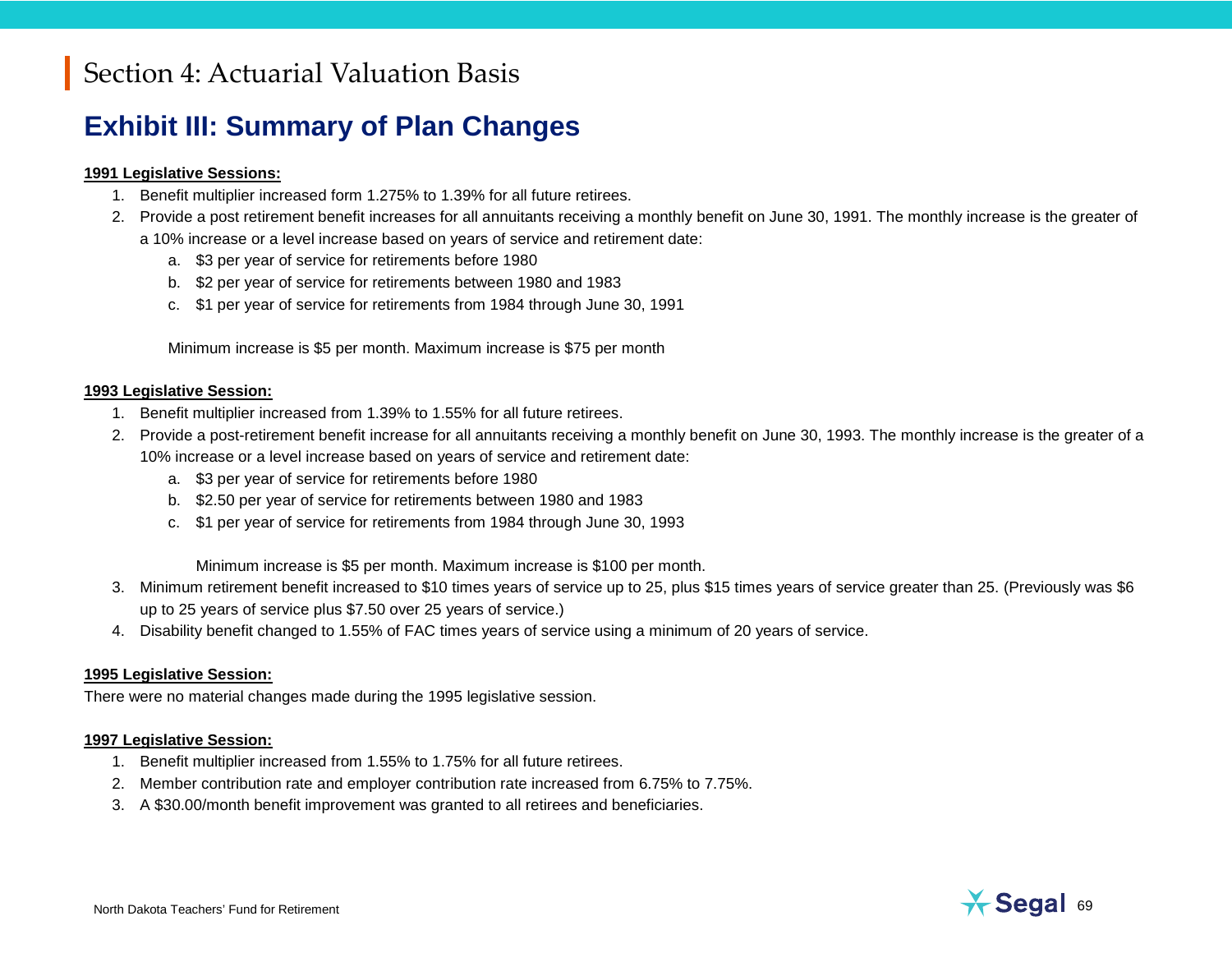### **1999 Legislative Session:**

- 1. Active members will now be fully vested after three years (rather than five years) of service.
- 2. Early retirement benefits will be reduced 6% per year from the earlier of (i) age 65, or (ii) the date as of which age plus service equals 85 (rather than from age 65 in all cases).
- 3. An ad hoc COLA was provided for all retirees and beneficiaries. This increase is equal to an additional \$2.00 per month for each year of service plus \$1.00 per month for each year since the member's retirement.
- 4. The formula multiplier was increased from 1.75% to 1.88% effective July 1, 1999.

### **2001 Legislative Session:**

- 1. An ad hoc COLA was provided for all retirees and beneficiaries. The ad hoc COLA increase is equal to an additional \$2.00 per month for each year of service plus \$1.00 per month for each year since the member's retirement. Retirees and beneficiaries will also receive two additional increases equal to 0.75% times the monthly benefit, payable July 1, 2001 and July 1, 2002. The two 0.75% increases are conditional. If the actuarial margin is a shortfall, i.e., is negative, by 60 basis points or more, or if the margin has been negative by 30 or more basis points for two years, the Board could elect to suspend the increase.
- 2. The formula multiplier was increased from 1.88% to 2.00% effective July 1, 2001.

### **2003 Legislative Session:**

- 1. Partial lump-sum option adopted, equal to twelve times the monthly life annuity benefit. Not available if level-income option is elected. Not available for reduced retirement or disability retirement.
- 2. Five-year certain and life option replaced with 20-year certain and life. This does not impact retirees who retired under the five-years certain and life option.
- 3. Employer service purchase authorized.
- 4. Active members of the Department of Public Instruction are permitted to make a one-time irrevocable election to transfer to the State Public Employees Retirement System in FY 2004. Both assets and liabilities for all TFFR service will be transferred for electing employees. Transferred assets will be based on the actuarial present value of the member's accrued TFFR benefit, or the member's contribution account balance if larger.

### **2005 Legislative Session:**

There were no material changes made during the 2005 legislative sessions.

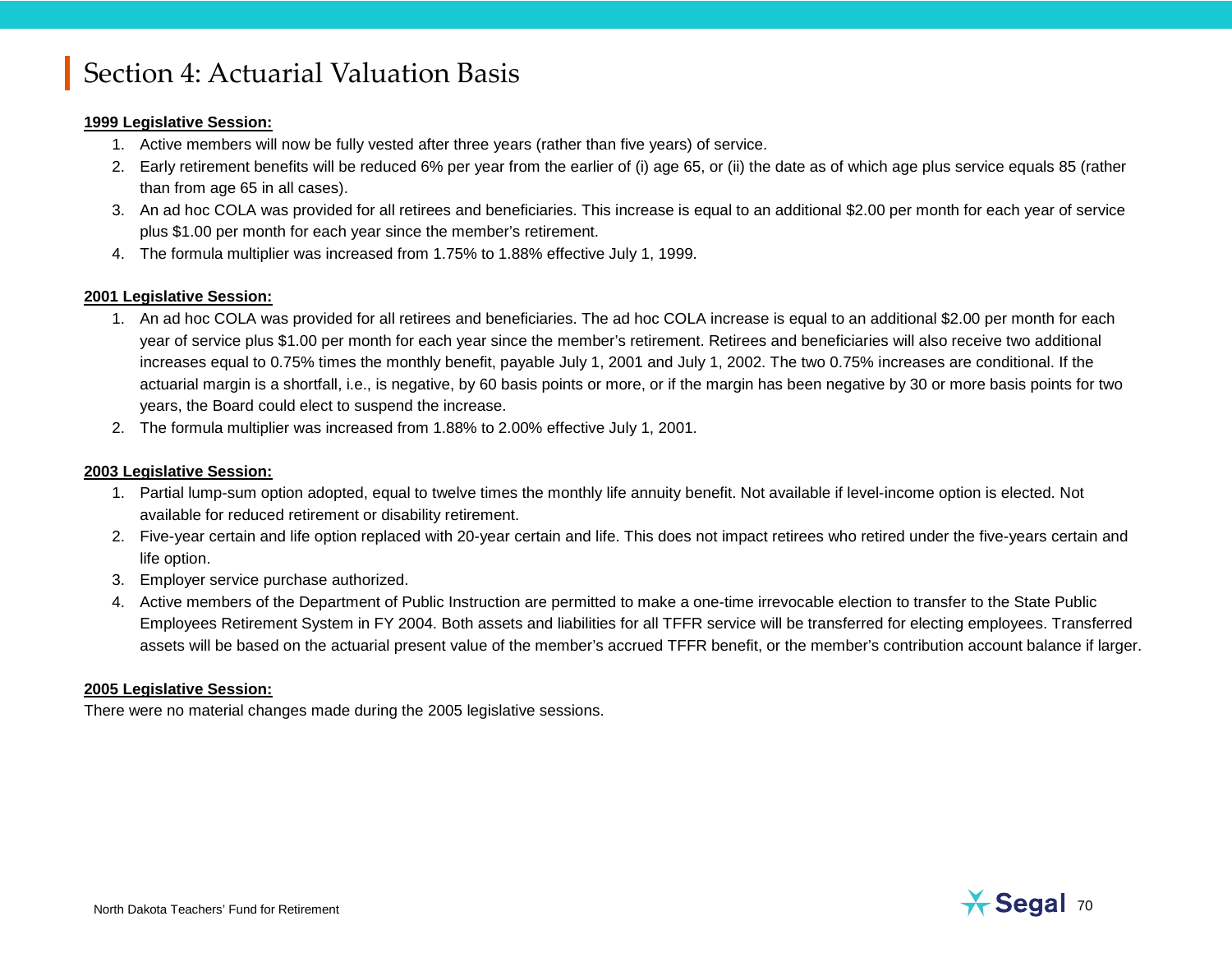### **2007 Legislative Session:**

- 1. For active members hired on or after July 1, 2008 (called Tier 2 members):
	- a. Members will be eligible for an unreduced retirement benefit when they reach age 65 with at least five years of service (rather than three years of service); or if earlier, when the sum of the member's age and service is at least 90 (rather than 85).
	- b. Members will be eligible for a reduced (early) retirement benefit when they reach age 55 with five years of service, rather than three years of service.
	- c. Members will be fully vested after five years of service (rather than three year of service).
	- d. The Final Average Compensation for Tier 2 members is the average of the member's highest five plan year salaries, rather than the average of the three highest salaries.
- 2. The employer contribution rate increases from 7.75% to 8.25% effective July 1, 2008, but this rate will be reset to 7.75% once the Fund reaches a 90% funded ratio, measured using the actuarial value of assets. (If the funded ratio later falls below 90% again, the contribution rate will not automatically return to 8.25%.)
- 3. Employer contributions are required on the salary of reemployed retirees.
- 4. Active members of the Department of Career and Technical Education are permitted to make a one-time irrevocable election to transfer to the State Public Employees Retirement System in FY 2008. Both assets and liabilities for all TFFR service will be transferred for electing employees. Transferred assets will be the actuarial present value of the member's accrued TFFR benefit, or the member's contribution account balance, if larger.

### **2009 Legislative Session:**

- 1. An individual who retired before January 1, 2009, and is receiving monthly benefits is entitled to receive a supplemental payment from the fund. The supplemental payment is equal to an amount determined by taking twenty dollars multiplied by the member's number of years of service credit plus fifteen dollars multiplied by the number of years since the member's retirement as of January 1, 2009. The supplemental payment may not exceed the greater of 10% of the member's annual annuity or \$750.00. TFFR will make the supplemental payment in December 2009.
- 2. The employer contribution rate increases from 8.25% to 8.75% effective July 1, 2010, but this rate will be reset to 7.75% once the Fund reaches a 90% funded ratio, measured using the actuarial value of assets. (If the funded ratio later falls below 90% again, the contribution rate will not automatically return to 8.75%.)

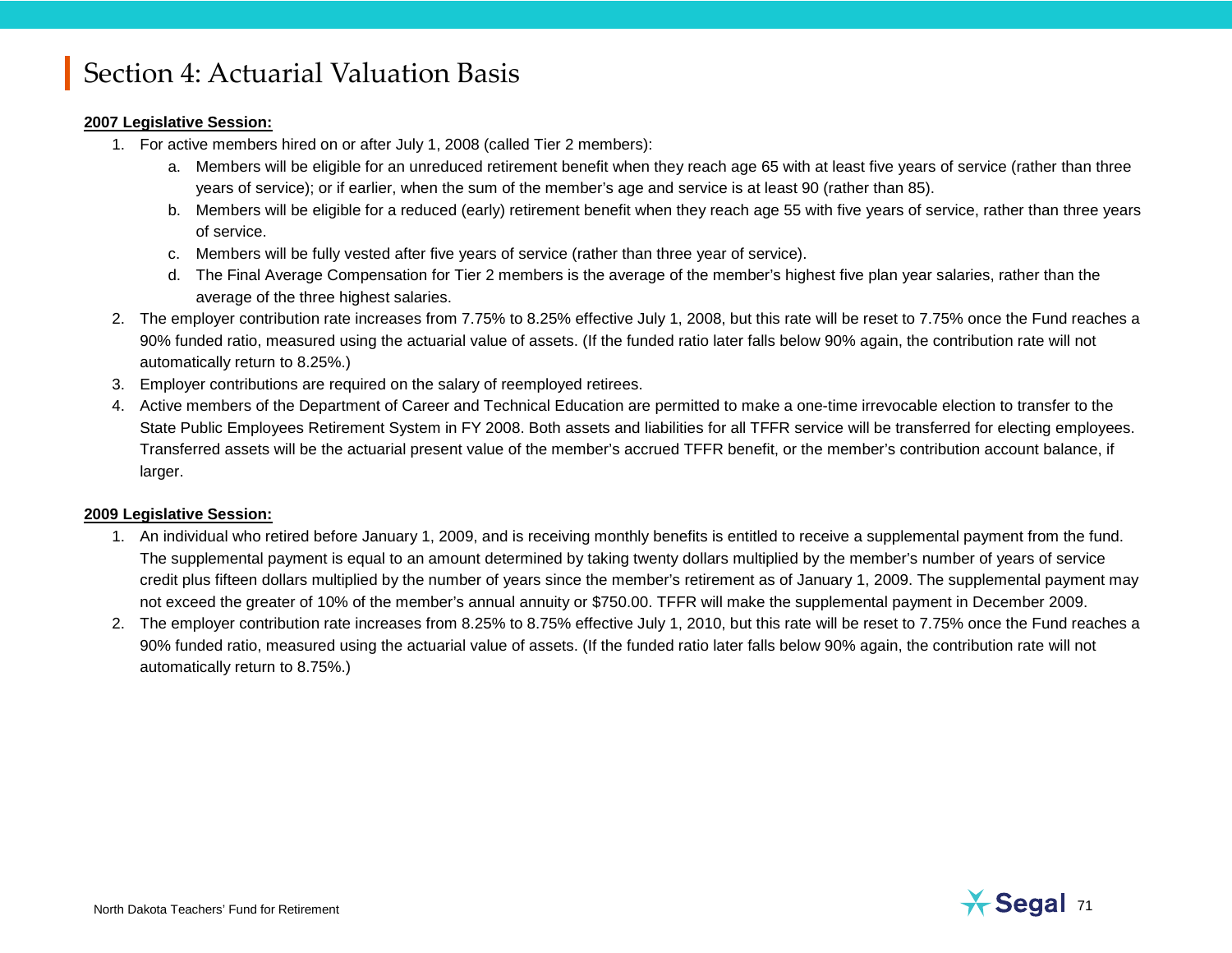### **2011 Legislative Session:**

- 1. The employer contribution rate increases from 8.75% to 10.75% effective July 1, 2012, and increases thereafter to 12.75% effective July 1, 2014. The member contribution rate increases from 7.75% to 9.75% effective July 1, 2012, and increases thereafter to 11.75% effective July 1, 2014. Employer and member contributions will be reset to 7.75% once the Fund reaches a 90% funded ratio, measured using the actuarial value of assets.
- 2. For current Tier 1 members who, as of June 30, 2013, are vested (at least 3 years of service), and at least age 55, OR the sum of the member's age and service is at least 65, are considered a Tier 1 Grandfathered member. Current Tier 1 members, who will not meet this criteria as of June 30, 2013, are considered a Tier 1 Non-grandfathered member.
- 3. Eligibility for normal/ unreduced retirement benefits do not change for Tier 1 Grandfathered members. For Tier 1 Non-grandfathered and Tier 2 members, effective after June 30, 2013, unreduced retirement benefits start when the member reaches age 65 and is vested (3 years for Tier 1 Non-grandfathered, 5 years for Tier 2); or if earlier, when the sum of the member's age and service is at least 90, with a minimum age of 60.
- 4. Early retirement benefits do not change for Tier 1 Grandfathered members. For Tier 1 Non-grandfathered and Tier 2 members, effective after June 30, 2013, the normal retirement benefit will be reduced by 8% per year from the earlier of age 65 OR the age at which the sum of the member's age and service is at least 90, with a minimum age of 60.
- 5. Effective after June 30, 2013, all members may retire on disability after a period of at least five years of service (rather one year of service). The amount of the benefit is based on a 2% multiplier and actual service (rather than a minimum of twenty years of service in the current calculation).
- 6. Effective July 1, 2012, re-employed retirees are required to pay member contributions.
- 7. Effective August 1, 2011, beneficiary and death benefit provisions were updated, and the 60-month death payment benefit was removed.

### **2013 Legislative Session:**

- 1. Employer and member contribution rates will be reset to 7.75% once the Fund reaches a 100% funded ratio (rather than the 90% funded ratio enacted with the 2011 Legislation), measured using the actuarial value of assets.
- 2. Various technical and administrative changes that do not have an actuarial effect on the Plan were enacted.

### **2015 Legislative Session:**

1. Various technical and administrative changes that do not have an actuarial effect on the Plan were enacted.

### **2017 Legislative Session:**

There were no material changes made during the 2017 legislative sessions.

### **2019 Legislative Session:**

There were no material changes made during the 2019 legislative sessions.

### **2021 Legislative Session:**

There were no material changes made during the 2021 legislative sessions.

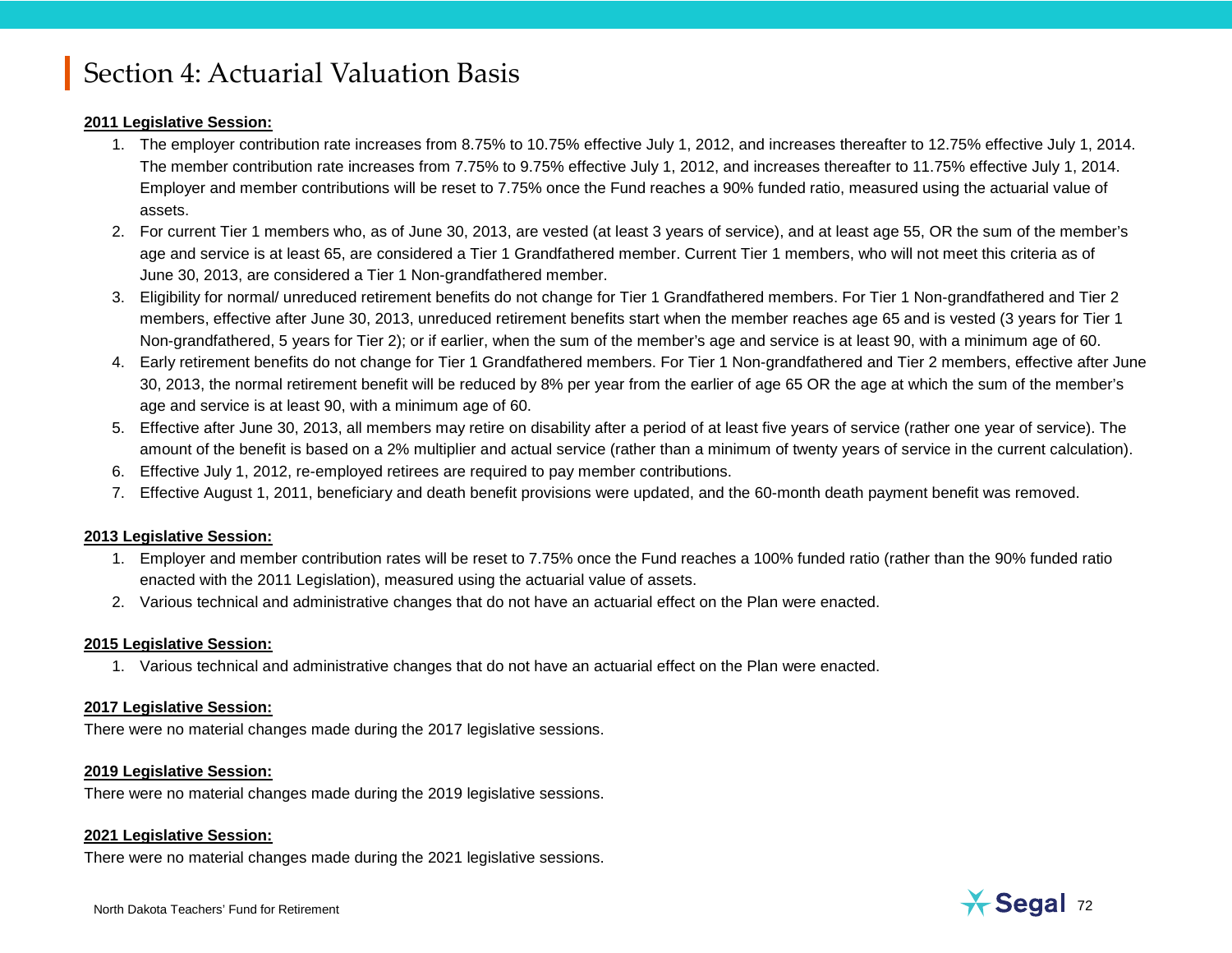#### **Exhibit 1: Net Pension Liability**

The components of the net pension liability at July 1, 2021, and July 1, 2020, were as follows:

|                                                                            | July 1, 2021    | July 1, 2020    |
|----------------------------------------------------------------------------|-----------------|-----------------|
| Total pension liability                                                    | \$4,336,060,141 | \$4,181,035,763 |
| Plan fiduciary net position                                                | (3,282,404,830) | (2,650,532,301) |
| Net pension liability                                                      | \$1,053,655,311 | \$1,530,503,462 |
| Plan fiduciary net position as a percentage of the total pension liability | 75.7%           | 63.4%           |

The net pension liability was measured as of June 30, 2021, and is determined based on the total pension liability from the July 1, 2021, actuarial valuation.

*Plan provisions.* The plan provisions used in the measurement of the net pension liability are the same as those used in the actuarial valuation as of July 1, 2021.

*Actuarial assumptions.* The total pension liability was determined by an actuarial valuation as of July 1, 2021, using the following actuarial assumptions, applied to all periods included in the measurement:

| Inflation                  | 2.30%                                                                     |
|----------------------------|---------------------------------------------------------------------------|
| Salary increases           | 3.80% to 14.80%, varying by service, including inflation and productivity |
| Investment rate of return  | 7.25%, net of pension plan investment expense, including inflation        |
| Cost-of-living adjustments | None                                                                      |

The post-retirement healthy mortality table is 104% of the PubT-2010 Retiree table for retirees and to 95% of the PubT-2010 Contingent Survivor table for beneficiaries, both projected with generational improvement using Scale MP-2019.

The disabled mortality is the PubNC-2010 Non-Safety Disabled Mortality table projected with generational improvement using Scale MP-2019.

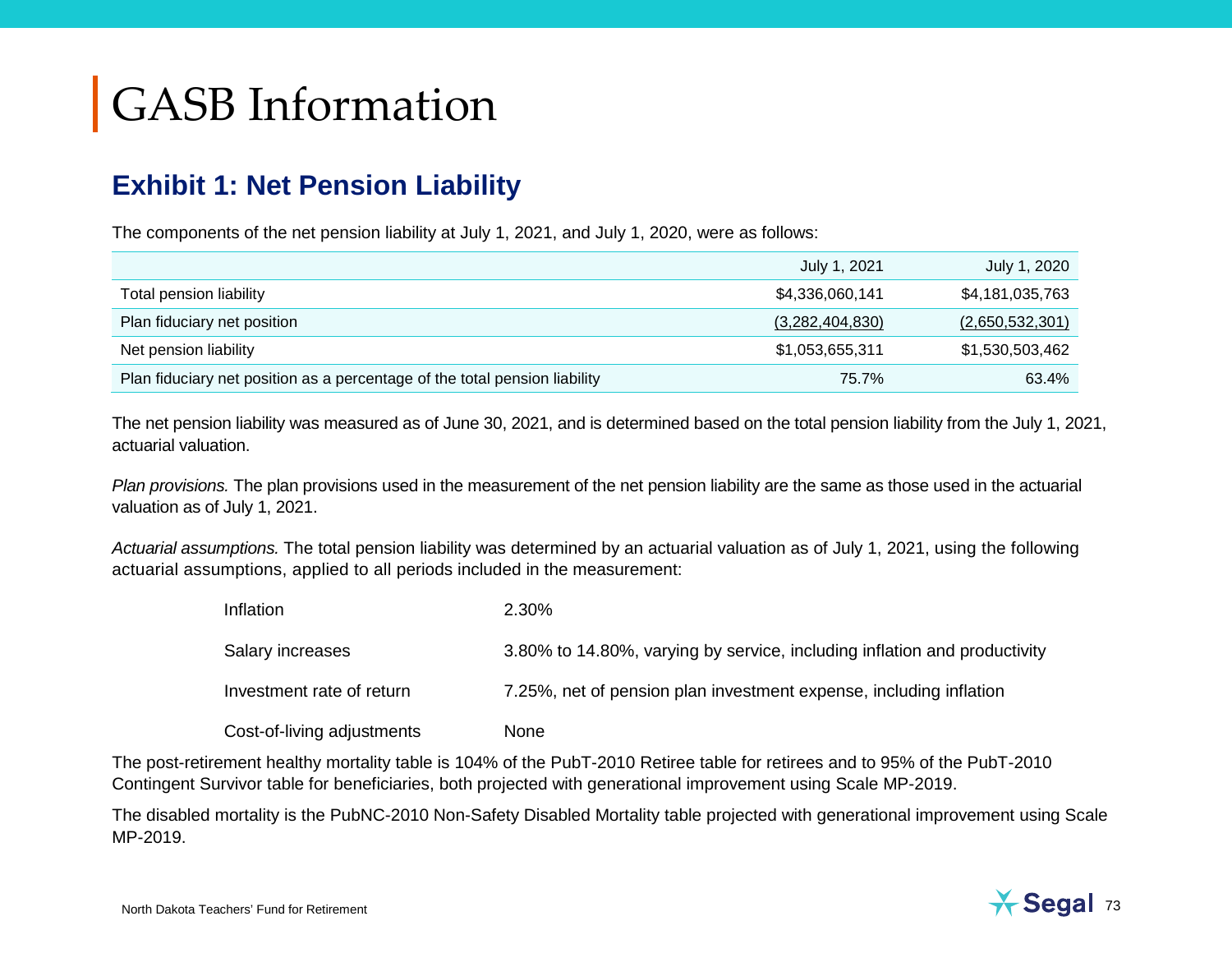The pre-retirement mortality table is the Pub T-2010 Employee table projected with generational improvement using Scale MP-2019. The actuarial assumptions used were based on the results of an experience study dated March 19, 2020. They are the same as the assumptions used in the July 1, 2021, actuarial valuation.

The long-term expected rate of return on pension plan investments was determined using a building-block method in which bestestimate ranges of expected future real rates of return (expected returns, net of pension plan investment expense and inflation) are developed for each major asset class. These ranges are combined to produce the long-term expected rate of return by weighting the expected future real rates of return by the target asset allocation percentage and by adding expected inflation. Best estimates of arithmetic real rates of return for each major asset class included in the pension plan's target asset allocation as of June 30, 2021, are summarized in the following table:

<span id="page-73-0"></span>

| <b>Asset Class</b>      | <b>Target</b><br><b>Allocation</b> | Long-Term<br><b>Expected Real</b><br>Rate of Return <sup>1</sup> |
|-------------------------|------------------------------------|------------------------------------------------------------------|
| <b>Global Equities</b>  | 55.0%                              | 6.87%                                                            |
| Global Fixed Income     | 26.0%                              | 0.74%                                                            |
| Global Real Assets      | 18.0%                              | 4.80%                                                            |
| <b>Cash Equivalents</b> | 1.0%                               | $-1.00\%$                                                        |
| Total                   | 100%                               |                                                                  |

<sup>1</sup> As reported by the North Dakota Retirement and Investment Office

Discount rate: The long-term expected rate of return on pension plan investments is 7.25%. The high quality tax-exempt general obligation municipal bond rate (20-Bond GO Index) as of the closest date prior to the valuation date of June 30, 2021, is 2.16%, as published by The Bond Buyer.

The discount rate used to measure the total pension liability was 7.25% as of June 30, 2021. The projection of cash flows used to determine the discount rate assumed plan member and employer contributions will be made at rates equal to those based on this July 1, 2021, Actuarial Valuation Report. For this purpose, only employer contributions that are intended to fund benefits of current plan members and their beneficiaries are included. Projected employer contributions that are intended to fund the service costs of future plan members and their beneficiaries, as well as projected contributions from future plan members, are not included. Based on those assumptions, the pension plan's fiduciary net position was projected to be available to make all projected future benefit payments of current plan members as of June 30, 2021. Therefore, the long-term expected rate of return on pension plan investments was applied to all periods of projected benefit payments to determine the total pension liability as of June 30, 2021*.*

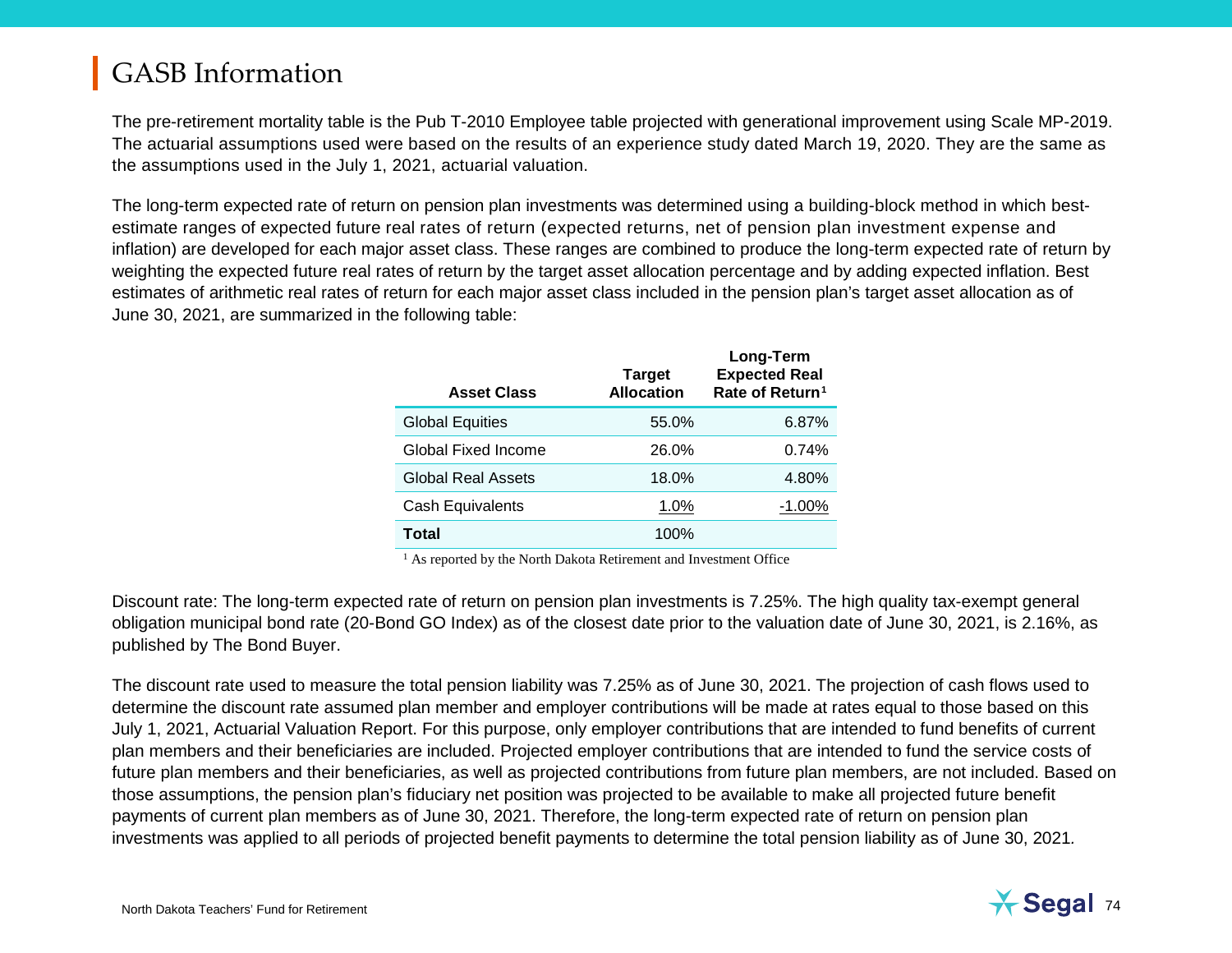*Sensitivity of the net pension liability to changes in the discount rate.* The following presents the net pension liability, calculated using the discount rate of 7.25%, as well as what the net pension liability would be if it were calculated using a discount rate that is onepercentage-point lower (6.25%) or one-percentage-point higher (8.25%) than the current rate:

|                                            | 1% Decrease<br>(6.25%) | <b>Current</b><br><b>Discount Rate</b><br>(7.25%) | 1% Increase<br>(8.25%) |
|--------------------------------------------|------------------------|---------------------------------------------------|------------------------|
| Net pension liability as of June 30, 2017* | \$1,826,126,843        | \$1,373,525,753                                   | \$996,748,988          |
| Net pension liability as of June 30, 2018* | 1,799,744,383          | 1,332,858,315                                     | 944,554,161            |
| Net pension liability as of June 30, 2019* | 1,859,994,289          | 1,377,253,104                                     | 976,082,834            |
| Net pension liability as of June 30, 2020  | 2,038,548,355          | 1,530,503,462                                     | 1,108,292,065          |
| Net pension liability as of June 30, 2021  | 1,582,102,595          | 1,053,655,311                                     | 614,833,478            |

\* Net pension liability on or before June 30, 2019 were based on 6.75% (1% Decrease), 7.75% (Current Discount) and 8.75% (1% Increase) discount rates.

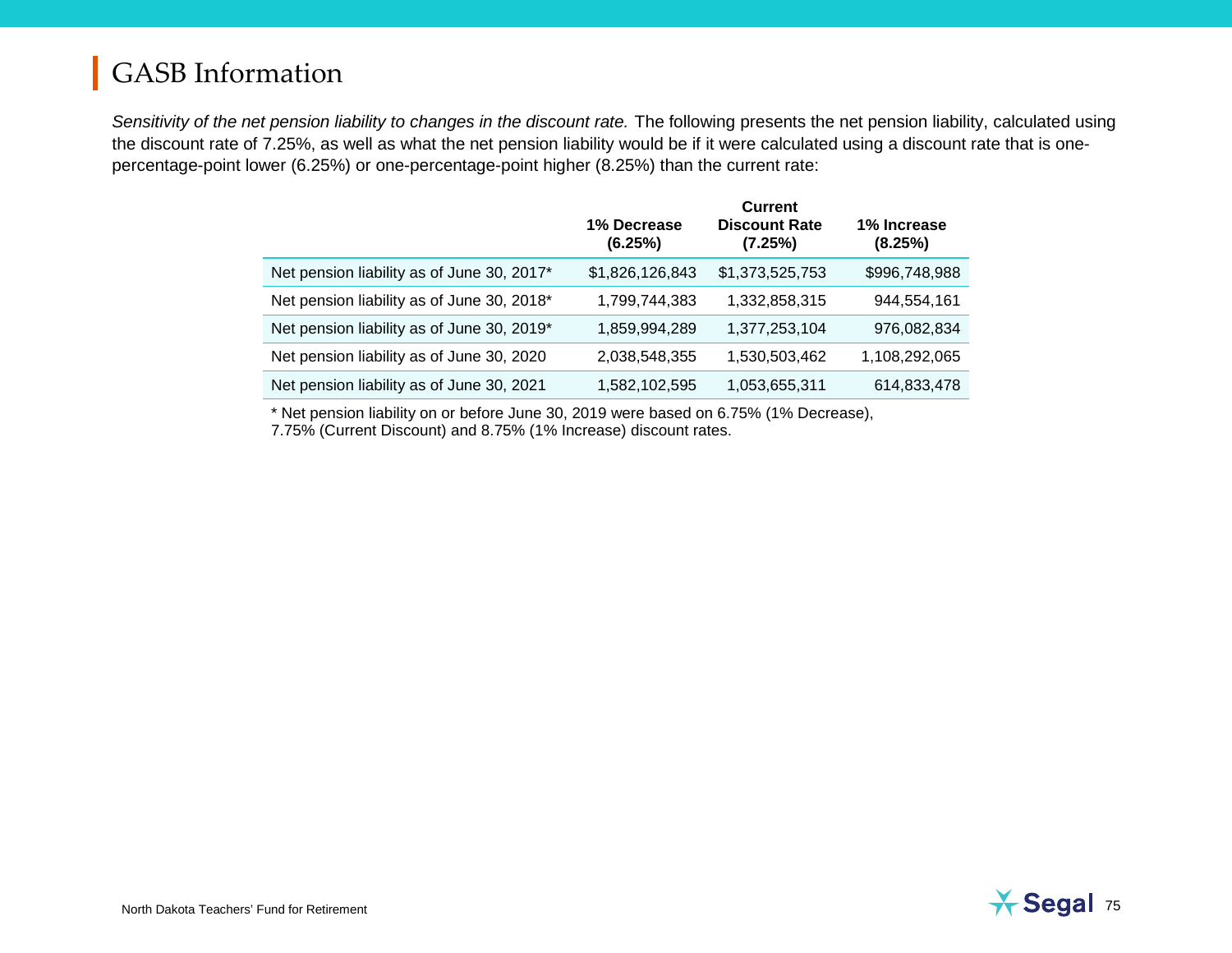#### **Exhibit 2: Schedule of Changes in Net Pension Liability**

|                                                                            | 2021            | 2020            |
|----------------------------------------------------------------------------|-----------------|-----------------|
| <b>Total pension liability</b>                                             |                 |                 |
| • Service cost                                                             | \$87,088,239    | \$80,591,201    |
| Interest                                                                   | 300,698,090     | 306,790,705     |
| • Change of benefit terms                                                  | 0               | $\Omega$        |
| • Differences between expected and actual experience                       | 8,366,320       | (20, 732, 097)  |
| • Changes of assumptions                                                   | 0               | 51,813,028      |
| • Benefit payments, including refunds of employee contributions            | (241, 128, 271) | (230, 851, 234) |
| Net change in total pension liability                                      | \$155,024,378   | \$187,611,603   |
| Total pension liability - beginning                                        | 4,181,035,763   | 3,993,424,160   |
| Total pension liability - ending (a)                                       | \$4,336,060,141 | \$4,181,035,763 |
| Plan fiduciary net position                                                |                 |                 |
| • Contributions - employer                                                 | \$98,264,202    | \$93,032,453    |
| • Contributions - employee                                                 | 90,557,210      | 85,735,134      |
| • Contributions - purchased service credit                                 | 2,559,121       | 2,175,497       |
| $\bullet$ Contributions – other                                            | 126,112         | 158,683         |
| • Net investment income                                                    | 684,172,530     | 86,206,117      |
| • Benefit payments, including refunds of employee contributions            | (241, 128, 271) | (230, 851, 234) |
| • Administrative expense                                                   | (2,678,375)     | (2,095,405)     |
| • Other                                                                    | 0               |                 |
| Net change in plan fiduciary net position                                  | \$631,872,529   | \$34,361,245    |
| Plan fiduciary net position - beginning                                    | 2,650,532,301   | 2,616,171,056   |
| Plan fiduciary net position - ending (b)                                   | \$3,282,404,830 | \$2,650,532,301 |
| Net pension liability – ending $(a) - (b)$                                 | \$1,053,655,311 | \$1,530,503,462 |
| Plan fiduciary net position as a percentage of the total pension liability | 75.7%           | 63.4%           |
| <b>Covered employee payroll</b>                                            | \$770,699,600   | \$729,660,661   |
| Net pension liability as percentage of covered employee payroll            | 136.7%          | 209.8%          |